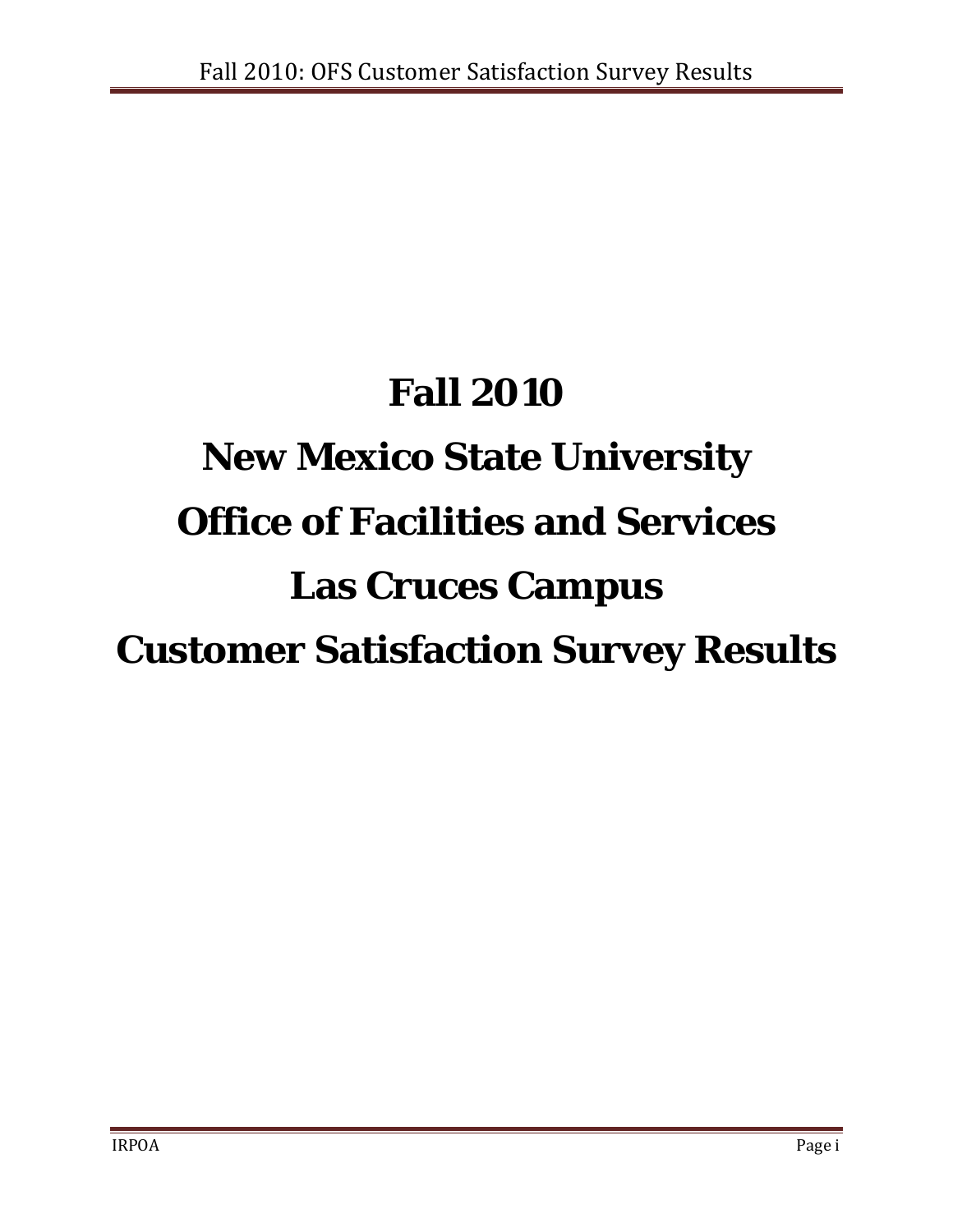# **TABLE OF CONTENTS**

# **Contents**

| Table 2: Satisfaction with OFS Custodial Services, Respondent Percentages  15                      |
|----------------------------------------------------------------------------------------------------|
|                                                                                                    |
| Table 3: Satisfaction with OFS Building Environmental and Utilities Services, Respondent           |
|                                                                                                    |
| Table 4: Satisfaction with OFS Grounds Services, Respondent Percentages 17                         |
|                                                                                                    |
| Table 5: Satisfaction with OFS Special Projects and Engineering Services, Respondent Percentages19 |
|                                                                                                    |
| Table 6: Satisfaction with OFS Administrative Service Areas, Respondent Percentages  20            |
|                                                                                                    |
| Table 7: Satisfaction with Environmental Health and Safety, Respondent Percentages  21             |
|                                                                                                    |
|                                                                                                    |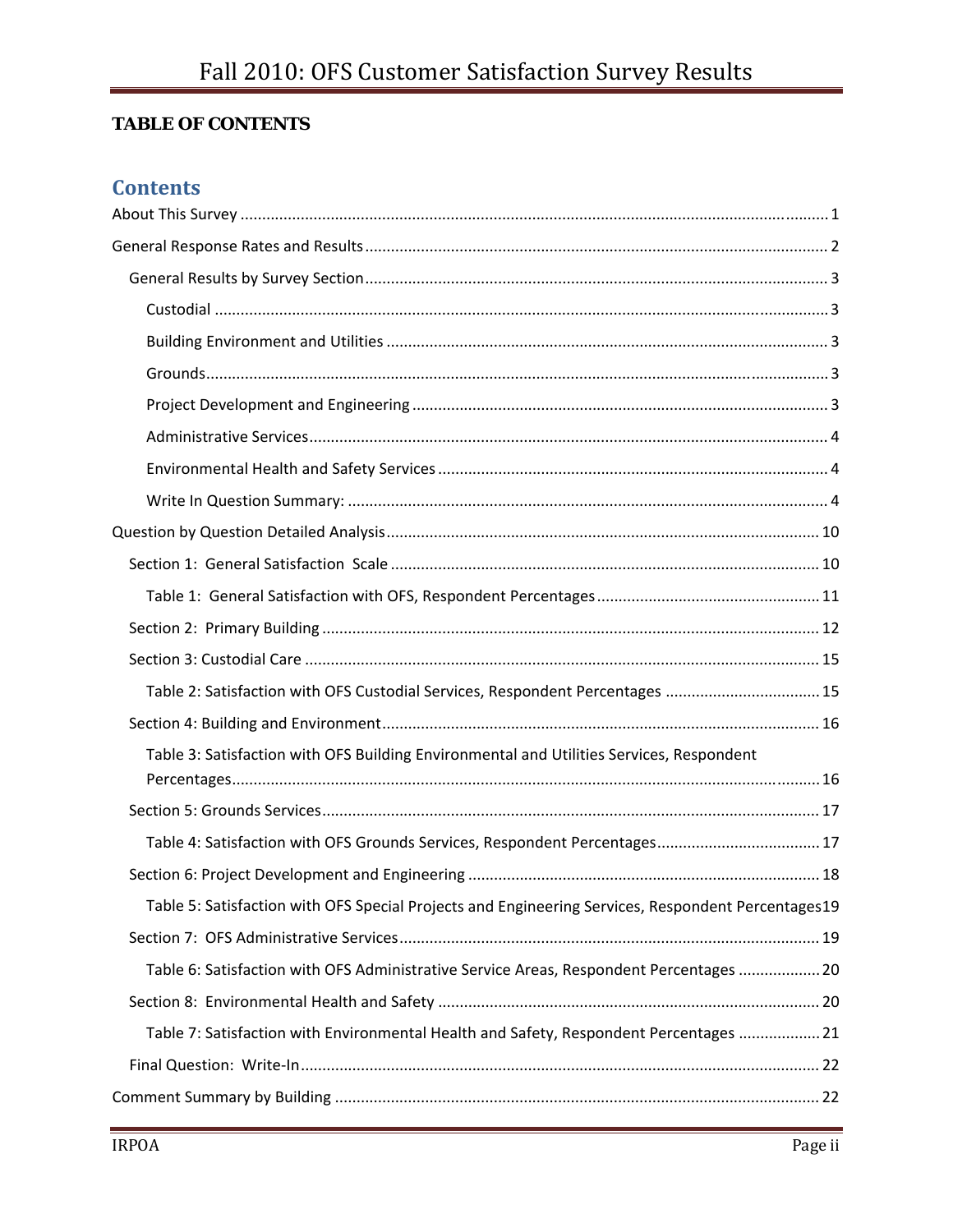| Appendix B: Buildings indicating some dissatisfaction broken out by survey question38 |  |
|---------------------------------------------------------------------------------------|--|
|                                                                                       |  |
|                                                                                       |  |
|                                                                                       |  |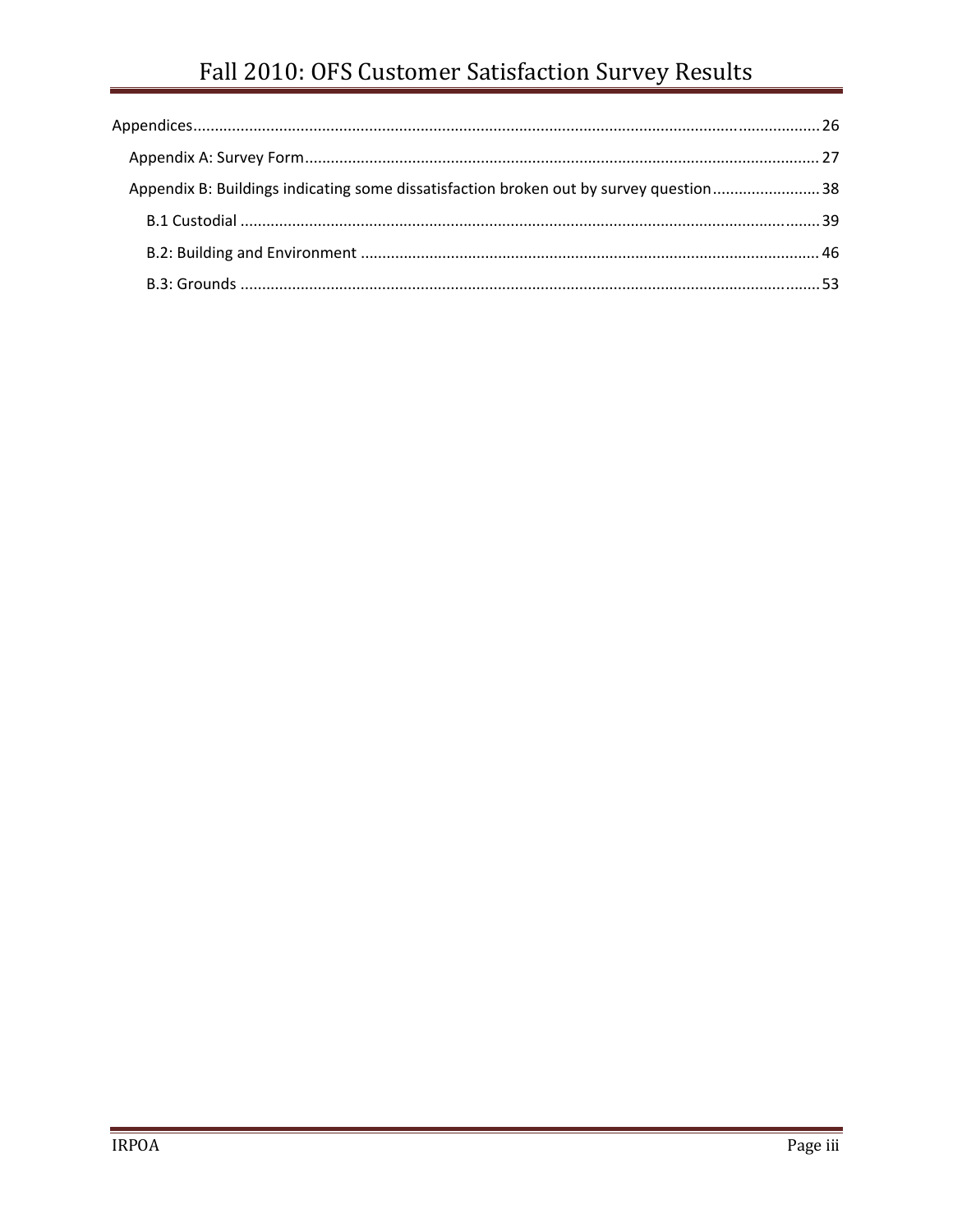# **About This Survey:**

Near the beginning of the Fall semester, 2010, New Mexico State University's (NMSU) Office of Facilities and Services (OFS) and Office of Institutional Research, Planning, and Outcomes Assessment (IRPOA) worked together to update the 2009 OFS Customer satisfaction survey to account for organizational changes within OFS. The intent was that OFS could send the survey out to all faculty and staff on the Las Cruces campus as a follow up to the prior year's survey. It is anticipated that this will be an annual process. The survey was designed according to specifications of an OFS audit and standards set by professional organizations to which OFS belongs. A copy of the full survey can be found in Appendix A.

The survey was hosted on the IRPOA website, and OFS director Glen Haubold sent out a series of four email invitations asking the university community to take the OFS survey. The email distribution list was set up and determined by his office in conjunction with the University Communications Department at NMSU. The survey was made available to participants between September 20 and October 8, 2010

The survey itself dealt with six specific areas of university life that OFS is responsible for: custodial services, the environment inside of campus buildings, university grounds service and maintenance, environmental health and safety services, project development and engineering within university buildings, and OFS administrative services. Additionally, respondents were given the opportunity to write in specific comments they may have about OFS services on the last survey page. All respondents were asked for their opinions on custodial care, building and environment, and grounds and landscaping, but for the areas of project development and engineering, administrative services, and environmental health and safety services, respondents were given the option to opt out of that portion of the survey if they had not used the services in the prior 12 month period.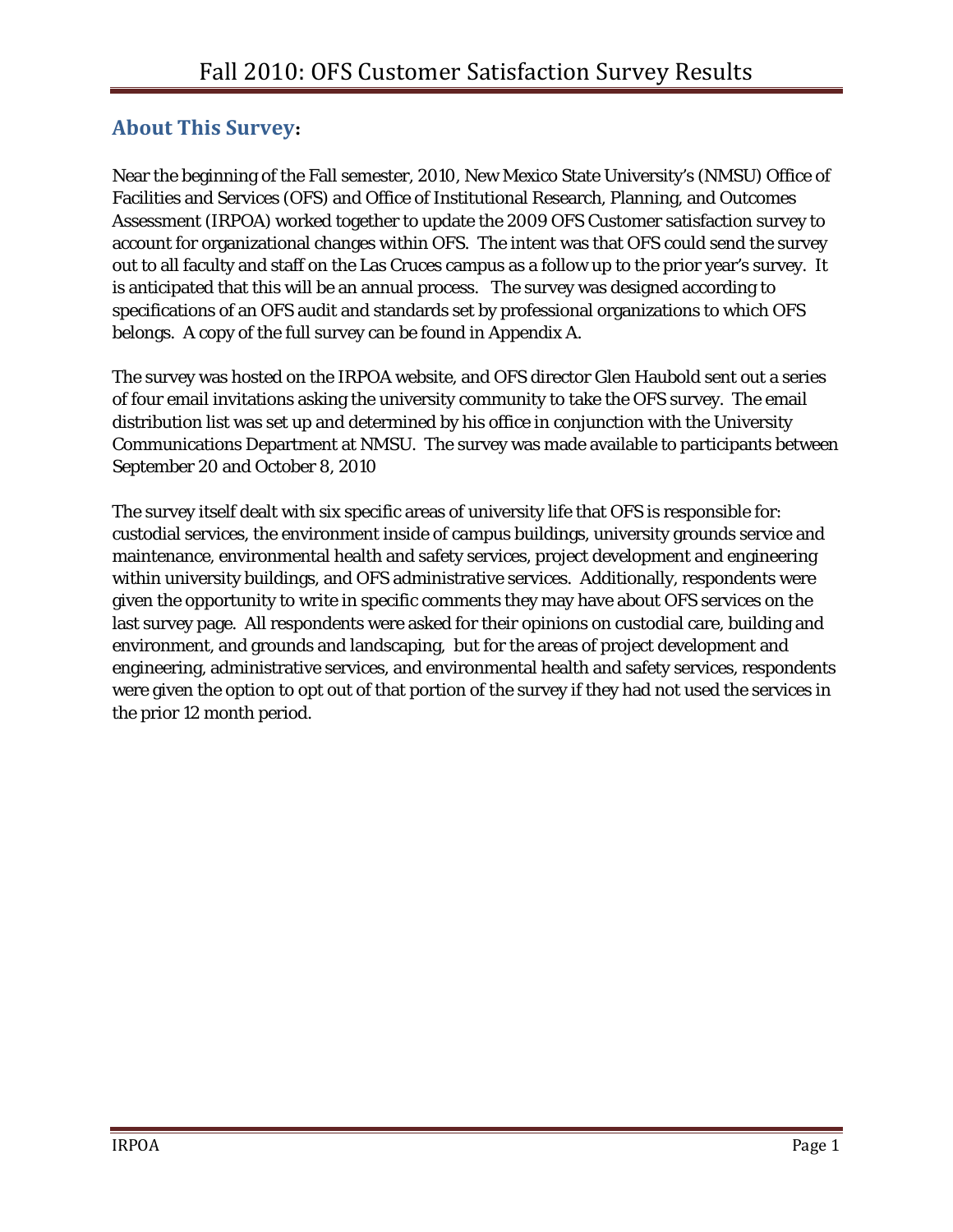# **General Response Rates and Results:**

There was not a lot of publicity or build up prior to the start of the survey, but OFS has greatly expanded their communications with the university community over the last year. This has made the campus community much more aware of and open to communications from OFS. As a result, the number of responses was nearly triple the response number from the prior year. 808 NMSU faculty and staff members responded to the survey and 39.23% (317) of these individuals took the time to write in specific comments that specified areas they either felt needed extra OFS attention or were areas in which respondents felt that OFS was excelling. This included 20 individuals who wrote in comments for OFS instead of identifying which building they worked in at the beginning of the survey. This tells us that a significant portion of respondents felt there were important things that needed to be addressed. For this reason, it is important to look at the comments as well as the raw numbers and percentages of respondents, as the comments will give us a deeper understanding of the issues that OFS may wish to address in the future.

Overall, the results of the survey were favorable, and the majority of respondents had a good opinion of OFS, particularly of OFS staff. When there were issues cited with OFS services, the nature of many of them tended to be specific instances that had caused issues and not larger systematic issues. There were however, a lot of comments that specifically had to do with recent scheduling and staffing changes which many respondents seemed to feel left OFS with too few staff to complete their jobs, and was resulting in some issues in terms of cleanliness and grounds appearance on the NMSU campus. Many of the people who wrote in responses at the end of the survey took time to commend OFS staff for a job well done.

Overall respondents had positive attitudes about the courtesy, knowledge and skills possessed by OFS staff in all areas of the survey. Within the survey, the areas that had to deal with recent cutbacks and schedule changes of custodial and maintenance work tended to have the highest rates of dissatisfaction. There were also specific issues cited with the new OFS work order submittal form and with pricing and contracting of OFS services.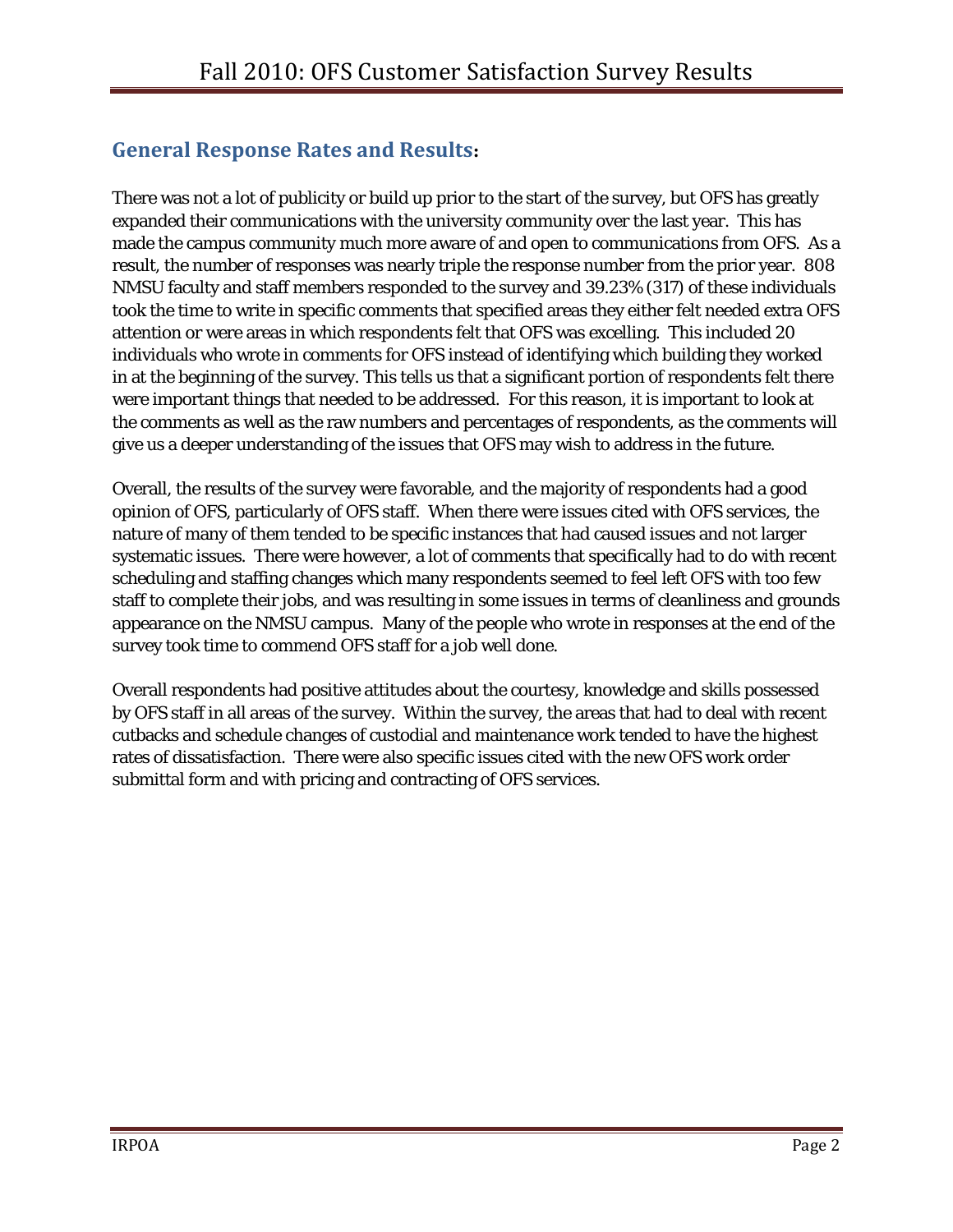# **General Results by Survey Section:**

#### **Custodial**:

Respondents indicated that overall, they were satisfied with OFS custodial services, and over 50% of respondents indicated that they felt that OFS custodial staff was doing an outstanding job. Respondents were more likely to indicate dissatisfaction with the frequency of cleaning services and with the cleanliness of bathrooms, offices, and classrooms than they were with OFS staff themselves. These sentiments were echoed in the written in comments at the end of the survey, and more comments were written about custodial services and staff than about any other OFS function. Again, the written in comments indicated that respondents felt that OFS staff were doing an excellent job, but that budget and staff cutbacks have left OFS custodial employees overextended without enough time or materials to keep their assigned areas as clean as they should be.

#### **Building Environment and Utilities**:

Overall, respondents indicated that they were satisfied with the building environment and utilities provided by OFS in their primary building. However, they were not as likely to have strong positive feelings about this area as they were to have strong feelings about custodial services. As in the prior year's survey administration, when respondents indicated they were dissatisfied with this area, they tended to be the most critical of the temperature and energy conservation measures in their building. Written in comments that tended to relate to this area of the survey echoed this finding, as many respondents indicated dissatisfaction and issues with the regulation of temperature and with the heating and cooling in their primary building. Respondents this year were much more likely to indicate dissatisfaction with the availability of services than they were in prior years. This could potentially relate to several power outages over the last 12 months.

#### **Grounds** :

Again, the majority of respondents indicated that they were satisfied with the services that the OFS grounds department was providing on campus. However, in all areas except litter management, respondents were much more likely to indicate dissatisfaction in this area than they were in the prior year. Written in comments dealing with grounds service tended to center around issues with NMSU's sprinkler system or watering schedule, and with jobs left undone or partially done by the grounds department. Several respondents specifically mentioned that they felt that the grounds keeping department was understaffed which they believed was resulting in many areas of the campus being neglected.

#### **Project Development and Engineering**:

Overall respondents indicated they were satisfied with the services provided by OFS Project Development and Engineering Staff. However, both in the multiple choice and written in portions of the survey, respondents tended to indicate some dissatisfaction with the communication process involved with this department. Specific instances of poor follow up or feedback, and with coordination between project development and engineering and other OFS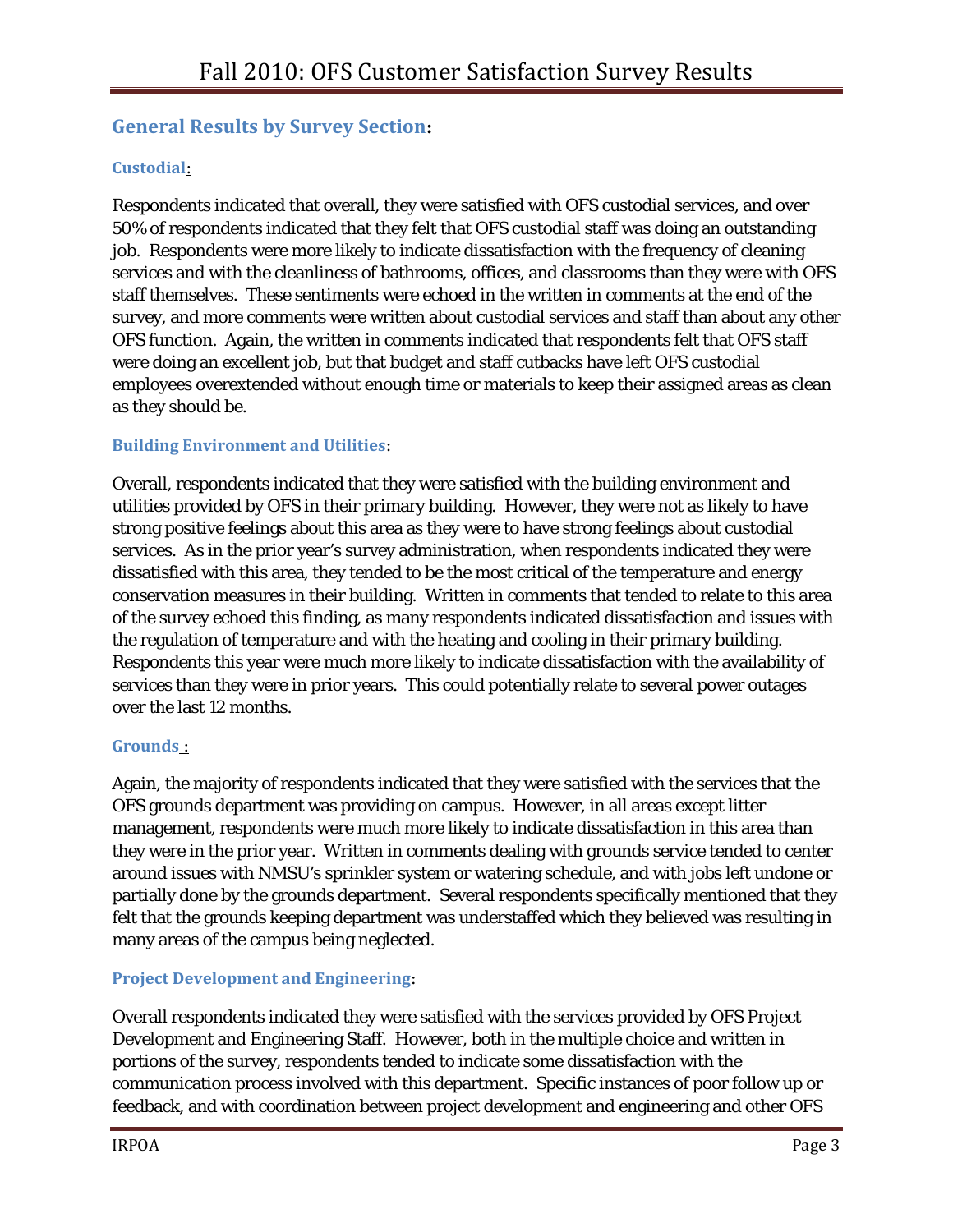and campus entities were cited. The Architectural Design area was also singled out as being problematic in the comment section of the survey.

#### **Administrative Services**:

Again, the majority of respondents indicated satisfaction with the administrative services provided by OFS. However, respondents were much more likely to indicate dissatisfaction with this area than they were in the prior year. Respondents were also less likely than in the prior year to indicate they were extremely satisfied with staff courtesy in this area. Written in responses relating to this area tended to center on poor communication and follow up by OFS staff, problems with timely follow up to work order requests and inquiries, with pricing that was considered to be high and non-competitive, and with the new work order system. There were multiple respondents who indicated that often a job will not be requested because the work order system is so complex.

#### **Environmental Health and Safety Services** :

Respondents who answered the survey questions relating to Environmental Health and Safety Services were likely to indicate they were satisfied with the services being provided. More than 50% of all responses in this area indicated respondents were "Very Satisfied" or "Extremely Satisfied" with EHS services. Written in responses indicated that the campus community felt that this was a good merge with OFS. Issues raised tended to center around communication and timely follow up issues.

#### **Write In Question Summary:**

There were a total of 329 written in comments either at the end of the survey or in the building selection box, written by a total of 317 individuals. The most common themes in the write in questions follow. Responses are counted in multiple categories if they dealt with multiple issues. Full text of the responses is found in Appendix C.

- 26% of all written in responses indicated that there were issues with the custodial services provided by OFS. The most common complaints dealt with:
	- o The frequency of floor cleaning (vacuuming, mopping, and carpet cleaning) (37%)
	- o The cleanliness of the bathrooms (26%)
	- o A perceived need for more frequent custodial services overall (24%)
	- o A desire for more frequent trash pickup (10%)
	- o Custodial staff not being provided with adequate supplies to do their jobs (9%)
	- o Unsatisfactory cleaning of stairways and entry areas (7%)
	- o Poor quality of cleaning products and bathroom materials(3%)
	- o Poor communication as to what custodial staff are cleaning (3%)
	- o A custodial schedule that interferes with regular business hours (3%)
	- o Unclean shower and locker room areas (3%)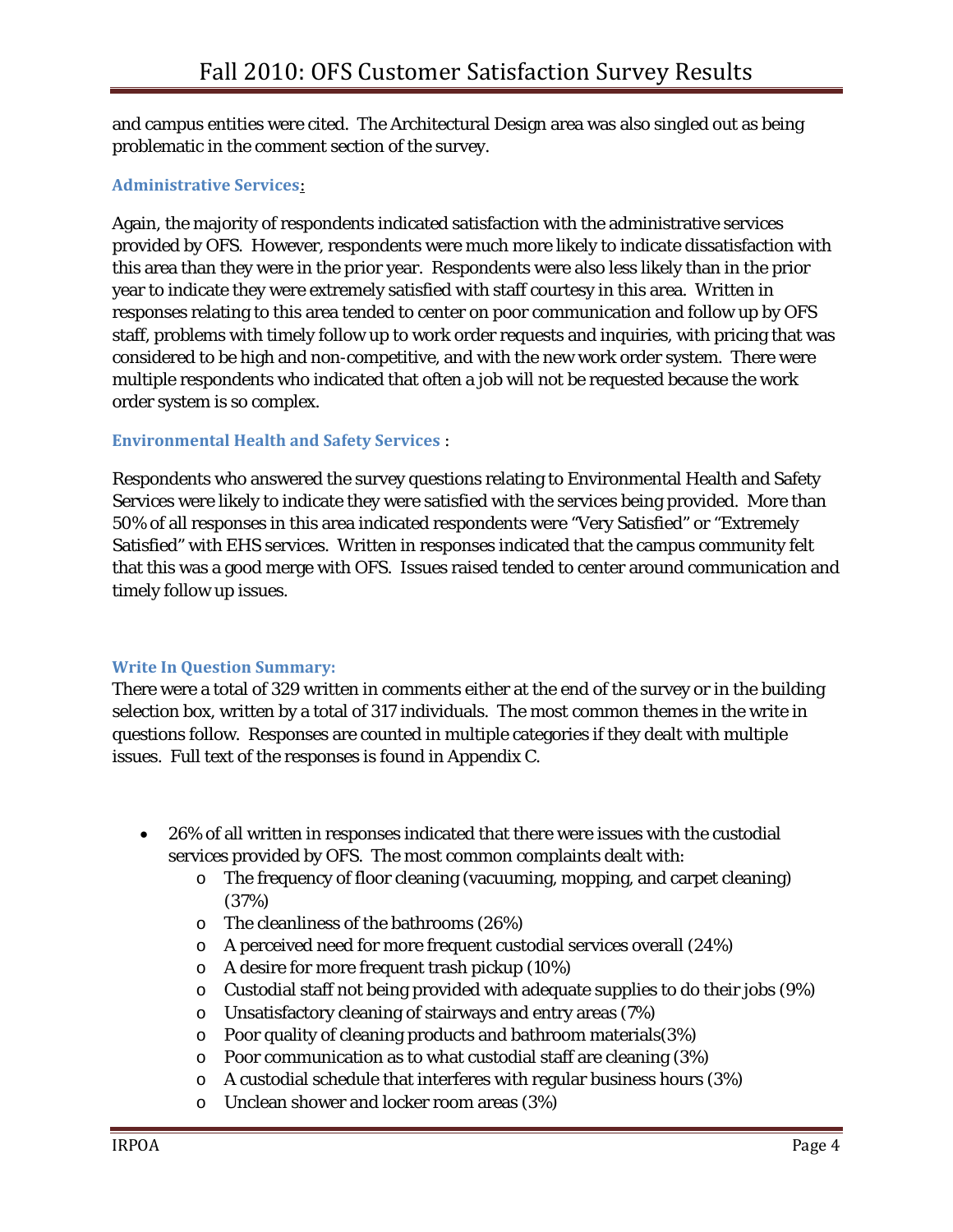- o Dust control issues (2%)
- o Poor work ethics of custodial staff (2%)
- o Too few custodial staff (2%)
- o Dirty windows (2%)
- o The need for respondents to be able to access basic cleaning supplies (2%)
- o Lax security concerns of custodial staff (2%)
- o Poor communication with custodial supervisory staff (1%)
- o The need for more trash cans (1%)
- o Inconsistent custodial services (1%)
- 22% of all written in responses took the time to commend OFS staff for doing a good job.
	- $\circ$  50% of these cited custodial staff as doing an excellent job. Several of these responses singled out specific custodial staff:
		- **Michelle (6%)**
		- $\blacksquare$  Manny (6%)
		- $\blacksquare$  Antonio(2%)
		- $\blacksquare$  Cindy (2%)
		- $\blacksquare$  Luz(2%)
		- $\blacksquare$  Mike(2%)
		- Roger  $(2\%)$
		- $\blacksquare$  Miguel (2%)
		- $\blacksquare$  Luisa (2%)
		- $\blacksquare$  Allen (2%)
		- $\blacksquare$  Tim  $(2\%)$
		- $\blacksquare$  Joe (2%)
	- o Heating and Cooling / HVAC services were singled out by 7% of these respondents for doing a good job. Of these, three employees were singled out:
		- $\blacksquare$  Jerry V (40%)
		- **Erik**  $(20%)$
		- $\blacksquare$  Nick (20%)
	- o 5% of respondents with answers in this category singled out the following departmental staff as providing excellent services:
		- **Electrical**
		- Plumbing
		- Grounds and Landscaping
	- o 4% of respondents with answers in this category singled out the following departmental staff as providing excellent services:
		- **-** Carpentry
		- **Administrative services**
	- o Other departments singled out for good customer service included:
		- **Moving**
		- Recycling
		- EHS
		- Sign shop
		- Key/Lock shop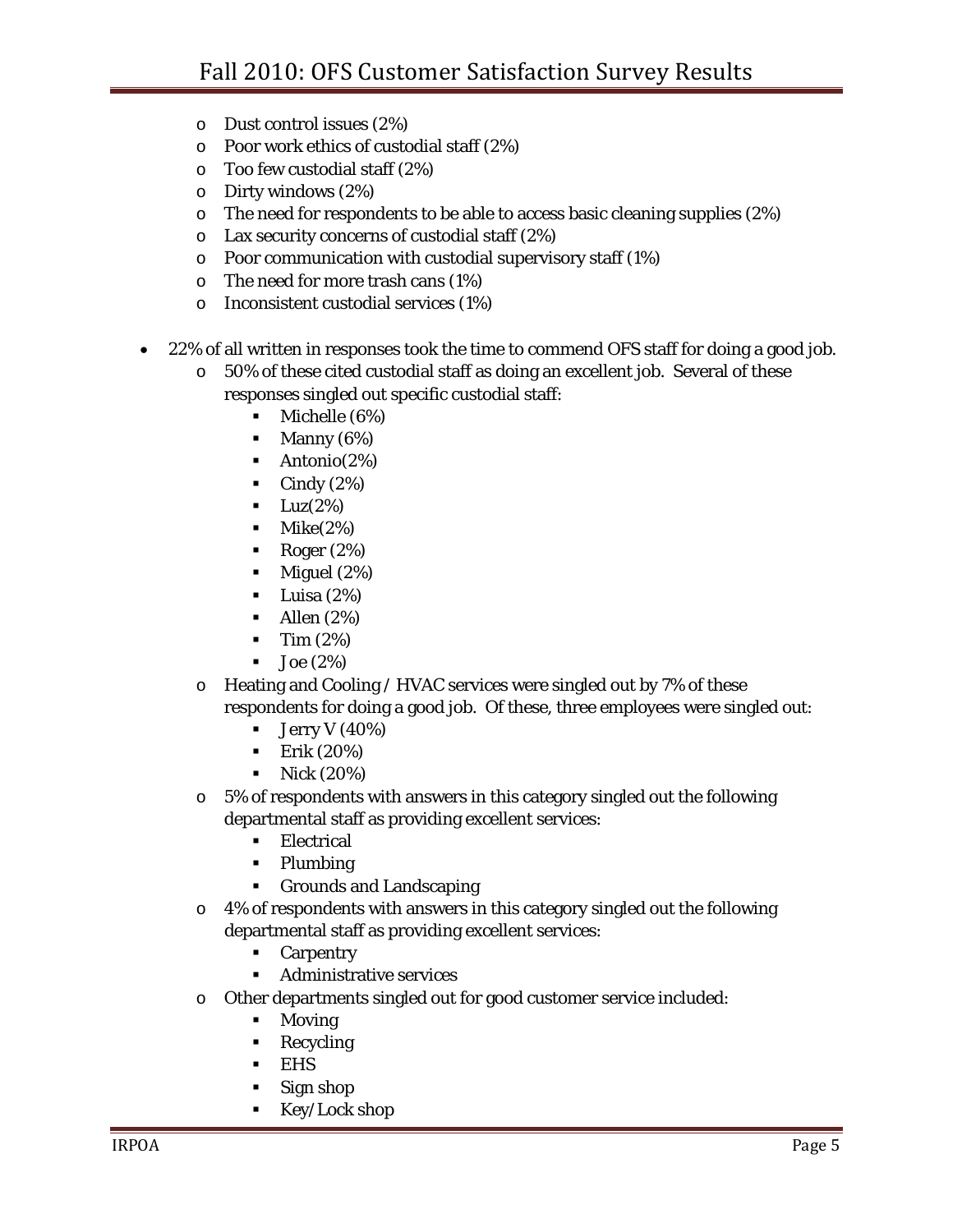- o There were also multiple OFS employees mentioned by name in the survey as providing excellent service, many of whom were not identified by department. These included:
	- Ralph 'Bud' Jones
	- **Tim Dobson**
	- Jose Gambon
	- **Katrina Doolittle**
	- Glen Haubold
	- Robert Ortega and Crew
	- **Danny**
	- Joe
	- Maria
	- **Tino and Crew**
	- **Dave in electrical**
	- **Bertha Swarez**
	- **Henry Saenz**
	- **Paul Valdiva**
	- Robert Bilbao
	- **Mike Luchau**
	- **Stan Dyer**
	- **-** Chuck Ryder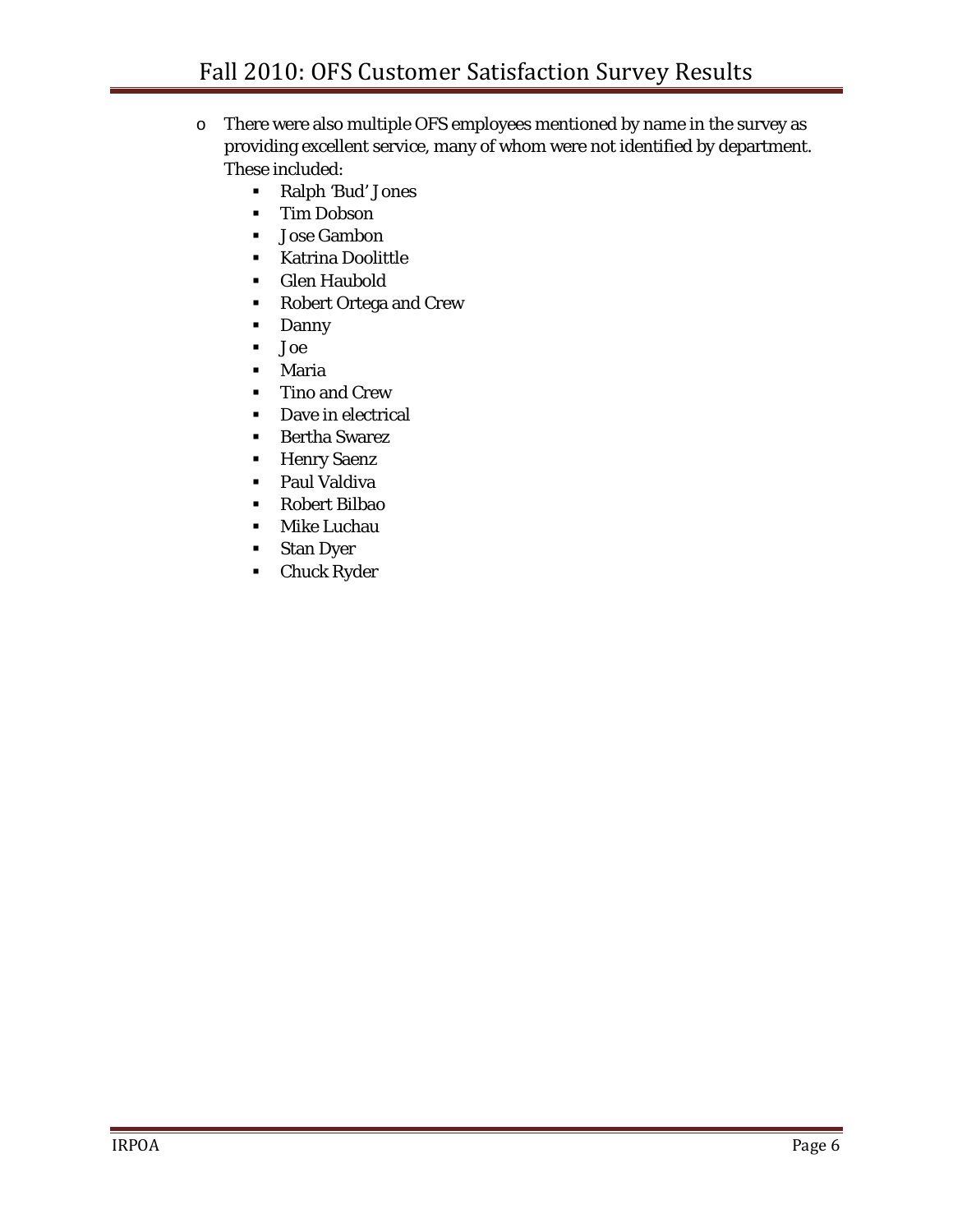- 16% of all written in responses indicated that there were issues with the grounds services provided by OFS. The most common complaints dealt with:
	- o Debris, fruit, or branches not being properly cleaned up (22%)
	- o Watering schedule issues or sprinkler issues (20%)
	- o Landscaping issues including too much grass, the need for xeriscaping, the need for more native plants (19%)
	- o Animal and pest control issues (17%)
	- o Trimming and Pruning that is not being correctly done (13%)
	- o Lawn maintenance issues (including mowing and pulling weeds ) (11%)
	- o Air quality and allergy issues caused by blowers and mowing during hours where employees are likely to be outdoors (7%)
	- o Issues with the use of blowers (6%)
	- $\circ$  The need to clean up graffiti (6%)
	- o Damage to outdoor walkways/stairs/buildings that has not been addressed (6%)
	- o Understaffing of the grounds department (6%)
	- o OFS vehicles driving on and damaging turf (4%)
	- o The need for more outdoor trash receptacles (4%)
	- o Ash cans not being emptied (2%)
- 16% of all written in responses indicated that there were issues with the administrative or scheduling services provided by OFS. The most common complaints dealt with:
	- o Jobs not being completed in a timely or complete manner (34%)
	- $\circ$  Lack of communication with OFS or a slow response time for work orders (25%)
	- o Problems with the new work order process (19%)
	- o Costs for services are high/ non-competitive (13%)
	- o 4% of respondents in this category indicated they saw the following issues with OFS administrative services:
		- **Poor communication regarding financial statements**
		- OFS work did not meet industry standards
		- Quotes provided by OFS were not accurate
		- Problems with scheduling services
	- o 2% of respondents in this category indicated they saw the following issues with OFS administrative services:
		- Feelings that OFS is more concerned with making money than with taking care of safety hazards
		- Departments being forced to pay for damage caused by OFS workers
		- **Poor employee retention**
		- Too heavy a paperwork load for projects
		- Frustration that research facilities are supposed to use OFS for construction
		- The Albuquerque center has had issues getting OFS to consult with them
		- In house construction cost ceilings are too low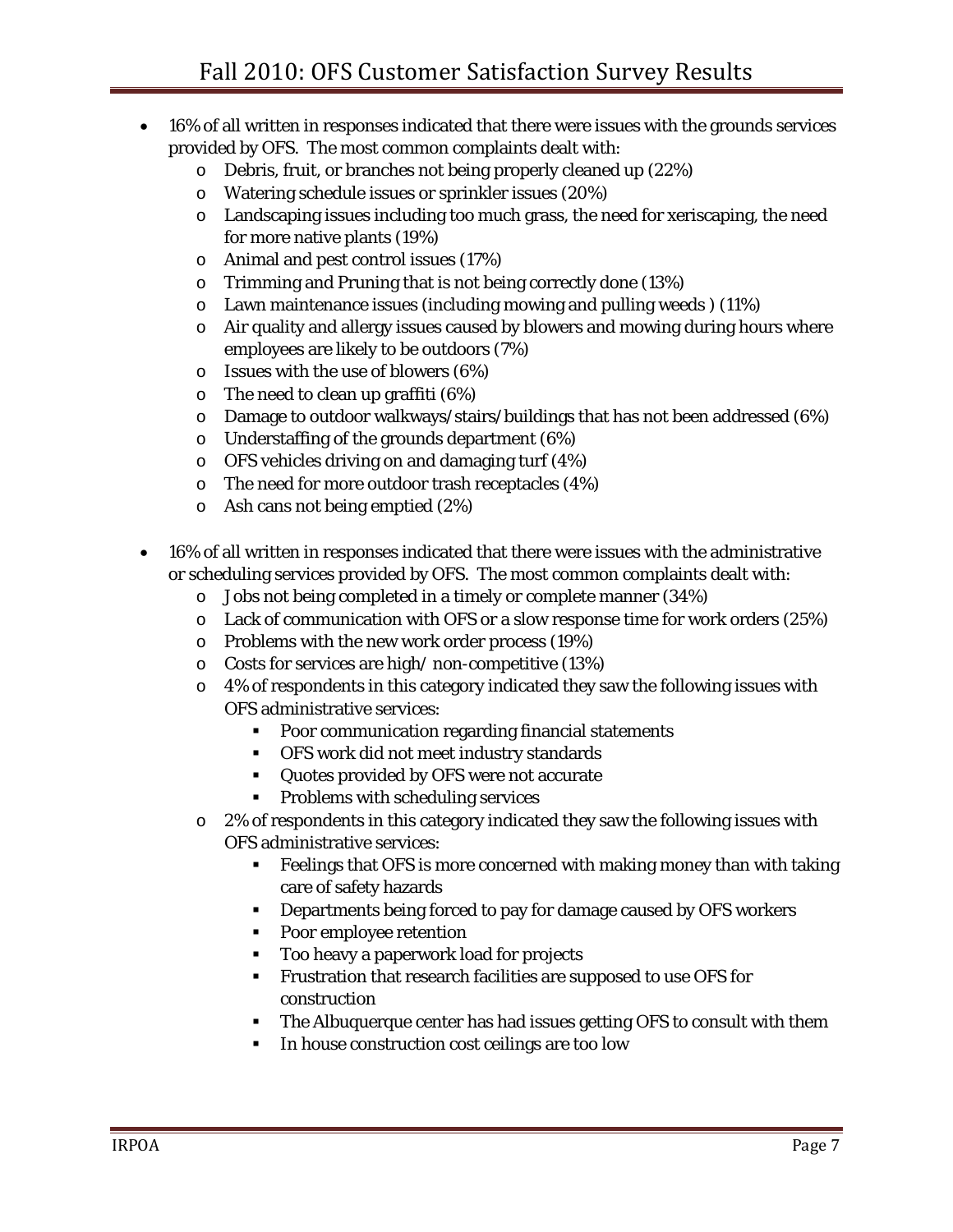- 15% of all written in responses indicated that there were issues with the Facilities and Facilities services. The most common complaints dealt with:
	- o Problems regulating temperature in campus buildings (38%)
	- o Issues with traffic flow or parking lots (10%)
	- o Issues with indoor floors 910%)
	- o Mold and leaks (8%)
	- $\circ$  Issues with handicap access (6%)
	- o Indoor Air Quality issues (6%)
	- o 4% of all responses falling into this category indicated the following facilities issues:
		- **Interior building issues not fixed even after multiple requests**
		- Poor signage
		- There is a need for more physical resources (classrooms, bathrooms, parking)
		- Building should have hot water
		- Windows are broken
		- **Bathrooms are in poor condition**
	- o 2% of all responses falling into this category indicated they saw the following facilities issues:
		- Strange "plumbing" noises in buildings disrupting class
		- **Asbestos exposure**
		- Building that should be demolished
		- **More need for keys in shared spaces/lecture halls**
		- **Power outages adversely affecting work**
		- **ISSUES** with the bike path
		- Buildings in need of paint
- 10% of all written in responses stated that OFS in general was doing a good job. Of these:
	- o 15% cited OFS for providing excellent customer service
	- $\circ$  15% mentioned that the grounds at the NMSU Las Cruces campus look nice
	- o 9% said that OFS has greatly improved their service over the last 12 months
	- o 9% said that EHS provides excellent service
	- o 3% cited the recycling program as being a good program
	- o 3% indicated their satisfaction with building maintenance
	- o 3% indicated that OFS did an excellent job with a recent building remodeling project
- 9% of all written in responses indicated that they were unhappy with the survey itself. Of these:
	- o 35% wanted to see a different scale for answer choices
	- o 32% did not feel they had enough information to answer the questions because they had not used OFS services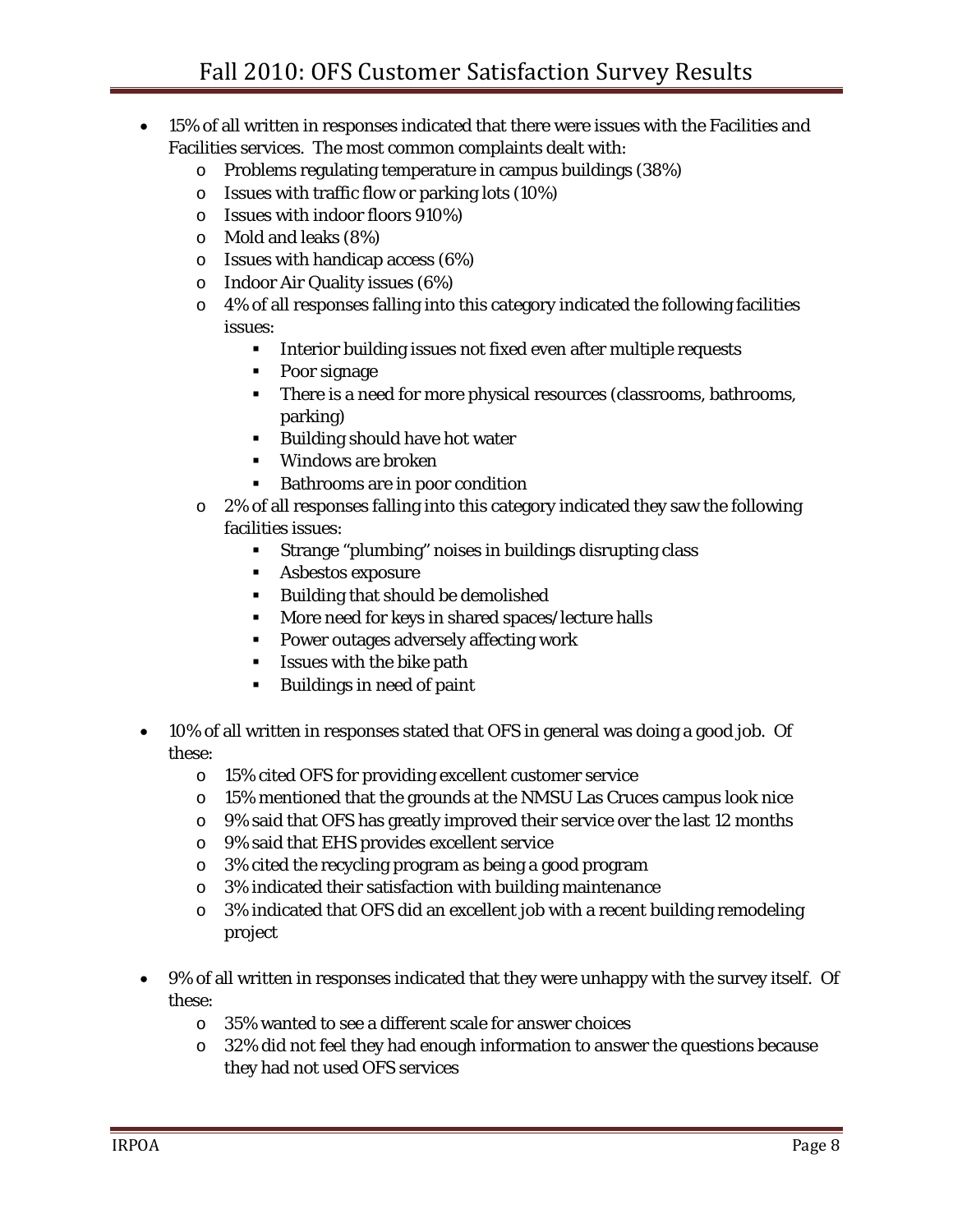- o 23% either had concerns about the building list used at the beginning of the survey
- o 3% wanted the survey to provide more detail about the different services
- o 3% did not like being sent follow-up emails
- o 3% felt the questions were too general
- 8% of all written in responses indicated problems with OFS staff. The most common complaints dealt with:
	- o Feelings that recent staffing cuts meant that staff could not adequately complete their jobs (44%)
	- o Examples of OFS staff exhibiting a poor work ethic (11%)
	- o OFS moving services issues (7%)
	- o Too many staff showing up for recycling (7%)
	- o 4% of responses falling into this category dealt with the following:
		- Reckless driving by OFS staff
		- New schedules for services have limited communication
		- No communication when OFS staff come into offices to complete a work order
		- Perceived unprofessional behavior by staff doing welding
		- The loss of OFS staff because of low pay
		- Feelings that NMSU-A OFS staff are overworked
		- Perceived unprofessional attitude of NMSU-A Facilities Administration
		- Feelings that Robert in Project management was exhibiting poor management skills
		- Perceptions that Glen Haubold and other OFS administration does not respect the staff who work for them
		- The perception that David Shearer has made himself unavailable to meet campus needs
- 3% of all written in responses indicated that they felt there was room for preventing energy waste. Respondents whose answers fell into this category included:
	- o 36% who felt that interior lights were being wastefully left on
	- o 36% who felt that windows needed to be updated to prevent energy loss
	- o 18% who felt that the stadium lights should not be left on at night
	- o 9% who felt more needed to be done in general to maintain sustainability
- 3% of all written in responses cited other specific issues with OFS services. Of these:
	- $\circ$  36% cited problems with the help OFS provided in moving office locations
		- 75% of these indicated that OFS had lost some of their personal possessions in the move
	- o 18% felt that the OFS architects were not cooperative or did not offer a competitive skill set when compared to the general market
	- o 18% cited specific projects that had been started but never finished
	- o 9% said that the lock shop had cut the wrong keys for them
	- o 9% felt that the flooding of the streets to clear pipes was a waste of resources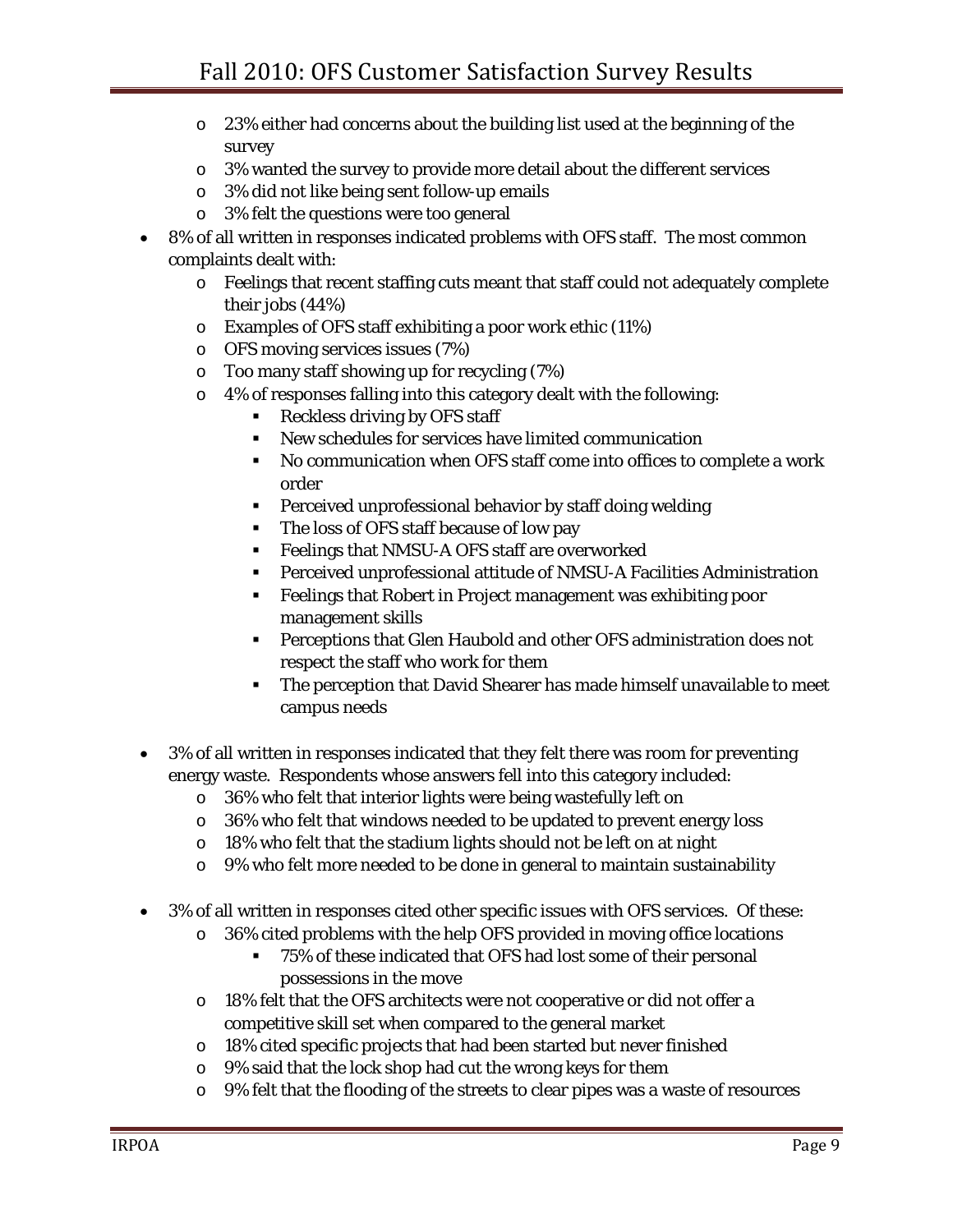- o 9% felt that services for bicycles are ignored
- 3% of all written in responses indicated that they were felt there were issues with OFS recycling services. Of these:
	- <sup>33%</sup> wanted to see more frequent trash pick up
	- <sup>22%</sup> felt that there was a need to place more recycling bins around the university
	- <sup>11%</sup> complained that trash and recycling were being dumped into the same bin when they were picked up
	- <sup>11%</sup> felt that recycling bins were not being appropriately placed
	- 11% wanted to see more cardboard recycling occurring
- 2% of all written in responses indicated that they were felt there were issues with OFS EHS services. Of these:
	- **29% indicated frustration with the way that Haz Com training courses are** being scheduled
	- <sup>29%</sup> indicated that EHS staff were non responsive or rude when contacted to clean up and take care of some issues with mold
	- <sup>14%</sup> felt that lab inspections were not resulting in a timely report of findings
	- <sup>14%</sup> indicated displeasure with the group's reluctance to deal with bats in a building
	- <sup>1</sup> 14% felt that EHS was changing rules arbitrarily
- 2% of all written in responses simply indicated that respondents had no comments at this time.

# **Question by Question Detailed Analysis:**

The following is a more detailed analysis of the survey questions. Each question will list the overall percentages and response rates. For those questions about maintenance service, custodial service, and grounds service, a list of buildings that indicated any measure of dissatisfaction with the particular area of OFS service can be found in Appendix B.

# **Section 1: General Satisfaction Scale**

This question read, "How would you rate your overall satisfaction level with the work you have seen completed by the office of facilities and services in the last twelve (12) months?"

Table 1 lists the overall percentage of responses for this question. Overall, respondents indicated they were satisfied with OFS services, and over 52% of respondents indicated they were either "Very Satisfied" or "Extremely satisfied" with the service they had received from OFS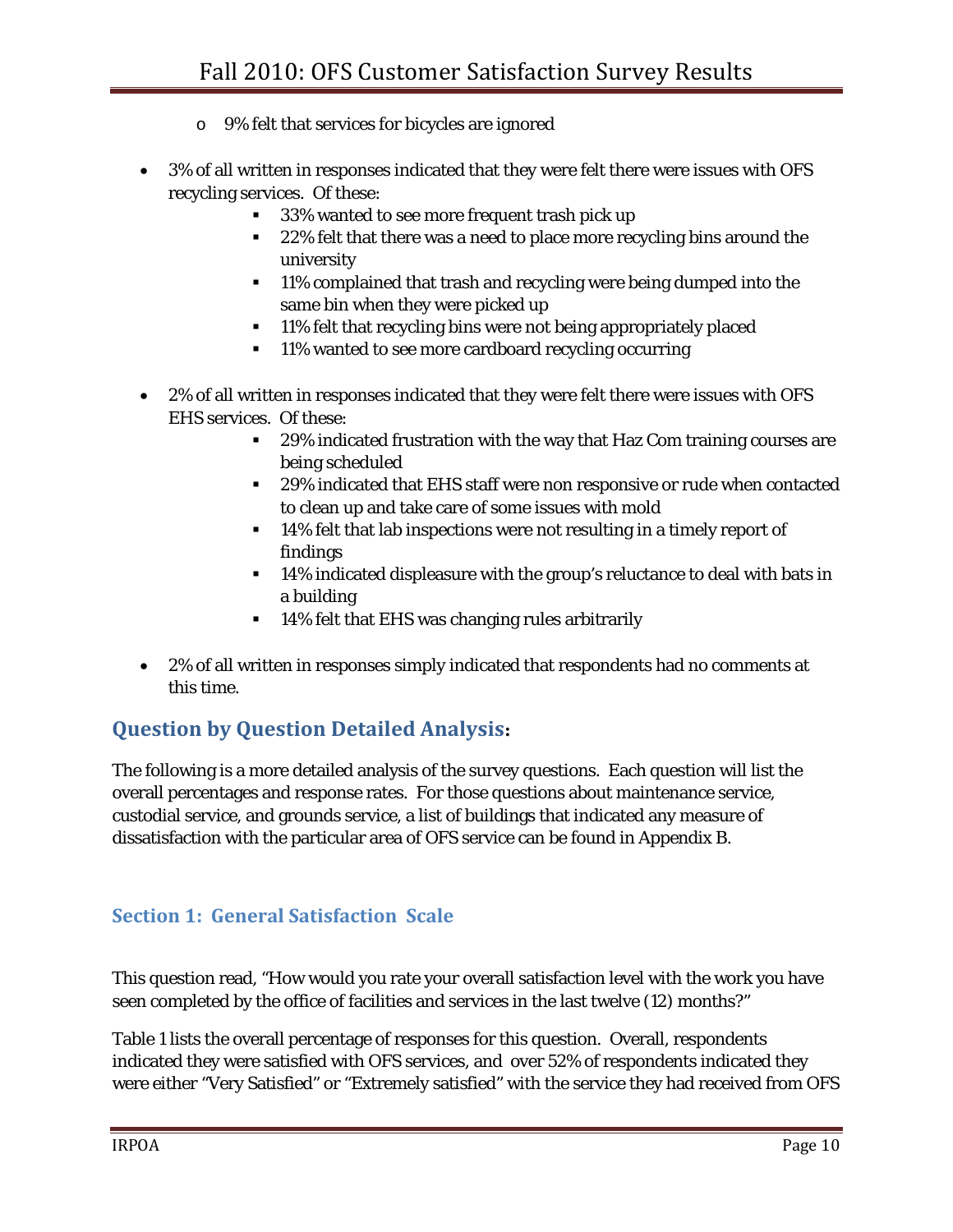over the course of the prior year and fewer than 11% of respondents indicated any measure of dissatisfaction with the services provided by OFS.

|                   | <b>Extremely</b> | Verv<br>Dissatisfied Dissatisfied | <b>Satisfied</b> | <b>Very</b><br><b>Satisfied</b> | <b>Extremely</b><br><b>Satisfied</b> | <b>Total</b><br><b>Respondents</b> |
|-------------------|------------------|-----------------------------------|------------------|---------------------------------|--------------------------------------|------------------------------------|
| Overall           | 2.3%             | 8.1%                              | 37.2%            | 36.5%                           | 15.9%                                | 787                                |
| Satisfaction with |                  |                                   |                  |                                 |                                      |                                    |
| OFS in last year  |                  |                                   |                  |                                 |                                      |                                    |

#### **Table 1: General Satisfaction with OFS, Respondent Percentages**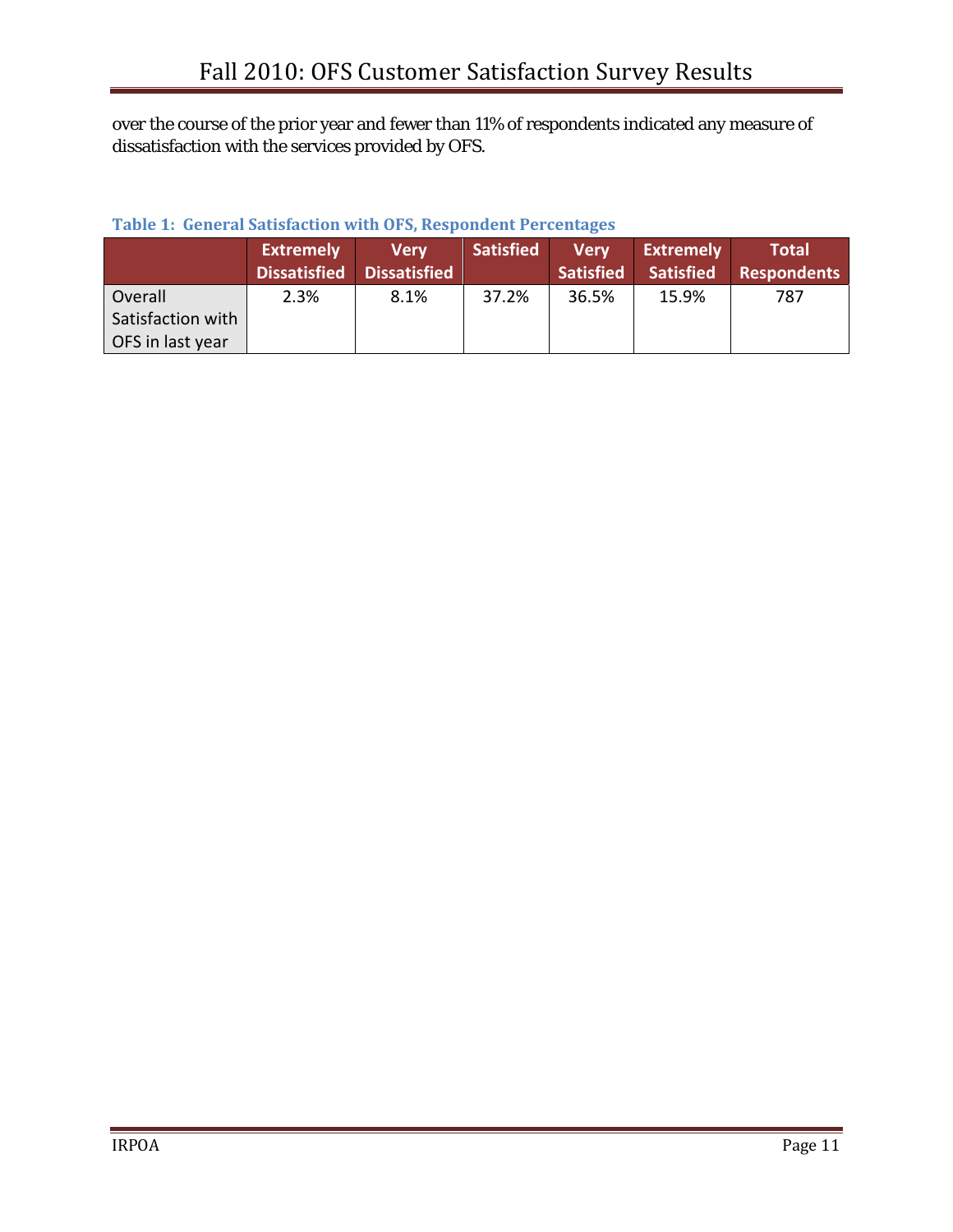# **Section 2: Primary Building**

Question two asked respondents to respond to the following: "In order to better meet your facilities service needs, it is important that we be able to evaluate responses to see which areas of campus may need special attention. With this in mind, please choose your primary building on NMSU from the following drop down list. If your building is not listed, please type the name of your building into the write-in box."

The following is a listing of the number of responses by each building, and has been updated to include the written in responses.

| <b>Building</b>                                            | <b>Number of Respondents</b> |
|------------------------------------------------------------|------------------------------|
| Unspecified<br>$\bullet$                                   | 42                           |
| <b>Gerald Thomas Hall</b>                                  | 39                           |
| <b>Hadley Hall</b>                                         | 36                           |
| <b>Dona Ana Community College</b>                          | 35                           |
| <b>Educational Services Center</b>                         | 34                           |
| <b>PSL</b>                                                 | 30                           |
| Off campus locations and Branches<br>outside of Las Cruces | 30                           |
| <b>Health and Social Services Building</b><br>$\bullet$    | 28                           |
| <b>Breland Hall</b>                                        | 27                           |
| <b>O'Donnell Hall</b>                                      | 26                           |
| <b>Regents Row</b>                                         | 24                           |
| <b>Skeen Hall</b>                                          | 24                           |
| <b>Milton Hall</b>                                         | 22                           |
| <b>Garcia Annex</b>                                        | 21                           |
| <b>Science Hall</b>                                        | 18                           |
| Academic Research A, B, C                                  | 16                           |
| <b>Chemistry Building</b>                                  | 16                           |
| <b>Computer Center</b>                                     | 16                           |
| <b>Ed and Harold Foreman Engineering</b><br>Complex        | 16                           |
| <b>OFS Office</b>                                          | 14                           |
| <b>Business Complex Building</b><br>$\bullet$              | 13                           |
| <b>Zuhl Library</b>                                        | 12                           |
| <b>Branson Library</b>                                     | 11                           |
| <b>Foster Hall</b>                                         | 10                           |
| <b>Guthrie Hall</b>                                        | 10                           |
| <b>Knox Hall</b>                                           | 10                           |
| <b>New Mexico Dept. of Agriculture</b>                     | 10                           |
| <b>Jett Hall</b>                                           | 9                            |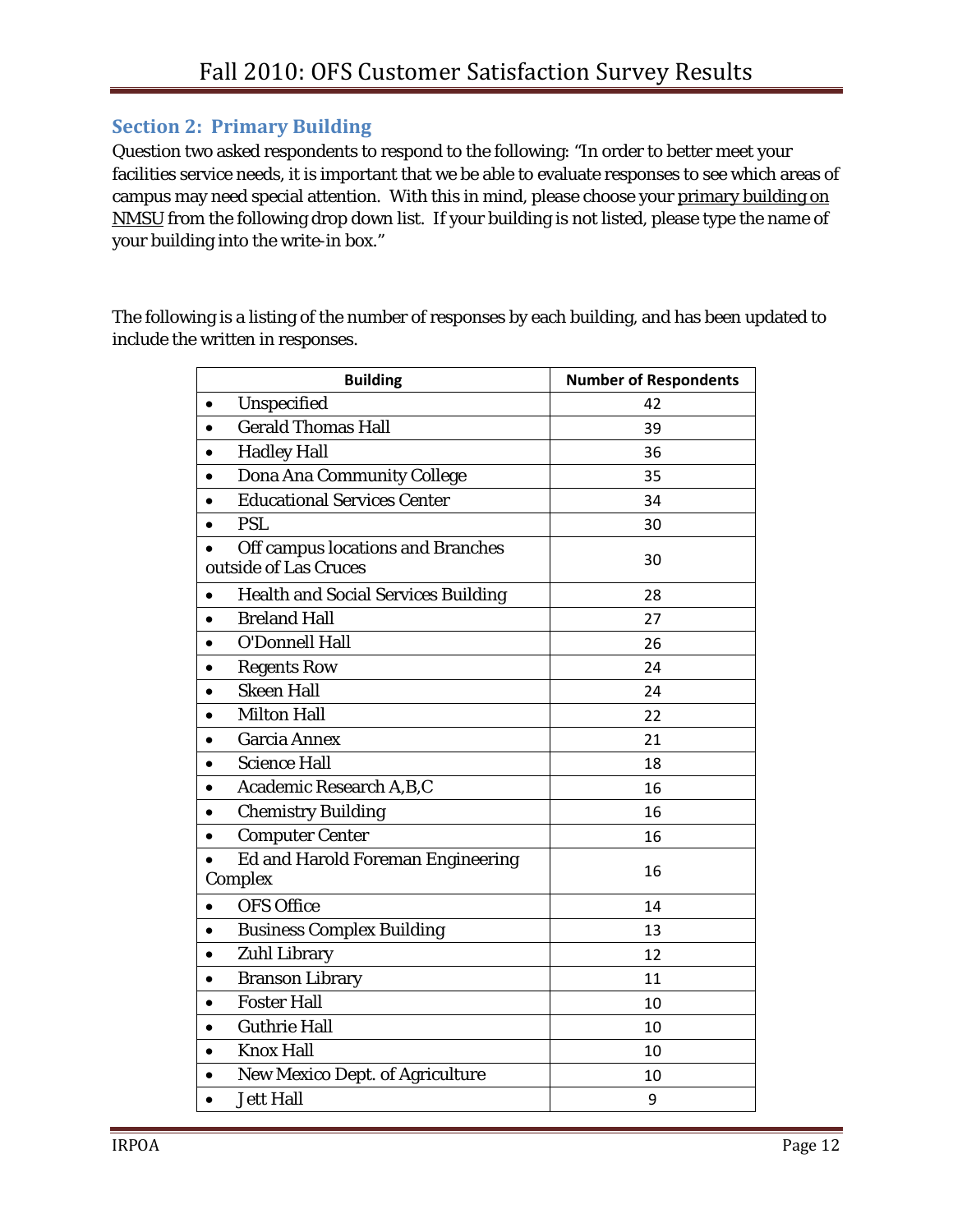# Fall 2010: OFS Customer Satisfaction Survey Results

| <b>Student Health Center</b>                                                    | 9              |
|---------------------------------------------------------------------------------|----------------|
| <b>Gardiner Hall</b>                                                            | 8              |
| Hardman Hall                                                                    | 8              |
| <b>Speech Building</b>                                                          | 8              |
| <b>Campus Police/Ag Institute</b>                                               | 7              |
| <b>Corbett Center</b>                                                           | 7              |
| <b>Clara Belle Williams Hall</b>                                                | 6              |
| <b>Goddard Hall</b>                                                             | 6              |
| Jornada USDA Exp. Range HQ<br>(Wooten Hall)                                     | 6              |
| Other OFS locations including<br>Facilities, Health and Safety, Utilities Plant | 6              |
| <b>Astronomy Building</b><br>٠                                                  | 5              |
| Dan W. Williams Hall                                                            | 5              |
| <b>Dove Hall</b>                                                                | 5              |
| <b>Engineering Complex I</b>                                                    | 5              |
| <b>Jacobs Hall</b>                                                              | 5              |
| <b>James B. Delamater Activity Center</b>                                       | 5              |
| <b>Music Building</b>                                                           | 5              |
| <b>Other on Campus</b>                                                          | 5              |
| <b>Stan Fulton Center</b>                                                       | 5              |
| Thomas & Brown Hall                                                             | 5              |
| <b>Herschel Zohn Theatre</b>                                                    | 4              |
| <b>Natatorium</b>                                                               | 4              |
| <b>Neale Hall</b>                                                               | 4              |
| <b>OFS Paint Shop</b>                                                           | 4              |
| <b>PGEL Headhouse/Lab</b>                                                       | 4              |
| <b>Genesis Center Office</b>                                                    | 3              |
| John Whitlock Hernandez Hall                                                    | 3              |
| <b>OFS Motor Pool</b>                                                           | 3              |
| A Mountain                                                                      | 3              |
| <b>Photovoltaic Labs</b>                                                        | 3              |
| <b>Surplus Property Warehouse</b>                                               | 3              |
| <b>Student or Family Housing</b><br>٠                                           | 3              |
| <b>Golf Course</b>                                                              | 3              |
| Alumni & Visitors Center                                                        | $\overline{2}$ |
| Cervantes Village, Bldg C (Children's<br>Village)                               | $\overline{2}$ |
| <b>Equine Education Center</b><br>٠                                             | 2              |
| <b>Genesis Center C</b><br>٠                                                    | 2              |
| <b>Kent Hall</b>                                                                | 2              |
|                                                                                 |                |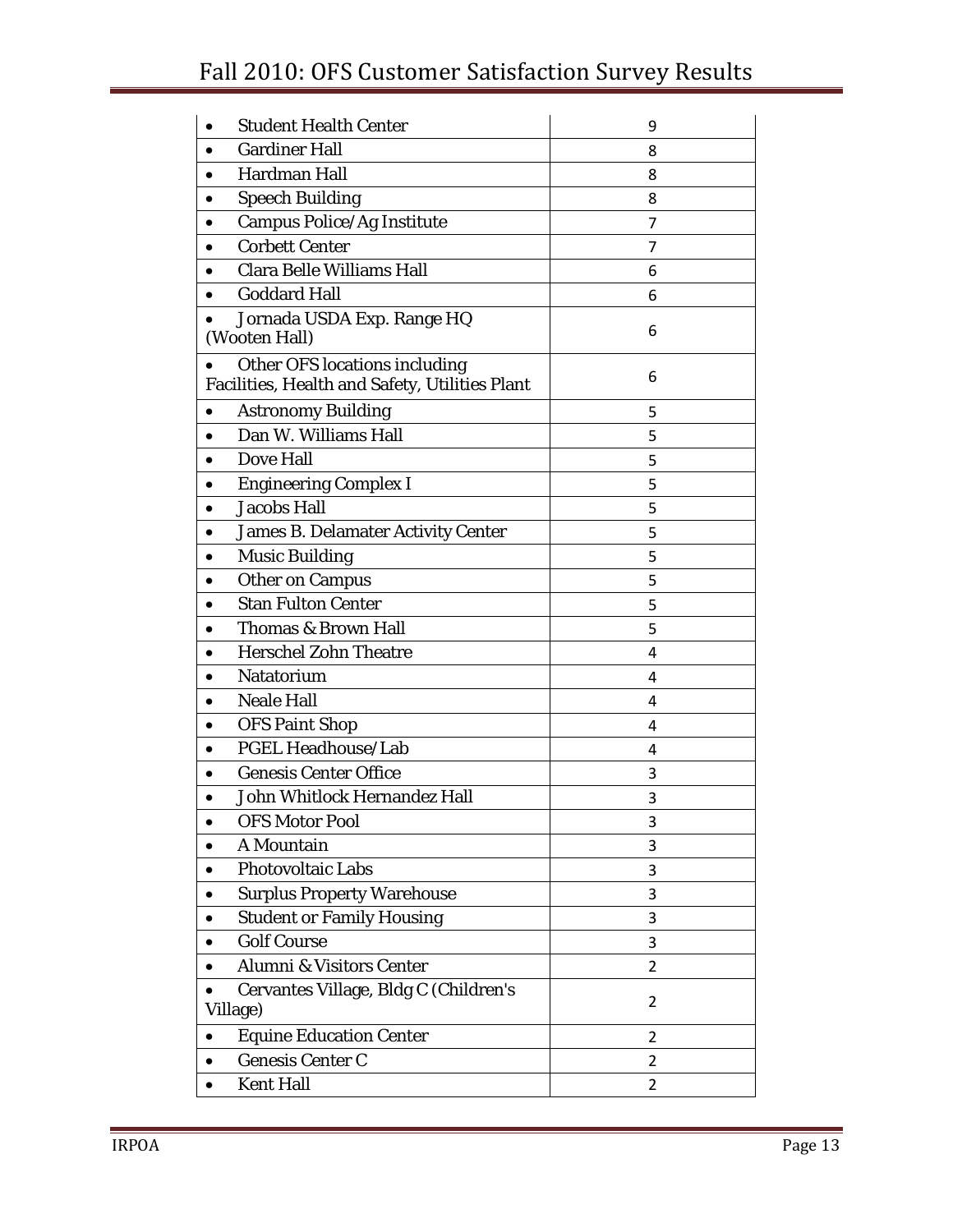# Fall 2010: OFS Customer Satisfaction Survey Results

| O'Loughlin House                                  | $\mathfrak{p}$ |
|---------------------------------------------------|----------------|
| <b>Rentfrow Gym</b>                               | 2              |
| <b>Aggie Memorial Stadium and Field</b><br>house  | $\overline{2}$ |
| <b>NMSU Mail room</b>                             | $\overline{2}$ |
| Pan Am Center Box Office                          | $\overline{2}$ |
| <b>Sugerman Space Grant Building</b>              | $\overline{2}$ |
| <b>Walden Hall</b>                                | $\overline{2}$ |
| <b>Wells Hall</b>                                 | $\overline{2}$ |
| <b>William B. Conroy Honors Center</b>            | $\overline{2}$ |
| <b>Biology Annex</b>                              | 1              |
| <b>Cattle Feed Barn/Animal Science</b>            | 1              |
| Cervantes Village, Bldg A (Children's<br>Village) | 1              |
| Dan W. Williams Hall Annex                        | 1              |
| <b>OFS Construction</b>                           | 1              |
| <b>OFS Lock Shop</b>                              | 1              |
| <b>Passive Solar</b>                              | 1              |
| <b>Tennis Center</b>                              | 1              |
| <b>USDA Cotton Gin (Reimbursable)</b>             | 1              |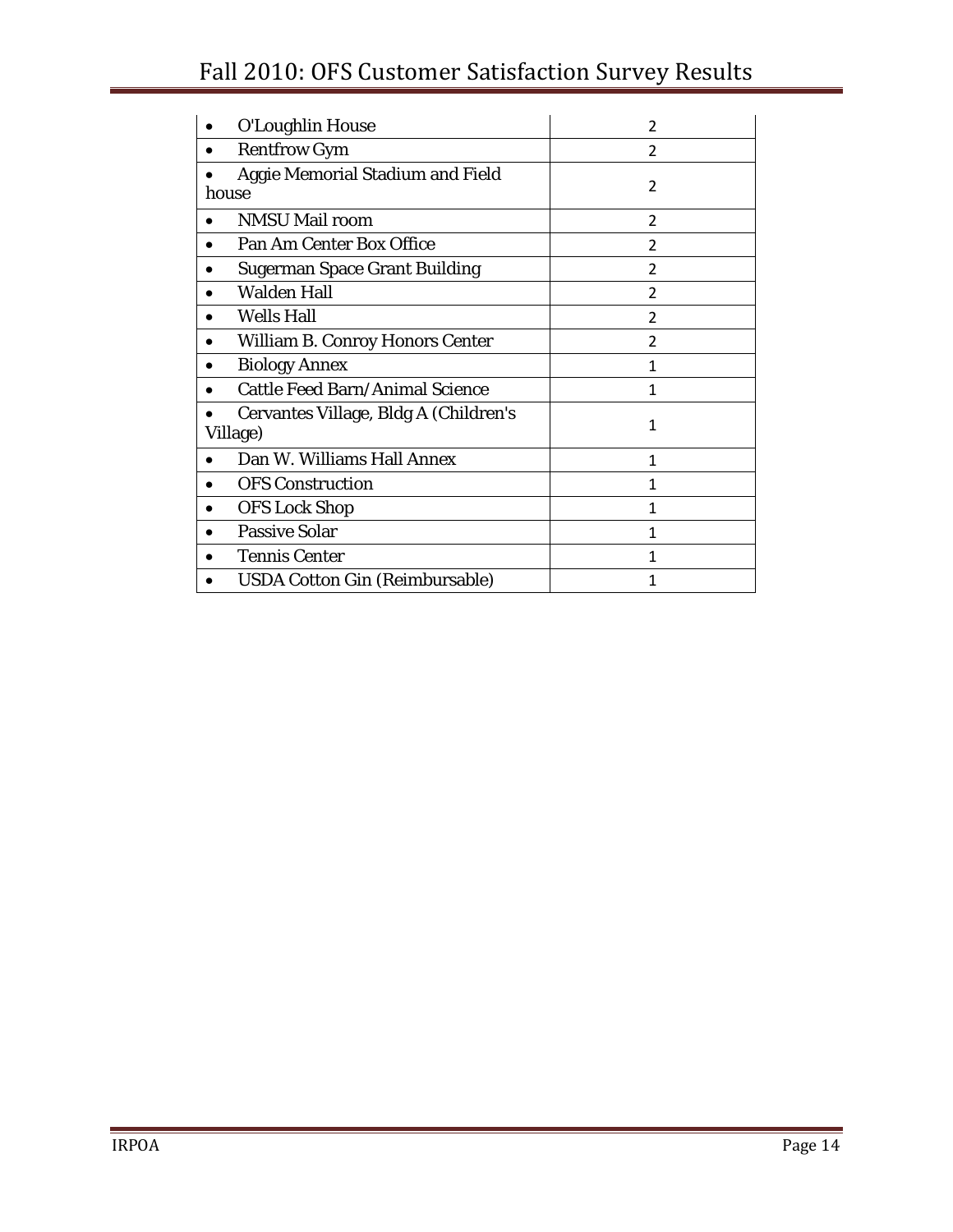# **Section 3: Custodial Care**

The first large set of questions in the survey asked respondents about custodial services provided by OFS in their primary building. The lead-in to this section read:

"OFS provides basic cleaning, recycling, and routine pest control services for Instruction and General Buildings on the Las Cruces Campus. This is done according to a published schedule on the OFS website.

Please rate your level of satisfaction with the following custodial care areas as they pertain to the building you identified as your primary building."

Table 2 lists the areas that respondents were asked about as well as the percentages of responses for each question. In all cases, more than 50% of respondents indicated they were "Very" or "Extremely" satisfied with OFS custodial services. Over 50% also indicated that they were very satisfied with custodial staff. When respondents indicated dissatisfaction with custodial services, they were most likely to be dissatisfied with the frequency of custodial services and with the cleanliness of restrooms.

|                               | <b>Extremely</b><br><b>Dissatisfied</b> | <b>Very</b><br><b>Dissatisfied</b> | <b>Satisfied</b> | <b>Very</b><br><b>Satisfied</b> | <b>Extremely</b><br><b>Satisfied</b> | <b>Number of</b><br><b>Responses</b> |
|-------------------------------|-----------------------------------------|------------------------------------|------------------|---------------------------------|--------------------------------------|--------------------------------------|
| <b>Cleanliness of Public</b>  | 1.5%                                    | 6.0%                               | 33.5%            | 30.2%                           | 28.7%                                | 781                                  |
| areas (entryways,             |                                         |                                    |                  |                                 |                                      |                                      |
| lobbies, lounges etc.)        |                                         |                                    |                  |                                 |                                      |                                      |
| <b>Cleanliness of</b>         | 3.6%                                    | 8.2%                               | 35.4%            | 26.1%                           | 26.7%                                | 779                                  |
| <b>Restrooms</b>              |                                         |                                    |                  |                                 |                                      |                                      |
| <b>Cleanliness of</b>         | 1.8%                                    | 8.7%                               | 37.2%            | 28.5%                           | 23.8%                                | 761                                  |
| offices/classrooms            |                                         |                                    |                  |                                 |                                      |                                      |
| <b>Courtesy of Custodial</b>  | 0.8%                                    | 1.7%                               | 19.6%            | 27.9%                           | 50.1%                                | 771                                  |
| <b>Staff</b>                  |                                         |                                    |                  |                                 |                                      |                                      |
| <b>Frequency of Custodial</b> | 3.6%                                    | 10.3%                              | 32.8%            | 25.1%                           | 28.1%                                | 768                                  |
| <b>Services</b>               |                                         |                                    |                  |                                 |                                      |                                      |
| <b>Overall Quality of</b>     | 1.9%                                    | 7.7%                               | 32.9%            | 29.0%                           | 28.4%                                | 778                                  |
| <b>Custodial Services</b>     |                                         |                                    |                  |                                 |                                      |                                      |

#### **Table 2: Satisfaction with OFS Custodial Services, Respondent Percentages**

Because custodial services are specific to each building on campus, it is also important to look at those buildings where respondents indicated some measure of dissatisfaction with custodial services at NMSU. Please see Appendix B.1 for this breakdown.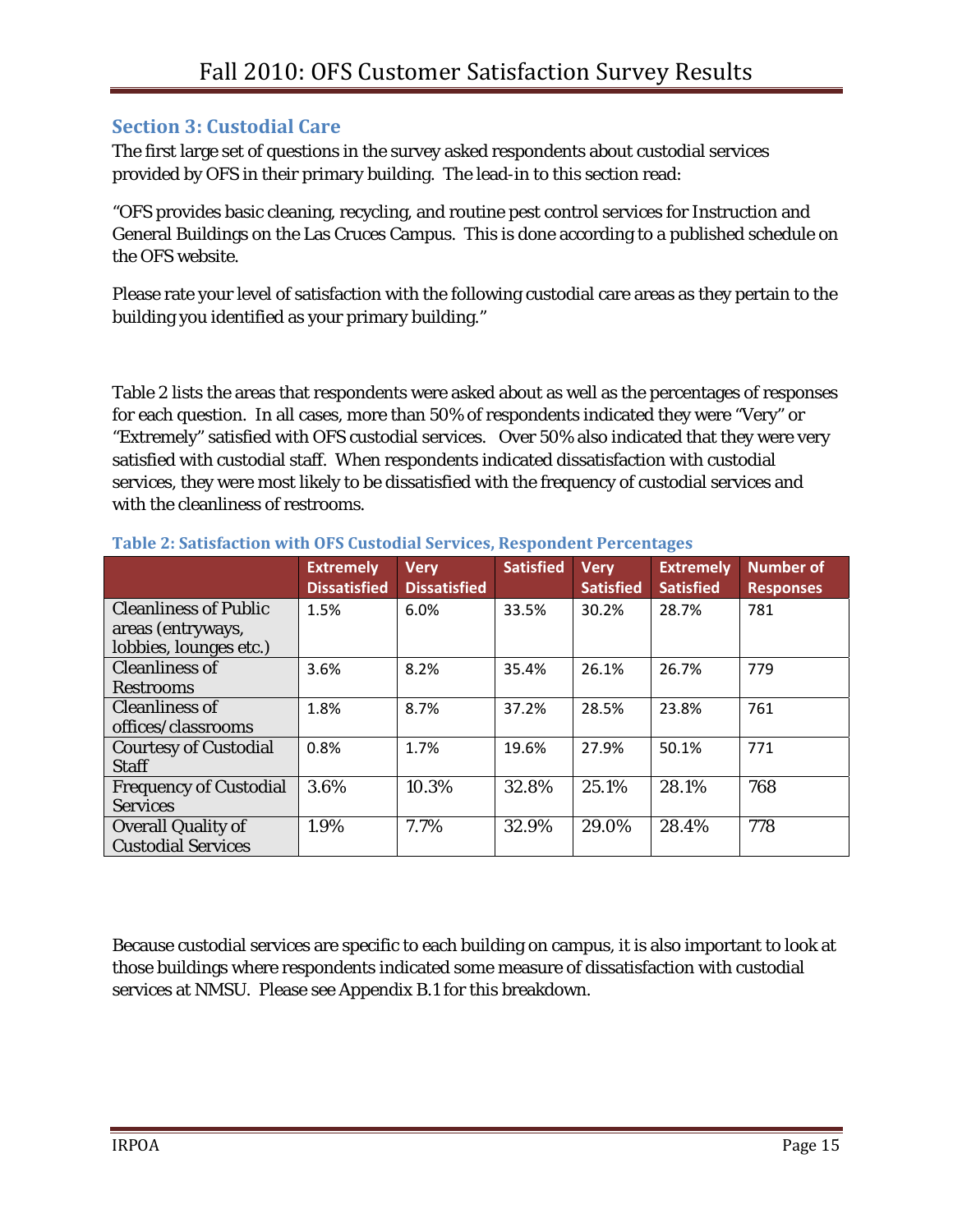# **Section 4: Building and Environment**

The next large survey section asked respondents questions about the building environment and utilities services in their primary campus building. The beginning of this survey section told respondents:

 "OFS strives to maintain a comfortable and functional environment for all members of the NMSU community.

Please rate your level of satisfaction with the following building and environmental utilities areas of the building you identified as your primary building."

Table 3 lists the areas that respondents were asked about as well as the percentages of responses for each question. In all cases, more than 50% of respondents indicated they were at least satisfied with the building and environmental utilities provided by OFS, though respondents were much less likely to indicate high levels of satisfaction with these areas than they were to indicate similarly high satisfaction levels with custodial services. When respondents indicated dissatisfaction with this area, it was most likely that this was related to temperature or energy conservation. Respondents were much more likely than in prior years to indicate their dissatisfaction with the availability and reliability of utility services, which could be related to several large power outages during the past 12 months.

|                        | <b>Extremely</b><br><b>Dissatisfied</b> | <b>Very</b><br><b>Dissatisfied</b> | <b>Satisfied</b> | <b>Very</b><br><b>Satisfied</b> | <b>Extremely</b><br><b>Satisfied</b> | <b>Number</b><br><b>of</b><br><b>Responses</b> |
|------------------------|-----------------------------------------|------------------------------------|------------------|---------------------------------|--------------------------------------|------------------------------------------------|
| <b>Temperature</b>     | 2.7%                                    | 15.7%                              | 47.0%            | 22.8%                           | 11.8%                                | 781                                            |
| Lighting (is it        | $0.9\%$                                 | 6.5%                               | 44.1%            | 30.0%                           | 18.5%                                | 780                                            |
| adequate for the       |                                         |                                    |                  |                                 |                                      |                                                |
| task)                  |                                         |                                    |                  |                                 |                                      |                                                |
| <b>Handicap Access</b> | 2.4%                                    | 6.8%                               | 46.4%            | 26.4%                           | 18.1%                                | 755                                            |
| Availability and       | 2.1%                                    | 9.3%                               | 40.3%            | 29.5%                           | 18.9%                                | 774                                            |
| <b>Reliability of</b>  |                                         |                                    |                  |                                 |                                      |                                                |
| utilities              |                                         |                                    |                  |                                 |                                      |                                                |
| (electrical power,     |                                         |                                    |                  |                                 |                                      |                                                |
| heating, cooling       |                                         |                                    |                  |                                 |                                      |                                                |
| meet our needs         |                                         |                                    |                  |                                 |                                      |                                                |
| and have               |                                         |                                    |                  |                                 |                                      |                                                |
| minimal                |                                         |                                    |                  |                                 |                                      |                                                |
| interruptions)         |                                         |                                    |                  |                                 |                                      |                                                |
| <b>Energy</b>          | 3.8%                                    | 12.4%                              | 49.3%            | 22.5%                           | 12.0%                                | 766                                            |
| conservation           |                                         |                                    |                  |                                 |                                      |                                                |

**Table 3: Satisfaction with OFS Building Environmental and Utilities Services, Respondent Percentages**

Because environmental and utilities services are specific to each building on campus, it is also important to look at those buildings where respondents indicated some measure of dissatisfaction with these services at NMSU. Please see Appendix B.2 for this breakdown.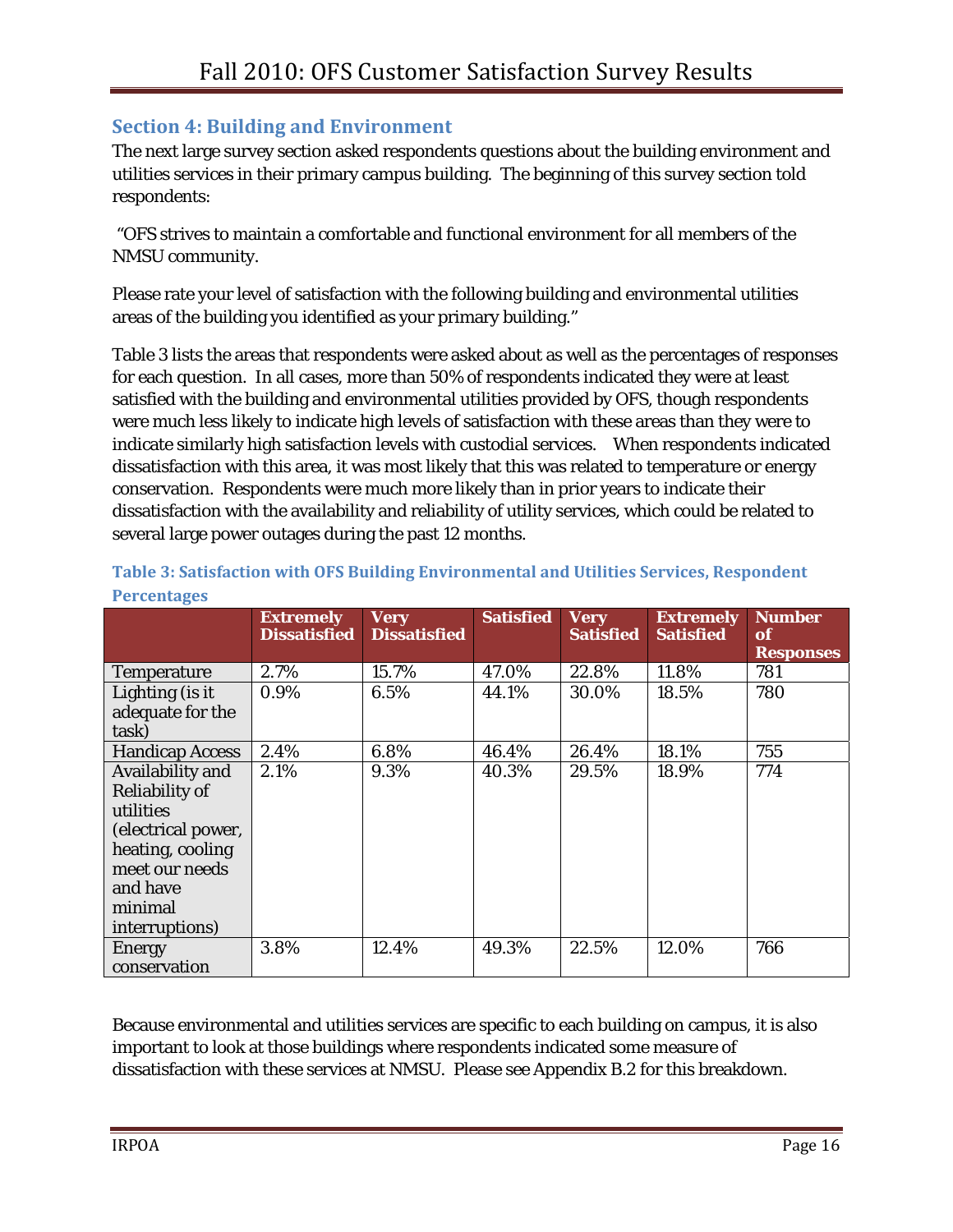### **Section 5: Grounds Services**

The third large survey section asked respondents questions about OFS provided grounds service at NMSU. The beginning of this survey section told respondents:

" OFS provides landscape and grounds maintenance, exterior trash receptacle management and concrete and asphalt maintenance. In addition OFS maintains the walkways and roadways around campus and is responsible for the care of lawns, trees, and shrubs. OFS is also funded to maintain campus drainage systems.

Please rate your level of satisfaction with the following areas as they relate to OFS grounds maintenance in your area of the university."

Table 4 lists the areas that respondents were asked about as well as the percentages of responses for each question. In all cases, more than 75% of respondents indicated they were at least "satisfied" with these areas. In only two cases, that of pest control and of management of recycling and recycling receptacles, did more than 10% of respondents indicate they were dissatisfied with the services provided. In all areas except litter management, respondents were more likely to indicate dissatisfaction with this area than in prior years. Most notably, the dissatisfaction rates for landscape design and management, maintenance of grounds, and overall quality of services were significantly higher than the prior year's administration.

|                                                                                  | <b>Extremely</b><br><b>Dissatisfied</b> | <b>Very</b><br><b>Dissatisfied</b> | <b>Satisfied</b> | <b>Very</b><br><b>Satisfied</b> | <b>Extremel</b><br>y<br><b>Satisfied</b> | <b>Number of</b><br><b>Responses</b> |
|----------------------------------------------------------------------------------|-----------------------------------------|------------------------------------|------------------|---------------------------------|------------------------------------------|--------------------------------------|
| Maintenance of<br>grounds (mowing,<br>weeding,<br>trimming, edging,<br>etc.)     | 1.4%                                    | 6.1%                               | 35.6%            | 32.4%                           | 24.5%                                    | 787                                  |
| Quality of<br>landscape design<br>and maintenance<br>(trees, flowerbeds,<br>etc) | 1.8%                                    | 7.5%                               | 34.7%            | 31.0%                           | 25.0%                                    | 784                                  |
| Litter<br>management                                                             | 2.2%                                    | 6.8%                               | 40.4%            | 30.2%                           | 20.4%                                    | 765                                  |
| Management of<br>recycling /<br>recycling<br>receptacles                         | 2.3%                                    | 8.1%                               | 37.7%            | 28.6%                           | 23.3%                                    | 780                                  |
| <b>Quality of pest</b><br>control (indoors<br>and outdoors)                      | 2.7%                                    | 10.2%                              | 43.8%            | 25.2%                           | 18.1%                                    | 778                                  |
| Overall quality of<br>grounds services                                           | 0.9%                                    | 4.9%                               | 40.1%            | 32.4%                           | 21.8%                                    | 781                                  |
| Courtesy of<br><b>Grounds staff</b>                                              | 0.6%                                    | 1.0%                               | 32.9%            | 32.4%                           | 33.0%                                    | 775                                  |

#### **Table 4: Satisfaction with OFS Grounds Services, Respondent Percentages**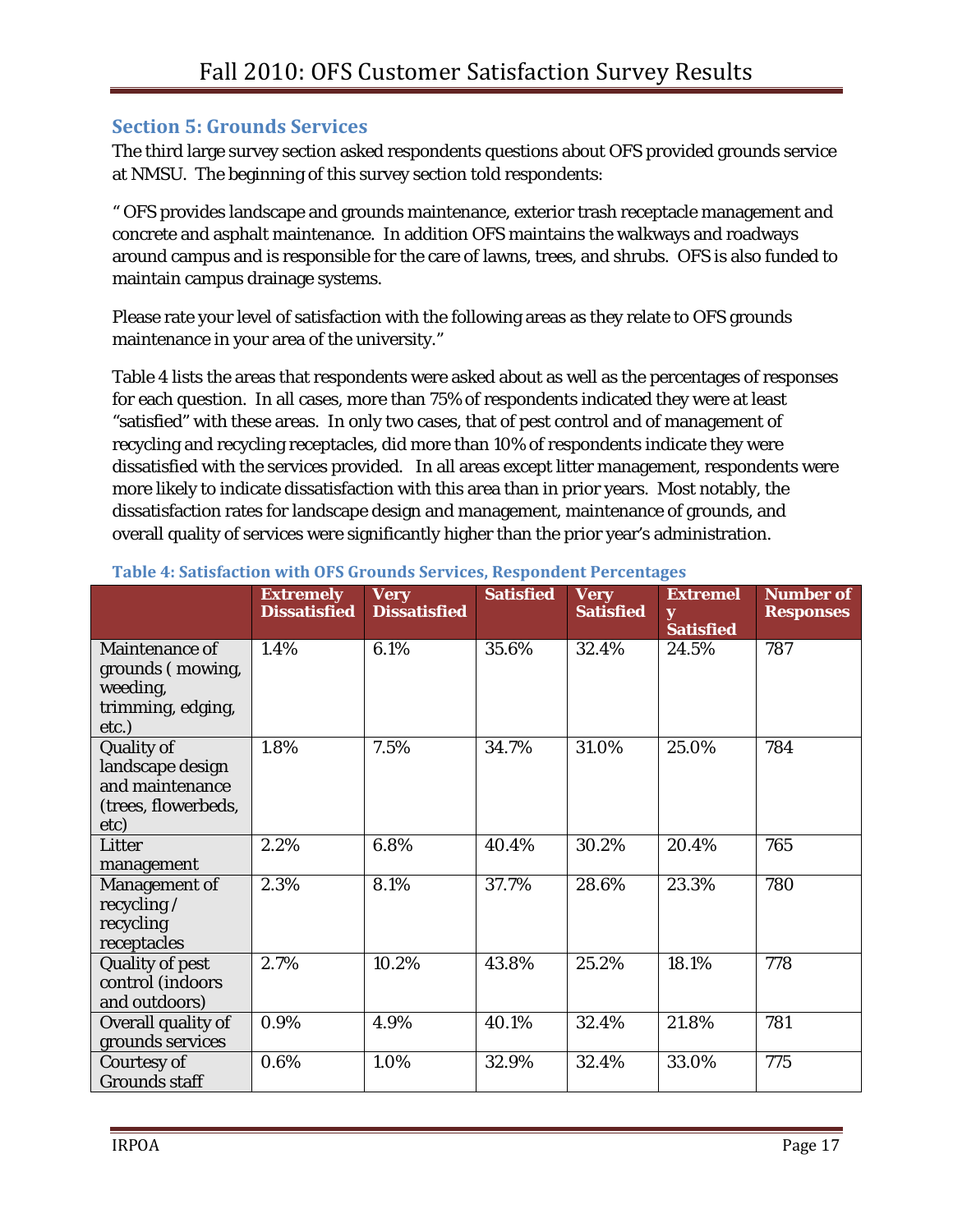Because grounds service is specific to varied areas of campus, it is also important to look at those buildings where respondents indicated some measure of dissatisfaction with the services provided by the OFS grounds crew. Please see Appendix B.3 for this breakdown.

# **Section 6: Project Development and Engineering**

The fourth large section of the survey asked respondents questions dealing with special projects and engineering services that may have been provided by OFS offices over the course of the prior year. This section was introduced to respondents with the following text:

"Facilities modifications and enhancements are provided on a reimbursable bases when requested by the user. Please evaluate the former Facilities Planning and Construction group if you have used their services.

In the last twelve (12) months, have you/ your office utilized any of these types of projects and engineering services?"

786 respondents answered this question. Of those, 73.4% indicated they had not used OFS special projects or engineering services in the prior year, and were directed to the next survey section. The 26.6% of respondents who indicated they had utilized OFS project development or engineering services were asked to rate their satisfaction level with the listed OFS Project Development and Engineering areas. Over 75% of all respondents indicated that they were satisfied with Project Development and Engineering Services, though respondents were less likely to indicate higher levels of satisfaction with these processes than with Custodial services. Overall respondents were more likely to indicate they were dissatisfied with these services than last year's respondents were. Over 20% of all respondents indicated they were dissatisfied with how on time and on budget these projects were and with how well they were kept informed about the project. Table 5 shows a breakdown of responses for this section.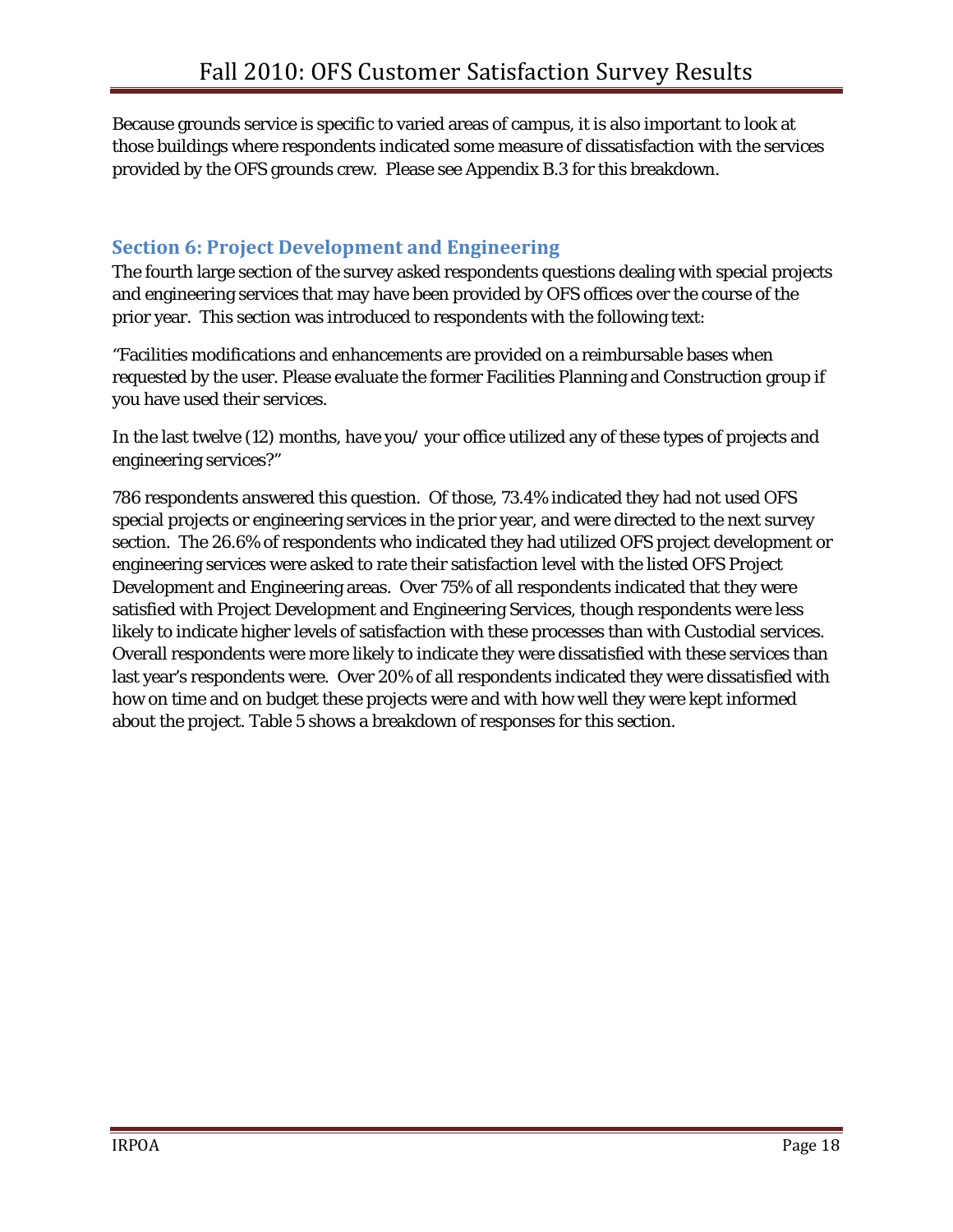|                                                           | <b>Extremely</b><br><b>Dissatisfied</b> | <b>Very</b><br><b>Dissatisfied</b> | <b>Satisfied</b> | <b>Very</b><br><b>Satisfied</b> | <b>Extremely</b><br><b>Satisfied</b> | <b>Number</b><br>of<br><b>Responses</b> |
|-----------------------------------------------------------|-----------------------------------------|------------------------------------|------------------|---------------------------------|--------------------------------------|-----------------------------------------|
| <b>Initial Response</b><br>time for<br>estimating cost    | 4.0%                                    | 14.4%                              | 45.8%            | 22.4%                           | 13.4%                                | 201                                     |
| Preparedness of<br>project workers                        | 2.0%                                    | 10.9%                              | 43.8%            | 28.4%                           | 14.9%                                | 201                                     |
| Knowledge and<br><b>Skill of Project</b><br>staff         | 1.0%                                    | 8.4%                               | 42.4%            | 30.3%                           | 18.2%                                | 203                                     |
| <b>Follow Up</b><br>communication<br>by project staff     | 5.4%                                    | 15.3%                              | 38.9%            | 27.6%                           | 12.8%                                | 203                                     |
| Did the final<br>design meet your<br>requirements         | 3.4%                                    | 9.9%                               | 43.3%            | 26.1%                           | 17.2%                                | 203                                     |
| Did the finished<br>product meet<br>their<br>expectations | 3.0%                                    | 9.9%                               | 43.8%            | 26.6%                           | 16.7%                                | 203                                     |
| Was the project<br>"on time" and<br>"on budget"?          | 8.7%                                    | 12.8%                              | 40.3%            | 23.5%                           | 14.8%                                | 196                                     |
| Were you kept<br>informed<br>throughout the<br>project    | 9.0%                                    | 12.4%                              | 40.3%            | 23.9%                           | 14.4%                                | 201                                     |

#### **Table 5: Satisfaction with OFS Special Projects and Engineering Services, Respondent Percentages**

# **Section 7: OFS Administrative Services**

The fifth large section of the survey asked respondents questions regarding their experiences with the project administration side of OFS. The section lead-in read:

"In the last twelve (12) months, have you had contact with OFS business office staff regarding the administrative side of any Maintenance project or Special Projects or Engineering Work (i.e. Scheduling, Purchase orders, cost and/or payments)?"

776 respondents answered this question. Of those, 75.8% indicated they had not used OFS special projects or engineering services in the prior year, and were directed to the final write in option on the survey. The 24.2% of respondents who indicated they had been in contact with OFS regarding the specified administrative type functions were asked to rate their satisfaction level with the listed OFS Administrative areas. At least 40% of respondents to this question indicated they were "Very Satisfied" or "Extremely Satisfied" with OFS Administrative services. Respondents were the most likely to indicate dissatisfaction with the timeliness of follow ups. Table 6 shows a breakdown of responses for this section.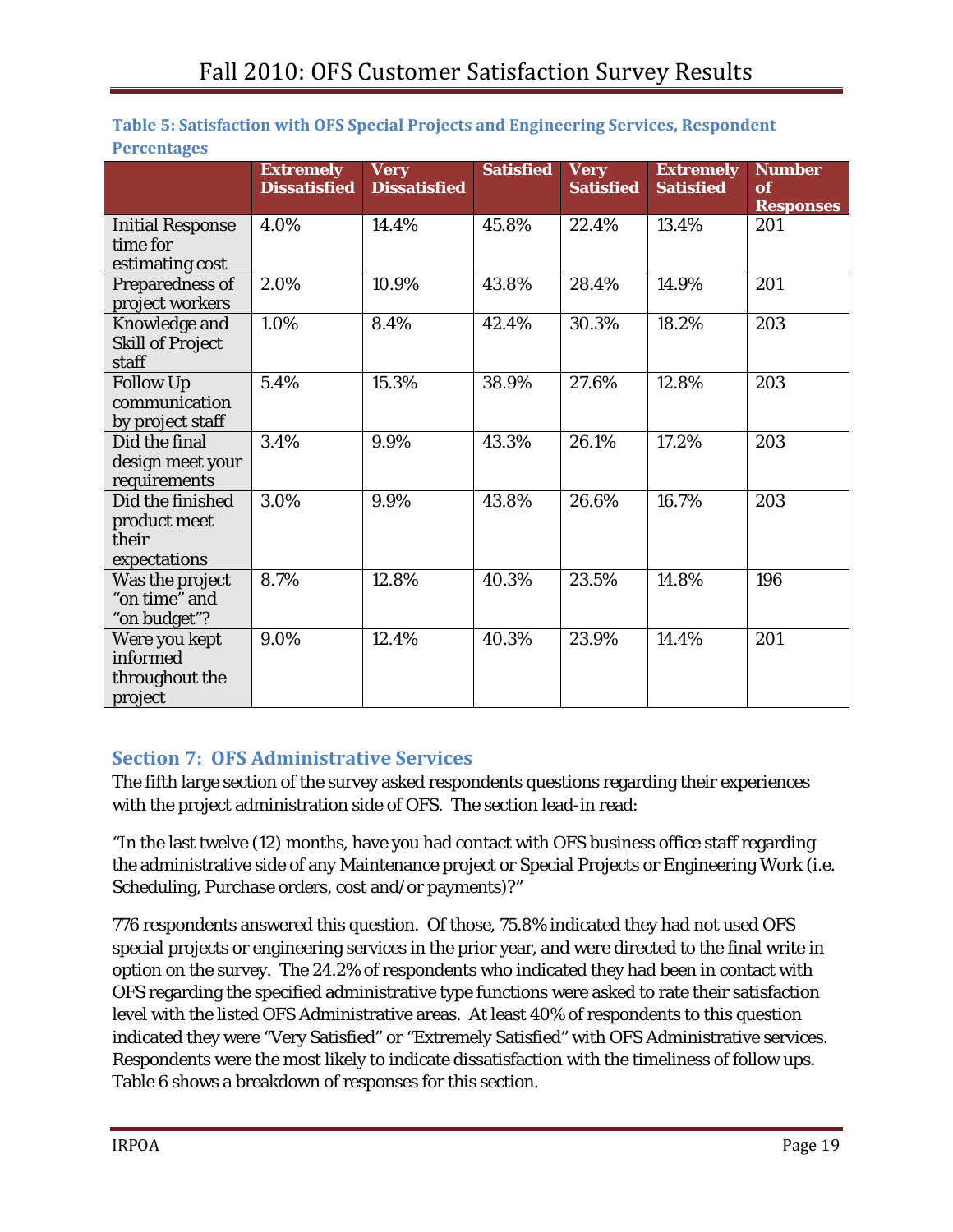|                                                                        | <b>Extremely</b><br><b>Dissatisfied</b> | <b>Very</b><br><b>Dissatisfied</b> | <b>Satisfied</b> | <b>Very</b><br><b>Satisfied</b> | <b>Extremely</b><br><b>Satisfied</b> | <b>Number</b><br>of<br><b>Responses</b> |
|------------------------------------------------------------------------|-----------------------------------------|------------------------------------|------------------|---------------------------------|--------------------------------------|-----------------------------------------|
| <b>Timeliness of</b><br>responses to<br>inquiries about<br>work status | 4.0%                                    | 11.6%                              | 33.7%            | 29.6%                           | 21.1%                                | 199                                     |
| <b>Timeliness of</b><br>responses to<br>inquiries about<br>billing     | 2.7%                                    | 13.3%                              | 33.5%            | 31.4%                           | 19.1%                                | 188                                     |
| <b>Courtesy of OFS</b><br>staff towards<br>customer                    | 3.0%                                    | 3.0%                               | 24.6%            | 39.7%                           | 29.6%                                | 199                                     |
| <b>Accuracy of</b><br>information<br>provided by OFS<br>employees      | 4.0%                                    | 8.6%                               | 31.3%            | 33.3%                           | 22.7%                                | 198                                     |
| Professional<br><b>Attitude of OFS</b><br>employees                    | 4.0%                                    | 3.5%                               | 27.6%            | 36.7%                           | 28.1%                                | 199                                     |
| Knowledge /<br>Skill of OFS staff                                      | 2.5%                                    | 6.1%                               | 28.9%            | 35.0%                           | 27.4%                                | 197                                     |

#### **Table 6: Satisfaction with OFS Administrative Service Areas, Respondent Percentages**

# **Section 8: Environmental Health and Safety**

The final large section of the survey dealt with issues relating to Environmental Health and Safety services. This is a group that was placed under OFS over the course of the last year. This survey section is an expansion of the maintenance section in the prior year's survey. The introduction to this section read:

 "EHS is responsible for facilitating University safety by implementing programs that will serve the students, employees and clients within the state. The objectives of NMSU's safety policy are top prevent personal injury or death, to reduce costs caused by inadequate safety procedures and to reduce environmental pollution.

EHS fulfills its mission to make NMSU a safe environment by implementing programs and services in eight major areas: Education, Training and Protective Equipment, hazardous Waste and materials Management, Health and Safety Inspection/ Faculty Audits/ Activity and Work Reviews, Regulatory Compliance, Accident and Exposure Investigations, Exposure Prevention/Indoor Air Quality, Radiation Licensing & Permitting, and Safety Standard & Procedures."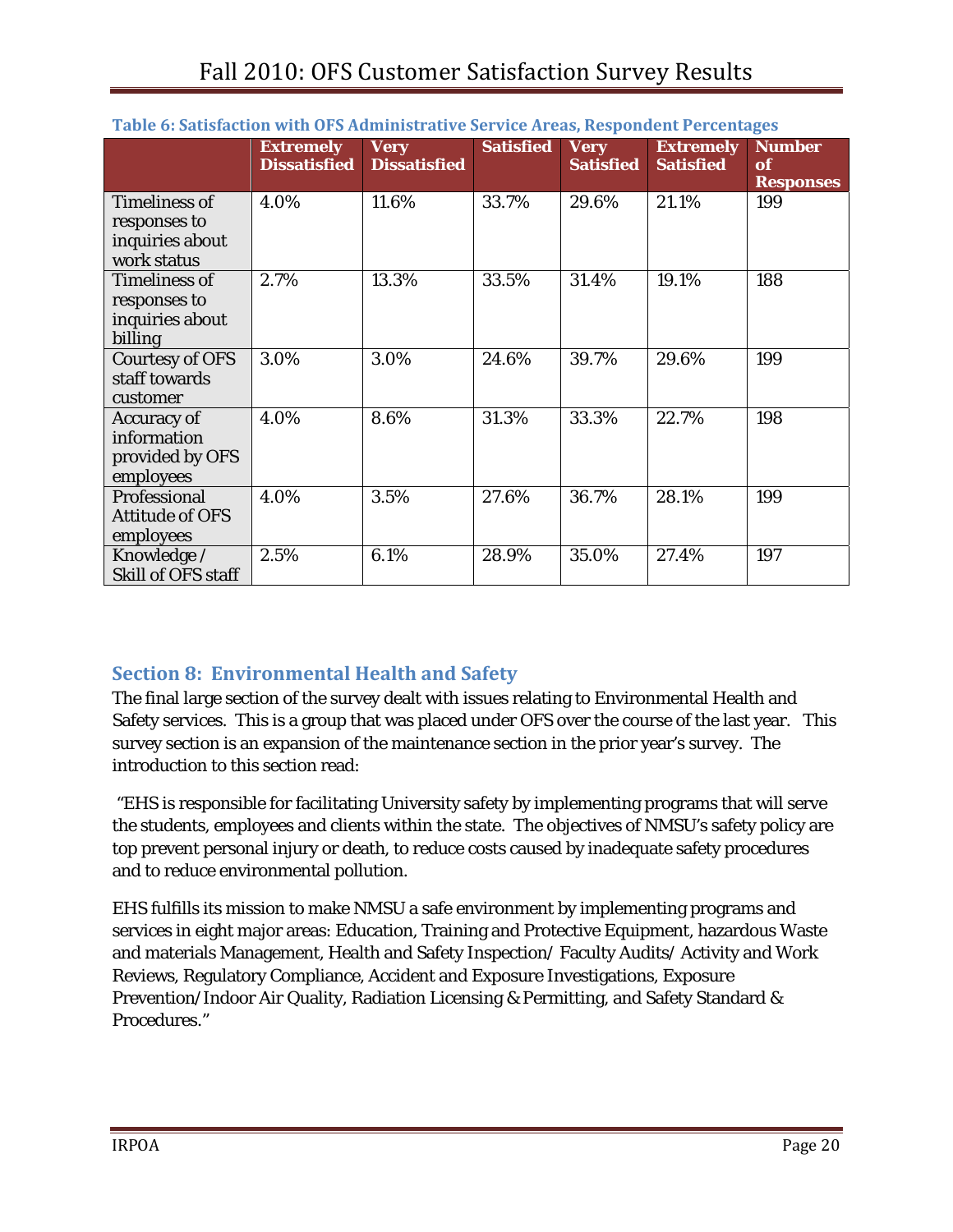Because there was the potential that not all respondents would have utilized these services in the last year, respondents were first asked the following:

"In the last twelve (12) months, have you/ your office utilized EHS Services?"

789 respondents answered this question. Of those, 66.0% indicated they had not used OFS Environmental Health and Safety services in the prior year, and were directed to the next survey section. The 34.0% of respondents who indicated they had utilized OFS EHS services were asked, "Please rate your satisfaction level with EHS Services."

In all cases, more than 50% of respondents indicated they had high levels of satisfaction with these areas. In only one case, that of follow-up communications, did more than 10% of respondents indicate they were dissatisfied with the services provided. Table 7 lists the areas that respondents were asked about as well as the percentages of responses for each question.

|                                              | <b>Extremely</b><br><b>Dissatisfied</b> | <b>Very</b><br><b>Dissatisfied</b> | <b>Satisfied</b> | <b>Very</b><br><b>Satisfied</b> | <b>Extremely</b><br><b>Satisfied</b> | <b>Number</b><br>of |
|----------------------------------------------|-----------------------------------------|------------------------------------|------------------|---------------------------------|--------------------------------------|---------------------|
|                                              |                                         |                                    |                  |                                 |                                      | <b>Responses</b>    |
| <b>Initial Response</b><br>time of EHS staff | 1.1%                                    | 4.9%                               | 37.8%            | 28.8%                           | 27.3%                                | 267                 |
| Preparedness of                              | 0.7%                                    | 5.6%                               | 33.1%            | 32.3%                           | 28.3%                                | 269                 |
| <b>EHS Staff</b>                             |                                         |                                    |                  |                                 |                                      |                     |
| Knowledge/skill                              | 1.1%                                    | 4.5%                               | 35.7%            | 27.9%                           | 30.9%                                | 269                 |
| of EHS Staff                                 |                                         |                                    |                  |                                 |                                      |                     |
| <b>Timely</b>                                | 1.5%                                    | 7.1%                               | 38.0%            | 28.6%                           | 24.7%                                | 266                 |
| <b>Completion of</b>                         |                                         |                                    |                  |                                 |                                      |                     |
| <b>Work</b>                                  |                                         |                                    |                  |                                 |                                      |                     |
| Follow-up                                    | 1.9%                                    | 10.2%                              | 37.0%            | 25.3%                           | 25.7%                                | 265                 |
| communications                               |                                         |                                    |                  |                                 |                                      |                     |
| by EHS Staff                                 |                                         |                                    |                  |                                 |                                      |                     |
| <b>Courtesy of EHS</b>                       | 1.9%                                    | 4.1%                               | 34.7%            | 23.1%                           | 36.2%                                | 268                 |
| Staff toward the                             |                                         |                                    |                  |                                 |                                      |                     |
| customer                                     |                                         |                                    |                  |                                 |                                      |                     |

#### **Table 7: Satisfaction with Environmental Health and Safety, Respondent Percentages**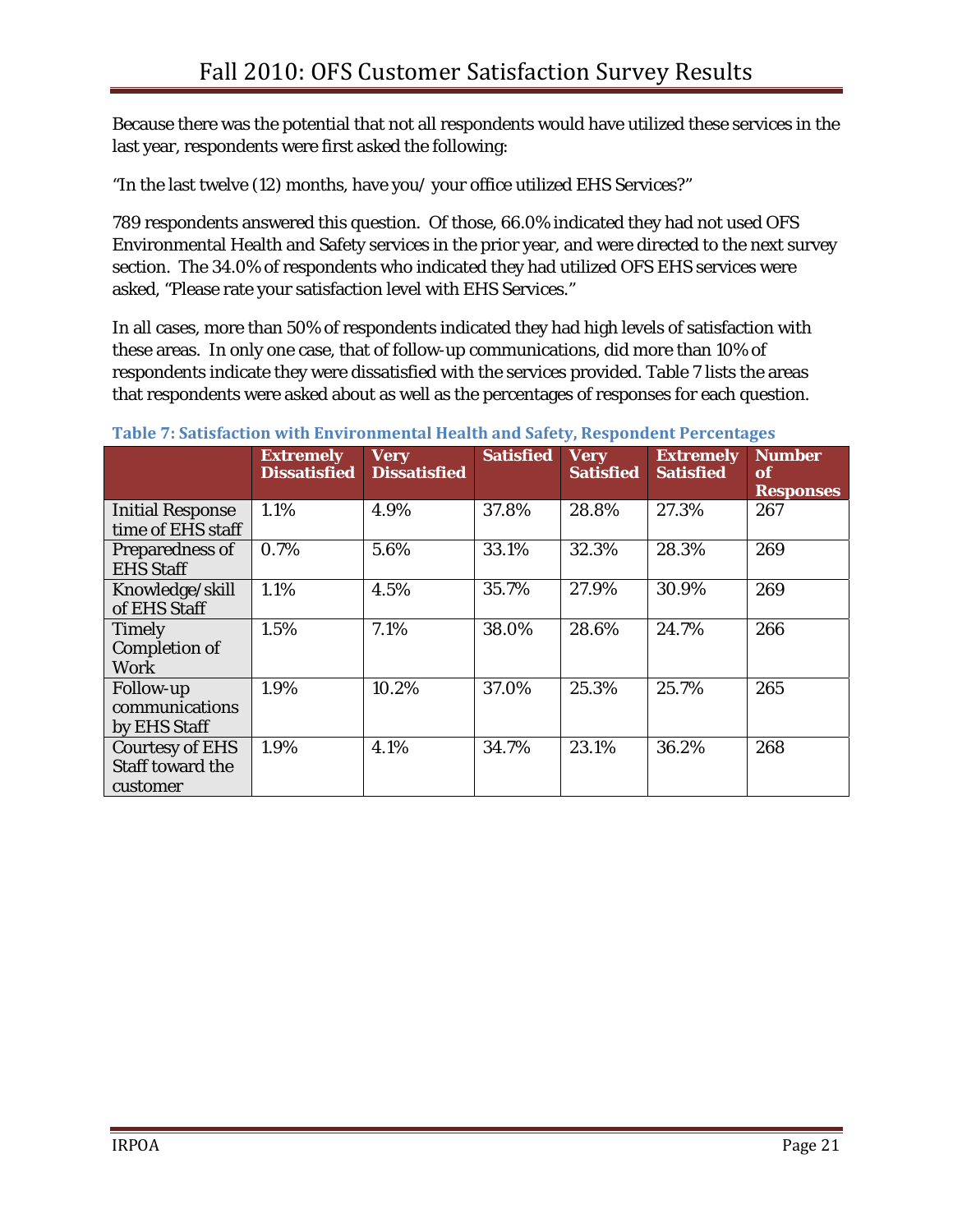# **Final Question: WriteIn**

The final question on the survey awarded respondents the opportunity to write in any comments, questions, or suggestions they had about OFS services. The text for this question read:

"If you have any further concerns or comments regarding the work provided by OFS or recommendations for services you feel OFS should explore providing in the future, please feel free to share them here."

Because there exists the potential for different buildings to have different needs, a summary of responses by building can be found below. Respondents who wrote answers to this question in the initial building write in box are counted here as well. Numbers in parenthesis indicate the numbers of written in responses falling into this category, no number means just one person answered this way. Responses are counted in all categories they fall into.

# **Comment Summary by Building**

#### Academic Research A,B,C (6)

- Custodial Issues (5)
	- o Bathrooms are not adequately cleaned (4)
		- Even after custodians visit bathrooms, floors are still dirty (2)
	- o Trash should be picked up more frequently (2)
	- o Offices are not cleaned/vacuumed (2)
- Grounds Issues (2)
	- o Berries make a mess outside and are not cleaned up, this brings in bugs (1)
	- o Should do work like blowing and mowing when people are not likely to be outside, dust kicked up bugs people with allergies/asthma (1)
- Survey Issues (1)
	- o Did not like not having a "neutral" choice option (1)

#### Alumni & Visitors Center (1)

- Grounds Issues (1)
	- o Watering is too much, it leaves standing water that often get's visitor's feet wet (1)
- OFS staff are good (1)

#### Astronomy Building (3)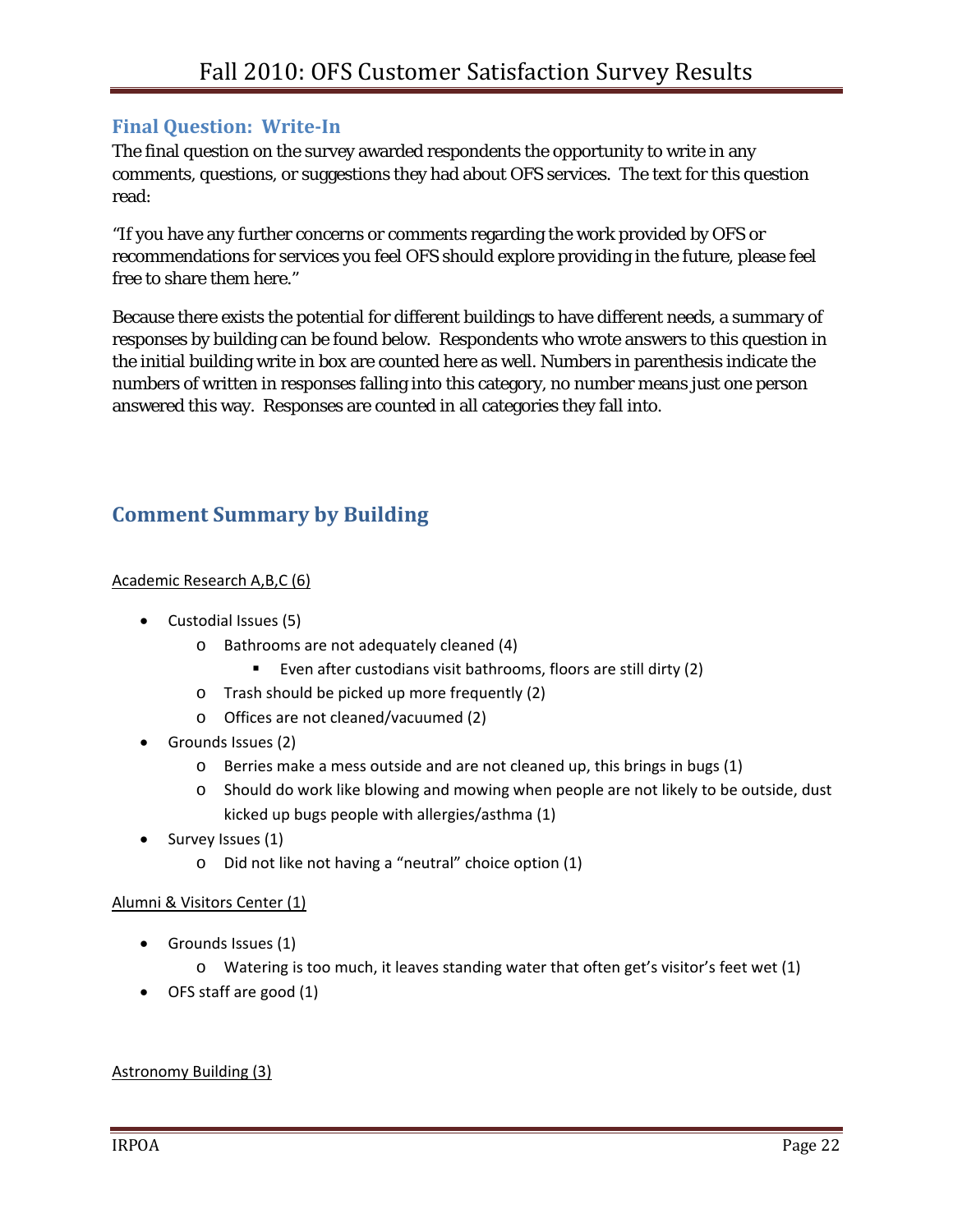- Need for Energy Conservation (2)
	- o Maybe there could be two "sets" of lights in larger offices so lights are only used in the part of the office that is in use (1)
	- o Single pane windows create energy loss (1)
	- o Stadium lights should not be left on (1)
- Grounds Issues (2)
	- o Grass is overwatered (1)
	- o There is too much grass, not enough xeriscaping (1)
- Custodial issues (1)
	- o Dust is not being controlled (1)
	- o Offices are not cleaned or vacuumed (1)
- OFS staff are good 91)
- Recycling Issues (1)
	- o Need more frequent recycling pick up (1)
- Facilities Issues (1)
	- o Temperature control is an issue, temperatures are extreme on either end of the spectrum (1)

#### Branson Library (3)

- Need for Energy Conservation (1)
	- o But I think we are working towards it (1)
- OFS staff are good (1)
- Survey Issue (1)
	- o Don't feel I know enough about some areas to fairly answer (1)
- Facilities Issues (2)
	- o Temperature Control is a problem, especially in summer it is too cold (1)
	- o We should be installing a light at Stewart and Williams so that foot and vehicle traffic moves more smoothly (1)

#### Breland Hall (12)

- OFS is doing a good job (3)
	- o Custodial services is great (2)
- Administrative and Scheduling Issues (3)
	- o New Work Order Process is confusing (1)
		- o It is hard to get jobs done (3)
			- **E** Lights in the East Wing do not work (1)
			- **Despite multiple work order requests, the light in BD170A is still flickering (1)**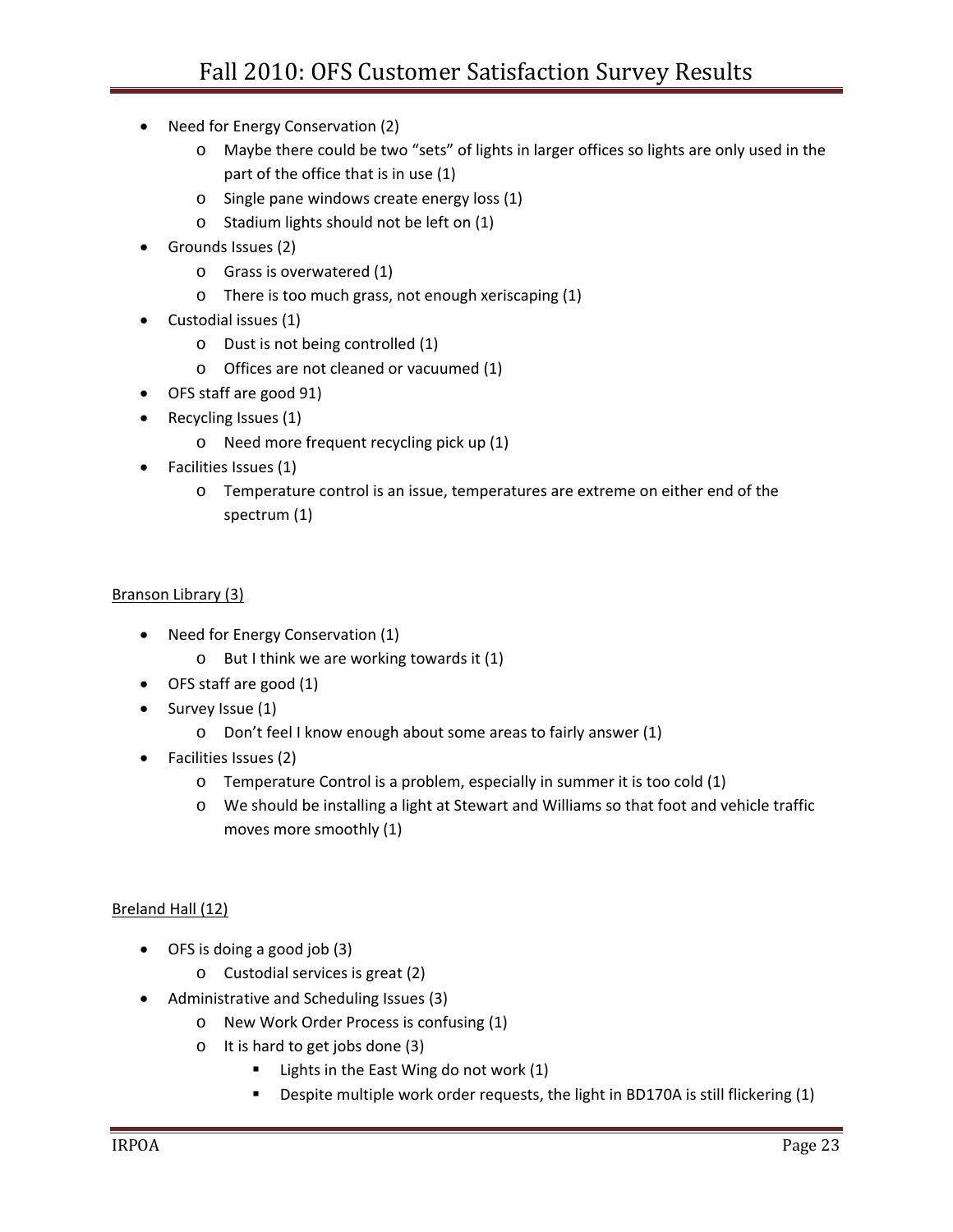- It took three hours to get someone to come and flip a breaker  $(1)$
- o Lack of communication makes OFS seem arrogant 91)
- Grounds Issues (3)
	- o Broken glass in parking lot is not cleaned up (1)
	- o Graffiti is not cleaned up (1)
	- o There is too much grass (1)
	- o Steps on the west side of the building are broken 91)
	- o Skunks are not being removed from campus (1)
- Issues with moving and remodeling (3)
	- o Bulletin Boards are still not hung up (2)
	- o Technical services were unduly interrupted (1)
	- o Personal Bulletin Boards were taken and never returned (1)
	- o Feeling that a disorganized move has hurt professional credibility of faculty members (1)
	- o It is unfair that offices cannot be decorated using personal resources (1)
	- o Process is good, but was scheduled poorly so it disrupted fall courses (1)
	- o Asbestos removal should not be done when students are in the building (1)
- Need for more Energy Conservation (2)
	- o Would like to be able to open windows and use fans for cooling (1)
- Survey Issue (1)
	- o Would like to have a neutral midpoint on the scale of choices (1)

#### Business Complex Building (5)

- Staff are good (4)
	- o Custodial Staff are good (4)
		- **Antonio, Lupe, and Michelle are great (1)**
		- Great communication (1)
		- Respond quickly to issues(1)
	- o Carpenters and movers are good (1)
	- o Cindy helps a lot with work order process (1)
- Custodial Issues (2)
	- o Need to have Friday Trash Pickup (1)
	- o Should be dusting as well (1)
- Grounds Issues (2)
	- o OFS golf carts destroy lawns and have hit buildings (1)
	- o Need less grass and more xeriscape (1)
- Recycling Issues (1)
	- o Recycling team just dumps the trash in with recycling (1)
- Staff Issues (1)
	- o Reckless Driving (1)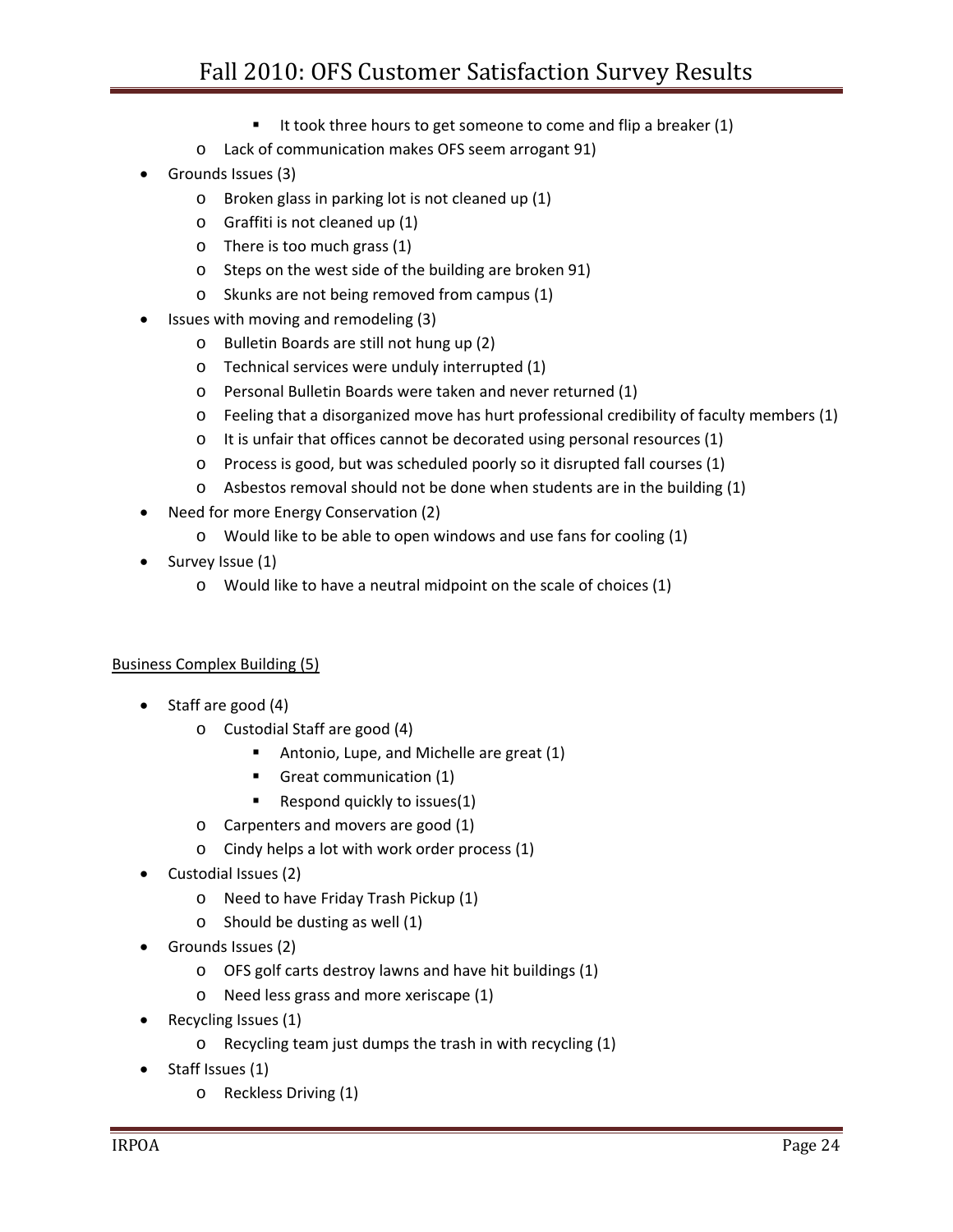- o Poor work ethic (1)
- o Too many people come at one time to pick‐up recycling (1)
- Survey issue (1)
	- o Would like a "not sure" and a "dissatisfied" option
- Administrative Issues (1)
	- o OFS did damage to a building but forced the department/college to pay for the damage (1)
- Energy Conservation Needed (1)
	- o Would like light sensors installed (1)

#### Cervantes Village, Building A (1)

- Custodial Issue (1)
	- o Custodians are too rushed and leave things dirty and supplies unfilled (1)
- Grounds Issue (1)
	- o Too few staff to get needed work done (1)

#### Cervantes Village, Building C (2)

- Grounds Issues (1)
	- o There is a roach problem that is not being taken care of (1)
- Staff is good (1)
	- o Tim Dobson was great in helping with cleaning, sanitizing, restoration of classrooms (1)

#### Campus Police/ Ag Institute (2)

- Administrative Issues (2)
	- o The New Work Order system is too complex (2)
	- o It takes a long time for work to get done (2)

#### Chemistry Building (8)

- Administrative and Scheduling Issues (5)
	- o Work orders are not handled in a timely manner (4)
		- Requested fume hoods to be installed in August and still waiting 92)
		- Seats are not repaired (1)
		- $\blacksquare$  Leaky roof is not repaired (1)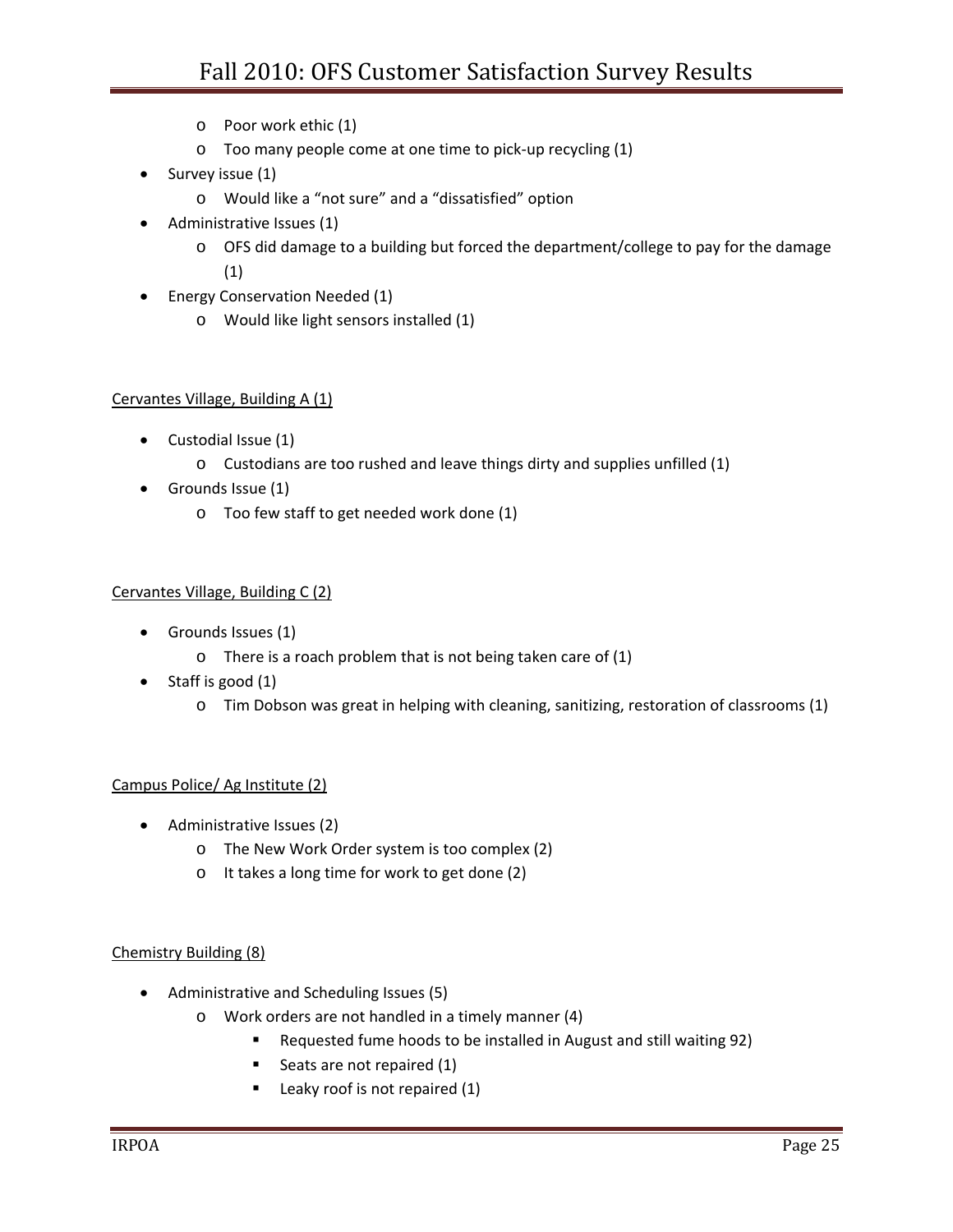- **Broken wall has not been fixed (1)**
- Carpenters are slow to come (1)
- **Water damage has not been addressed (1)**
- o Some work orders are lost (1)
- Staff Issues (4)
	- o Custodial Services are too busy to have time to do a good job (2)
	- o The new schedule limits communication about custodial work (1)
	- o OFS staff are overworked (1)
- Staff are good (3)
	- o OFS staff are always professional, polite, knowledgeable (1)
	- o They do a good job with Lab classes (1)
- EHS Issues (1)
	- o Haz Com course should be offered at different times so that student workers can get the needed training to be able to do their jobs
- Custodial Issues (1)
	- o Floors in offices have not been mopped in months (1)
- Facilities Issues (1)
	- o Temperatures are extreme (1)
- Survey Issue (1)
	- o Name of building should read, "Chemistry and Biochemistry Building" (1)

#### Clara Belle Williams Hall (4)

- Custodial Issues (2)
	- o Garbage cans left out in hall make it hard for the mobility challenged to navigate (1)
	- o Carpets need to be shampooed more frequently (1)
	- o Offices are not being vacuumed (1)
- Staff are good (2)
	- o Carpentry, heating/cooling, and recycling staff are great (1)
	- o Paul Valdiva does a good job and is always courteous (1)
- Staff Issues (1)
	- o We miss Henry Saenz (1)
	- o It is hard for custodians to meet the needs of the building when they are short on supplies (1)
	- Administrative Issues (1)
		- o Prices are too high for OFS services (1)
- Facilities Issues (1)
	- o Toilet and Toilet paper dispenser in women's restroom are broken (1)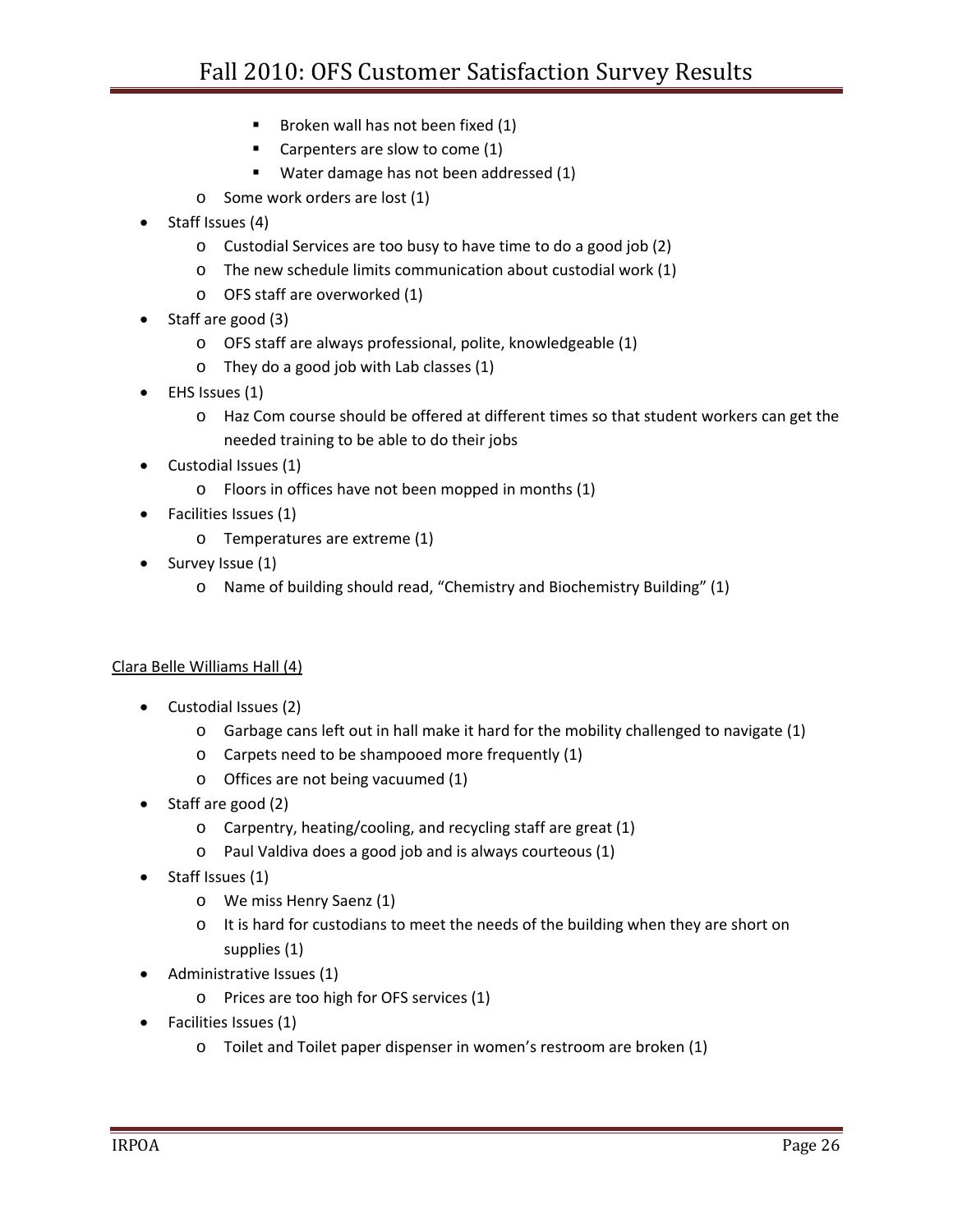#### Computer Center (7)

- Custodial Issues (4)
	- o Carpets are always dirty (3)
	- o Need more frequent carpet shampooing (2)
	- o Bathrooms are not cleaned (1)
	- o Need for better cleaning products, the sinks and toilets look gross and unsanitary (1)
- Facilities Issues (3)
	- o Would prefer to have tile instead of carpet (1)
	- o Roof leaks and is not repaired correctly (1)
	- o We need to have better exterior signage (1)
- Staff Issues (3)
	- o There are not enough staff to meet needs (1)
	- o Staff bounce around too much (1)
	- o Project Management is poor under Robert (1)
	- o Welders in Milton used a regular outlet, and repeatedly tripped a circuit which damaged equipment on the circuit (1)
- Grounds Issues (2)
	- o Debris is not being picked up (1)
	- o Graffiti is not cleaned (1)
	- o "Critter" issues are not proactively addressed (1)
	- o Sprinklers water the sidewalk (1)
	- o Mowing debris is not cleaned (1)
	- o OFS vehicles leave ruts in the grass (1)
- OFS is doing a good job (1)
- Good Staff (1)
	- o The one maintenance person here works so hard (1)
- Administrative Issues (1)
	- o The new billing system does not provide the customer with enough information

#### Dan W Williams Hall (2)

- Administrative Issues (2)
	- o Poor and untimely follow up (2)
	- o Poor Coordination between OFS units (1)
	- o Poor Cost estimates (1)
	- o Projects are not being completed to an acceptable standard (1)
	- o Locks are poorly installed (1)
- Good staff (1)
	- o Plumbers are great (1)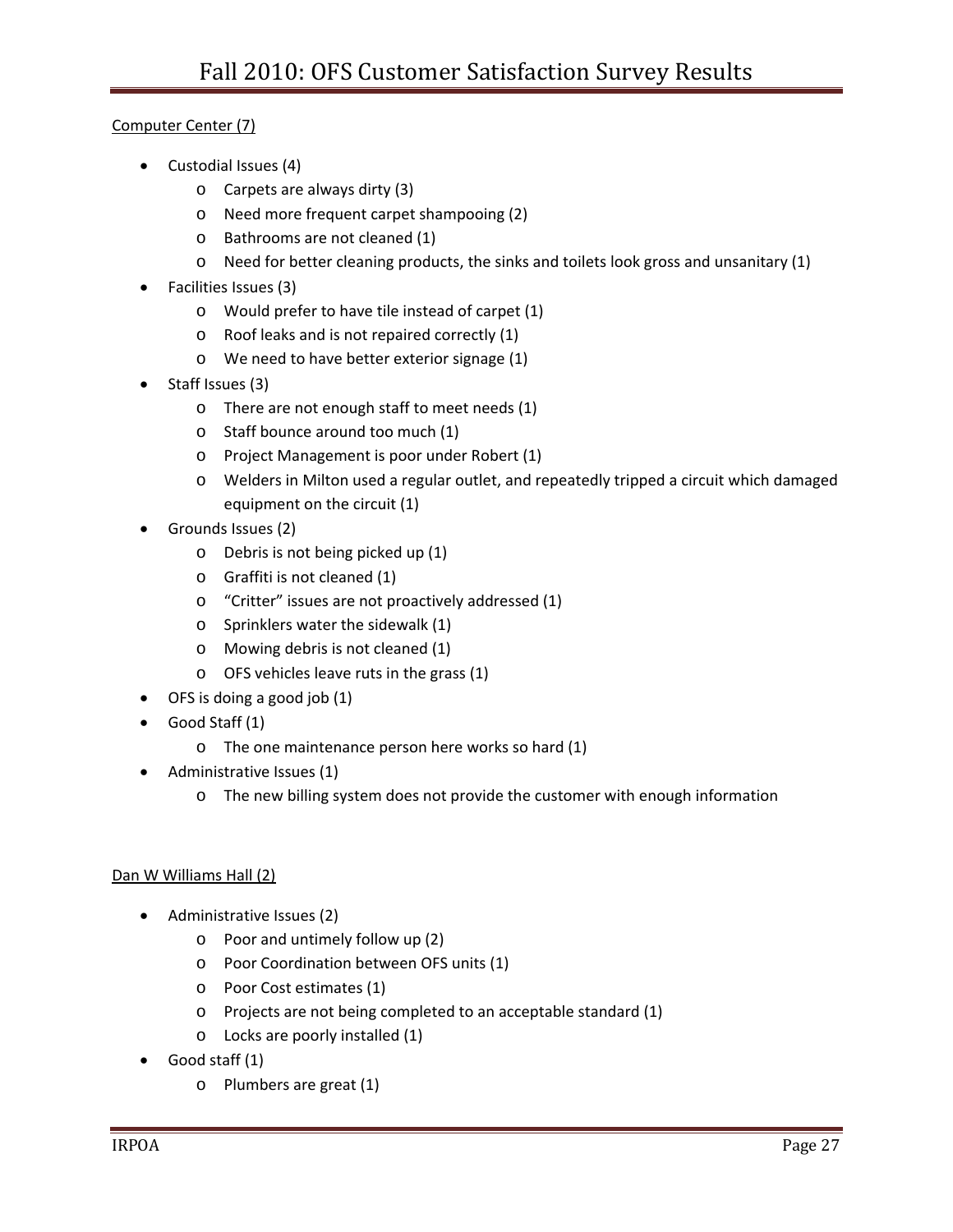#### Dove Hall (3)

- OFS does a good job (2)
- Good staff (1)
	- o Custodial staff and grounds/landscaping do not get enough credit (1)
- Grounds Issues (1)
	- o Sidewalks and porches need to be cleaned more (1)
- Custodial Issue (1)
	- o Windows need to be cleaned (1)
- Administrative Issue (1)
	- o The New Work Order system is not good (1)

#### Ed and Harold Foramen Engineering Complex (10)

- Staff is Good (4)
	- o OFS is always responsive (1)
	- o Custodial Staff are great (1)
		- **Luz, Mike, Roger do an excellent job**
	- o Robert Bilbao, Mike Luchau, Stan Dyer, Chuck Ryder, Jose Gambon, Katrina Doolittle were all great with help on ET student project
- Facilities Issues (3)
	- o HVAC system is not properly controlled (3)
- Administrative issues (3)
	- o New Work Order process is too complex (1)
	- o Issues with quote system (1)
	- o Too many Follow up emails after submittal of work order (1)
- Recycling Issue (1)
	- o Stacks up quickly, need more frequent pick up (1)
	- o Custodial issues (1)
		- **Shouldn't have to vacuum own office (1)**

#### Educational Services Center (5)

- Custodial Issues (3)
	- o Custodians do not have enough supplies to do their jobs (3)
	- o Supervisors are non‐responsive (1)
	- o Carpets need more frequent cleaning (1)
	- o Building is never clean enough (1)
- Staff is good (2)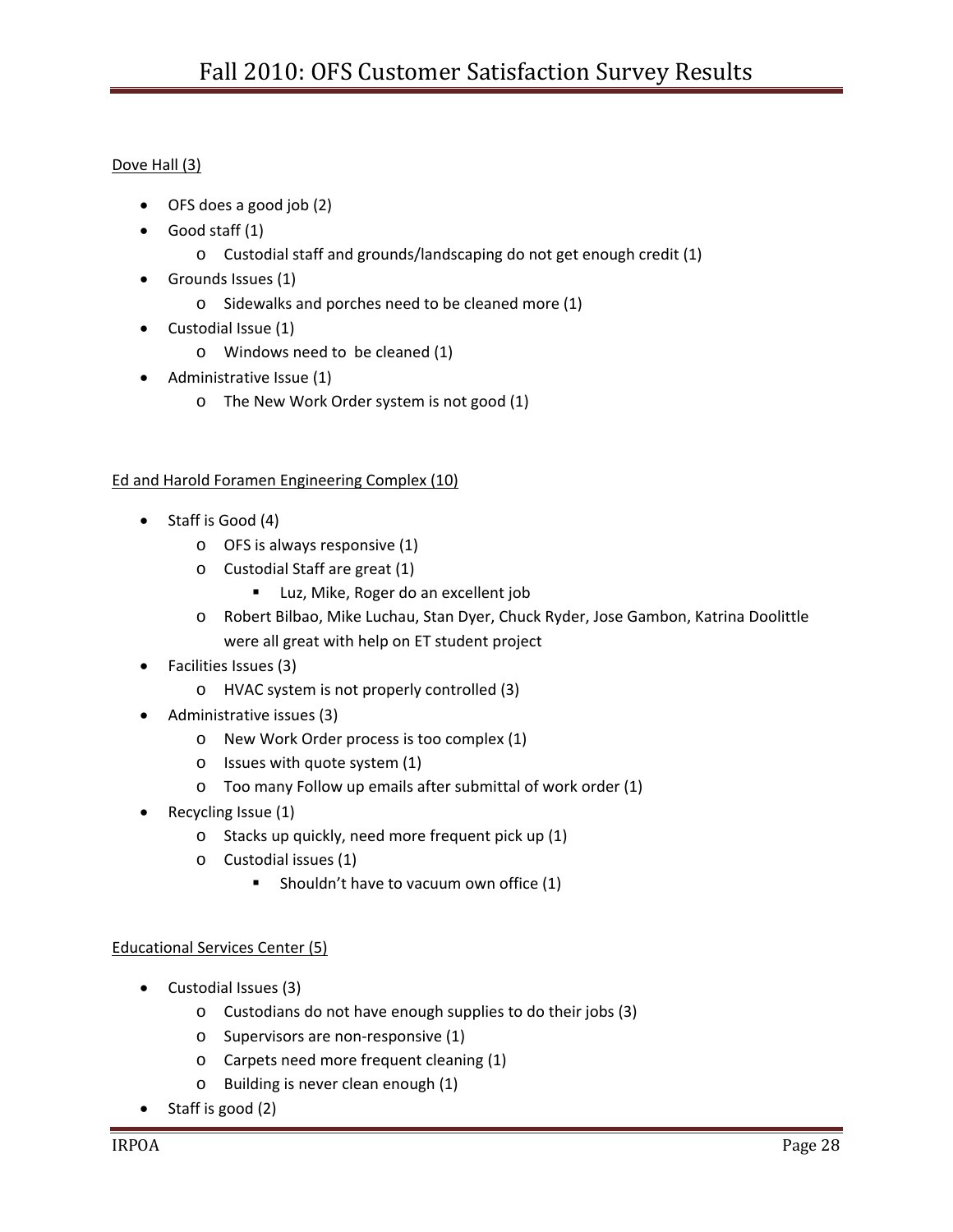- o Custodial Staff is Excellent (2)
- o Key shop is good (1)
- Facilities Issues (1)
	- o Temperatures are always extreme (1)
- EHS Issues (1)
	- o Dragging feet on vent clean up
	- o Ignored mold issues and laughed when brought problem to attention
- Grounds issues (1)
	- o Sprinklers in front of Housing on University Avenue get the street and cars, not the lawn (1)

#### Engineering Complex I (1)

- Administrative Issues (1)
	- o OFS takes too long to complete work (1)
	- o Services are overpriced (1)

#### Equine Education Center (2)

- Grounds issues (1)
	- o Flies are a constant problem (1)
	- o No one comes to cut grass (1)
- Administrative Issues (1)
	- o Lack of communication (1)
	- o Takes too long to get things done (1)
- Staff issues (1)
	- o Poor work ethics (1)
- Good staff (1)
	- o Electrical and plumbing (1)
	- o Some of the carpenters (1)

#### Foster Hall (4)

- Grounds Issues (1)
	- o Need more trash cans outside, especially on the North side of the building (1)
	- o Stairwells and courtyards are not picked up (1)
- Administrative Issues (1)
	- o OFS takes a long time to complete work
- Good Staff (1)
	- o Appreciate whoever cleans off the benches near Frenger (1)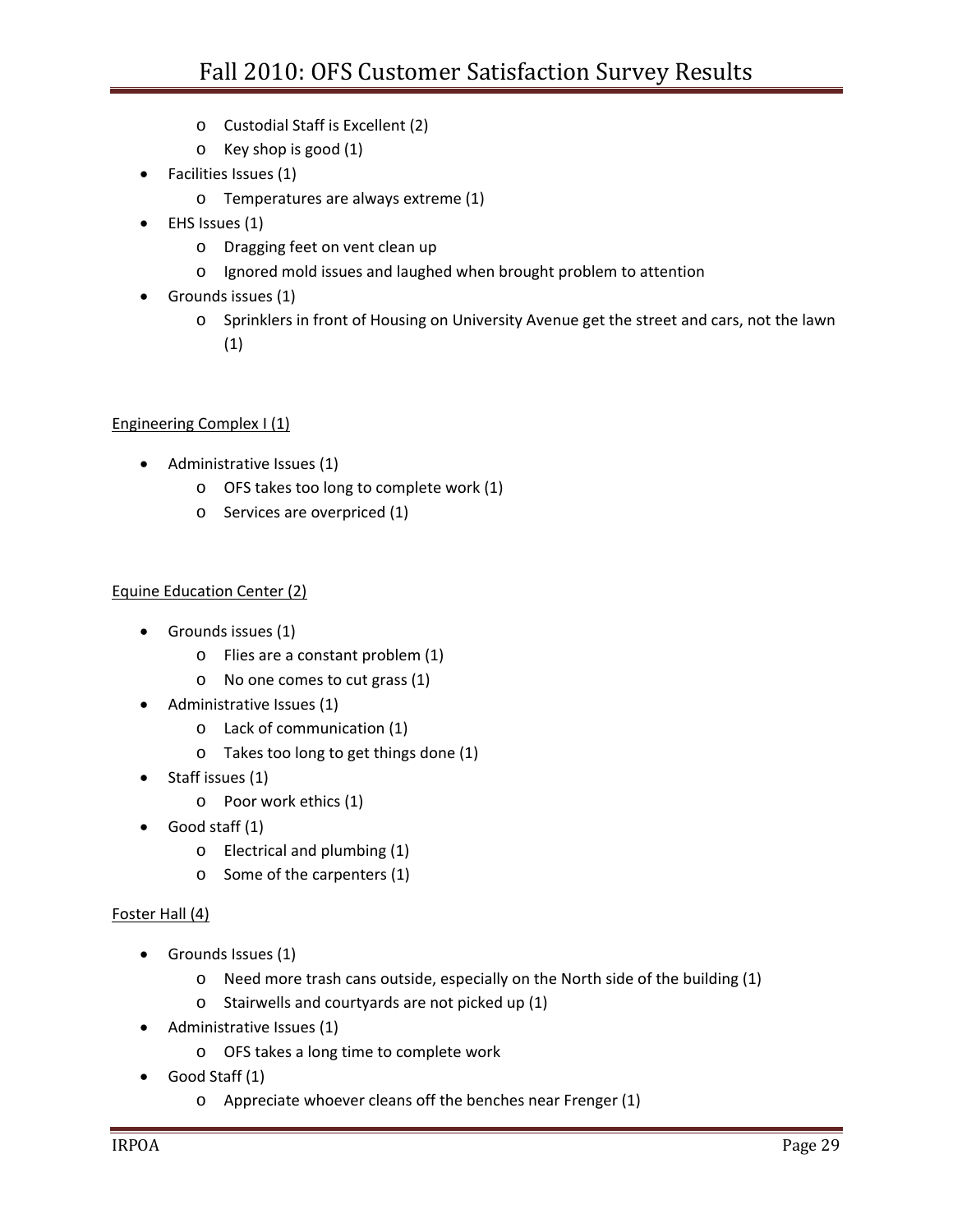- EHS issues (1)
	- o Need more frequent and varied scheduling for Haz Com and Lab Standard classes for student workers (1)
- Staff issues (1)
	- o David Shearer is not available when campus needs him because of external obligations to Dona Ana campus (1)
- Projects and Engineering Issues (1)
	- o Architects are not cooperative with helping us prepare for grant proposals and renovations, and large grants have been lost as a result (1)

#### Garcia Annex/Hall (10)

- Staff are good (2)
	- o Manny in custodial is great (1)
	- o Jerry V, Erik, Nick with HVAC are great to work with (1)
- Custodial Issues (2)
	- o Vacuuming needs to be more frequent (1)
	- o Carpets and windows, especially in computer lab need to be washed (1)
	- o Would like it if custodians who come in during off hours would leave a note explaining what they have done (1)
- Facility Issues (2)
	- o Faculty senate chamber needs better lighting (1)
	- o Windows need new casing, sunscreens, or to be replaced with more efficient windows (1)
- Grounds Issues (1)
	- o Grass mowing during work hours triggers allergies (1)
- Administrative Issues (1)
	- o Rates are too high given the market (1)
- Good job (1)
	- o We call OFS a lot and get a great response from them (1)
- Survey Issue (1)
	- o I did not like receiving follow up emails (1)
- Staff Issues (1)
	- o Workers often do not talk to people in charge when they come in to do something (1)
	- o 2‐3 years ago a hole was knocked into a wall probably with the intent to steal things, but OFS won't admit to it (1)

Gardiner Hall (3)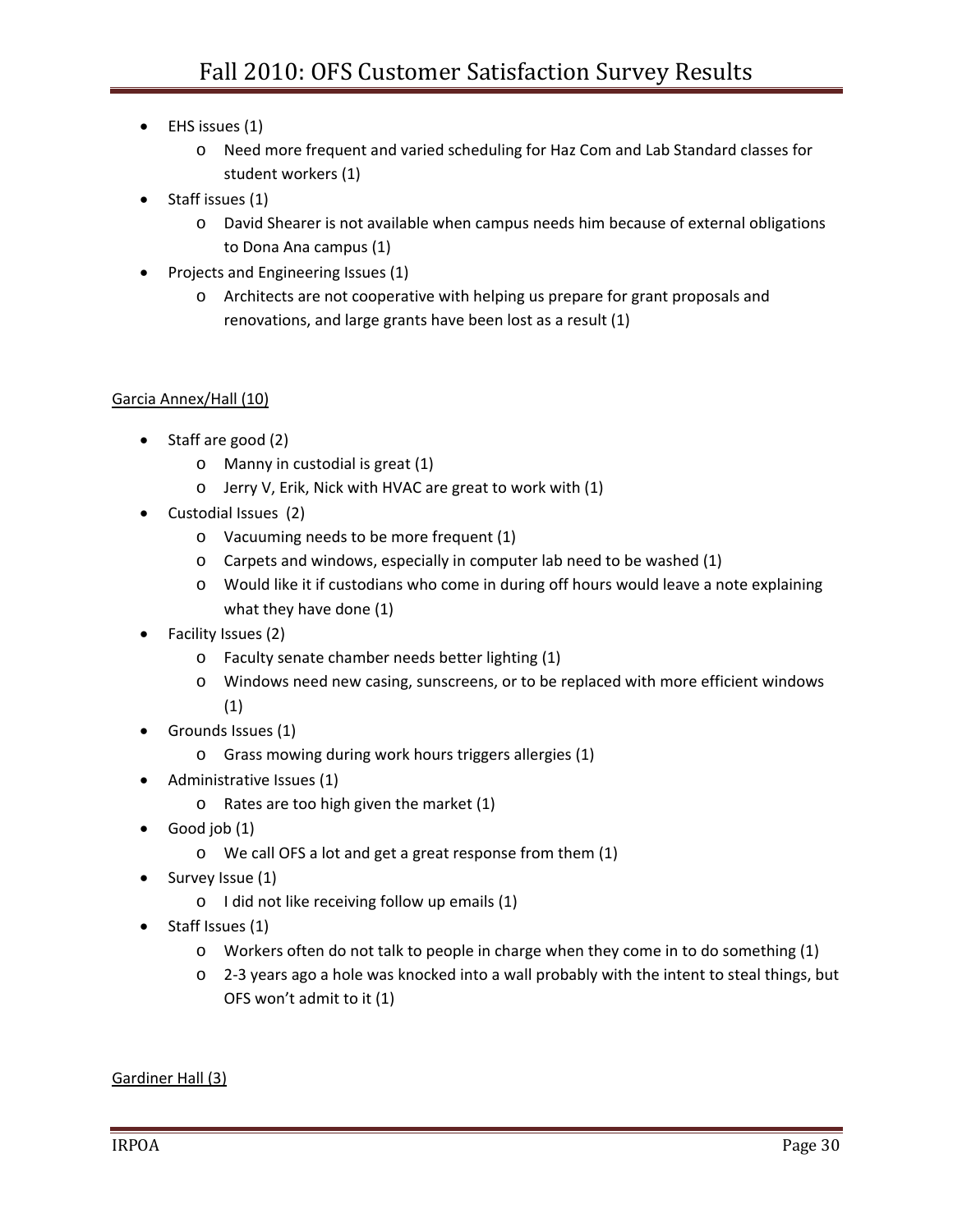- Administrative Issues (1)
	- o Poor coordination between OFS and ICT regarding a renovation project has resulted in problematic placement of light switches, internet hook ups and electric wires (1)
- Staff are great (1)
	- o Especially with the move of the geology department and coordination by administration, electric, plumbing, carpentry (1)
- Grounds issues (1)
	- o Skunks in drainage pipes are not removed (1)

#### Genesis Center C (1)

- Grounds Issues (1)
	- o More attention needs to be paid to this area (1)
	- $\circ$  In the summer when fruit is on the purple leaf plum trees is a bad time to be pruning them (1)

#### Genesis Center Office (1)

- Administrative Issue (1)
	- o There is not a timely response to requests (1)

#### Gerald Thomas Hall (20)

- Custodial Issues (11)
	- o Poor quality of custodial supplies (3)
	- o More Frequent Trash pickup needed to avoid bringing in bugs (2)
	- o Southwest area of the building, especially stairs are not receiving adequate attention (1)
	- o We shouldn't have to vacuum our own carpets (2)
	- o Bathrooms are not clean (2)
	- o Hallways and bathrooms look bad when we have weekend visitors coming in (2)
	- o Sometimes the building smells like sewage (1)
	- o We would like advance notice before floors are stripped and polished so we can move things out of the way (1)
- Good staff (6)
	- o Especially Ralph 'Bud' Jones for help with U.Comm filming (1)
	- o EHS is much better here than at other universities (1)
	- o Custodial services go the extra mile (1)
	- o Administrative staff are good to work with (1)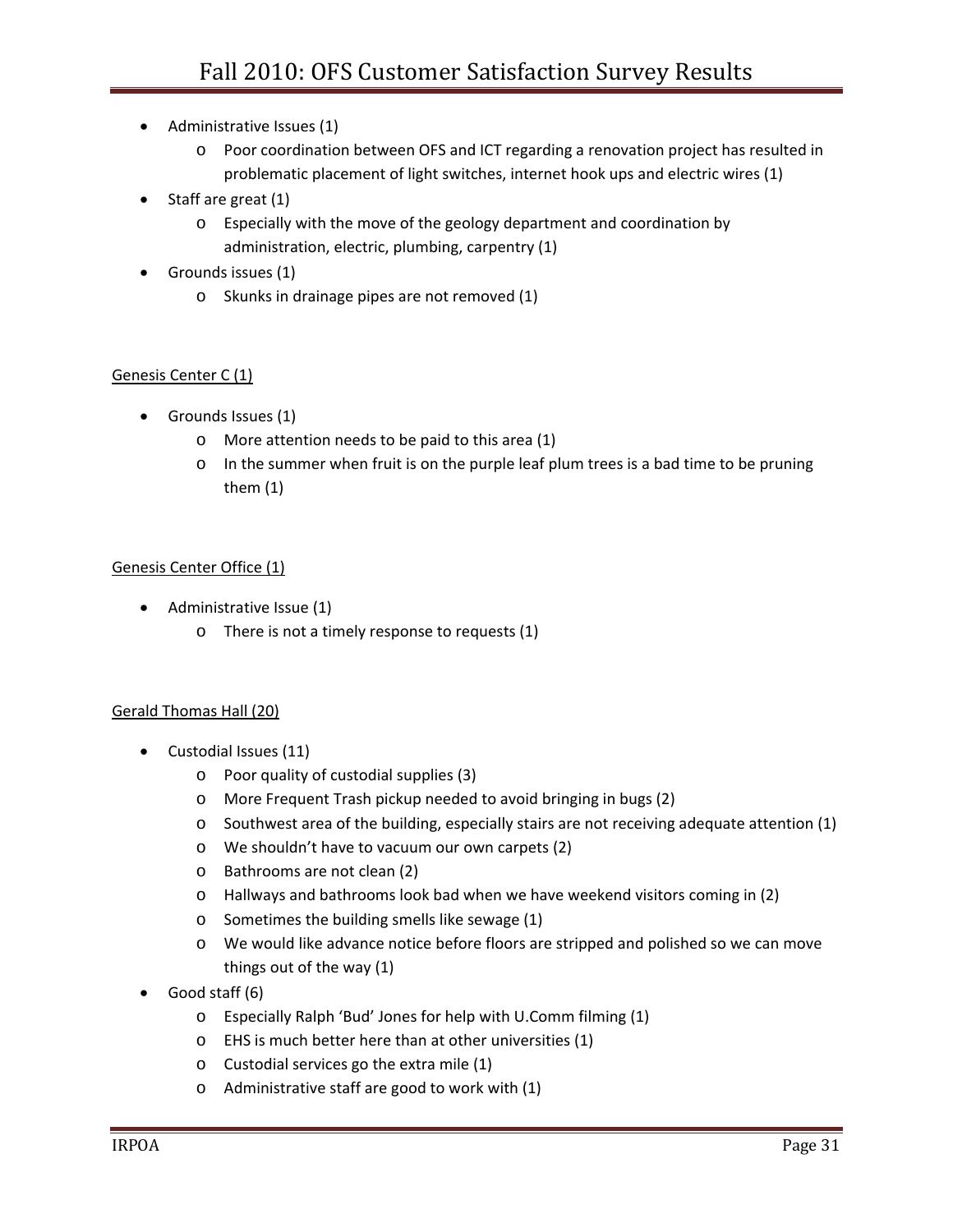- Good Service (4)
	- o Work orders are handled quickly and politely (1)
- Survey Issues (3)
	- o Would like a different scale with an "I don't know" option (3)
- Grounds Issues (3)
	- o Leaf blowers are bad (1)
	- o Get rid of the grass (1)
	- o Need more shade trees on walking paths (1)
	- o Parking lot and outside rugs are in bad shape (1)
	- o Needles need to be picked up and tree branched trimmed (1)
- Staff issues (2)
	- o Janitorial staff have poor work ethic (1)
	- o Moving staff always complain and take too long (1)
- $N/A(1)$
- Facilities Issues (1)
	- o Temperatures are extreme in building (1)
- Energy efficiency (1)
	- o Stadium lights should not be left on at night (1)
- EHS issues (1)
	- o There is too long of a delay between lab visits and final reports(1)
- Administrative Issues (1)
	- o Prices are not competitive with the market, they are too high (1)
	- o Work is not up to par with industry standards (1)
- Recycling Issues (1)
	- o Recycling needs more frequent pickup (1)

#### Guthrie Hall (4)

- Good Staff (2)
	- o Happy to have Michelle back, she goes the extra mile (2)
- Good job (2)
	- o Good job on the remodel (1)
	- o Grounds and landscaping are good. Xeriscaping would be impractical (1)
- Miscellaneous Issue (1)
	- o GU 201 Remodel is missing a carpet threshold protector
- Grounds issues (1)
	- o Would like to see more southwest species in the mic (1)
	- o Would like to thin out overcrowded trees (1)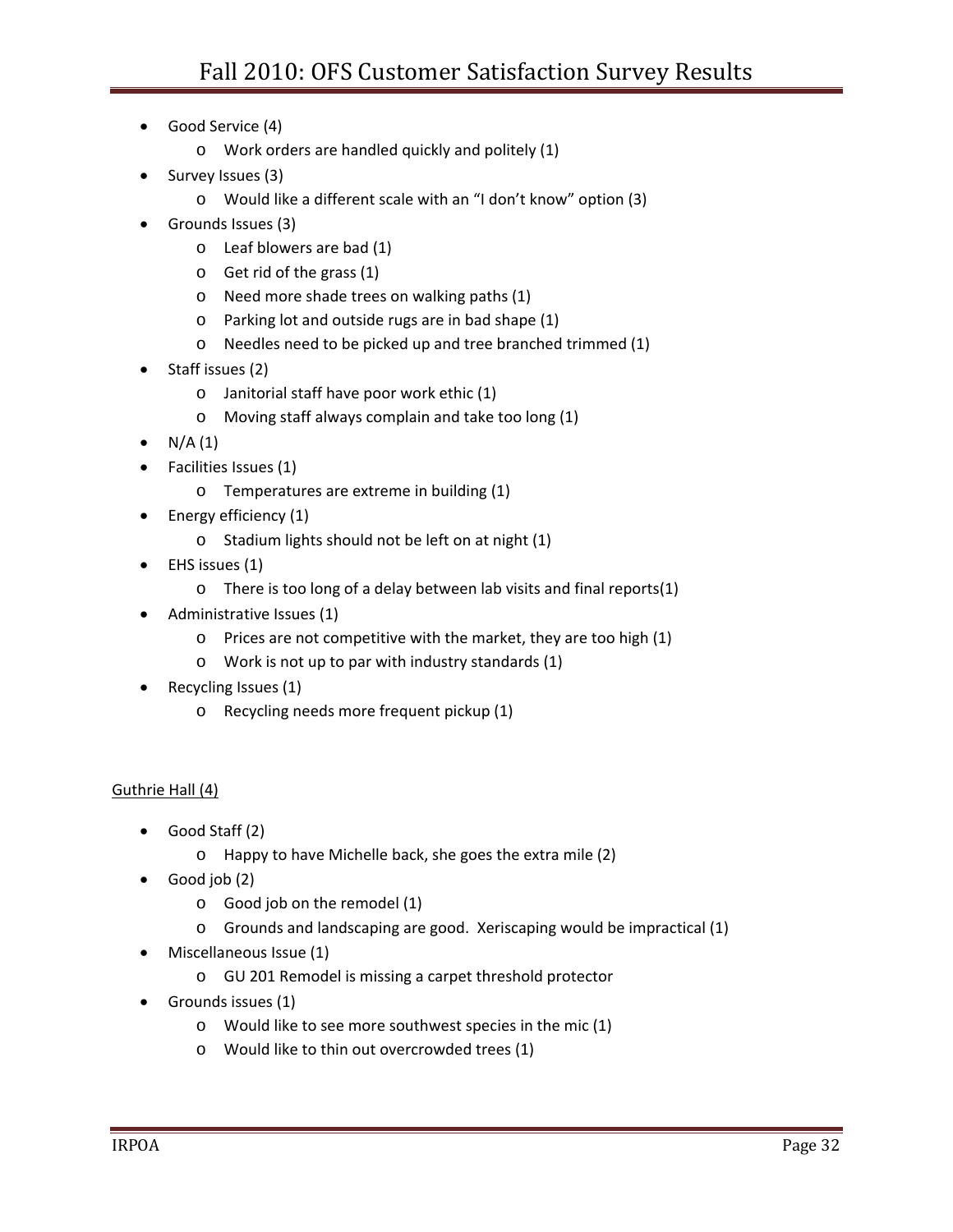#### Goddard Hall (2)

- Administrative Issues (1)
	- o The new work order system is difficult (1)
- Facilities Issues (1)
	- o Poor temperature control (1)
	- o Turning the AC off at night can possibly hurt machinery (1)

#### Hadley Hall (7)

- Good Staff (2)
	- o The custodian, Manny, is great hardworking and pleasant (2)
- Custodial Issues exist (1)
- Grounds issues Exist (1)
- Miscellaneous Issues (1)
	- o We need more modern signs (1)
- EHS issue (1)
	- o Mold in vents has not been taken care of (1)
- Facilities Issues (1)
	- o We need more parking (1)

#### Hardman Hall (4)

- Administrative Issues (3)
	- o OFS needs work on employee retention (1)
	- o Feedback on walkthroughs is not timely (1)
	- o Don't like it when our custodian is taken away because you are short staffed (1)
- Good job (2)
- Staff is good (1)
	- o Miguel in custodial does all he can (1)
	- o Custodial supervisors are responsive(1)
- Custodial issues (1)
	- o Building is in use at 7:30 so a 5am to 1 pm cleaning shift means that there are things that cannot be done (1)
- Facilities Issues (1)
	- o Poor handicap access to get from parking lot to elevator (1)
	- o No handicap access to restrooms (1)
- Grounds issues (1)
	- o Debris build up in stairwells (1)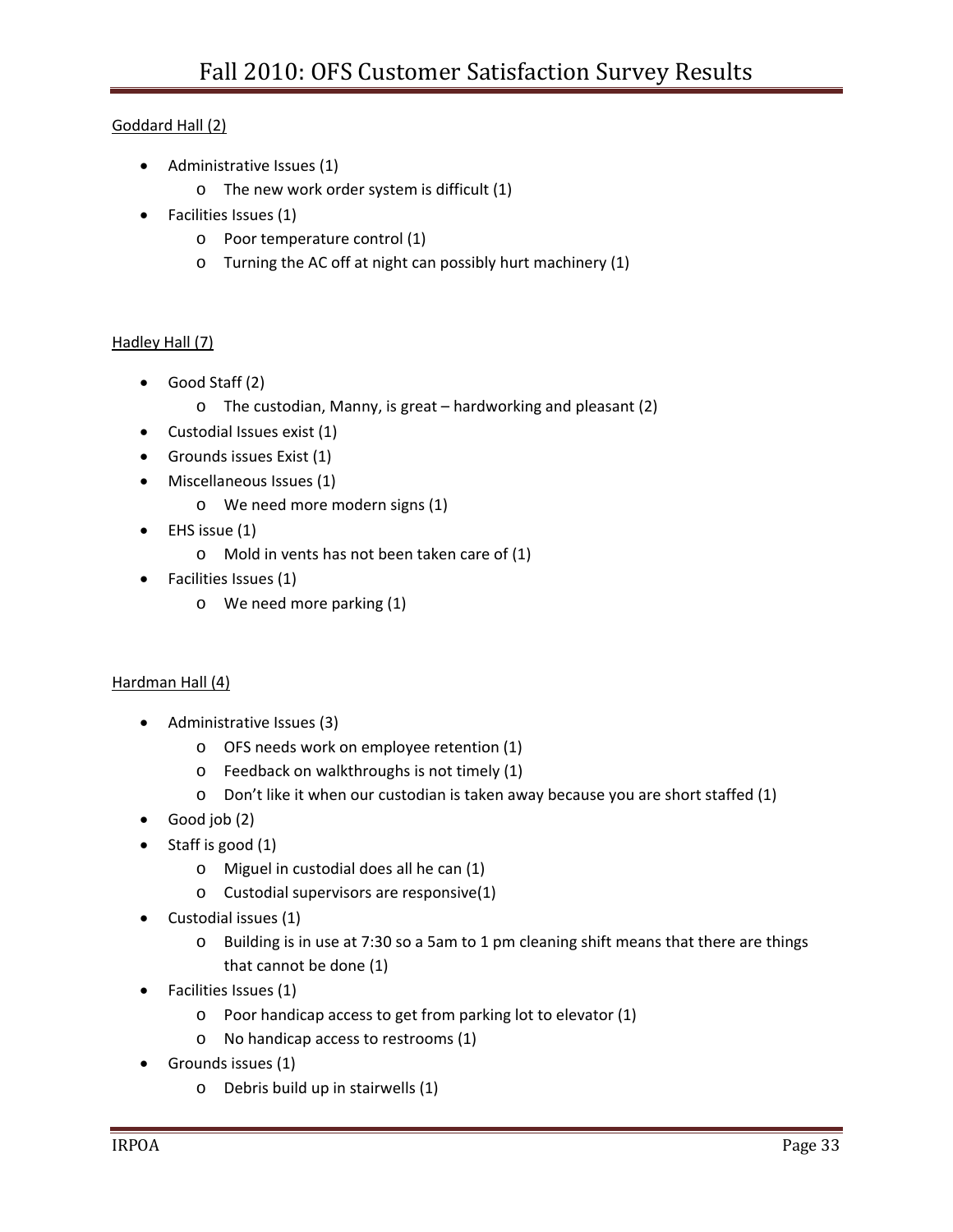- Energy Conservation (1)
	- o Lights should be turned out when the building is locked (1)

#### Health and Social Services Building (14)

- Custodial issues (7)
	- o Bathrooms are not being cleaned (4)
	- o Rugs are still dirty in the morning (2)
	- o Stairways need regular cleaning (1)
	- o The new auditorium is not being cleaned (1)
	- o Lecture tables are never cleaned (1)
	- o We need toilet seat covers (1)
	- o Need more frequent trash pickup (1)
	- o Would like access to vacuum cleaner and trash liners (1)
	- o Would like to know what the cleaning schedule is (1)
- Facilities Issues (5)
	- o There are not enough keys for the new auditorium (1)
	- o The Air smells bad by the end of the day, maybe we need air fresheners (1)
	- o Temperatures are extreme (1)
	- o Broken projector bulb takes too long to fix (1)
	- o Handicap doors do not always work (1)
- Grounds Issues (2)
	- o Sprinklers are sometimes left on all day in the summer (1)
	- o We should turn off sprinklers when it rains (1)
- Administrative Issues (2)
	- o It is hard to get in contact with OFS in the summer (1)
	- o I do not know who to call when I have issues (1)
- Staff is good (2)
	- o Custodians are courteous and helpful (1)
- Miscellaneous Issues (1)
	- o Keys are not cut right the first time (1)
- Staff Issues (1)
	- o Feel that Mr. Haubold and Directors do not work well with people or respect "worker bees" (1)
- Good job (1)
	- o Like the recycling program (1)

#### Herschel Zohn Theatre (3)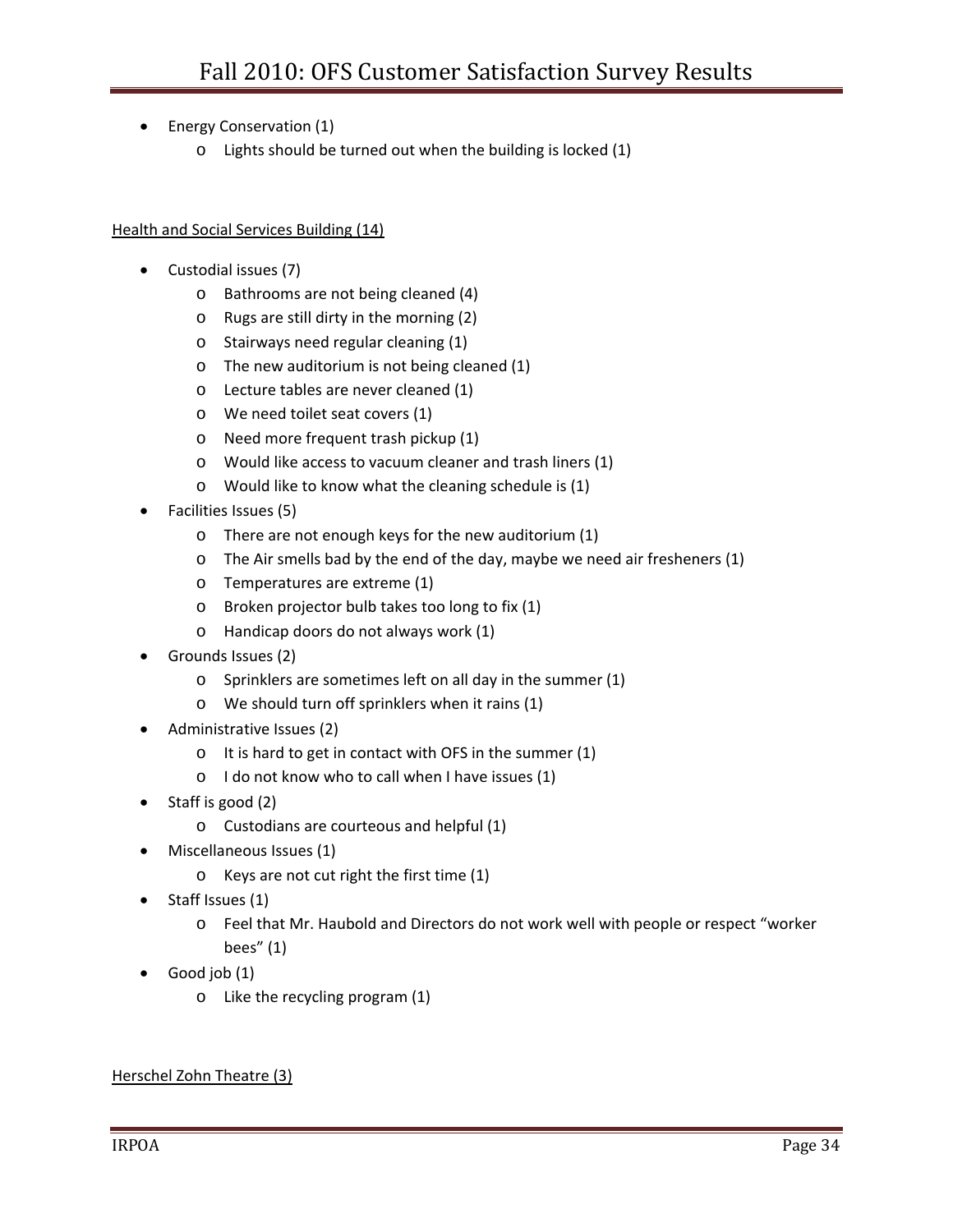- Good job (1)
	- o Much better and more honest over the last year (1)
- Administrative Issues (1)
	- o Work order response time is slow (1)
	- o Jobs are left uncompleted (1)
- Survey Issues (1)
	- o Building name is misspelled (1)

#### Jacobs Hall (1)

- Grounds Issues (1)
	- o Cigarette Ash cans are not emptied (1)
	- o Trash that falls out of cans is not picked up (1)
	- o Need to make sure dumpsters are being closed (1)

#### John Whitlock Hernandez Hall (2)

- Custodial Issues (1)
	- o Entryways, foyers, stairs need to be cleaned floors and ceilings (1)
- Great staff (1)
	- o Luisa and Allen in custodial do a great job and are friendly (1)
	- o Whoever cleaned the handicap ramp (1)

#### James B. Delamater Activity Center (5)

- Custodial Issues (2)
	- o Labs left open after custodians leave (1)
	- o Need 7 days/ week cleaning services (1)
- $N/A (5)$

#### Jett Hall (2)

- Good Job (2)
	- o EHS helped with old chemical clean up, it was a good experience (1)
	- o Quick Response time (1)
- Staff is great (1)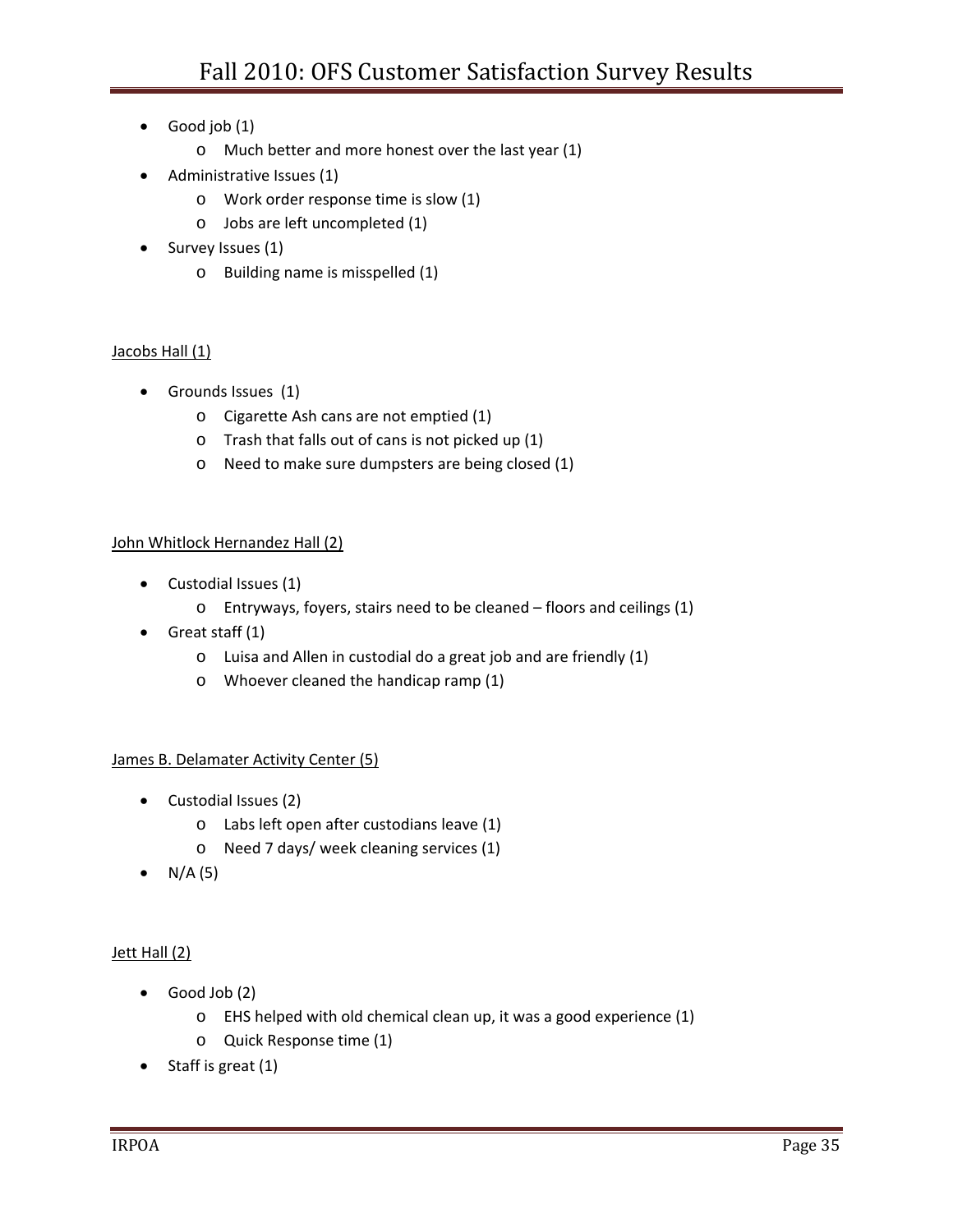#### Jornada USDA Exp. Range HQ (Wooten Hall) (1)

- Administrative Issues (1)
	- o Issues with end of year utilities billing (1)

#### Knox Hall (6)

- Good job (2)
	- o EHS is good and should remain fully funded (1)
- Facilities Issues (2)
	- o Extreme Temperatures (1)
	- o Power outages hamper research (1)
- Staff is good (1)
	- o Danny, Joe, and Maria go above and beyond (1)
- EHS issues (1)
	- o EHS should capture bats in the building instead of making us do it ourselves (1)

#### Milton Hall (12)

- Facilities Issues (5)
	- o Leak in ceiling is causing mold and was not fixed after OFS visit (2)
	- o Putting new carpet on top of old has left things musty and aggravated allergies (1)
	- o HVAC is left on over weekend (1)
	- o We should have hot water (1)
	- o Don't allow people to put tape on white boards (1)
	- o Window is cracked but not fixed, even after OFS visit (1)
- Grounds Issues (3)
	- o Should not water during hottest part of day 92)
	- o Sidewalks need to be cleared (1)
	- o Trees need to be trimmed (1)
- Custodial issues (3)
	- o Carpet cleaning is needed on a regular basis in common areas (1)
	- o Cleaning schedule interferes with advising when they come in between 11 and 12 on weekdays (1)
	- o Floor in O'Donnell is dirty (1)
- Staff is good (3)
	- o Custodial is good (3)
	- o Jerry in HVAC (1)
	- o Dave in Electrical (1)
- Good job (1)
	- o Grounds look good (1)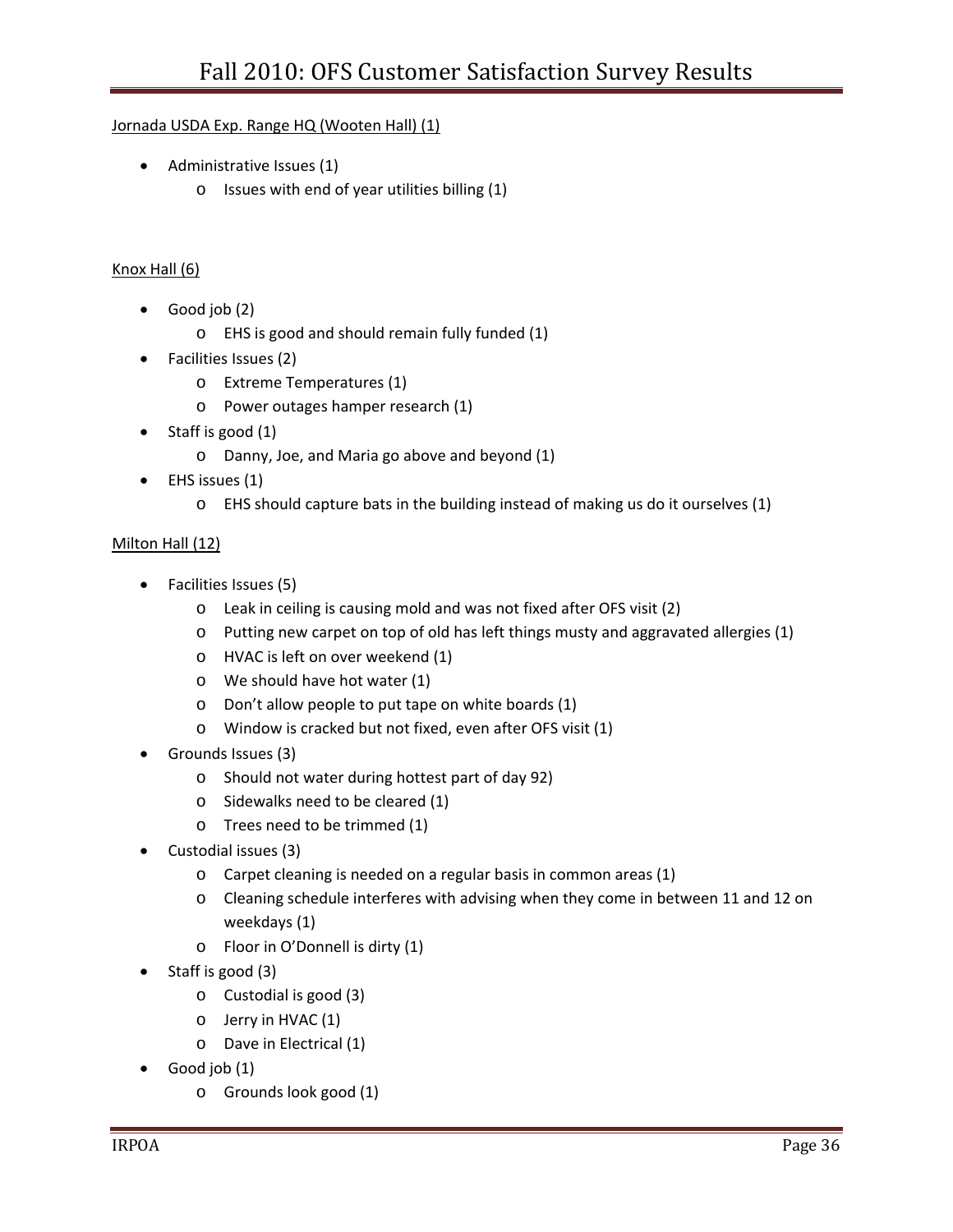- Administrative Issues (1)
	- o It takes too long to complete work orders (1)
- Energy Conservation (1)
	- o Windows are inefficient (1)

#### Music Building (2)

- Custodial issues (1)
	- o Building should be cleaned before evening performances (1)
- Good job (1)

#### Natatorium (2)

- Custodial issues (2)
	- o Showers and lockers are not regularly cleaned and well maintained, mold. Etc. creates health hazard (2)

#### Neale Hall (1)

- Facilities Issue (1)
	- o Hole in ceiling of women's bathroom (1)
- Custodial Issue (1)
	- o Need more frequent vacuuming
- Grounds Issues (1)
	- o Should regularly spray for roaches/spiders (1)

#### New Mexico Department of Agriculture (1)

- Staff does a good job (1)
- Staff Issues (1)
	- o OFS is understaffed (1)

#### O'Donnell Hall (15)

• Custodial Issues (8)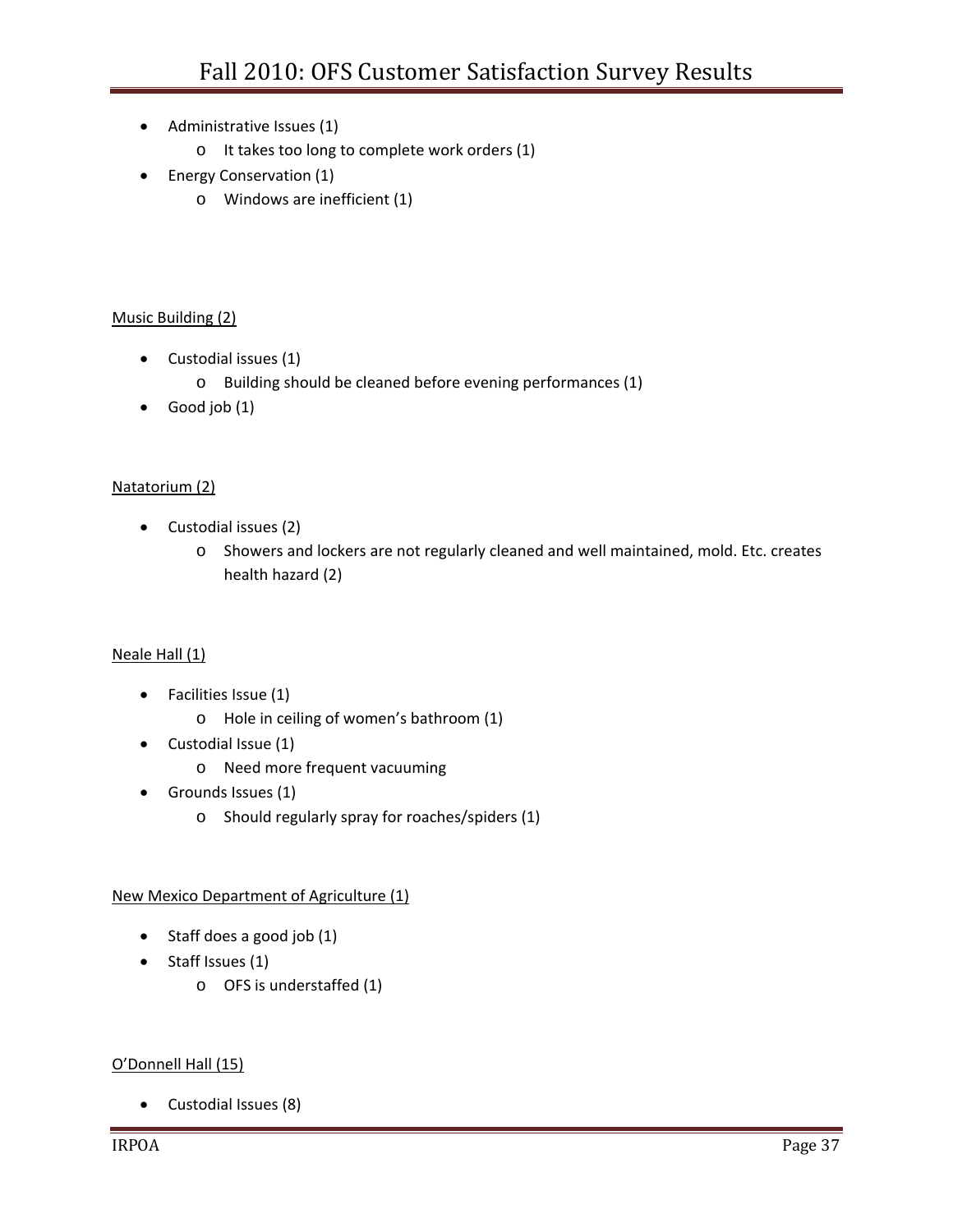- o Vacuuming not happening (3)
- o Too much socializing by staff (1)
- o Bathrooms are disgusting and supplies are always low (1)
- o Equipment and supplies are not adequate for the job (1)
- Staff Issues (5)
	- o OFS is understaffed (5)
- Grounds Issues (5)
	- o Trees on Presiado park side need to be trimmed (1)
	- o Graffiti on green pole on park side not cleaned (1)
	- o Parking lot needs repair and cleaning (1)
	- o Too much grass (1)
	- o Shouldn't be using blowers (1)
	- o Pest control is an issue (1)
- Good staff (3)
	- o Custodians work hard (2)
- Good job (3)
	- o Grounds look good (1)
- Administrative Issue (3)
	- o Can't get estimates or follow up on scheduled projects (2)
	- o At least a week late on work orders (1)
- $N/A(1)$
- Survey Issue (1)
	- o Want a "does not apply" option or a different scale (1)
- Facilities Issues (1)
	- o Problems with temperature control (1)

#### OFS Lock Shop (1)

- Administrative Issues (1)
	- o Lack of communication between OFS departments (1)

#### OFS Motor Pool (2)

- Facilities Issues (1)
	- o Handicap Access should be in front of the Pan Am center (1)
- Survey Issue (1)
	- o Should have Mechanics Shop as a building choice (1)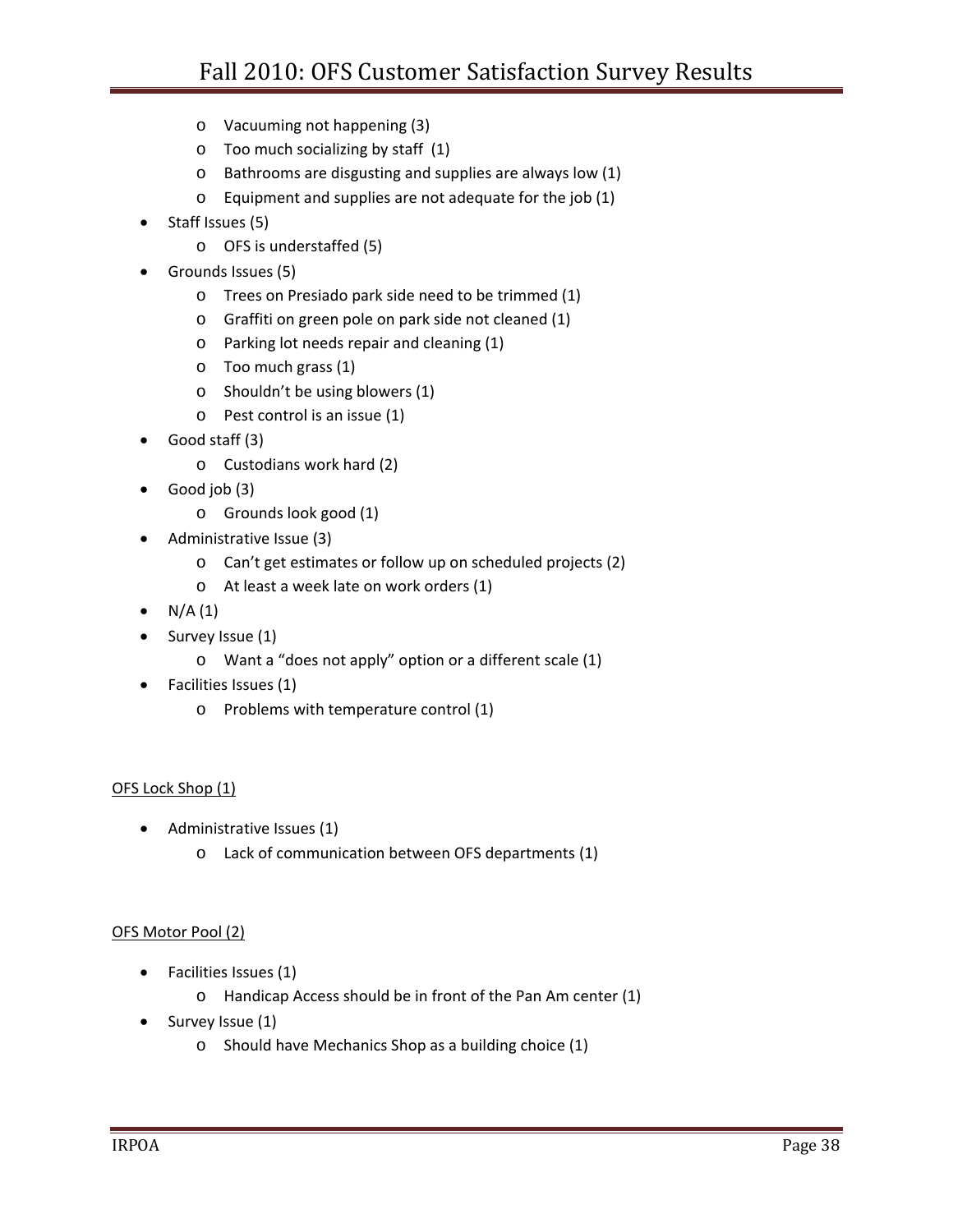#### Passive Solar (1)

- Custodial Issues (1)
	- o Need more frequent services (1)

#### Photovoltaic Labs (2)

- Administrative Issues (1)
	- o Poor communication between OFS and Financial offices (1)
- Survey Issues (1)
	- o Classification of Pan Am Center Office is Problematic (1)

#### Regents Row (10)

- Good Staff (4)
	- o Tim is very good (3)
	- o Irene is good and goes above and beyond (1)
- Custodial Issues (2)
	- o Upset about losing Tim (1)
	- o No one is mopping offices and bathrooms (1)
- Grounds issues (2)
	- o Blowers and washers are too energy intensive (1)
	- o Need more xeriscaping (1)
	- o Trees on the side of Zuhl look sick (1)
- Miscellaneous Issues (1)
	- o Lost personal property when OFS staff came to move my office (1)
- Energy Conservation (1)
	- o Want to see movement towards more sustainability (1)
- Facilities Issues (1)
	- o Building should be demolished (1)

#### Rentfrow Gym (1)

- Custodial Issues (1)
	- o Cut backs made cleaning inadequate
	- o Would like to be given a supply of chemicals so we can clean showers (1)
	- o Substitutes do not pay attention to security (1)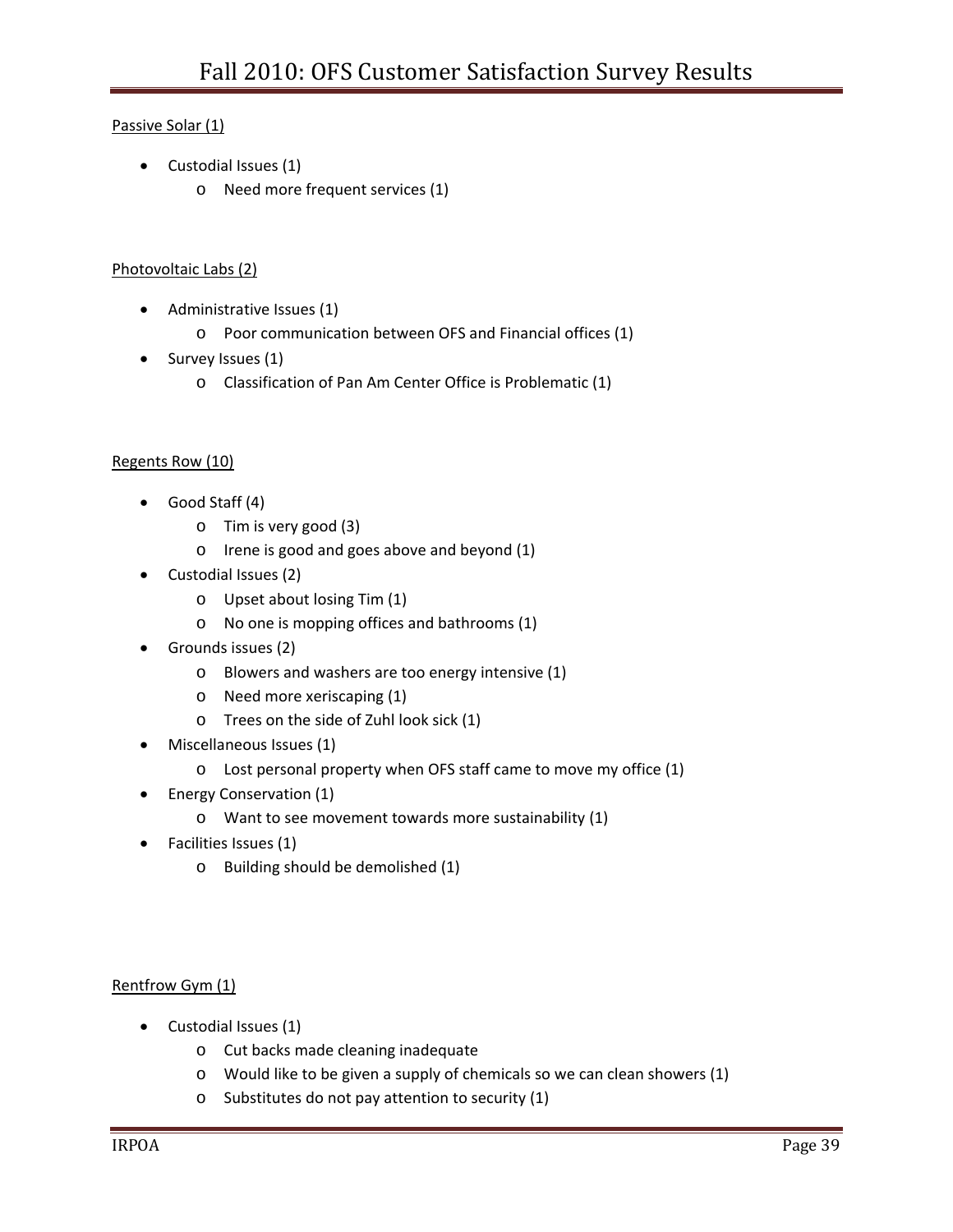- Good staff (1)
	- o Regular custodians are great (1)
- Administrative Issues (1)
	- o Poor scheduling of services (1)

#### Science Hall (12)

- Custodial Issues (5)
	- o Chalkboards and chalk trays need to be cleaned (2)
	- o Custodians turn off lights while class is still in session (1)
	- o Lights are left on too much (1)
	- o Women's second floor restroom needs attention (1)
- Facilities Issues (5)
	- o Dust filtering system is needed (1)
	- o Sink in the second floor men's room is backed up lots (1)
	- o Temperature regulation issues (1)
	- o Soil erosion from animal pens obstructs bike path because wall is not fixed (1)
	- o Need Hot water in the building (1)
- Good staff (3)
	- o Robert Ortega and Crew do excellent work for the baby lab (1)
	- o Custodial (2)
	- o Movers and Sign shop (1)
- Grounds Issues (3)
	- o Too much blower use (1)
	- o More environmentally friendly practices needed (1)
	- o There are roaches etc. but no spraying happens (1)
	- o Litter outside is not picked up (1)
	- o Weeds are not addressed (1)
- Administrative Issues (2)
	- o Slow response time from OFS (1)
	- o Costs are high (1)
	- o Many outstanding work orders (1)

#### Skeen Hall (8)

- Good Staff (3)
	- o Glen Haubold is good (1)
	- o HVAC, Electric, Plumbing (1)
	- o Janitor Joe is good (1)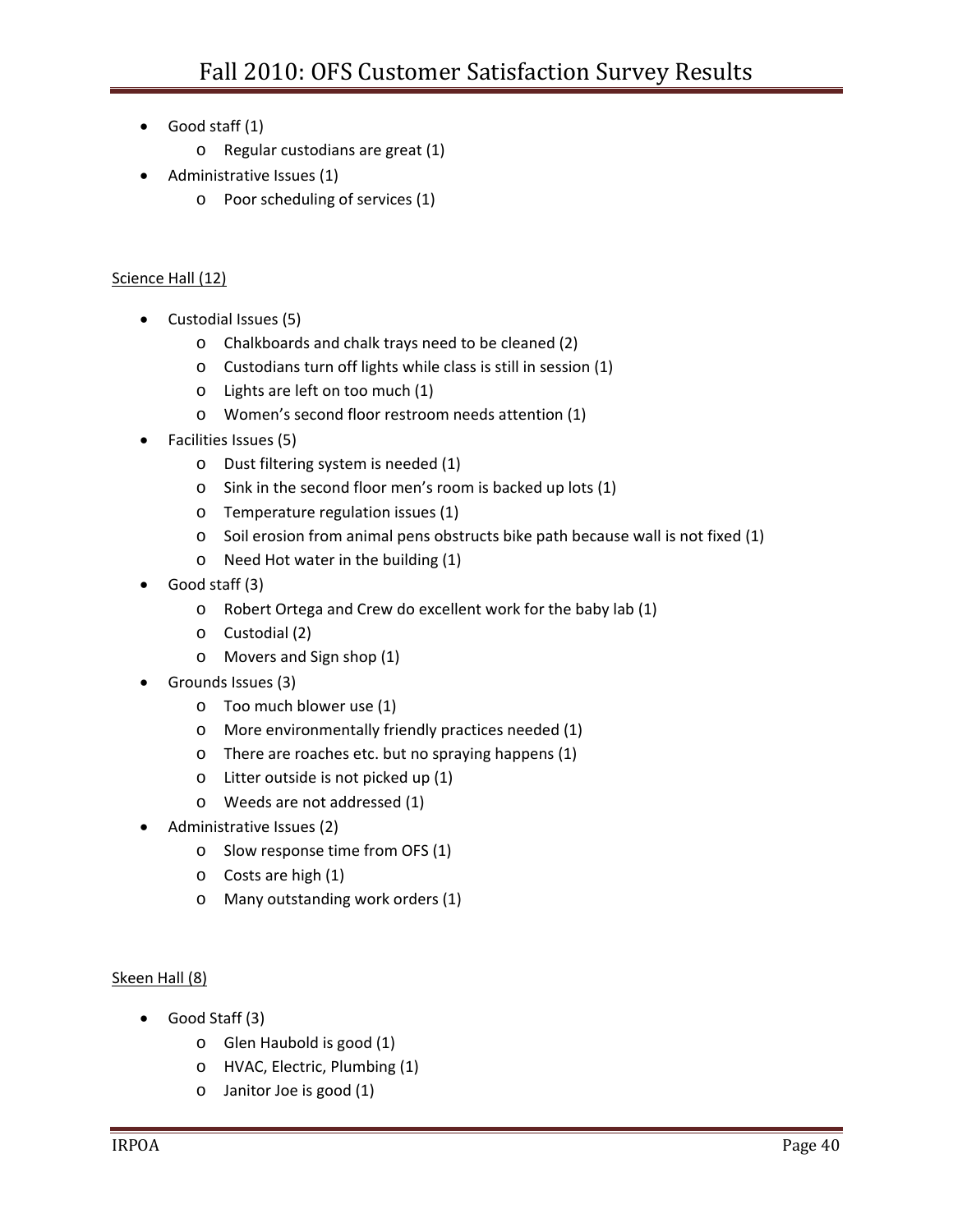- o Custodial goes above and beyond (1)
- o Jose Gamon always has a quick response (1)
- Administrative Issues (3)
	- o New Work order system can take two or more months and multiple entries to get a work order completed (1)
	- o Special projects are non responsive (1)
	- o Redundancy in efforts (1)
	- o Poor communication between offices (1)
- Grounds Issuers (2)
	- o Shouldn't water during hottest part of day (1)
	- o Landscaping is poorly planned (1)
	- o Weeds are not pulled (1)
	- o Irrigation is leaky (1)
	- o Trees are dying (1)
- Good job (1)
- Survey issues (1)
	- o Want more detail about services (1)
- EHS issues (1)
	- o Seem to change rules arbitrarily (1)
- Facilities Issues(1)
	- o Leaks are not fixed and tiles are still broken (1)
	- o Heating and cooling regulation is hard (1)
- Staff issues (1)
	- o Inefficient when three people sent to complete work of one (1)
- Energy Conservation (1)
	- o Lights should not be left on at night (1)
- Custodial Issues (1)
	- o Need a trash can for the north east door (1)

#### Speech Building (7)

- Grounds issues (3)
	- o Water leaks by the speech lot need to be fixed (1)
	- o Need more trash cans outside (1)
	- o Spraying for bugs needs to be free and regularly scheduled (1)
	- o Need more xeriscaping and tables (1)
- Staff is good (3)
	- o Janitorial (1)
	- o Grounds (1)
	- o Molly works hard (1)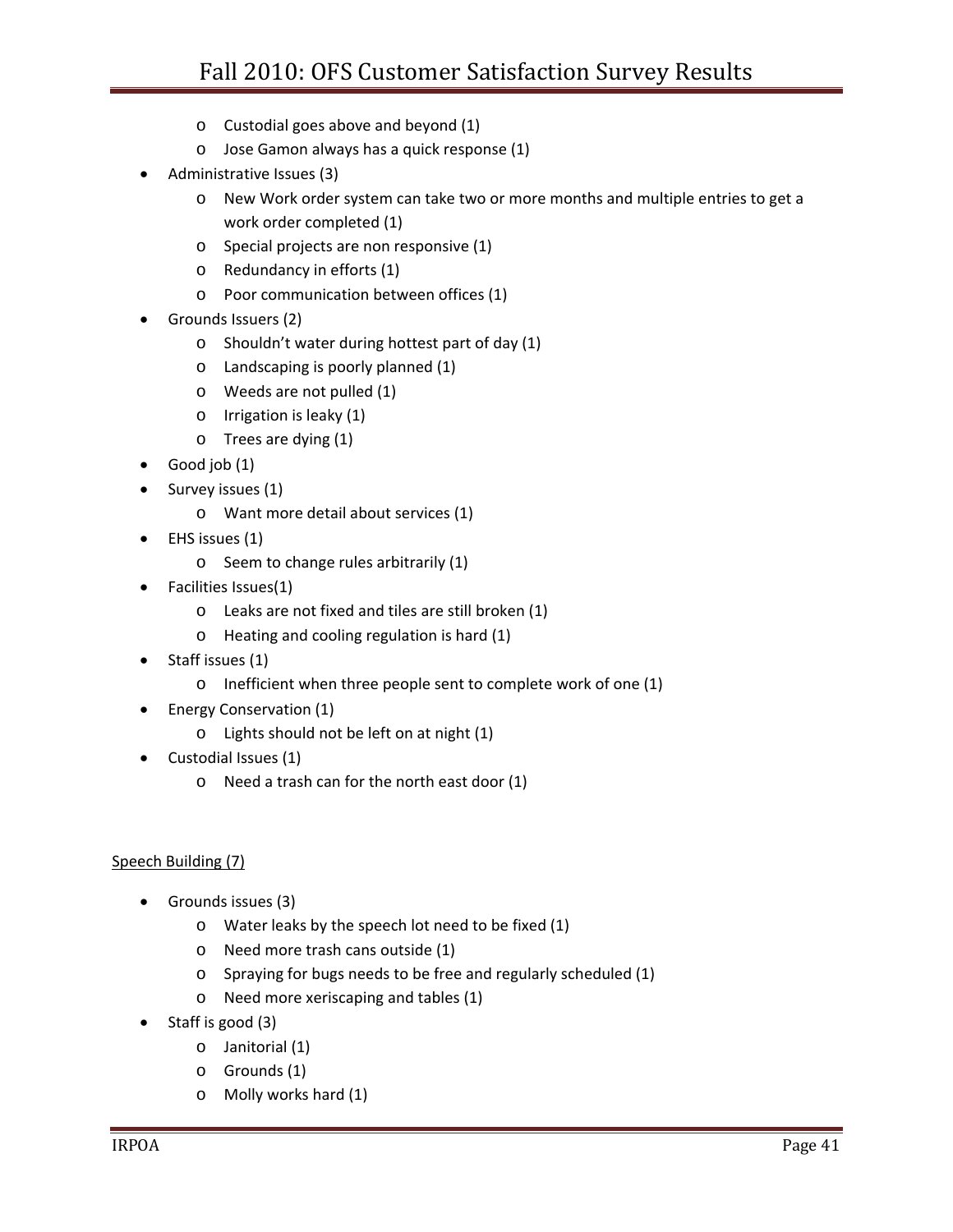- Custodial issues (3)
	- o Inconsistent cleaning (1)
	- o Bathrooms are dirty (1)
	- o Need more frequent services (1)
- Facilities issues (2)
	- o Temperature regulation (1)
	- o Fixing carpet and getting mats is not being done (1)
- Staff Issues (1)
	- o Not enough custodial staff (1)
- Administrative Issues (1)
	- o Work orders for cleaning are not being done (1)
- Good job(1)
	- o Grounds are beautiful (1)

#### Student Health Center (4)

- Custodial Issues (2)
	- o Paper towels are forgotten when substitute custodians are there 92)
- Survey Issues (2)
	- o Name should be "Campus Health Clinic" (2)
- Good job (2)
- Facilities Issues (1)
	- o Problems with temperature regulation (1)
- Staff is good (1)
	- o HVAC and normal custodial (1)
	- o Lock shop (1)
- Grounds Issues (1)
	- o Flowerbeds look bad (1)
	- o Have to put in a work order for anything that is not mowing (1)
- Administrative Issues (1)
	- o Time lag between request for and completion of services (1)

#### Sugerman Spacegrant Building (1)

- Grounds Issues (1)
	- o Poor management of services (1)
	- o No outside cleaning is happening (1)
- Custodial Issues (1)
	- o Building is not mopped daily (1)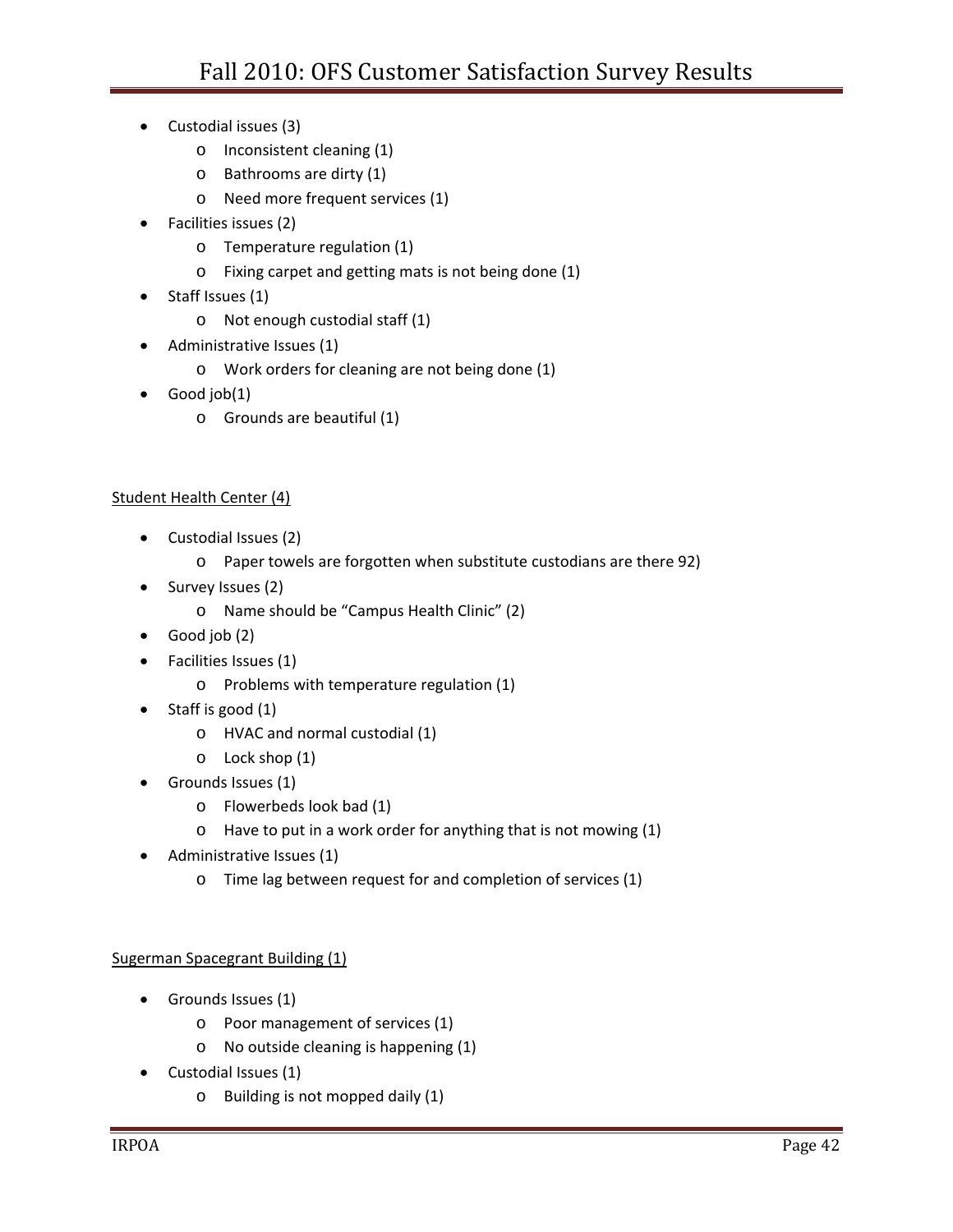- o Vacuuming is not happening (1)
- Staff good (1)
	- o We miss Bertha Swarez (1)

#### Thomas and Brown Hall (2)

- Administrative Issues (1)
	- o New work order is too complex and should have some self populating fields (1)
- Survey Issues (1)
	- o Questions are too general (1)

#### Walden Hall (1)

•  $N/A (1)$ 

#### Wells Hall (1)

- Survey Issues (1)
	- o Want a different scale (1)
- Custodial Issues (1)
	- o No one comes for weeks at a time and we have to place a work order for basic cleaning (1)
- Grounds Issues (1)
	- o Yard does not get care (1)
- Facilities Issues (1)
	- o Carpet needs replacing (1)
	- o Building has not been painted in 20 years (1)
	- o Driveway of lot 80 is a safety hazard (1)

#### Zuhl Library (5)

- Good Staff (2)
	- o Especially those cleaning the activity center this summer (1)
- Administrative Issues (2)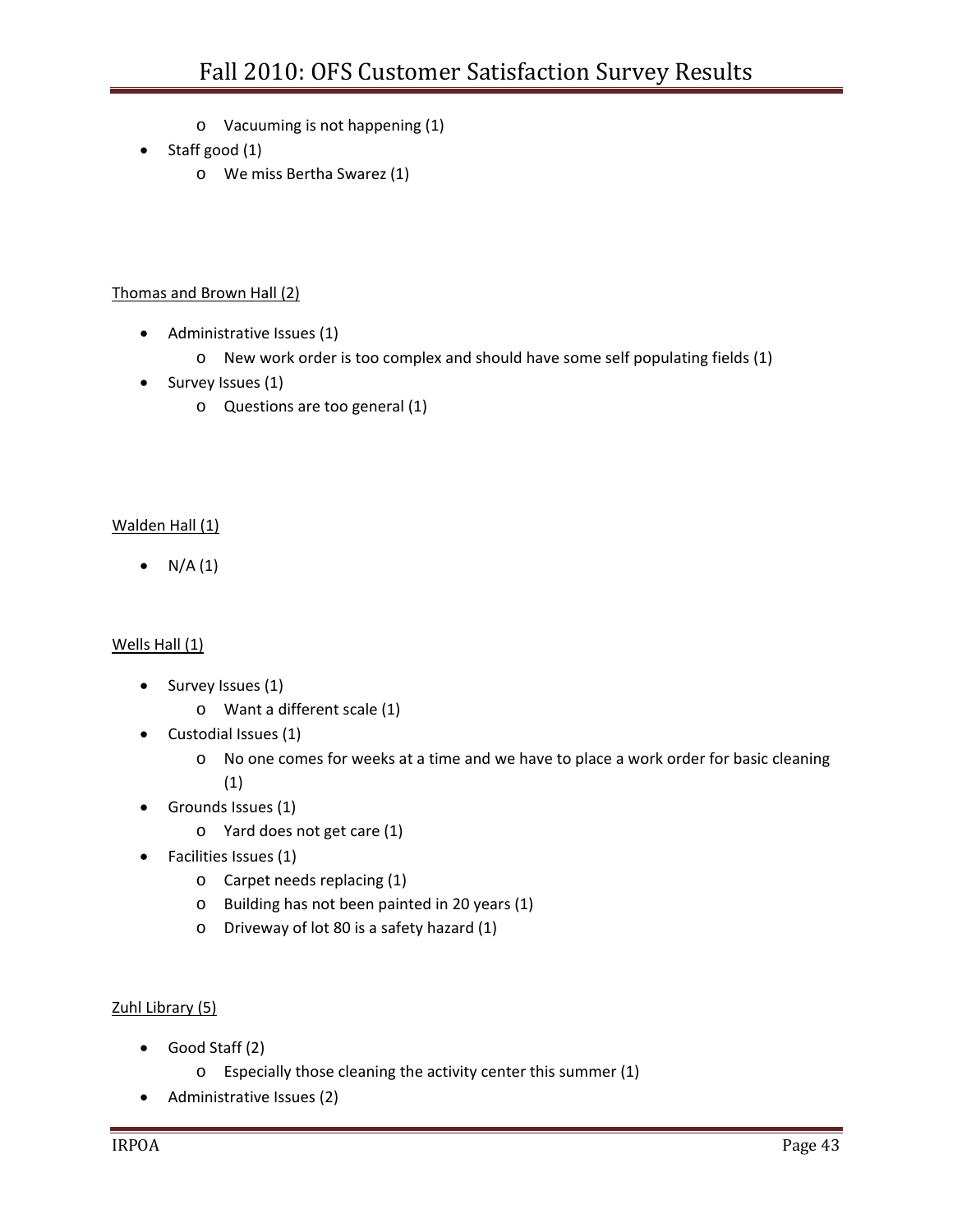- o When we call for safety issues such as a skunk or broken glass in the street, I am advised nothing will be done without a work order (1)
- o Cost of special projects is high (1)
- Good job (2)
	- o Much better service in last two years (1)
	- o Service good after custodian switch (1)
- Custodial Issues (1)
	- o First floor ladies room us always messy and under stocked (1)
	- o Vacuuming does not happen (1)

#### PSL/Anderson Hall (11)

- Custodial Issues (5)
	- o Need regular vacuuming (2)
	- o Custodians are overextended (1)
	- o Need daily trash pickup (1)
	- o Bathrooms and kitchens need more attention (1)
	- o Poor work ethic (1)
	- o Offices are not swept (1)
- Facilities Issues (2)
	- o There is exposed asbestos in this building (1)
	- o Streets need repairing (1)
- Good job (2)
	- o Great experiences (1)
	- o Buildings are well maintained (1)
	- o Grounds look good (1)
- Other issues (2)
	- o Flooding streets to clear pipes seems a waste of water (1)
	- o OFS should be paid more
- Grounds Issues (1)
	- o Weeds are not taken care of (1)
	- o Spider issue is not addressed (1)
- Administrative issues (1)
	- o Architects work is outdated and unreliable (1)
- Good staff (1)
	- o Custodial (1)
- Survey Issue (1)
	- o Do not like scale (1)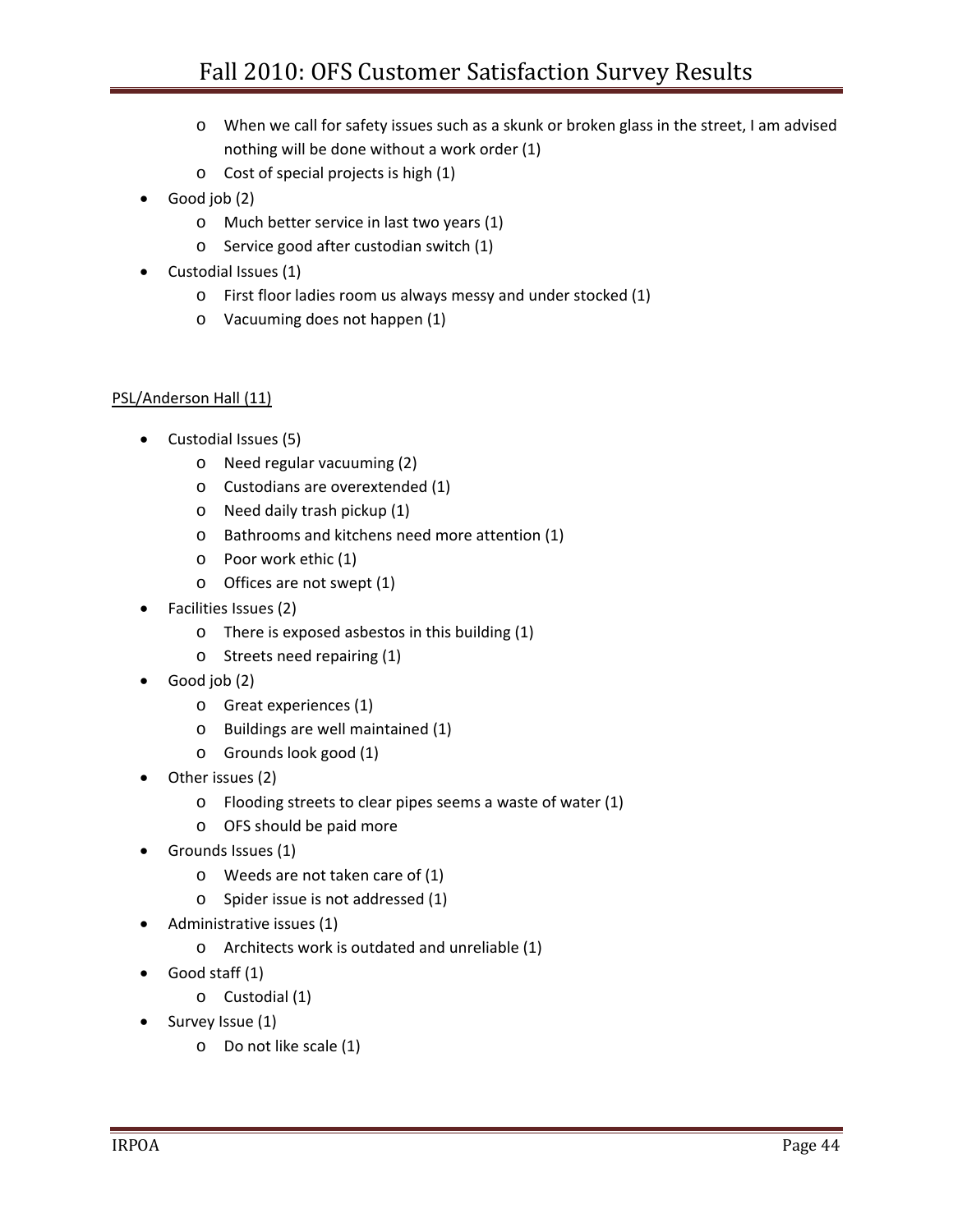#### Other OFS Facilities (6)

- Staff Issues (2)
	- o We lose staff because of low pay (1)
	- o I hope to have room to move up some day (1)
- $\bullet$  N/A(2)
- Recycling Issues(1)
	- o Need more bins(1)
- Good staff (1)
	- o Especially grounds because they are short staffed (1)

#### Dona Ana Community College (15)

- Custodial issues (5)
	- o Services are not frequent enough (3)
	- o Restrooms are dirty (3)
	- o Main building at DACC is always dirty (1)
	- o Custodial should be able to empty blue recycling bins (1)
	- o Carpets need attention (1)
- Recycling Issues (4)
	- o East Mesa has no can or bottle recycling bins (2)
	- o Should be recycling cardboard (1)
	- o Recycling bins should be near snack bar, not by library (1)
- Facilities Issues (4)
	- o Temperature regulation (2)
		- East Mesa has extremes (1)
		- **E** Learning Resource Center is always cold (1)
		- Weird regular plumbing noise at 8:30 am on Tuesday and Thursday in DACC176 disrupts class (1)
		- Sunland park campus needs more parking, lights, better temperature regulation, more labs, classrooms, and restrooms (1)
- Great job (3)
	- o Custodial at East Mesa is good (2)
- Good employees (3)
	- o DACC central campus OFS staff (1)
	- o OFS not given the respect they deserve (1)
- Other (2)
	- o I let my supervisor deal with OFS (1)
	- o There are no services for bicycles (1)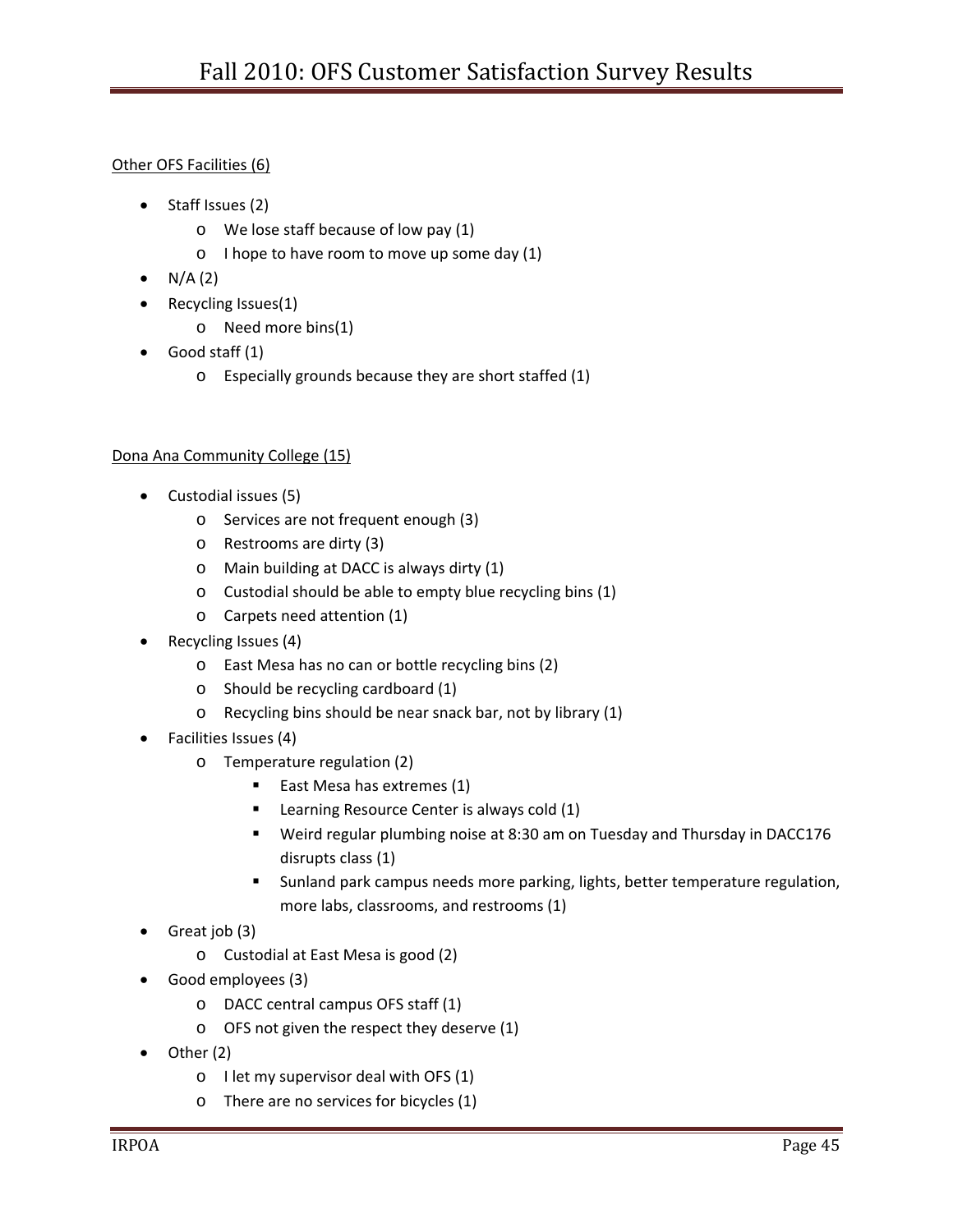- Grounds Issues (1)
	- o Need more xeriscaping, especially at parking lot borders (1)
- Staff issues (1)
	- o Need more staff (1)

#### Other on Campus Locations (3)

- Good Staff (2)
	- o Tino and crew are good (1)
	- o Tim Dobson and Bud Jones (1)
- Grounds Issues (1)
	- o Needs are not met because grounds crew is understaffed (1)
- Administrative Issues (1)
	- o Paperwork asked of us is too much (1)
	- o Research facilities should not be mandated to use OFS services (1)

#### Off Campus locations and Branches (excludes Dona Ana) (8)

- Survey Issues (3)
	- o Not sure this applies to me (3)
- Good Job (3)
	- o Huge improvement in meeting Ag. Science Center needs (1)
- Good Staff (2)
	- o Alamogordo custodial work hard (1)
	- o Have become much more customer service oriented (1)
- Administrative Issues (2)
	- o Albuquerque Center needs guidance on special projects (1)
	- o Ceilings for in house construction should be raised (1)
- Staff Issues (1)
	- o Alamogordo facilities are overworked and need more staff (1)
- Custodial issues (1)
	- o Alamogordo Carpets not being cleaned (1)

#### All/None/Blank building (12)

- Survey Issues (6)
	- o Not familiar with OFS (4)
	- o I don't like the scale (1)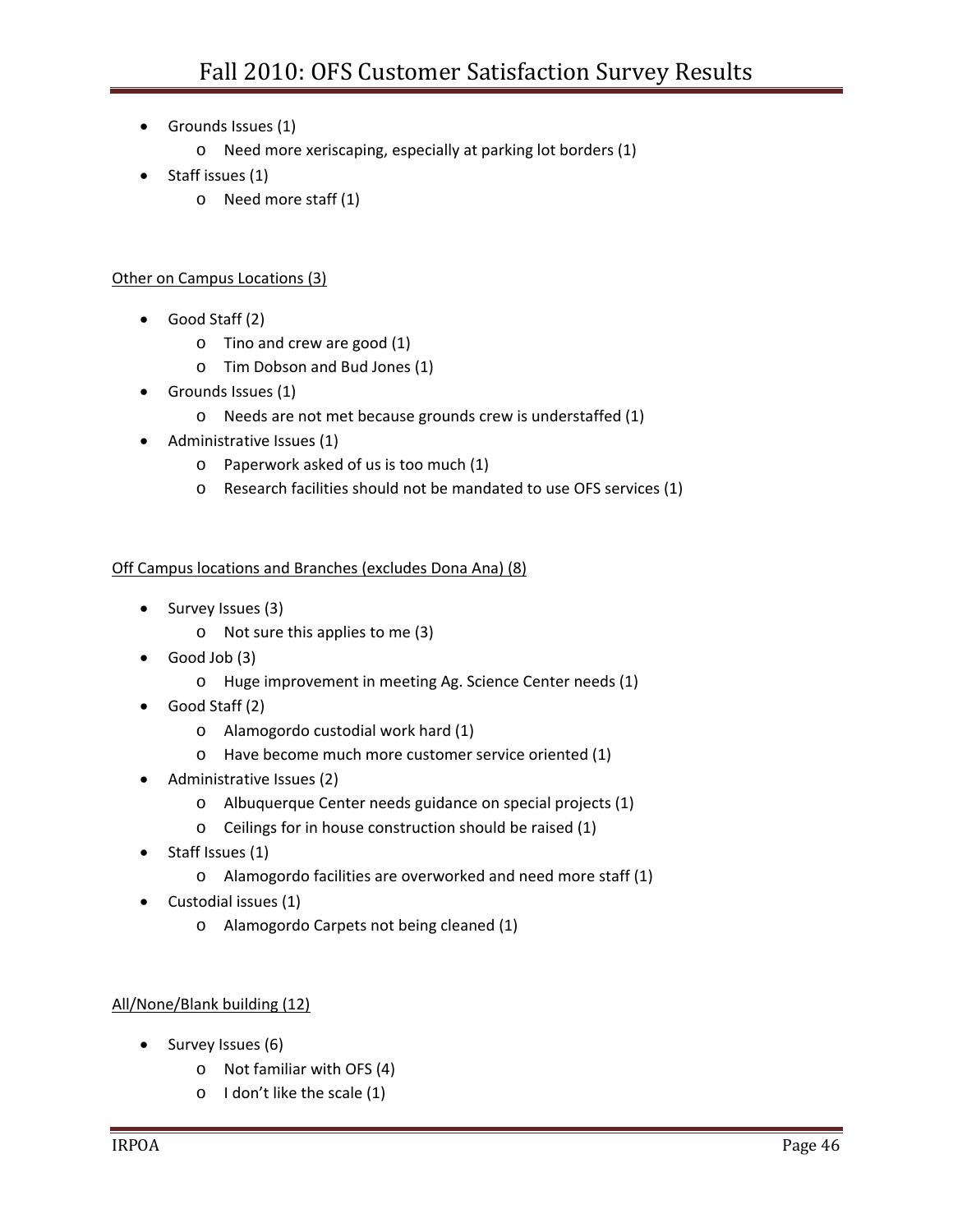- o Couldn't find PSL on list (1)
- Good job (3)
	- o Service should be getting better now that EHS has merged (1)
- Administrative Issues (1)
	- o Work Order process needs to be simplified (1)
- Staff issue (1)
	- o NMSU‐A facilities administration is unprofessional (1)
- Grounds issues (1)
	- o Grounds crews are understaffed (1)
- Custodial Issue (1)
	- o Gerald Thomas Stairs are filthy (1)
- Good Staff (1)
	- o Dr. Doolittle with EHS (1)
- Facilities Issues (1)
	- o DACC free lot near housing needs attention (1)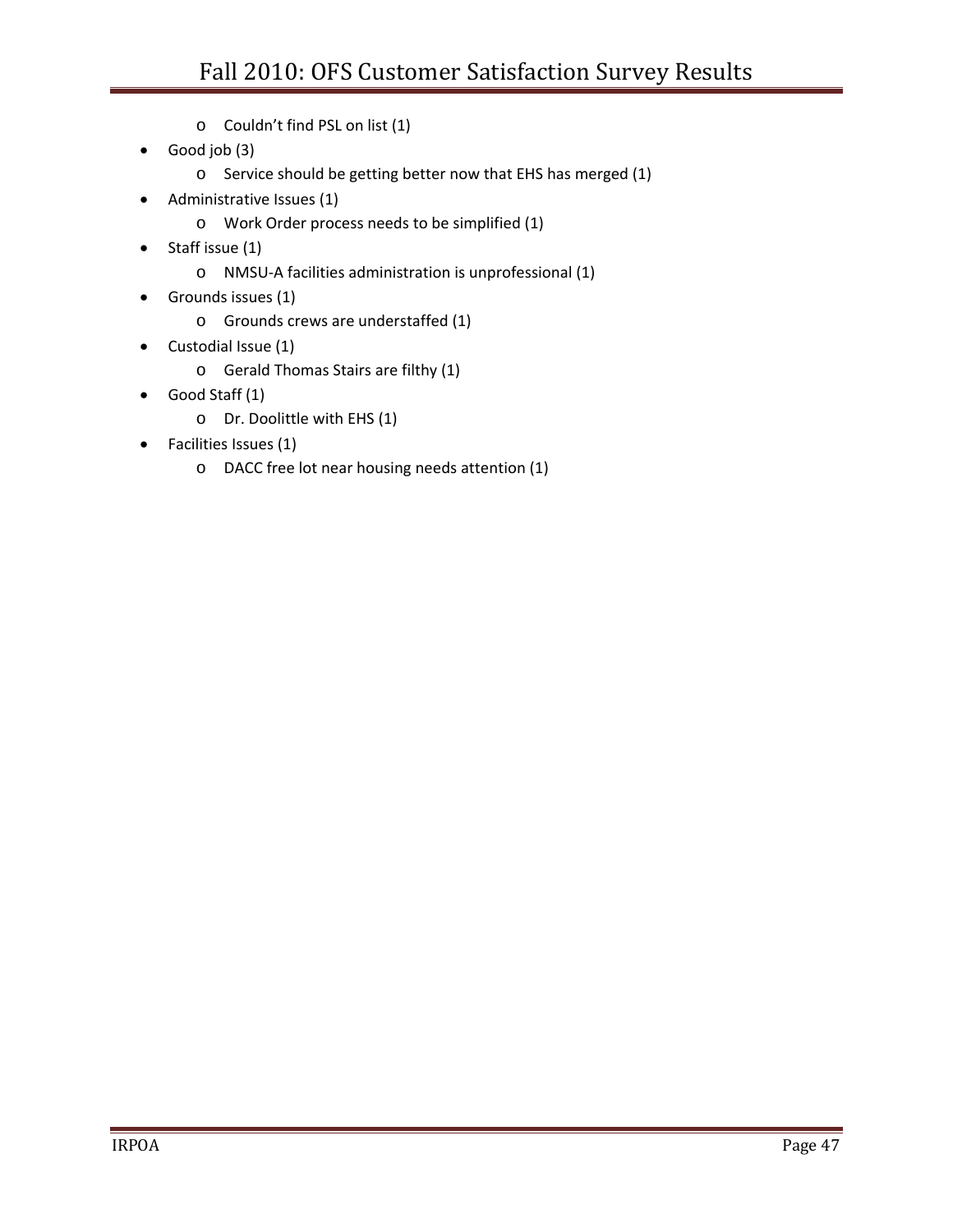# **Appendices**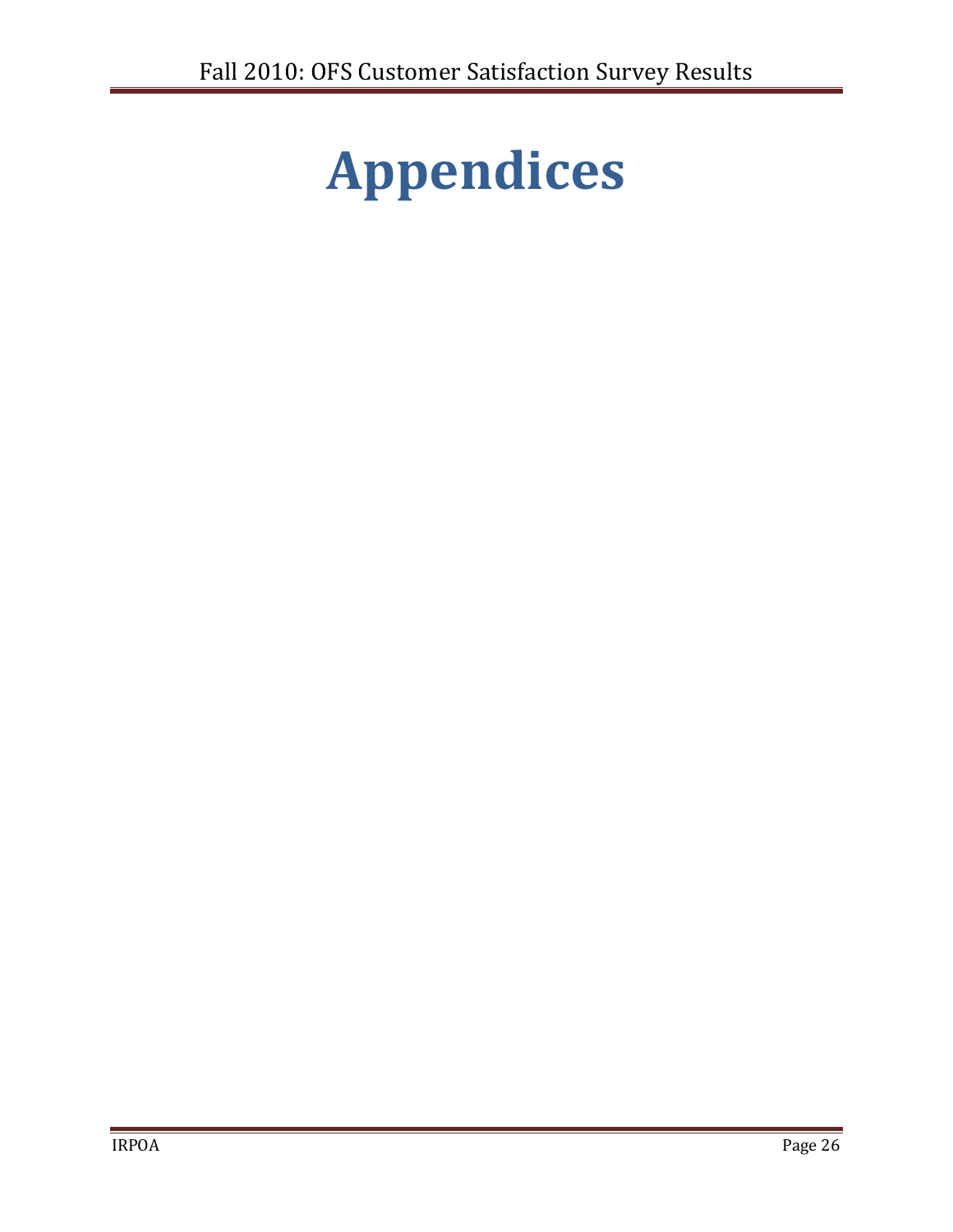## **Appendix A: Survey Form**

This is the 2nd annual Office of Facilities and Services (OFS) Customer Service Survey. Because the Office of Environmental health and Safety (EHS) and the Office of Facilities Planning and Construction (FPC) were integrated into a single work unit with OFS on July 1, 2010, questions about services provided by all three organizations are included.

Customer service is a key component of effective facilities management, and it is important to OFS that our customers feel that their needs are heard, understood, and acted upon. The OFS commitment to continuous improvement is meaningless without input from you, and we would like for you to tell us how we are doing.

We are asking that NMSU employees take 5-10 minutes to fill out this survey to help us determine how we can better meet the needs of the NMSU community. Please complete those sections applicable to any services that you are familiar with; for example, Community Colleges and Agricultural Science Centers may have only used FPC and/or EHS services in this past year.

Please be honest. This survey is used to guide our initiatives, and the results are reported to APPA, our professional organization. The survey summary and scores will be published, and last year, there were so many positive comments received about Ron Tarazoff that he received the Strickland Award for excellent customer service in OFS.

The survey will be available until Friday, October 8, 2010. All responses to this survey are anonymous. For questions about this survey, please contact Glen Haubold, 646-2101, ghaubold@nmsu.edu

For each question, please choose the answer you feel best represents your view. Feel free to provide additional information or suggestions on how OFS can improve their services in the write in box at the end of the survey

We greatly appreciate you taking the time to complete the OFS Customer Satisfaction Survey.

How would you rate your overall satisfaction level with the work you have seen completed by the office of facilities and services in the last twelve (12) months?

- Extremely Satisfied
- Very Satisfied
- **Satisfied**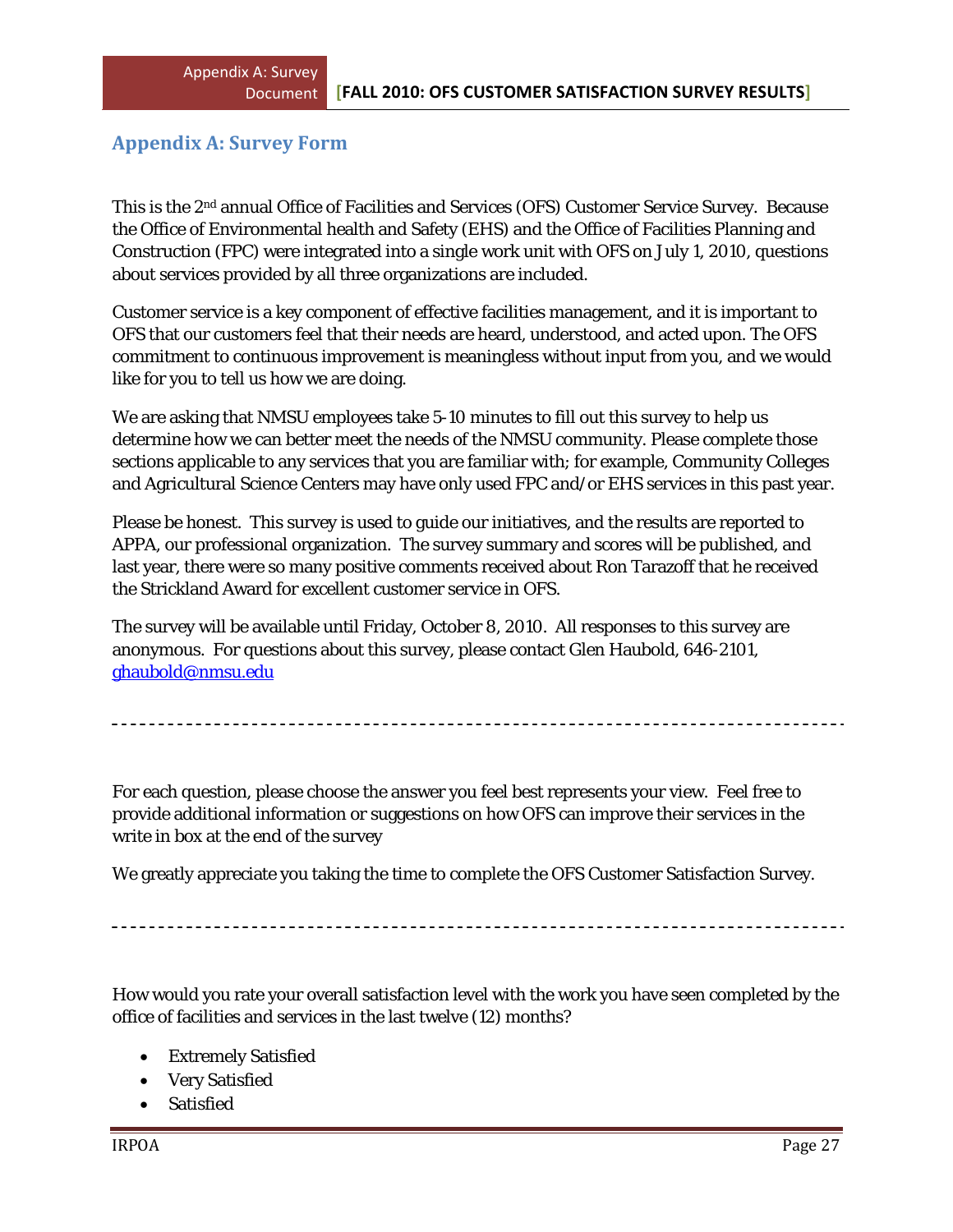- Very Dissatisfied
- Extremely Dissatisfied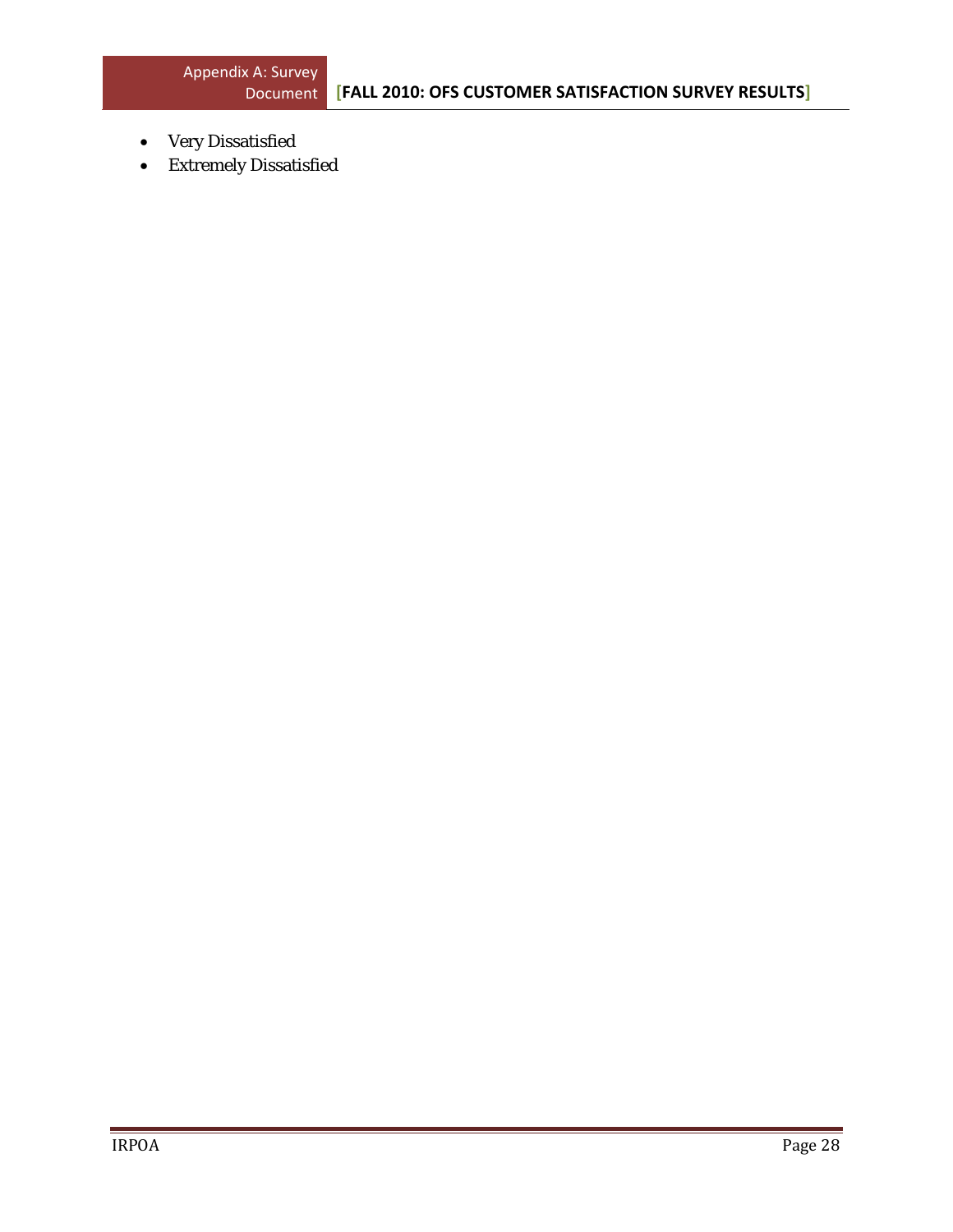In order to better meet your facilities service needs, it is important that we be able to evaluate responses to see which areas of campus may need special attention.

With this in mind, please choose your primary building on NMSU from the following drop down list. If your building is not listed, please type the name of your building into the write-in box.

- Academic Research A,B,C
- Alumni & Visitors Center
- Astronomy Building
- Beef Office
- Biological Control Insectary
- Biology Annex
- Branson Library
- Breland Hall
- Business Complex Building
- Campus Police/Ag Institute
- Cattle Feed Barn/Animal Science
- Cervantes Village, Bldg A (Children's Village)
- Cervantes Village, Bldg C (Children's Village)
- Chemistry Building
- Clara Belle Williams Hall
- Computer Center
- Dan W. Williams Hall
- Dan W. Williams Hall Annex
- Dove Hall
- Ed and Harold Foreman Engineering Complex
- Educational Services Center
- Engineering Complex I
- Equine Education Center
- Foster Hall
- Garcia Annex
- Gardiner Hall
- Genesis Center B
- Genesis Center C
- Genesis Center Office
- Gerald Thomas Hall
- Goddard Hall
- Guthrie Hall
- Hadley Hall
- Hardman Hall
- Health and Social Services Building
- Herschel Zohn Theatre
- Hort Farm Restrooms/Offices/Class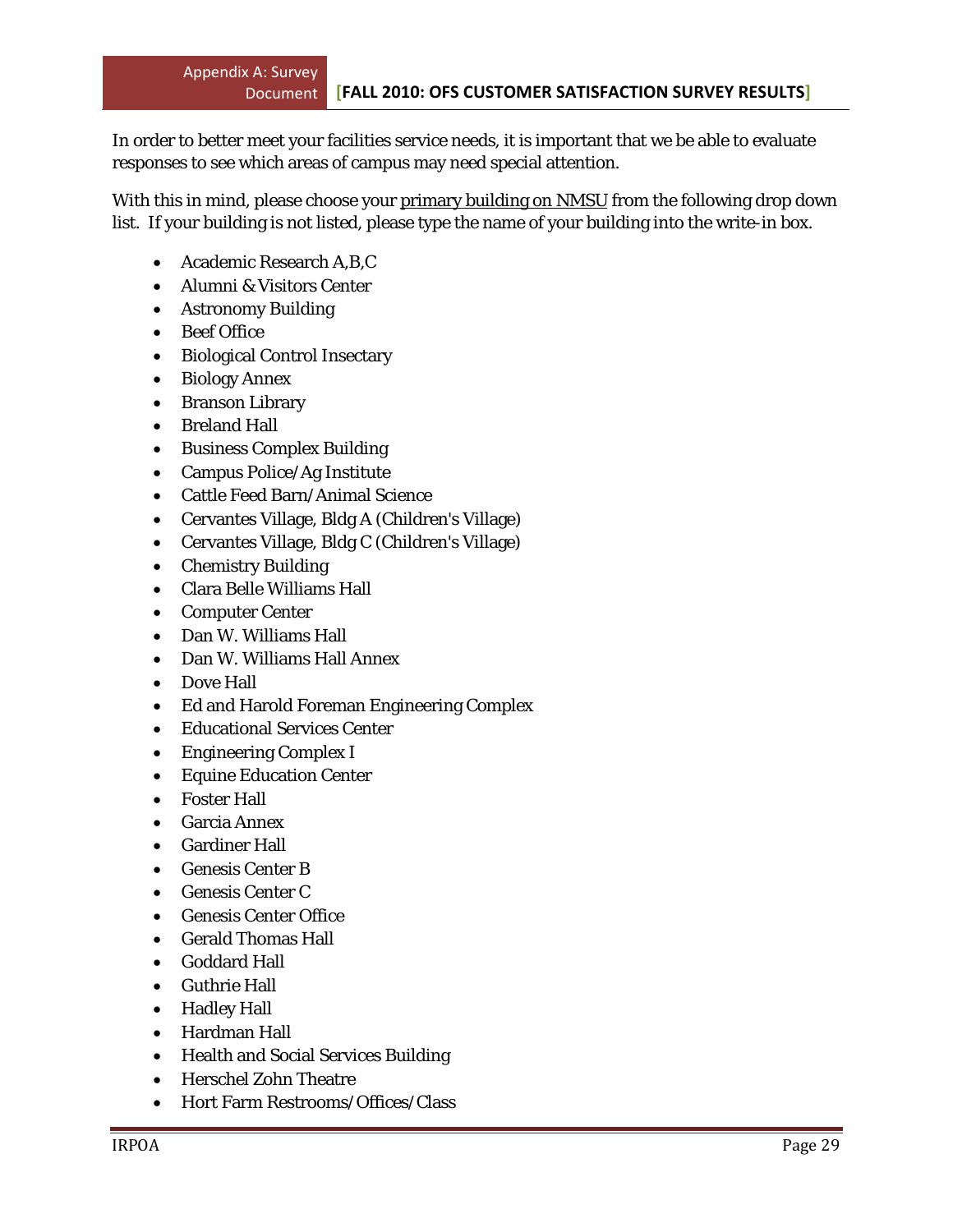- Jacobs Hall
- James B. Delamater Activity Center
- Jett Hall
- John Whitlock Hernandez Hall
- Jornada USDA Exp. Range HQ (Wooten Hall)
- Jornada USDA Labs
- Kent Hall
- Knox Hall
- Livestock Judging Pavilion
- Livestock Office
- Milton Hall
- Music Building
- Nason House
- Natatorium
- Neale Hall
- New Mexico Dept. of Agriculture
- O'Donnell Hall
- OFS Construction
- OFS Lock Shop
- OFS Masonry Shop
- OFS Motor Pool
- OFS Office
- OFS Recycling Center
- O'Loughlin House
- Passive Solar
- PGEL Headhouse/Lab
- Photovoltaic Labs
- Regents Row
- Rentfrow Gym
- Science Hall
- Skeen Hall
- Unspecified
- Tennis Center
- Surplus Property Warehouse
- PSL
- OFS Paint Shop
- Office of Real Estate
- Nematology Lab
- Grounds Department
- Golf Course
- Corbett Center
- Off Campus
- Small Animal Research Lab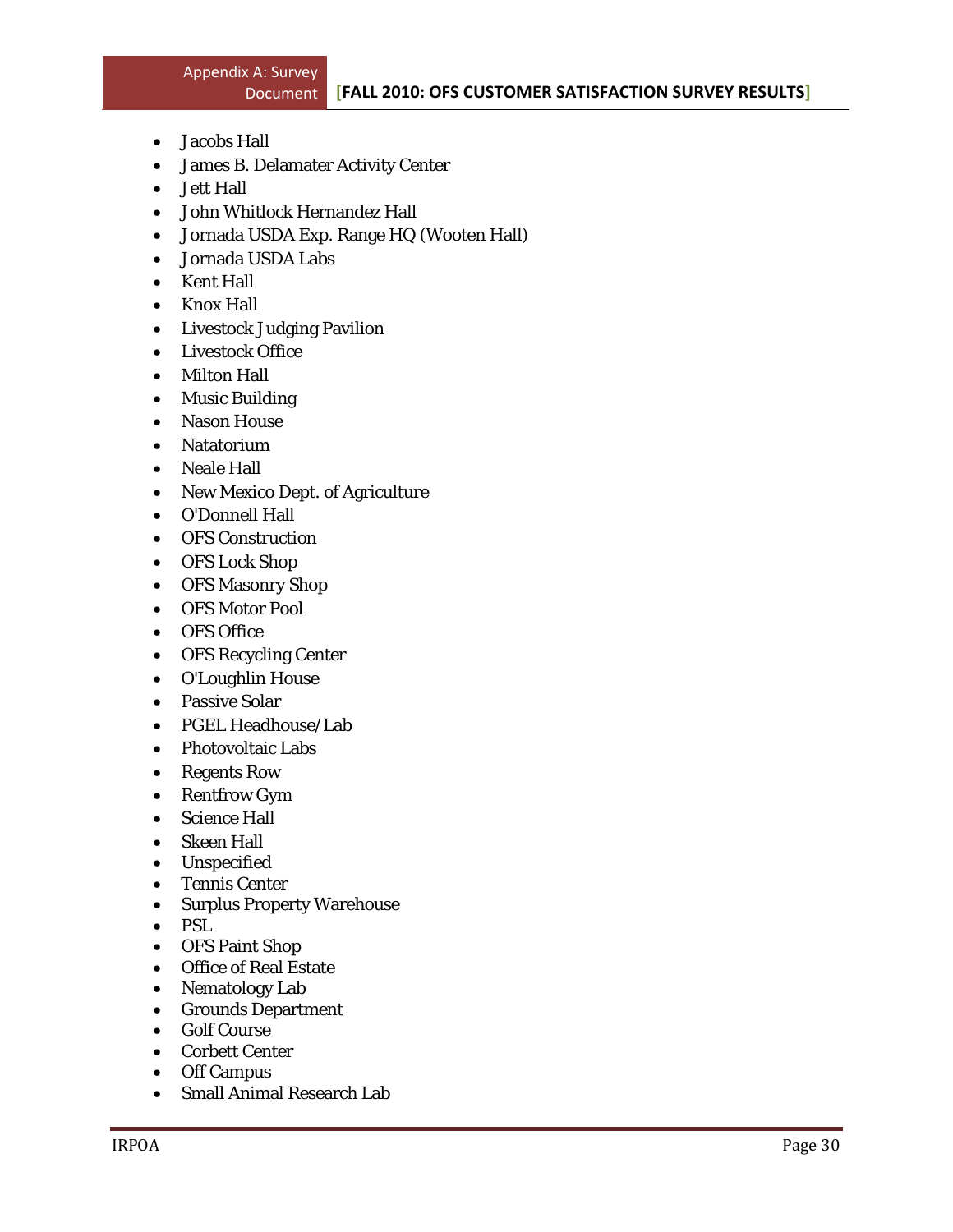- Softball Office and Locker Room
- Speech Building
- Stucky Hall
- Student Health Center
- Sugerman Space Grant Building
- Tejada Building, Extension Annex
- Thomas & Brown Hall
- Track Restroom
- USDA Cotton Gin (Reimbursable)
- Walden Hall
- Wells Hall
- William B. Conroy Honors Center
- Zuhl Library

Other: \_\_\_\_\_\_\_\_\_\_\_\_\_\_\_\_\_\_\_\_\_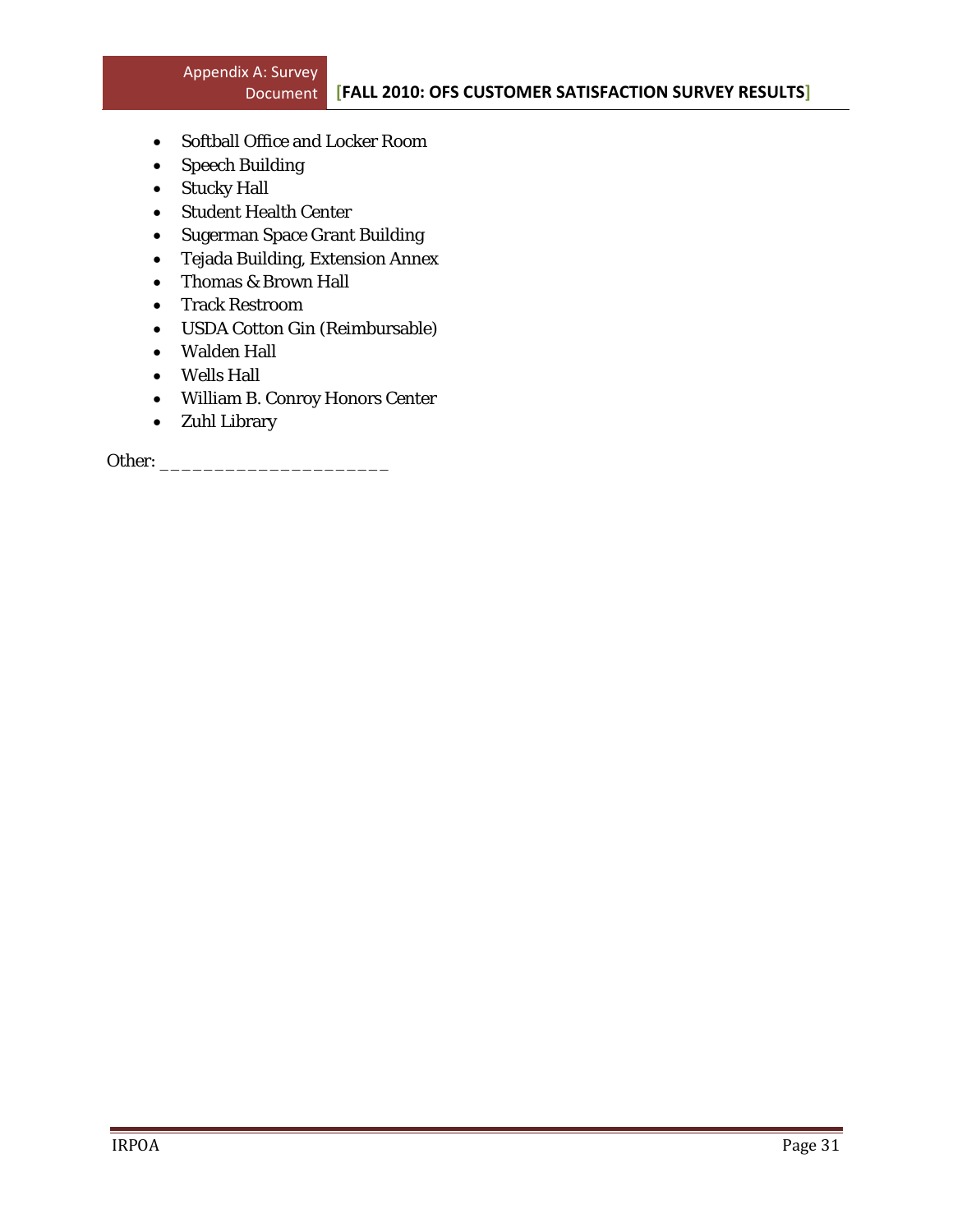### **Custodial Care:**

OFS provides basic cleaning, recycling, and routine pest control services for Instruction and General buildings. This is done according to a published schedule on the OFS website.

Please rate your level of satisfaction with the following custodial care areas as they pertain to the building you identified as your primary building

|                           | <b>Extremely</b>    | Very                | Satisfied | <b>Very</b>      | <b>Extremely</b> |
|---------------------------|---------------------|---------------------|-----------|------------------|------------------|
|                           | <b>Dissatisfied</b> | <b>Dissatisfied</b> |           | <b>Satisfied</b> | <b>Satisfied</b> |
| <b>Cleanliness of</b>     |                     |                     |           |                  |                  |
| <b>Public areas</b>       |                     |                     |           |                  |                  |
| (entryways,               |                     |                     |           |                  |                  |
| lobbies, lounges          |                     |                     |           |                  |                  |
| etc.)                     |                     |                     |           |                  |                  |
| <b>Cleanliness of</b>     |                     |                     |           |                  |                  |
| <b>Restrooms</b>          |                     |                     |           |                  |                  |
| <b>Cleanliness of</b>     |                     |                     |           |                  |                  |
| offices/classrooms        |                     |                     |           |                  |                  |
| Courtesy of               |                     |                     |           |                  |                  |
| <b>Custodial Staff</b>    |                     |                     |           |                  |                  |
| <b>Frequency of</b>       |                     |                     |           |                  |                  |
| <b>Custodial Services</b> |                     |                     |           |                  |                  |
| <b>Overall Quality of</b> |                     |                     |           |                  |                  |
| <b>Custodial Services</b> |                     |                     |           |                  |                  |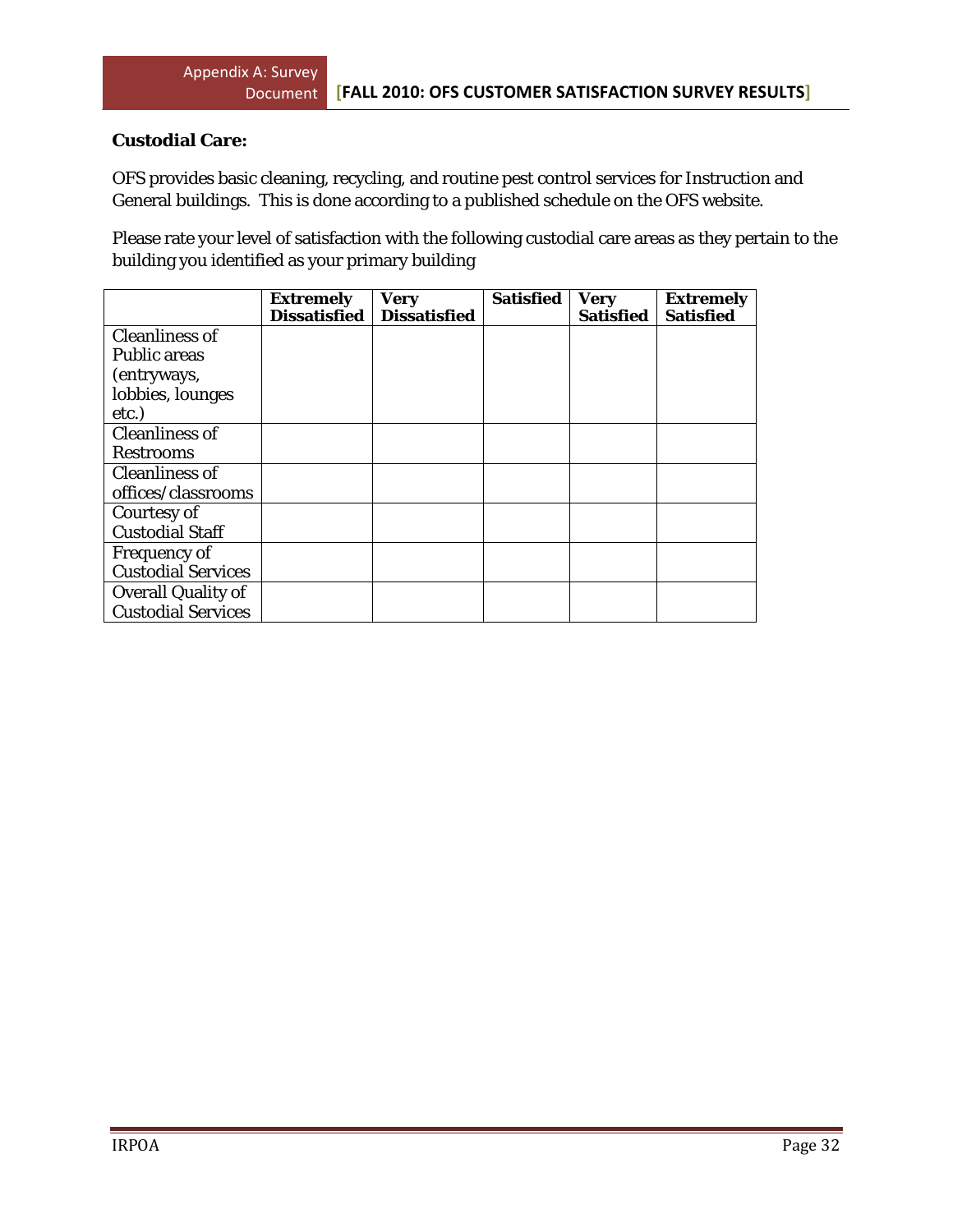## **Building and Environment:**

OFS strives to maintain a comfortable and functional environment for all members of the NMSU community.

Please rate your level of satisfaction with the following building and environmental utilities areas of the building you identified as your primary building.

|                                  | <b>Extremely</b><br><b>Dissatisfied</b> | <b>Very</b><br><b>Dissatisfied</b> | <b>Satisfied</b> | <b>Very</b><br><b>Satisfied</b> | <b>Extremely</b><br><b>Satisfied</b> |
|----------------------------------|-----------------------------------------|------------------------------------|------------------|---------------------------------|--------------------------------------|
| <b>Temperature</b>               |                                         |                                    |                  |                                 |                                      |
| Lighting (is it adequate for the |                                         |                                    |                  |                                 |                                      |
| task)                            |                                         |                                    |                  |                                 |                                      |
| <b>Handicap Access</b>           |                                         |                                    |                  |                                 |                                      |
| Availability and Reliability of  |                                         |                                    |                  |                                 |                                      |
| utilities (electrical power,     |                                         |                                    |                  |                                 |                                      |
| heating, cooling meet our        |                                         |                                    |                  |                                 |                                      |
| needs and have minimal           |                                         |                                    |                  |                                 |                                      |
| interruptions)                   |                                         |                                    |                  |                                 |                                      |
| <b>Energy conservation</b>       |                                         |                                    |                  |                                 |                                      |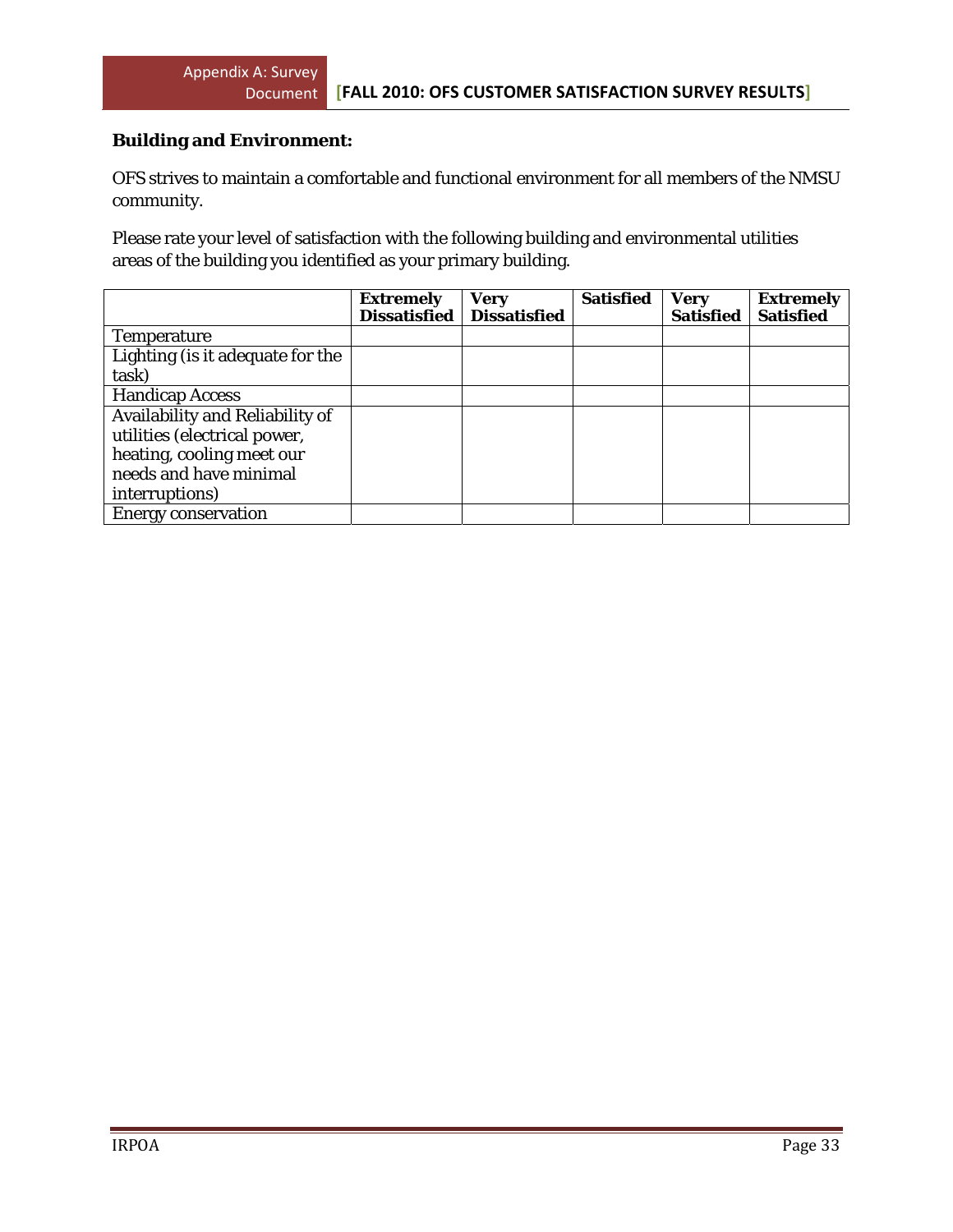#### **Grounds and Landscaping:**

OFS provides landscape and grounds maintenance, exterior trash receptacle management and concrete and asphalt maintenance. In addition OFS maintains the walkways and roadways around campus and is responsible for the care of lawns, trees, and shrubs. OFS is also funded to maintain campus drainage systems.

Please rate your level of satisfaction with the following areas as they relate to OFS grounds maintenance in your area of the university.

|                                  | <b>Extremely</b><br><b>Dissatisfied</b> | <b>Very</b><br><b>Dissatisfied</b> | <b>Satisfied</b> | <b>Very</b><br><b>Satisfied</b> | <b>Extremely</b><br><b>Satisfied</b> |
|----------------------------------|-----------------------------------------|------------------------------------|------------------|---------------------------------|--------------------------------------|
| Maintenance of grounds (         |                                         |                                    |                  |                                 |                                      |
| mowing, weeding, trimming,       |                                         |                                    |                  |                                 |                                      |
|                                  |                                         |                                    |                  |                                 |                                      |
| edging, etc.)                    |                                         |                                    |                  |                                 |                                      |
| Quality of landscape design      |                                         |                                    |                  |                                 |                                      |
| and maintenance (trees,          |                                         |                                    |                  |                                 |                                      |
| flowerbeds, etc)                 |                                         |                                    |                  |                                 |                                      |
| Litter management                |                                         |                                    |                  |                                 |                                      |
| Management of recycling /        |                                         |                                    |                  |                                 |                                      |
| recycling receptacles            |                                         |                                    |                  |                                 |                                      |
| Quality of pest control          |                                         |                                    |                  |                                 |                                      |
| (indoors and outdoors)           |                                         |                                    |                  |                                 |                                      |
| Overall quality of grounds       |                                         |                                    |                  |                                 |                                      |
| services                         |                                         |                                    |                  |                                 |                                      |
| <b>Courtesy of Grounds staff</b> |                                         |                                    |                  |                                 |                                      |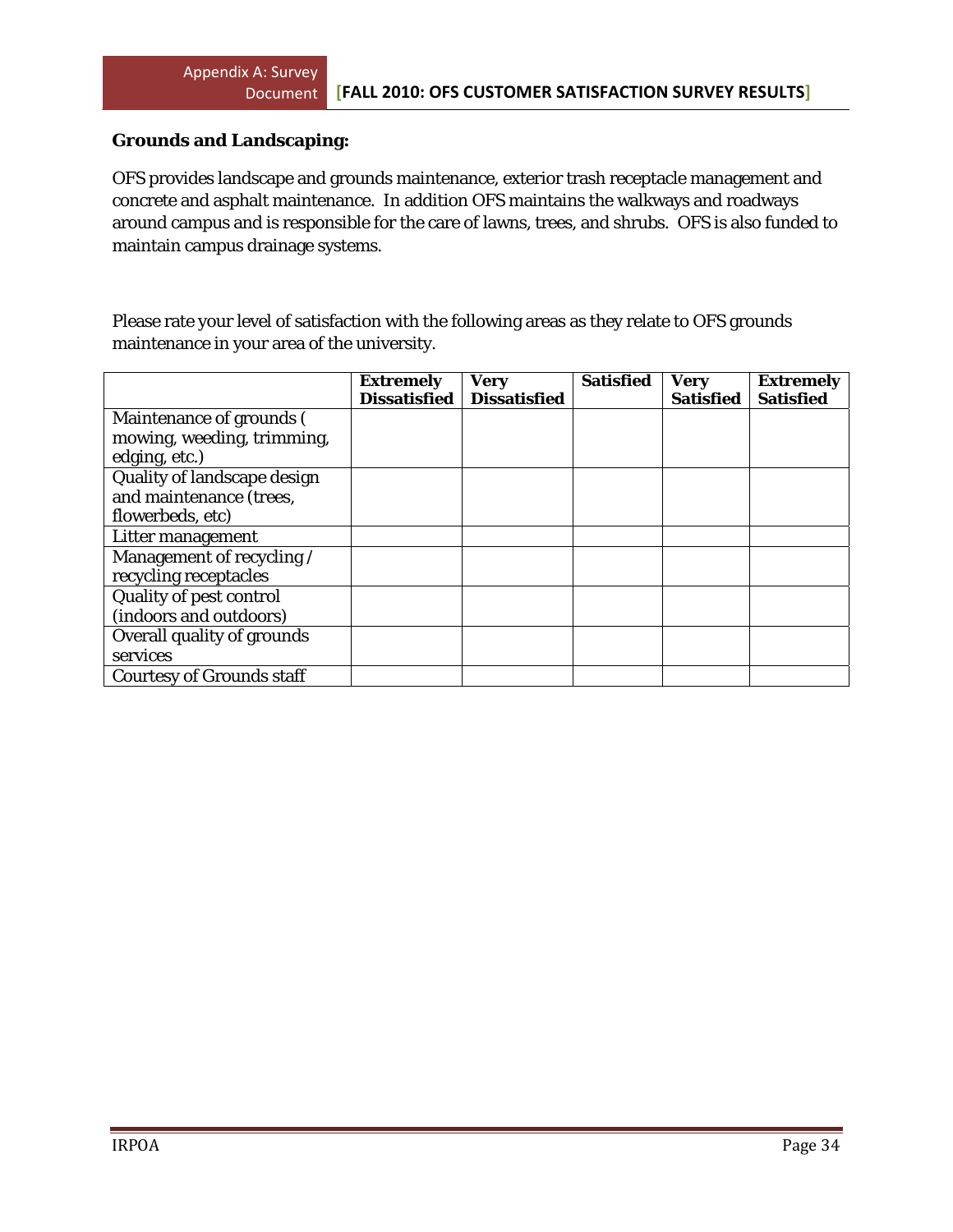#### **Project Development and Engineering:**

Facilities modifications and enhancements are provided on a reimbursable bases when requested by the user.

In the last twelve (12) months, have you/ your office utilized any of these types of projects and engineering services?

- Yes (respondent finishes this question)
- No ( respondent continues with next yes/no question)

Please rate your satisfaction level with the following OFS Projects and Engineering areas.

|                                  | <b>Extremely</b><br><b>Dissatisfied</b> | <b>Very</b><br><b>Dissatisfied</b> | <b>Satisfied</b> | <b>Very</b><br><b>Satisfied</b> | <b>Extremely</b><br><b>Satisfied</b> |
|----------------------------------|-----------------------------------------|------------------------------------|------------------|---------------------------------|--------------------------------------|
| <b>Initial Response time for</b> |                                         |                                    |                  |                                 |                                      |
| estimating cost                  |                                         |                                    |                  |                                 |                                      |
| Preparedness of project          |                                         |                                    |                  |                                 |                                      |
| workers                          |                                         |                                    |                  |                                 |                                      |
| Knowledge and Skill of           |                                         |                                    |                  |                                 |                                      |
| <b>Project staff</b>             |                                         |                                    |                  |                                 |                                      |
| Follow Up communication by       |                                         |                                    |                  |                                 |                                      |
| project staff                    |                                         |                                    |                  |                                 |                                      |
| Did the final design meet your   |                                         |                                    |                  |                                 |                                      |
| requirements?                    |                                         |                                    |                  |                                 |                                      |
| Did the finished product meet    |                                         |                                    |                  |                                 |                                      |
| their expectations?              |                                         |                                    |                  |                                 |                                      |
| Was the project "on time" and    |                                         |                                    |                  |                                 |                                      |
| "on budget"                      |                                         |                                    |                  |                                 |                                      |
| Were you kept informed           |                                         |                                    |                  |                                 |                                      |
| throughout the project?          |                                         |                                    |                  |                                 |                                      |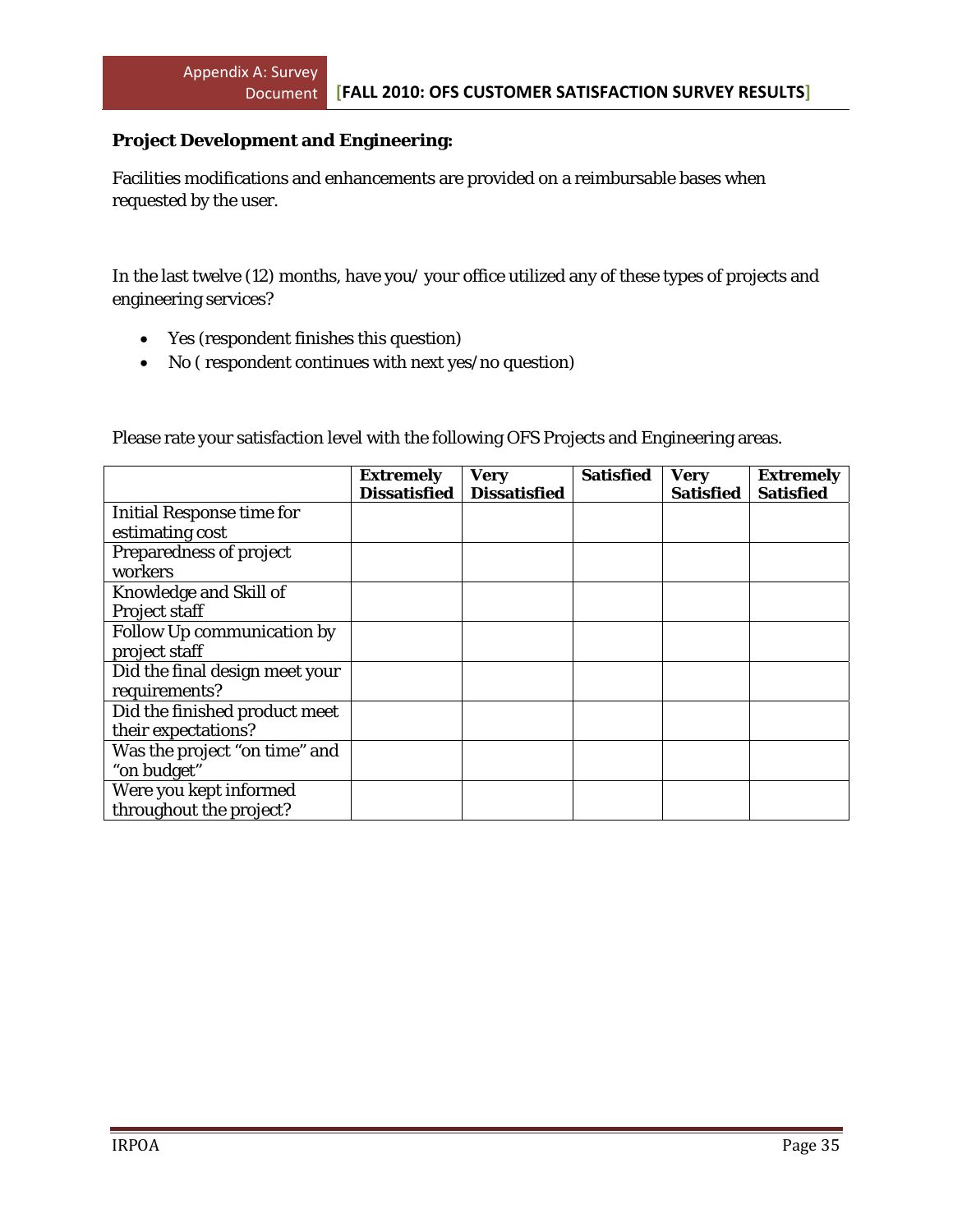#### **Administrative Services:**

In the last twelve (12) months, have you had contact with OFS business office staff regarding the administrative side of any Maintenance project or Special Projects or Engineering Work (i.e. Scheduling, Purchase orders, cost and/or payments)?

- Yes (respondent finishes this question)
- No ( respondent continues with next yes/no question)

Please rate your satisfaction level with the following OFS Administrative Services.

|                                      | <b>Extremely</b><br><b>Dissatisfied</b> | <b>Very</b><br><b>Dissatisfied</b> | <b>Satisfied</b> | <b>Very</b><br><b>Satisfied</b> | <b>Extremely</b><br><b>Satisfied</b> |
|--------------------------------------|-----------------------------------------|------------------------------------|------------------|---------------------------------|--------------------------------------|
| Timeliness of responses to           |                                         |                                    |                  |                                 |                                      |
| inquiries about work status          |                                         |                                    |                  |                                 |                                      |
| Timeliness of responses to           |                                         |                                    |                  |                                 |                                      |
| inquiries about billing              |                                         |                                    |                  |                                 |                                      |
| <b>Courtesy of OFS staff towards</b> |                                         |                                    |                  |                                 |                                      |
| customer                             |                                         |                                    |                  |                                 |                                      |
| <b>Accuracy of information</b>       |                                         |                                    |                  |                                 |                                      |
| provided by OFS employees            |                                         |                                    |                  |                                 |                                      |
| <b>Professional Attitude of OFS</b>  |                                         |                                    |                  |                                 |                                      |
| employees                            |                                         |                                    |                  |                                 |                                      |
| Knowledge / Skill of OFS staff       |                                         |                                    |                  |                                 |                                      |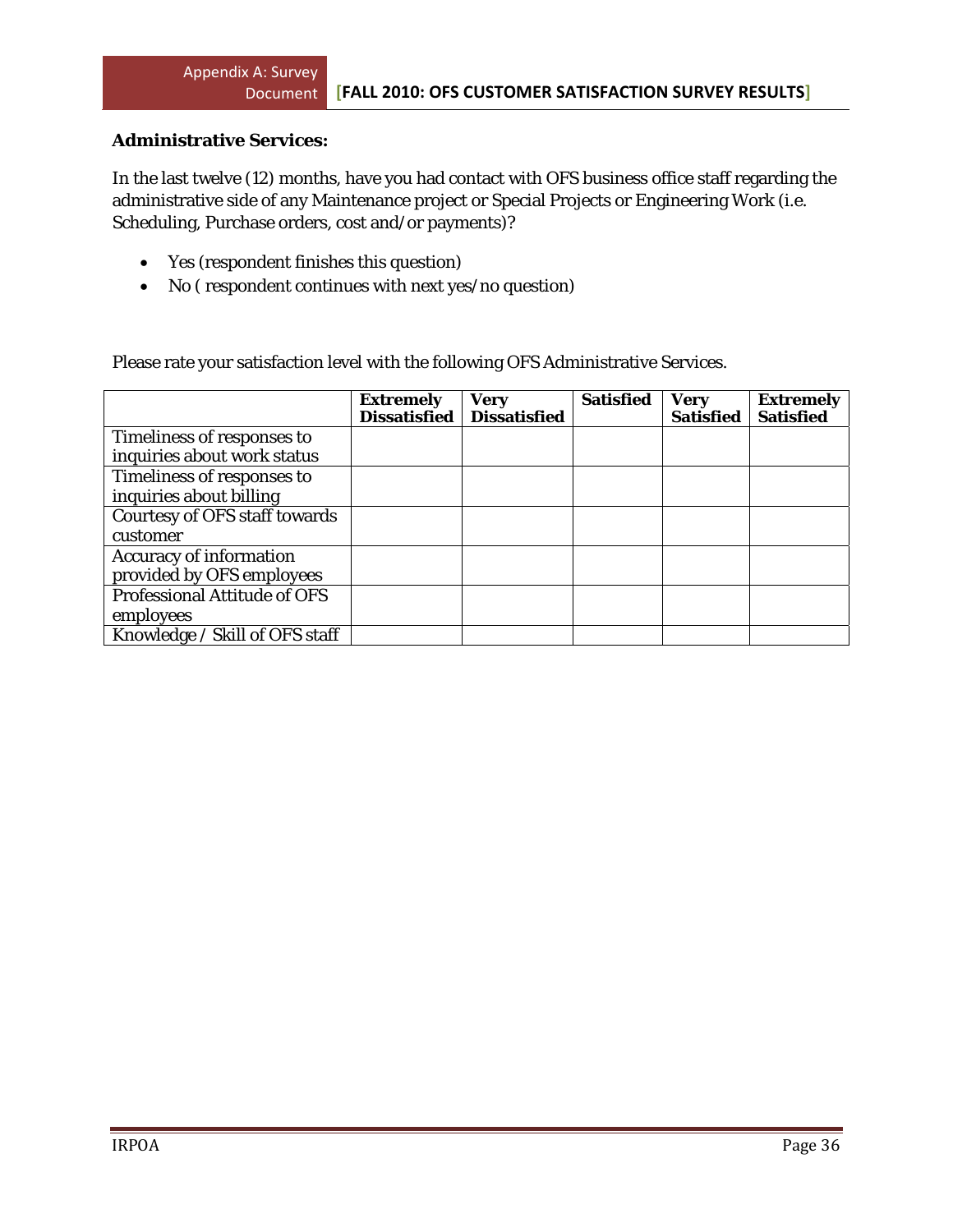#### **Environmental Health and Safety**

EHS is responsible for facilitating University safety by implementing programs that will serve the students, employees and clients within the state. The objectives of NMSU's safety policy are top prevent personal injury or death, to reduce costs caused by inadequate safety procedures and to reduce environmental pollution.

EHS fulfills its mission to make NMSU a safe environment by implementing programs and services in eight major areas: Education, Training and Protective Equipment, hazardous Waste and materials Management, Health and Safety Inspection/ Faculty Audits/ Activity and Work Reviews, Regulatory Compliance, Accident and Exposure Investigations, Exposure Prevention/Indoor Air Quality, Radiation Licensing & Permitting, and Safety Standard & Procedures.

In the last twelve (12) months, have you/ your office utilized EHS Services?

- Yes (respondent finishes this question)
- No ( respondent continues with next yes/no question)

|                         | <b>Extremely</b><br><b>Dissatisfied</b> | <b>Very</b><br><b>Dissatisfied</b> | <b>Satisfied</b> | <b>Very</b><br><b>Satisfied</b> | <b>Extremely</b><br><b>Satisfied</b> | <b>Number</b><br>of<br><b>Responses</b> |
|-------------------------|-----------------------------------------|------------------------------------|------------------|---------------------------------|--------------------------------------|-----------------------------------------|
| <b>Initial Response</b> |                                         |                                    |                  |                                 |                                      |                                         |
| time of EHS staff       |                                         |                                    |                  |                                 |                                      |                                         |
| Preparedness of         |                                         |                                    |                  |                                 |                                      |                                         |
| <b>EHS Staff</b>        |                                         |                                    |                  |                                 |                                      |                                         |
| Knowledge/skill         |                                         |                                    |                  |                                 |                                      |                                         |
| of EHS Staff            |                                         |                                    |                  |                                 |                                      |                                         |
| <b>Timely</b>           |                                         |                                    |                  |                                 |                                      |                                         |
| <b>Completion of</b>    |                                         |                                    |                  |                                 |                                      |                                         |
| <b>Work</b>             |                                         |                                    |                  |                                 |                                      |                                         |
| <b>Follow-up</b>        |                                         |                                    |                  |                                 |                                      |                                         |
| communications          |                                         |                                    |                  |                                 |                                      |                                         |
| by EHS Staff            |                                         |                                    |                  |                                 |                                      |                                         |
| <b>Courtesy of EHS</b>  |                                         |                                    |                  |                                 |                                      |                                         |
| Staff toward the        |                                         |                                    |                  |                                 |                                      |                                         |
| customer                |                                         |                                    |                  |                                 |                                      |                                         |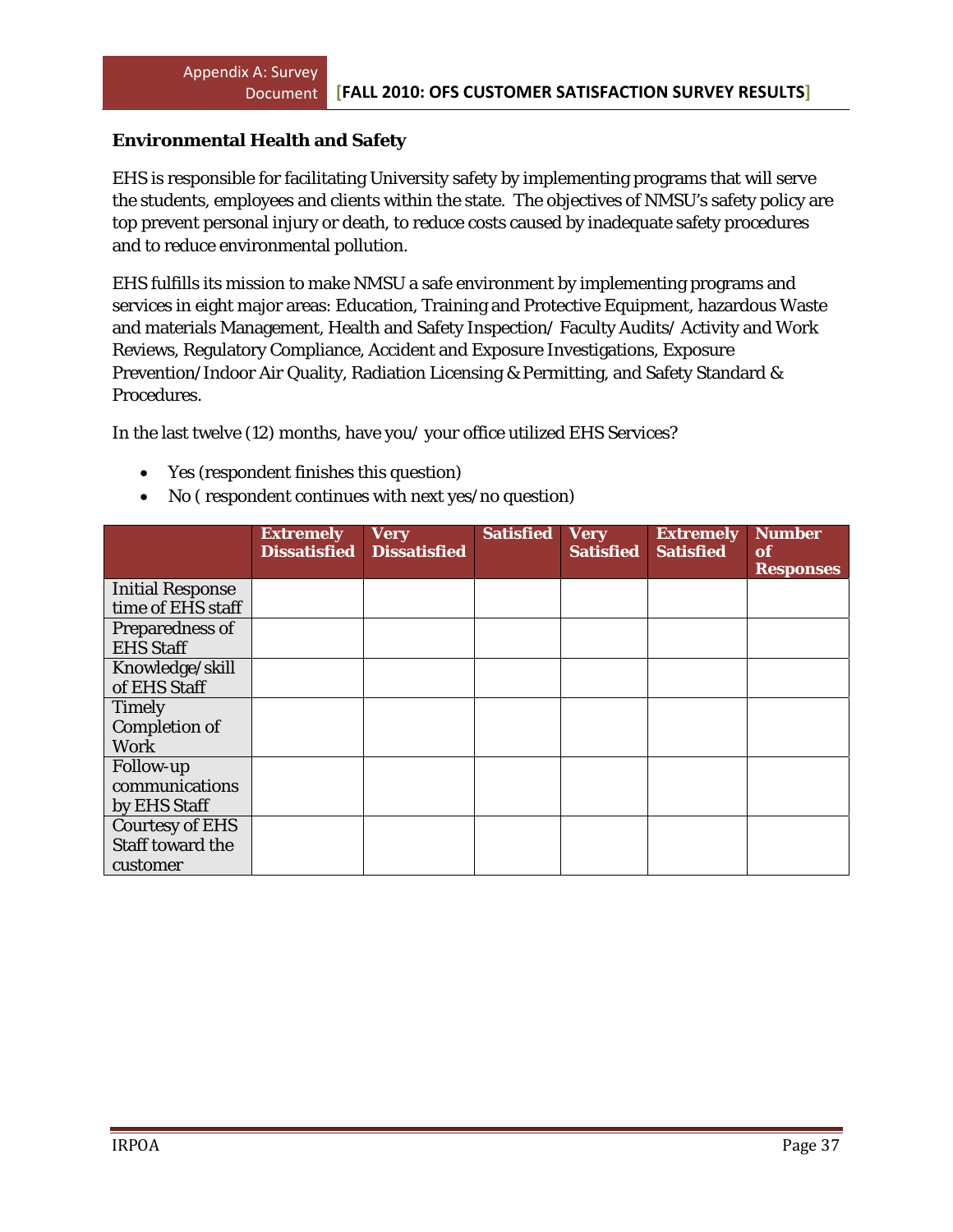#### **Comments/ Suggestions**

If you have any further concerns or comments regarding the work provided by OFS or recommendations for services you feel OFS should explore providing in the future, please feel free to share them here (limited to 5,000 characters).

Thank you again for taking this opportunity to give us feedback regarding the services OFS provides. Your input is invaluable in helping us to improve the scope of our services. Our ultimate goal is to ensure that the facilities management needs of NMSU are heard, understood, and acted upon.

If you have any questions about this survey, please contact Glen Haubold, 646-2101, ghaubold@nmsu.edu.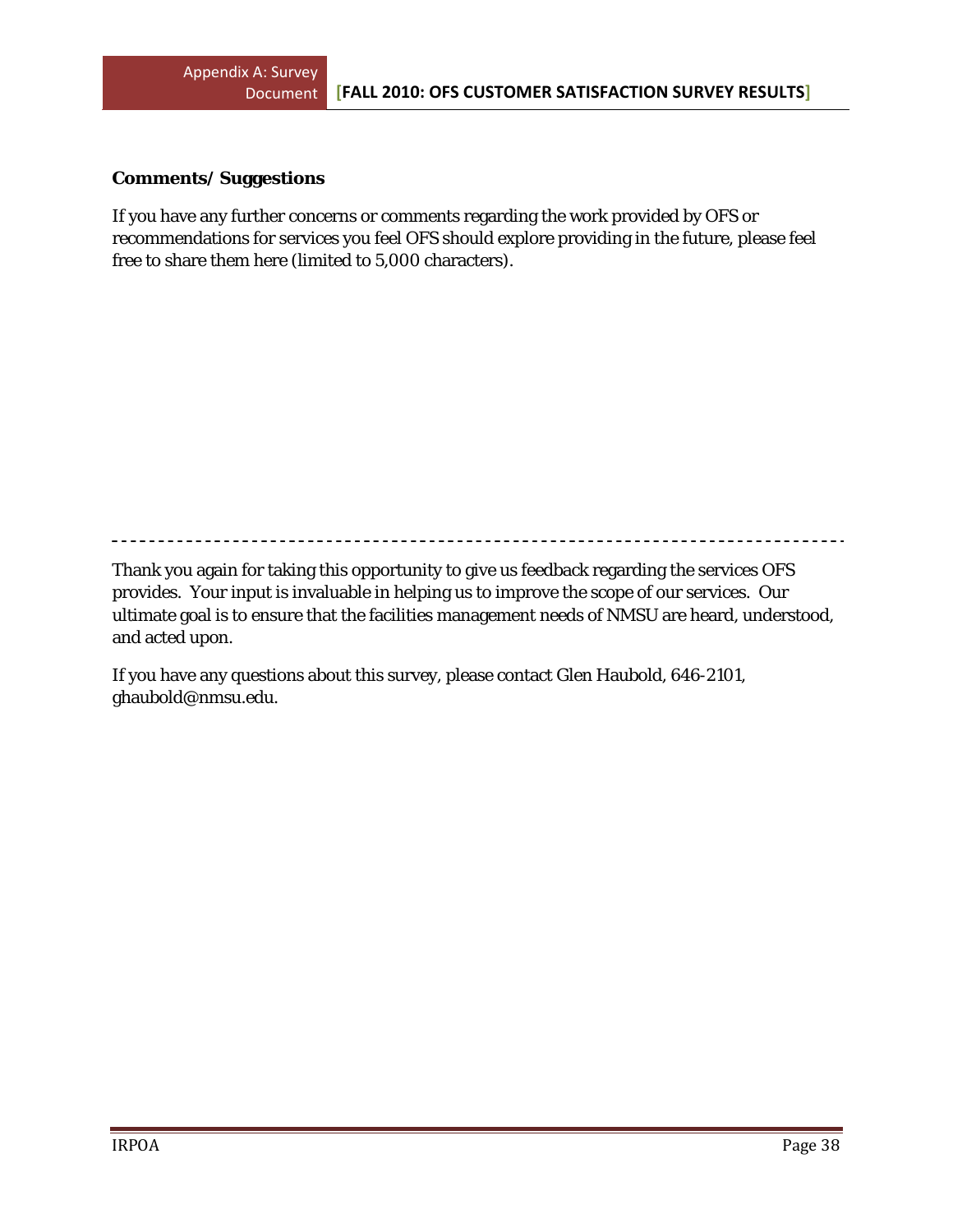**Appendix B: Buildings indicating some dissatisfaction broken out by survey question**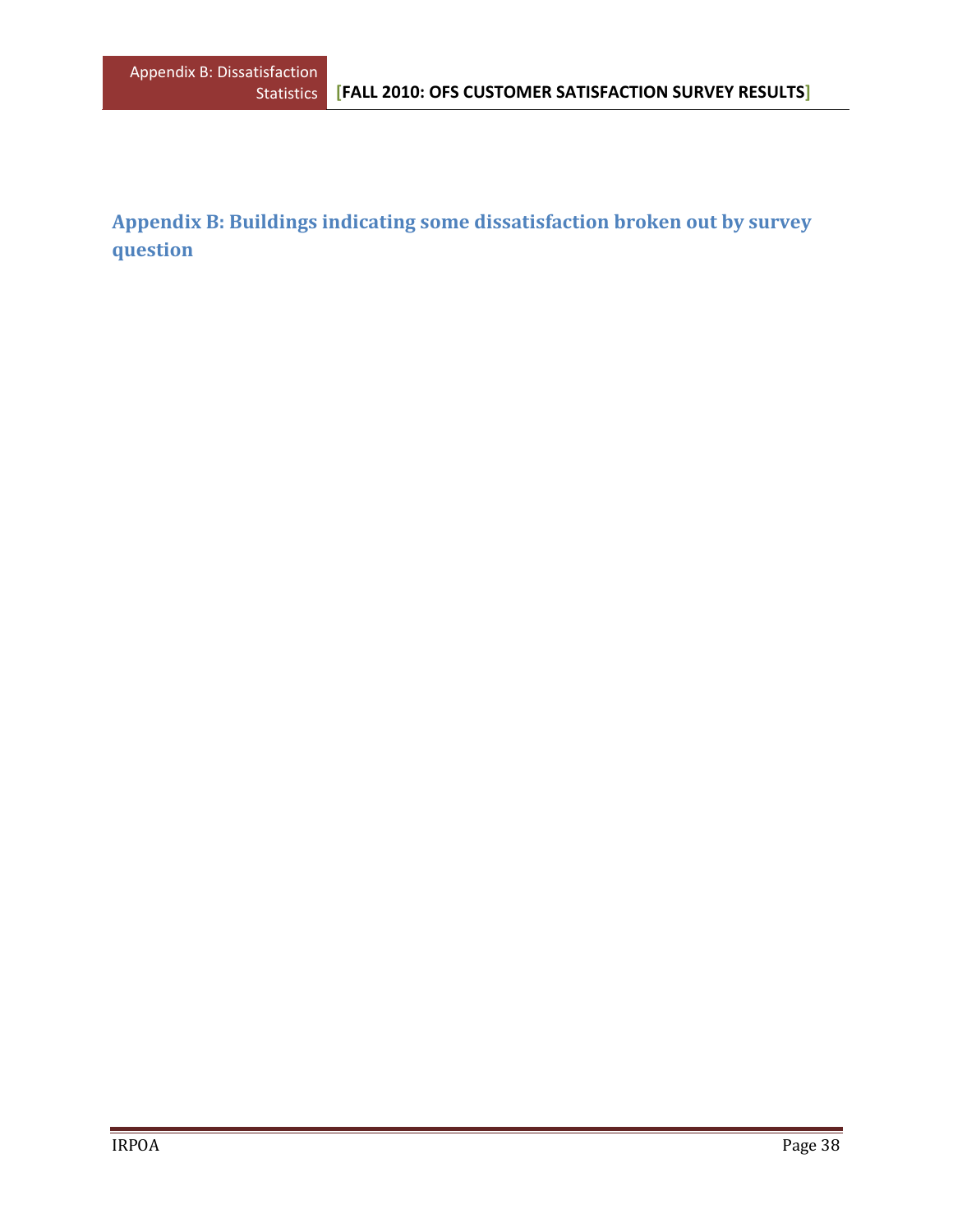#### **B.1 Custodial**

#### *Table B.1.a: Buildings in which respondents indicated dissatisfaction with the cleanliness of public areas*

| <b>Building</b>                            | Percentage of respondents indicating |  |  |  |  |
|--------------------------------------------|--------------------------------------|--|--|--|--|
|                                            | dissatisfaction with this area       |  |  |  |  |
| Academic Research A, B, C                  | 19.0%                                |  |  |  |  |
| <b>Astronomy Building</b>                  | 60.0%                                |  |  |  |  |
| <b>Biology Annex</b>                       | 100.0%*                              |  |  |  |  |
| <b>Breland Hall</b>                        | 3.7%                                 |  |  |  |  |
| <b>Cervantes Village Building C</b>        | 50.0%*                               |  |  |  |  |
| <b>Chemistry Building</b>                  | 18.75%                               |  |  |  |  |
| <b>Clara Belle Williams Hall</b>           | 50.0%                                |  |  |  |  |
| <b>Computer Center</b>                     | 6.25%                                |  |  |  |  |
| <b>Educational Services Center</b>         | $2.9%$ *                             |  |  |  |  |
| <b>Foster Hall</b>                         | 20.0%                                |  |  |  |  |
| Garcia Annex/Hall                          | 5.3%                                 |  |  |  |  |
| <b>Gardiner Hall</b>                       | 12.5%*                               |  |  |  |  |
| <b>Gerald Thomas Hall</b>                  | 5.1%                                 |  |  |  |  |
| <b>Hadley Hall</b>                         | 8.3%                                 |  |  |  |  |
| <b>Hardman Hall</b>                        | 12.5%*                               |  |  |  |  |
| <b>Health and Social Services Building</b> | 17.9%                                |  |  |  |  |
| <b>Jett Hall</b>                           | 11.1%                                |  |  |  |  |
| <b>Milton hall</b>                         | 13.6%                                |  |  |  |  |
| <b>Natatorium</b>                          | 100.0%                               |  |  |  |  |
| <b>O'Donnell Hall</b>                      | 20.0%                                |  |  |  |  |
| <b>Regents Row</b>                         | 9.5%                                 |  |  |  |  |
| <b>Science Hall</b>                        | 11.1%                                |  |  |  |  |
| <b>Speech Building</b>                     | 25.0%                                |  |  |  |  |
| <b>Sugerman Space Grant Building</b>       | 100.0%                               |  |  |  |  |
| <b>Wells Hall</b>                          | 100.0%                               |  |  |  |  |
| <b>PSL/Anderson Hall</b>                   | 6.7%                                 |  |  |  |  |
| <b>Dona Ana Community College</b>          | 8.8%                                 |  |  |  |  |
| <b>OFS Other Buildings</b>                 | 16.7%*                               |  |  |  |  |
| <b>Off Campus Locations</b>                | 4.2%                                 |  |  |  |  |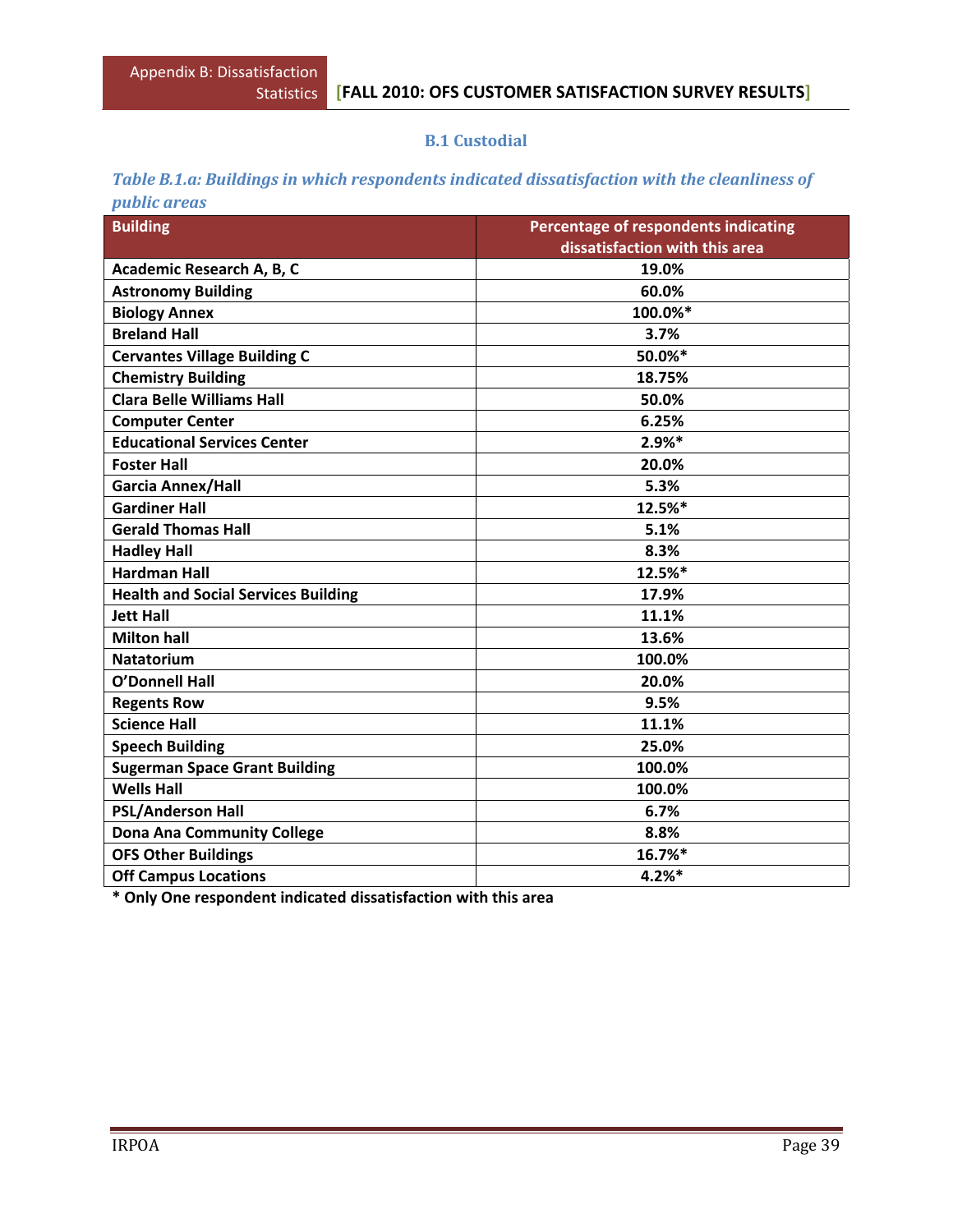## *Table B.1.b: Buildings in which respondents indicated dissatisfaction with the cleanliness of*

| <i>restrooms</i> |
|------------------|
|                  |

| <b>Building</b>                            | Percentage of respondents indicating |
|--------------------------------------------|--------------------------------------|
|                                            | dissatisfaction with this area       |
| Academic Research A, B, C                  | 33.3%                                |
| <b>Astronomy Building</b>                  | 100.0%*                              |
| <b>Biology Annex</b>                       | 7.4%                                 |
| <b>Breland Hall</b>                        | 15.4%                                |
| <b>Cervantes Village Building C</b>        | 50.0%*                               |
| <b>Chemistry Building</b>                  | 31.25%                               |
| Clara Belle Williams Hall                  | 50.0%                                |
| <b>Computer Center</b>                     | 18.75%                               |
| <b>Educational Services Center</b>         | 11.8%                                |
| <b>Foster Hall</b>                         | 10.0%*                               |
| <b>Garcia Annex/Hall</b>                   | $5.3%$ *                             |
| <b>Gardiner Hall</b>                       | 25.0%                                |
| <b>Gerald Thomas Hall</b>                  | 12.8%                                |
| <b>Hadley Hall</b>                         | 8.3%                                 |
| <b>Hardman Hall</b>                        | 25.0%                                |
| <b>Health and Social Services Building</b> | 14.3%                                |
| <b>Jett Hall</b>                           | 22.2%                                |
| <b>Milton hall</b>                         | 45.0%*                               |
| <b>Music Building</b>                      | 20.0%*                               |
| <b>Natatorium</b>                          | 100.0%                               |
| <b>O'Donnell Hall</b>                      | 16.0%                                |
| <b>Regents Row</b>                         | 11.1%                                |
| <b>Science Hall</b>                        | 16.7%                                |
| <b>Sugerman Space Grant Building</b>       | 50.0%*                               |
| <b>Thomas and Brown Hall</b>               | 20.0%*                               |
| <b>Wells Hall</b>                          | 50.0%*                               |
| <b>Zuhl Library</b>                        | 9.1%                                 |
| <b>A Mountain</b>                          | 33.3%*                               |
| <b>PSL/Anderson Hall</b>                   | 16.7%                                |
| <b>Dona Ana Community College</b>          | 26.4%                                |
| <b>OFS Other Buildings</b>                 | 33.3%                                |
| <b>Off Campus Locations</b>                | 13.0%                                |
| None/All/Blank                             | 20.0%*                               |
| <b>Mail Room</b>                           | 50.0%*                               |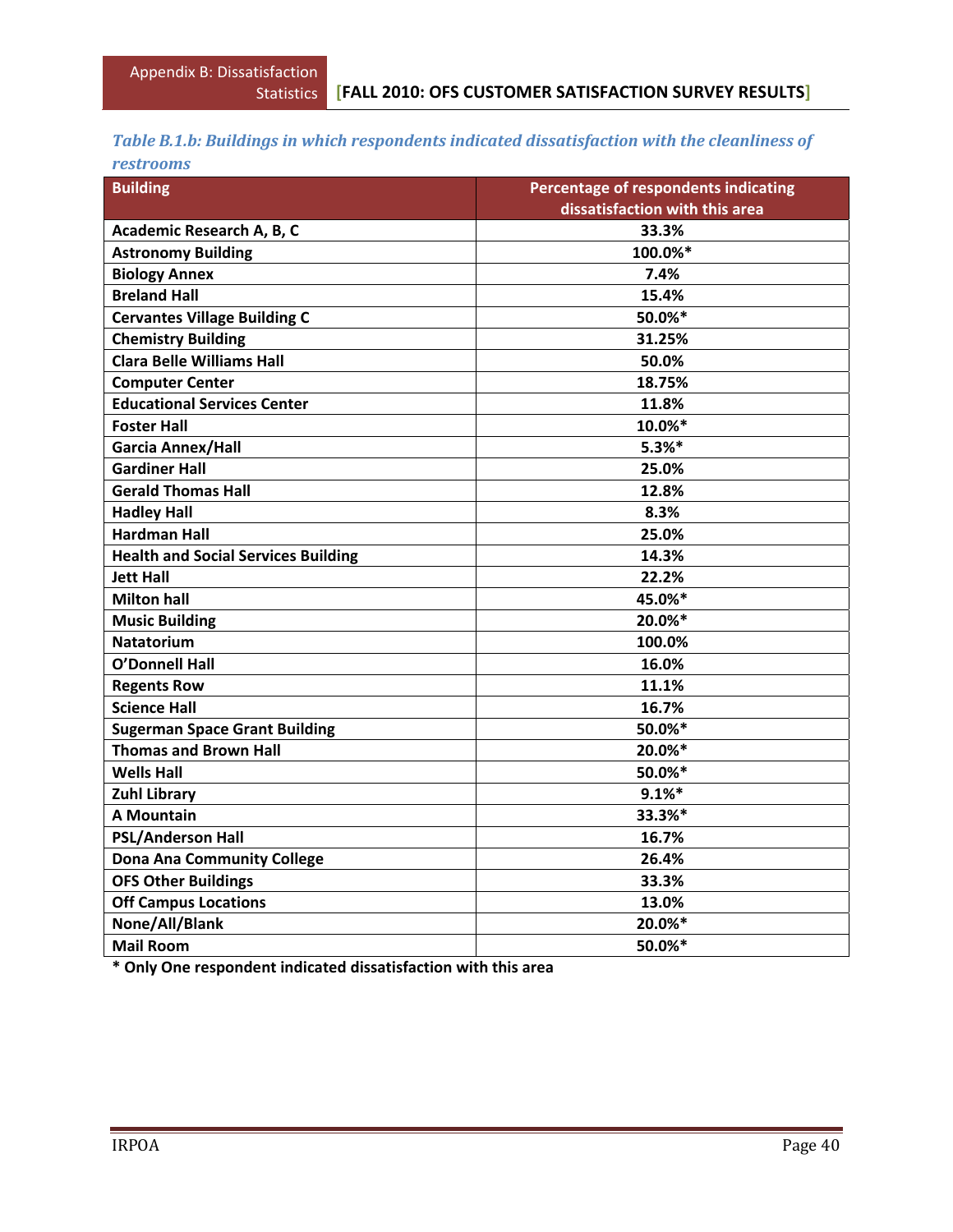#### *Table B.1.c: Buildings in which respondents indicated dissatisfaction with the cleanliness of offices and/ or classrooms*

| offices and or chassivonis                 |                                                                        |
|--------------------------------------------|------------------------------------------------------------------------|
| <b>Building</b>                            | Percentage of respondents indicating<br>dissatisfaction with this area |
| Academic Research A, B, C                  | 19.0%                                                                  |
| <b>Astronomy Building</b>                  | 20.0%*                                                                 |
| <b>Breland Hall</b>                        | 11.5%                                                                  |
| <b>Business Complex Building</b>           | 7.7%                                                                   |
| <b>Cervantes Village Building A</b>        | 100.0%*                                                                |
| <b>Cervantes Village Building C</b>        | 100.0%*                                                                |
| <b>Chemistry Building</b>                  | 31.25%                                                                 |
| <b>Clara Belle Williams Hall</b>           | 33.3%                                                                  |
| <b>Computer Center</b>                     | 6.25%                                                                  |
| <b>Educational Services Center</b>         | 9.1%                                                                   |
| <b>Foster Hall</b>                         | 30.0%                                                                  |
| <b>Garcia Annex/Hall</b>                   | 15.8%                                                                  |
| <b>Gardiner Hall</b>                       | 14.3%*                                                                 |
| <b>Gerald Thomas Hall</b>                  | 13.2%                                                                  |
| <b>Hadley Hall</b>                         | 2.9%*                                                                  |
| <b>Hardman Hall</b>                        | 12.5%*                                                                 |
| <b>Health and Social Services Building</b> | 21.4%                                                                  |
| <b>Herschel Zohn Theatre</b>               | 25.0%*                                                                 |
| <b>Jett Hall</b>                           | 22.2%                                                                  |
| John Whitlock Hernandez Hall               | 66.7%                                                                  |
| <b>Milton Hall</b>                         | 9.1%                                                                   |
| <b>O'Donnell Hall</b>                      | 12.5%                                                                  |
| <b>OFS office</b>                          | 7.1%                                                                   |
| <b>Regents Row</b>                         | 4.8%                                                                   |
| <b>Science Hall</b>                        | 11.1%                                                                  |
| <b>Skeen Hall</b>                          | 4.2%                                                                   |
| <b>Speech Building</b>                     | 37.5%                                                                  |
| <b>Sugerman Space Grant Building</b>       | 50.0%*                                                                 |
| <b>Thomas and Brown Hall</b>               | 40.0%                                                                  |
| <b>Wells Hall</b>                          | 100.0%                                                                 |
| <b>Zuhl Library</b>                        | 9.1%                                                                   |
| <b>PSL/Anderson Hall</b>                   | 10.7%                                                                  |
| <b>Corbett Center Student Union</b>        | 20.0%*                                                                 |
| <b>Dona Ana Community College</b>          | 9.1%                                                                   |
| <b>OFS Other Buildings</b>                 | 16.7%*                                                                 |
| <b>Off Campus Locations</b>                | $4.3%$ *                                                               |
| None/All/Blank                             | 20.0%*                                                                 |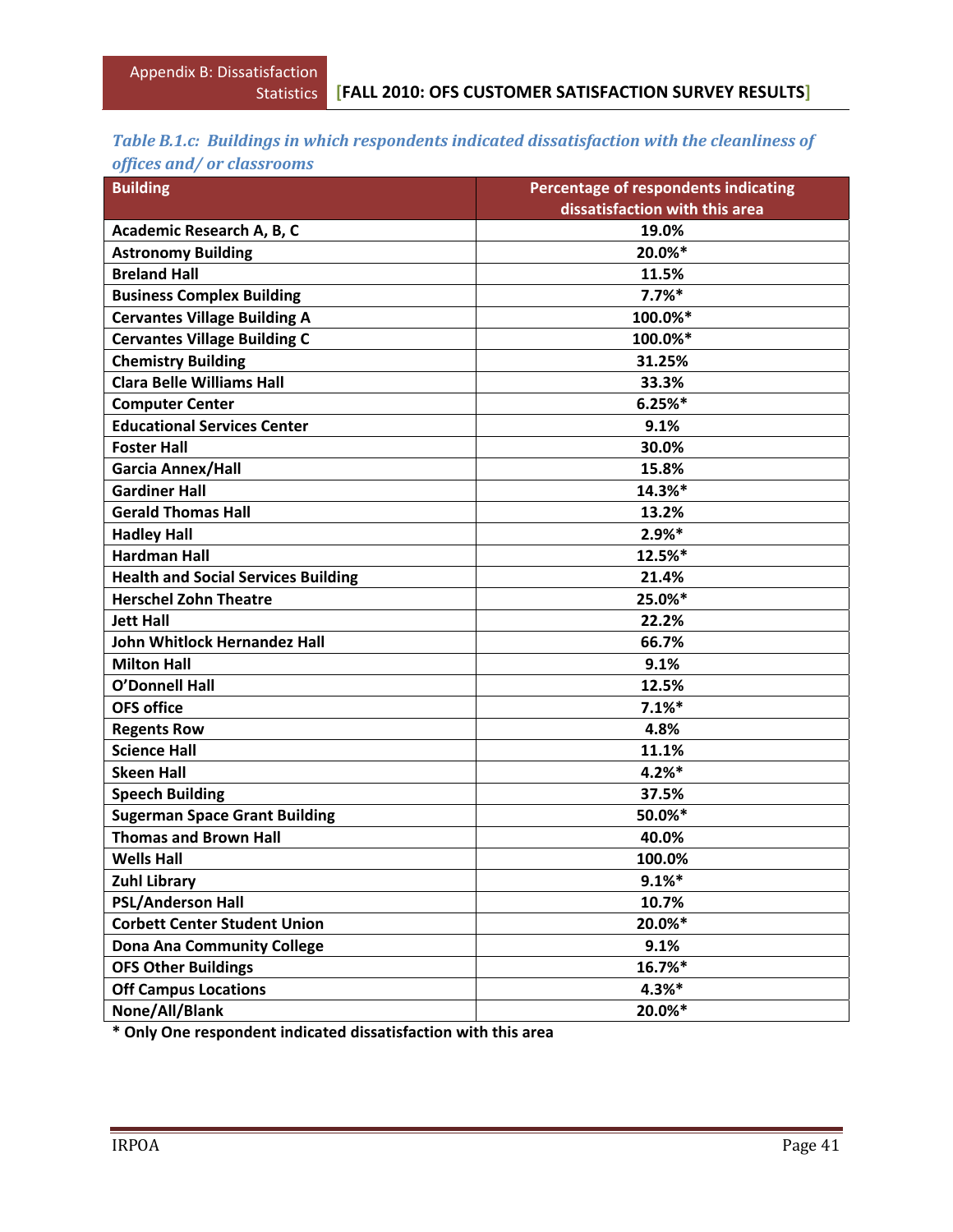## *Table B.1.d: Buildings in which respondents indicated dissatisfaction with the courtesy of*

*custodial staff*

| <b>Building</b>                            | Percentage of respondents indicating<br>dissatisfaction with this area |
|--------------------------------------------|------------------------------------------------------------------------|
| <b>Academic Research A, B,C</b>            | 4.8%*                                                                  |
| <b>Chemistry Building</b>                  | 6.25%                                                                  |
| <b>Gardiner Hall</b>                       | 12.5%*                                                                 |
| <b>Hadley Hall</b>                         | 5.6%                                                                   |
| <b>Health and Social Services Building</b> | $3.7%$ *                                                               |
| <b>Jett Hall</b>                           | 11.1%                                                                  |
| <b>Natatorium</b>                          | 50.0%*                                                                 |
| <b>O'Donnell Hall</b>                      | 4.0%*                                                                  |
| <b>Photovoltaic Labs</b>                   | 33.3%*                                                                 |
| <b>Science Hall</b>                        | 5.9%                                                                   |
| A Mountain                                 | 33.3%*                                                                 |
| <b>Dona Ana Community College</b>          | 9.1%                                                                   |
| <b>Off Campus locations</b>                | 4.3%                                                                   |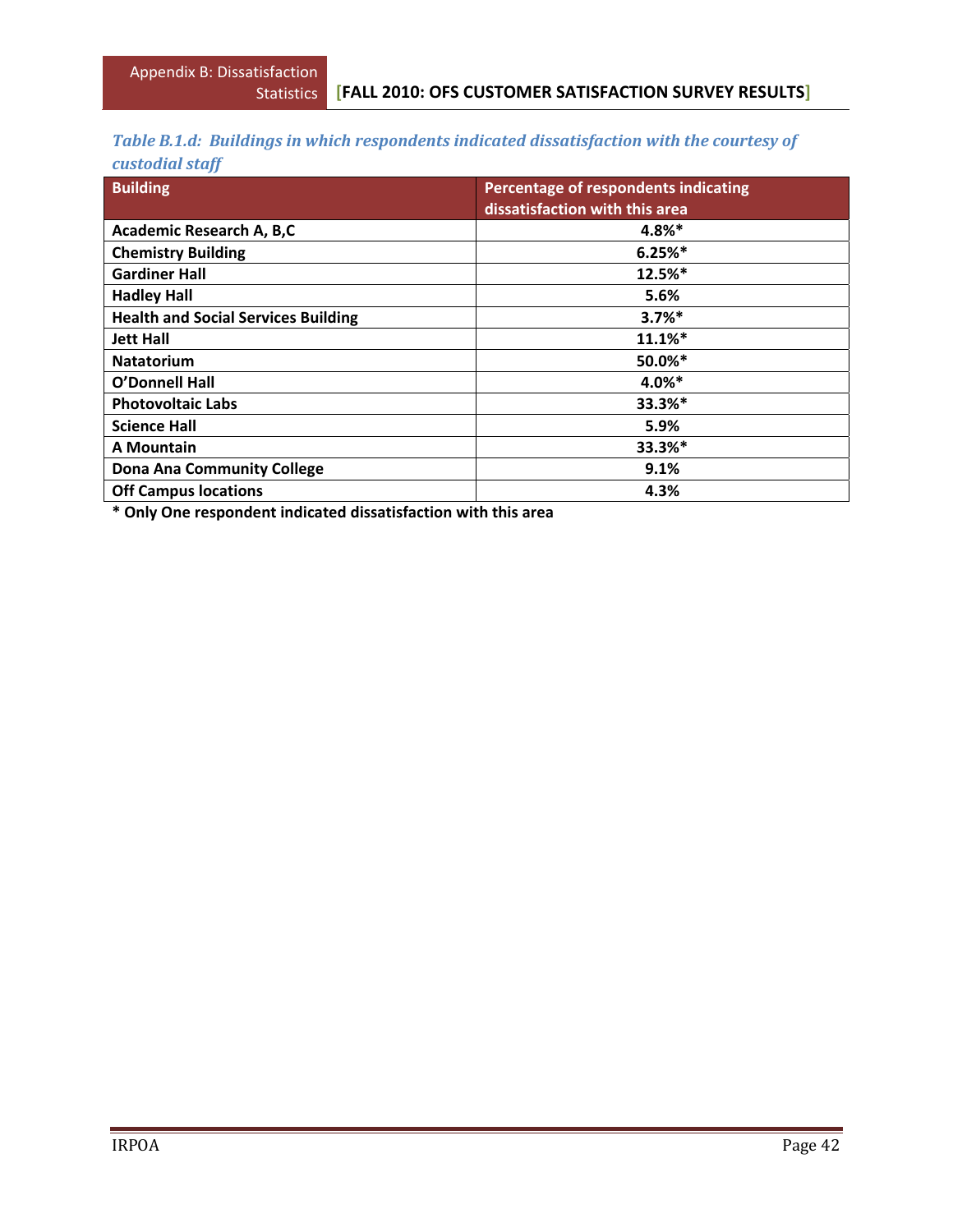# *Table B.1.e: Buildings in which respondents indicated dissatisfaction with the frequency of*

|  | custodial services |  |
|--|--------------------|--|
|  |                    |  |

| <b>Building</b>                                  | <b>Percentage of respondents indicating</b> |  |  |
|--------------------------------------------------|---------------------------------------------|--|--|
|                                                  | dissatisfaction with this area              |  |  |
| Academic Research A, B, C                        | 38.1%                                       |  |  |
| <b>Biology Annex</b>                             | 100.0%*                                     |  |  |
| <b>Breland Hall</b>                              | $3.7%$ *                                    |  |  |
| <b>Business Complex Building</b>                 | 15.4%                                       |  |  |
| <b>Cervantes Village Building A</b>              | 100.0%*                                     |  |  |
| <b>Cervantes Village Building C</b>              | 50.0%*                                      |  |  |
| <b>Chemistry Building</b>                        | 33.3%                                       |  |  |
| <b>Clara Belle Williams Hall</b>                 | 33.3%                                       |  |  |
| <b>Computer Center</b>                           | 12.5%                                       |  |  |
| Dan W. Williams Hall                             | 20.0%*                                      |  |  |
| <b>Ed and Harold Foramen Engineering Complex</b> | 6.25%                                       |  |  |
| <b>Educational Services Center</b>               | 8.8%                                        |  |  |
| <b>Foster Hall</b>                               | 10.0%*                                      |  |  |
| <b>Garcia Annex/Hall</b>                         | 10.5%                                       |  |  |
| <b>Gardiner Hall</b>                             | 25.0%                                       |  |  |
| <b>Gerald Thomas Hall</b>                        | 23.1%                                       |  |  |
| <b>Hadley Hall</b>                               | 8.6%                                        |  |  |
| <b>Hardman Hall</b>                              | 14.3%*                                      |  |  |
| <b>Health and Social Services Building</b>       | 25.9%                                       |  |  |
| <b>Herschel Zohn Theatre</b>                     | 25.0%*                                      |  |  |
| <b>Jett Hall</b>                                 | 33.3%                                       |  |  |
| <b>John Whitlock Hernandez Hall</b>              | 66.7%                                       |  |  |
| Jornada USDA Exp. Range HQ (Wooten Hall)         | 16.7%*                                      |  |  |
| <b>Milton Hall</b>                               | 9.1%                                        |  |  |
| <b>Music Building</b>                            | 20.0%*                                      |  |  |
| <b>Natatorium</b>                                | 100.0%                                      |  |  |
| <b>O'Donnell Hall</b>                            | 20.0%                                       |  |  |
| <b>OFS Construction</b>                          | 100.0%*                                     |  |  |
| <b>OFS Lock Shop</b>                             | 100.0%*                                     |  |  |
| <b>Passive Solar</b>                             | 100.0%*                                     |  |  |
| <b>Regents Row</b>                               | 13.6%                                       |  |  |
| <b>Rentfrow Gym</b>                              | 50.0%*                                      |  |  |
| <b>Science Hall</b>                              | 11.1%                                       |  |  |
| <b>Skeen Hall</b>                                | $4.2%$ *                                    |  |  |
| <b>Speech Building</b>                           | 37.5%                                       |  |  |
| <b>Sugerman Space Grant Building</b>             | 50.0%*                                      |  |  |
| <b>Wells Hall</b>                                | 100.0%                                      |  |  |
| <b>A Mountain</b>                                | 33.3%*                                      |  |  |
| <b>Tennis Center</b>                             | 100.0%*                                     |  |  |
| <b>PSL/Anderson Hall</b>                         | 17.3%                                       |  |  |
| <b>Dona Ana Community College</b>                | 12.5%                                       |  |  |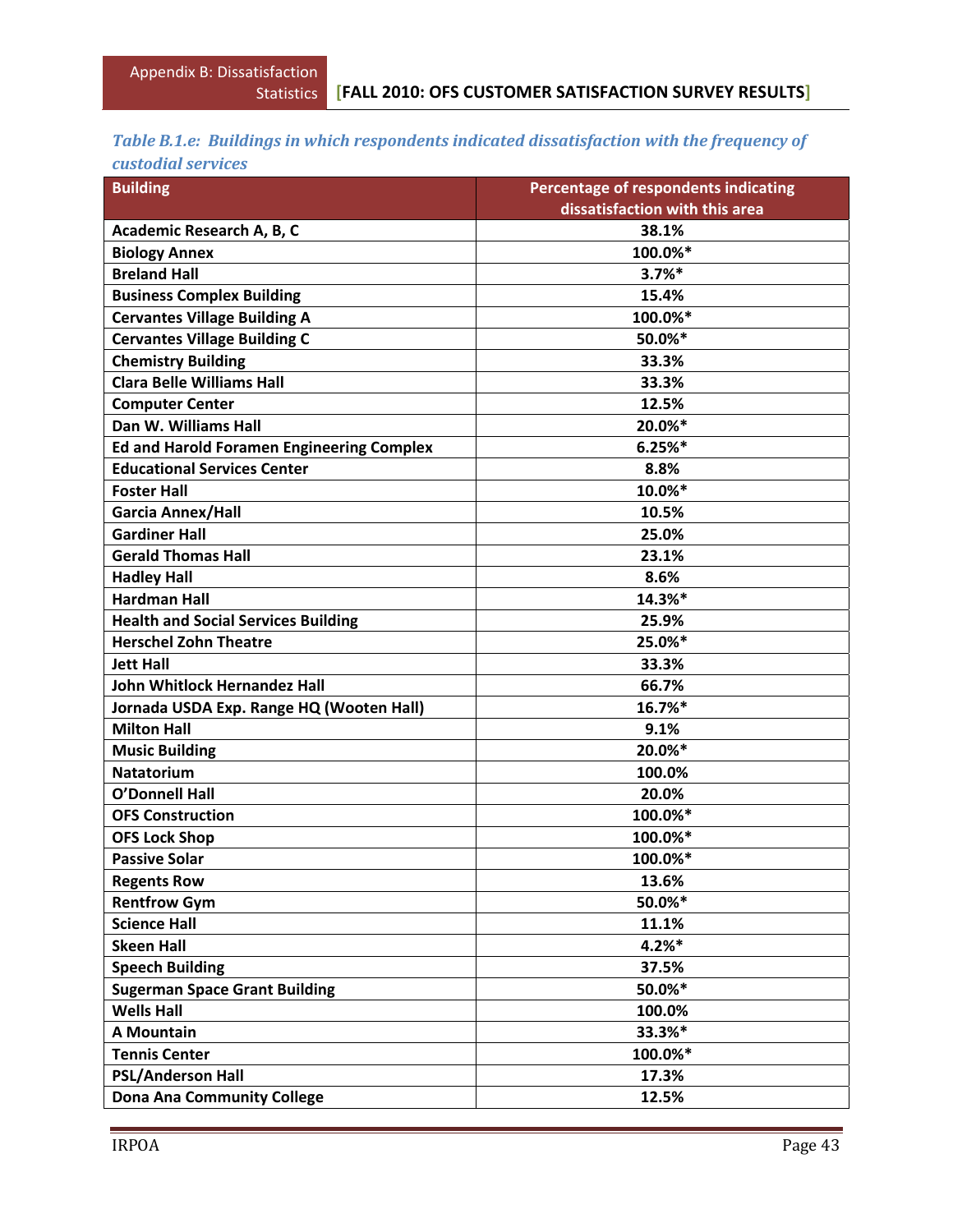#### **[FALL 2010: OFS CUSTOMER SATISFACTION SURVEY RESULTS]**

| <b>OFS Other Buildings</b>  | $16.7\%$ <sup>*</sup> |
|-----------------------------|-----------------------|
| <b>Off Campus Locations</b> | 9.1%                  |
| Non/All/Blank               | $20.0\%*$             |
| <b>Other On Campus</b>      | $20.0\%$ *            |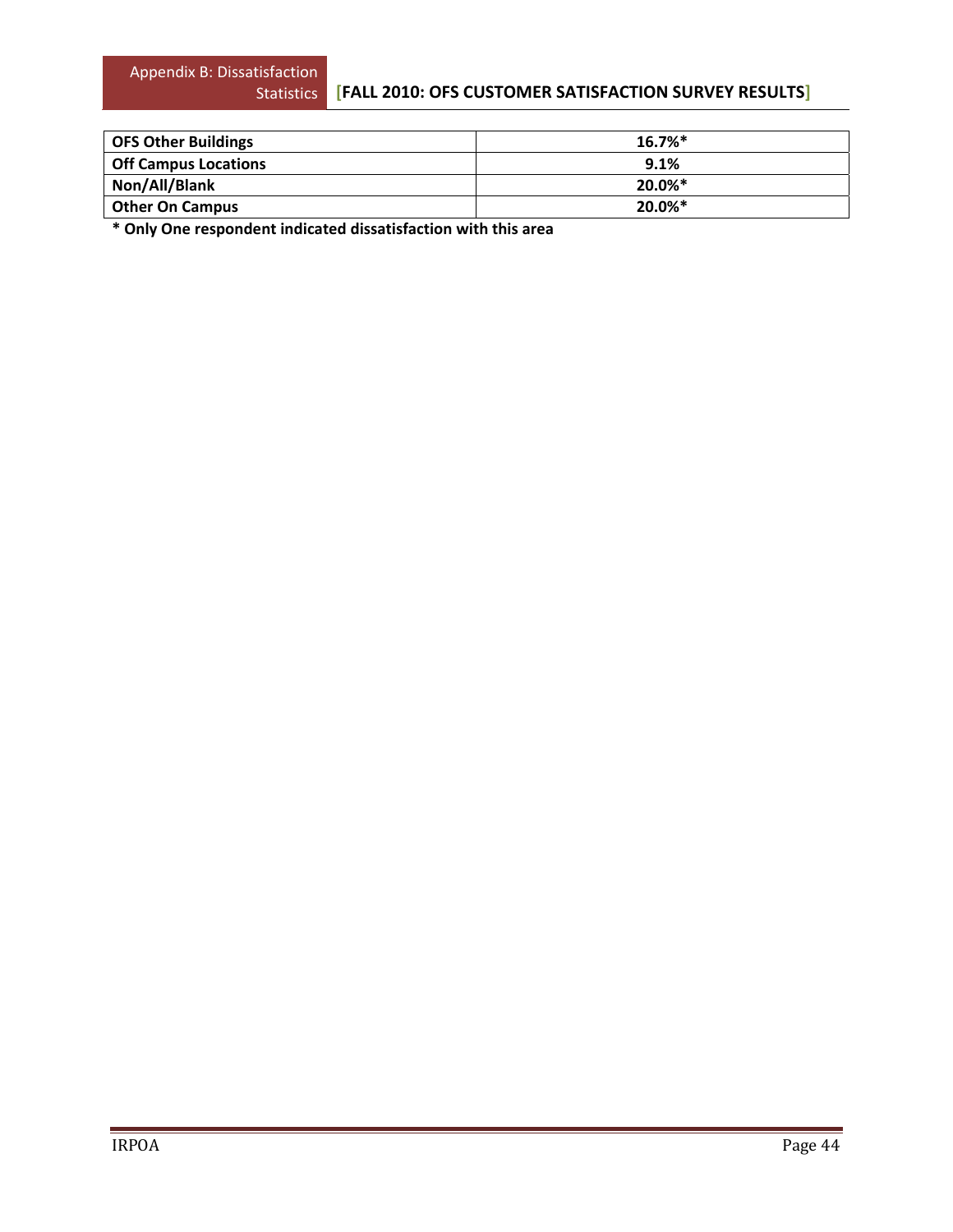#### *Table B.1.f: Buildings in which respondents indicated dissatisfaction with the overall quality of custodial services*

| симплинин мен үндэм                             |                                                                        |  |  |
|-------------------------------------------------|------------------------------------------------------------------------|--|--|
| <b>Building</b>                                 | Percentage of respondents indicating<br>dissatisfaction with this area |  |  |
|                                                 |                                                                        |  |  |
| Academic Research A, B, C                       | 23.8%                                                                  |  |  |
| <b>Biology Annex</b>                            | 100.0%*                                                                |  |  |
| <b>Breland Hall</b>                             | 7.4%                                                                   |  |  |
| <b>Business Complex Building</b>                | 7.7%                                                                   |  |  |
| <b>Cervantes Village Building A</b>             | 100.0%*                                                                |  |  |
| <b>Chemistry Building</b>                       | 18.75%                                                                 |  |  |
| <b>Clara Belle Williams Hall</b>                | 50.0%                                                                  |  |  |
| <b>Computer Center</b>                          | 12.5%                                                                  |  |  |
| <b>Ed and Harold Foramen Engineering Center</b> | 6.25%                                                                  |  |  |
| <b>Educational Services Center</b>              | $2.9%$ *                                                               |  |  |
| <b>Foster Hall</b>                              | 10.0%*                                                                 |  |  |
| Garcia Annex/Hall                               | $5.3%$ *                                                               |  |  |
| <b>Gardiner Hall</b>                            | 12.5%*                                                                 |  |  |
| <b>Gerald Thomas Hall</b>                       | 5.1%                                                                   |  |  |
| <b>Hadley Hall</b>                              | 5.6%                                                                   |  |  |
| <b>Hardman Hall</b>                             | 12.5%*                                                                 |  |  |
| <b>Health and Social Services Building</b>      | 17.9%                                                                  |  |  |
| <b>Jett Hall</b>                                | 22.2%                                                                  |  |  |
| John Whitlock Hernandez Hall                    | 33.3%*                                                                 |  |  |
| <b>Milton Hall</b>                              | 9.1%                                                                   |  |  |
| <b>Natatorium</b>                               | 100.0%                                                                 |  |  |
| <b>O'Donnell Hall</b>                           | 16.0%                                                                  |  |  |
| <b>Regents Row</b>                              | 9.1%                                                                   |  |  |
| <b>Science Hall</b>                             | 16.7%                                                                  |  |  |
| <b>Speech Building</b>                          | 37.5%                                                                  |  |  |
| <b>Sugerman Space Grant Building</b>            | 50.0%*                                                                 |  |  |
| <b>Thomas and Brown Hall</b>                    | 20.0%*                                                                 |  |  |
| <b>Wells Hall</b>                               | 100.0%                                                                 |  |  |
| <b>Zuhl Library</b>                             | 9.1%                                                                   |  |  |
| <b>PSL/Anderson Hall</b>                        | 13.3%                                                                  |  |  |
| <b>Dona Ana Community College</b>               | 17.6%                                                                  |  |  |
| <b>OFS Other Buildings</b>                      | 33.3%                                                                  |  |  |
| <b>Off Campus Locations</b>                     | $4.3%$ *                                                               |  |  |
| None/All/Blank                                  | 20.0%*                                                                 |  |  |
|                                                 |                                                                        |  |  |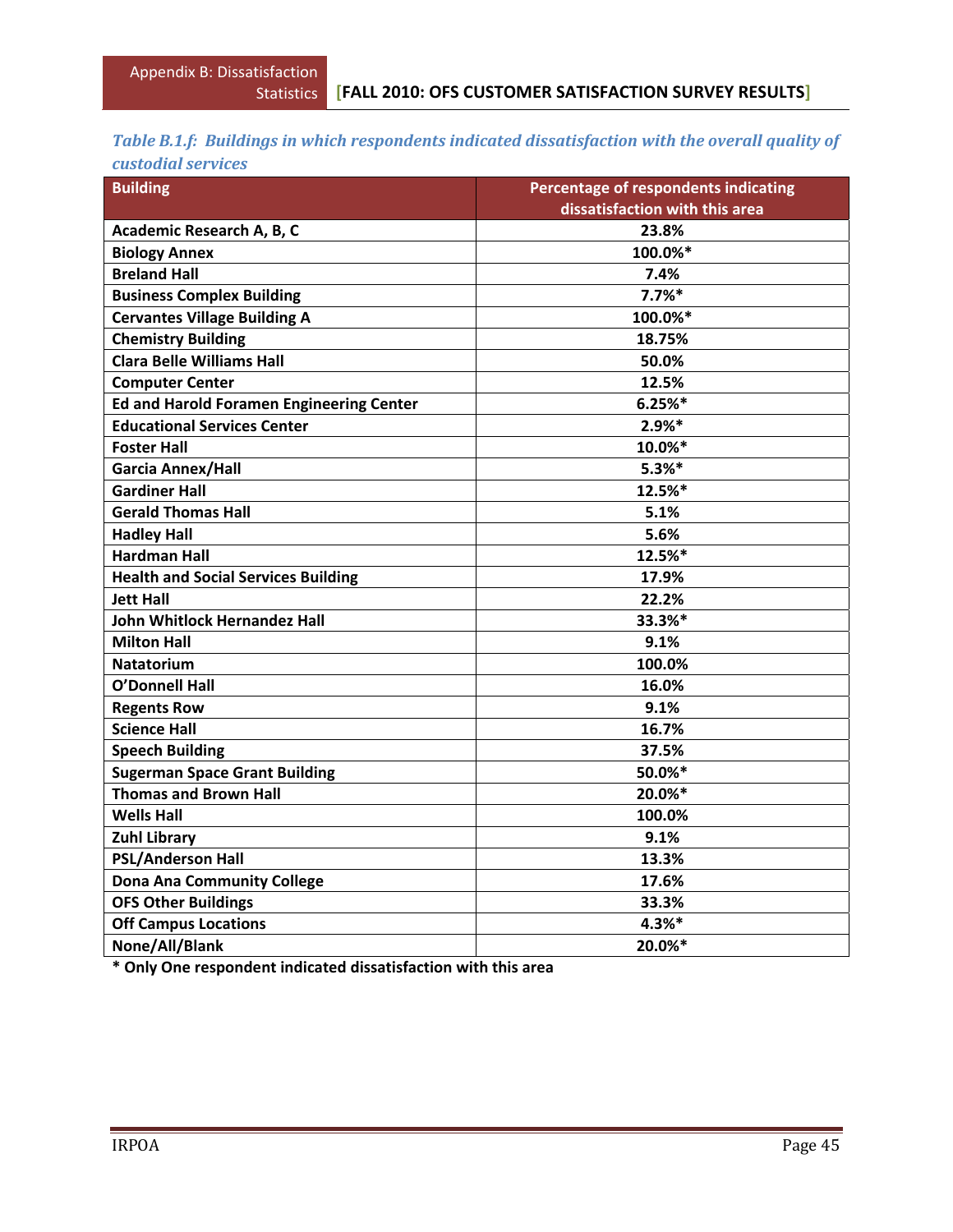## **B.2: Building and Environment**

|  |  | Table B.2.a: Buildings in which respondents indicated dissatisfaction with the temperature |
|--|--|--------------------------------------------------------------------------------------------|
|  |  |                                                                                            |

| <b>Building</b>                                  | Percentage of respondents indicating |  |  |
|--------------------------------------------------|--------------------------------------|--|--|
|                                                  | dissatisfaction with this area       |  |  |
| Academic Research A, B, C                        | 19.0%                                |  |  |
| <b>Branson Library</b>                           | 36.4%                                |  |  |
| <b>Breland Hall</b>                              | 14.8%                                |  |  |
| <b>Business Complex Building</b>                 | 15.4%                                |  |  |
| <b>Cervantes Village Building C</b>              | 50.0%*                               |  |  |
| <b>Chemistry Building</b>                        | 25.0%                                |  |  |
| <b>Computer Center</b>                           | 12.5%                                |  |  |
| Dan W. Williams Hall                             | 20.0%*                               |  |  |
| <b>Dove Hall</b>                                 | 20.0%*                               |  |  |
| <b>Ed and Harold Foramen Engineering Complex</b> | 25.0%                                |  |  |
| <b>Educational Services Center</b>               | 20.6%                                |  |  |
| <b>Foster Hall</b>                               | 10.0%*                               |  |  |
| Garcia Annex/Hall                                | 25.0%                                |  |  |
| <b>Gardiner Hall</b>                             | 12.5%*                               |  |  |
| <b>Gerald Thomas Hall</b>                        | 28.9%                                |  |  |
| <b>Goddard Hall</b>                              | 16.7%*                               |  |  |
| <b>Guthrie Hall</b>                              | 10.0%*                               |  |  |
| <b>Hadley Hall</b>                               | 11.1%                                |  |  |
| <b>Health and Social Services Building</b>       | 14.3%                                |  |  |
| <b>Herschel Zohn Theatre</b>                     | 25.0%*                               |  |  |
| <b>Jacobs Hall</b>                               | 60.0%                                |  |  |
| <b>James B. Delamater Activity Center</b>        | 25.0%*                               |  |  |
| <b>Jett Hall</b>                                 | 22.2%                                |  |  |
| <b>John Whitlock Hernandez Hall</b>              | 66.7%                                |  |  |
| Jornada USDA Exp. Range HQ (Wooten Hall)         | 33.3%                                |  |  |
| <b>Knox Hall</b>                                 | 20.0%                                |  |  |
| <b>Milton Hall</b>                               | 19.0%                                |  |  |
| <b>Music Building</b>                            | 40.0%                                |  |  |
| <b>New Mexico department of Agriculture</b>      | 30.0%                                |  |  |
| <b>O'Donnell Hall</b>                            | 25.0%                                |  |  |
| <b>Regents Row</b>                               | 9.5%                                 |  |  |
| <b>Science Hall</b>                              | 11.1%                                |  |  |
| <b>Skeen Hall</b>                                | 20.8%                                |  |  |
| <b>Speech Building</b>                           | 37.5%                                |  |  |
| <b>Sugerman Spacegrant Building</b>              | 50.0%*                               |  |  |
| <b>Thomas and Brown Hall</b>                     | 40.0%                                |  |  |
| <b>Wells Hall</b>                                | 50.0%*                               |  |  |
| <b>Zuhl Library</b>                              | $8.3%$ *                             |  |  |
| <b>PSL/Anderson Hall</b>                         | 13.8%                                |  |  |
| <b>Corbett Center Student Union</b>              | 14.3%                                |  |  |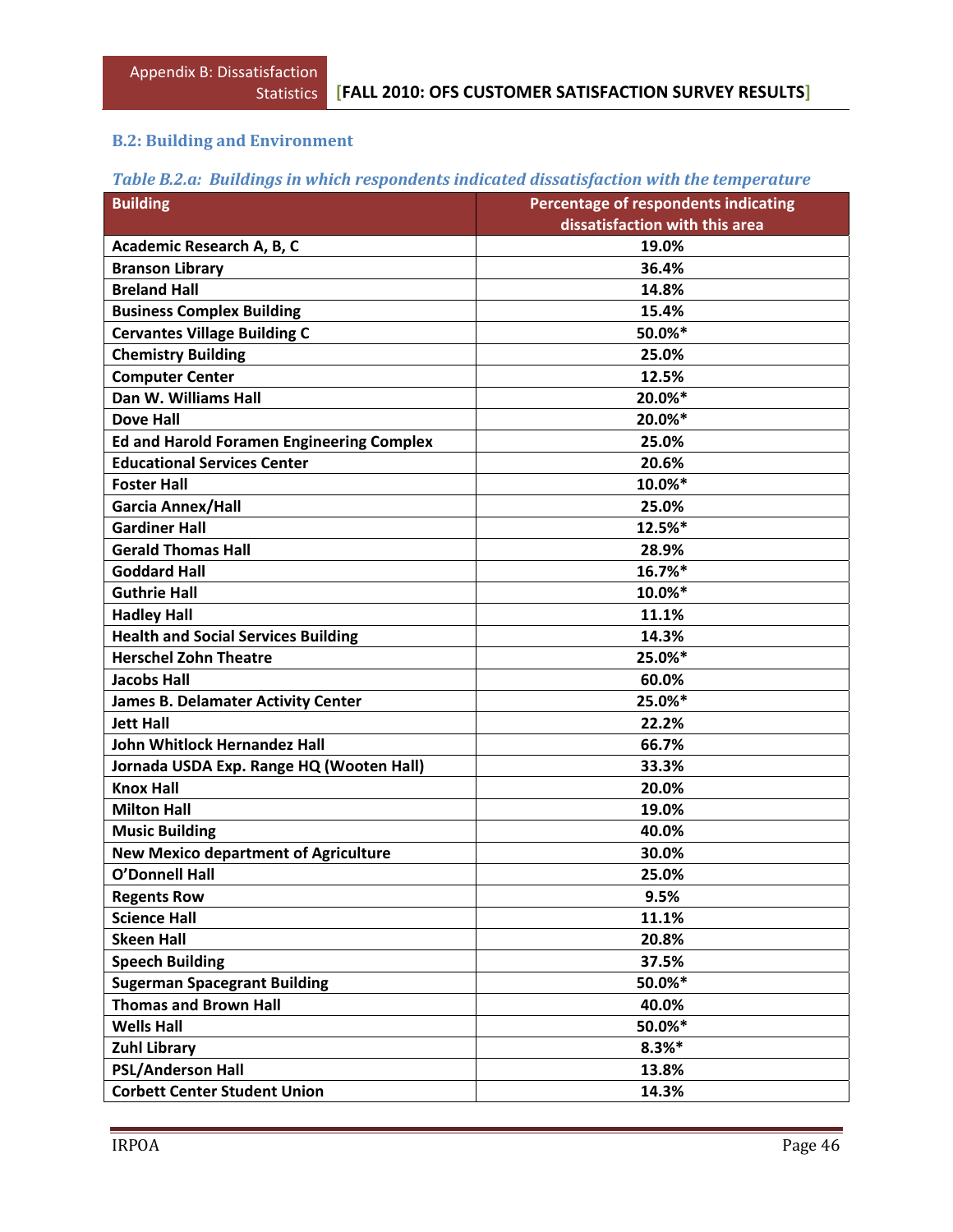#### **[FALL 2010: OFS CUSTOMER SATISFACTION SURVEY RESULTS]**

| Dona Ana Community College         | 48.5%                 |
|------------------------------------|-----------------------|
| <b>OFS Other Buildings</b>         | 16.7%                 |
| <b>Off Campus Locations</b>        | 16.7%                 |
| <b>Stan Fulton Athletic Center</b> | $20.0\%*$             |
| <b>Other On Campus Locations</b>   | $20.0\%*$             |
| <b>Young Hall</b>                  | $50.0\%$ <sup>*</sup> |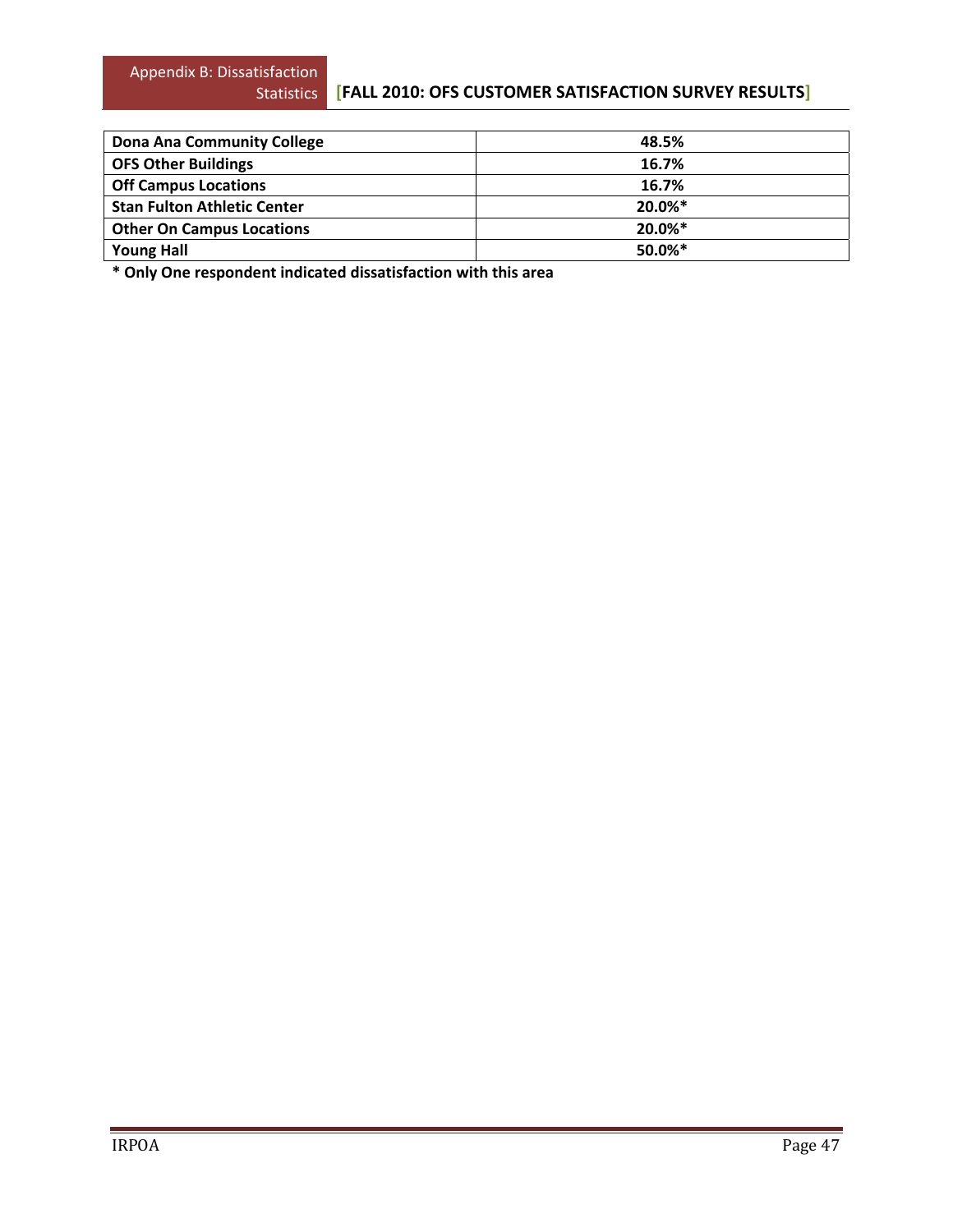| <b>Building</b>                             | <b>Percentage of respondents indicating</b> |
|---------------------------------------------|---------------------------------------------|
|                                             | dissatisfaction with this area              |
| Academic Research A, B, C                   | 14.3%                                       |
| <b>Breland Hall</b>                         | 14.8%                                       |
| <b>Chemistry Building</b>                   | 18.8%                                       |
| <b>Educational Services Center</b>          | 5.9%                                        |
| <b>Foster Hall</b>                          | 10.0%*                                      |
| Garcia Annex/Hall                           | 5.0%                                        |
| <b>Gardiner Hall</b>                        | 14.3%*                                      |
| <b>Gerald Thomas Hall</b>                   | 7.9%                                        |
| <b>Goddard Hall</b>                         | 16.7%*                                      |
| <b>Hadley Hall</b>                          | 11.1%                                       |
| <b>Health and Social Services Building</b>  | 3.6%                                        |
| <b>Herschel Zohn Theatre</b>                | 25.0%*                                      |
| <b>Jacobs Hall</b>                          | 60.0%                                       |
| <b>James B. Delamater Activity Center</b>   | 60.0%                                       |
| <b>John Whitlock Hernandez Hall</b>         | 33.3%*                                      |
| <b>Milton Hall</b>                          | 4.5%*                                       |
| <b>Natatorium</b>                           | 25.0%*                                      |
| <b>New Mexico department of Agriculture</b> | 10.0%*                                      |
| <b>O'Donnell Hall</b>                       | 8.3%                                        |
| <b>OFS Office</b>                           | 7.7%                                        |
| <b>PGEL Headhouse/Lab</b>                   | 50.0%                                       |
| <b>Regents Row</b>                          | 23.8%                                       |
| <b>Science Hall</b>                         | $5.6%$ *                                    |
| <b>Wells Hall</b>                           | 50.0%*                                      |
| <b>A Mountain</b>                           | 33.3%*                                      |
| <b>PSL/Anderson Hall</b>                    | $3.4%$ *                                    |
| <b>Dona Ana Community College</b>           | $3.0%$ *                                    |
| <b>Off Campus Locations</b>                 | 4.2%                                        |
| <b>Other On Campus Locations</b>            | 20.0%*                                      |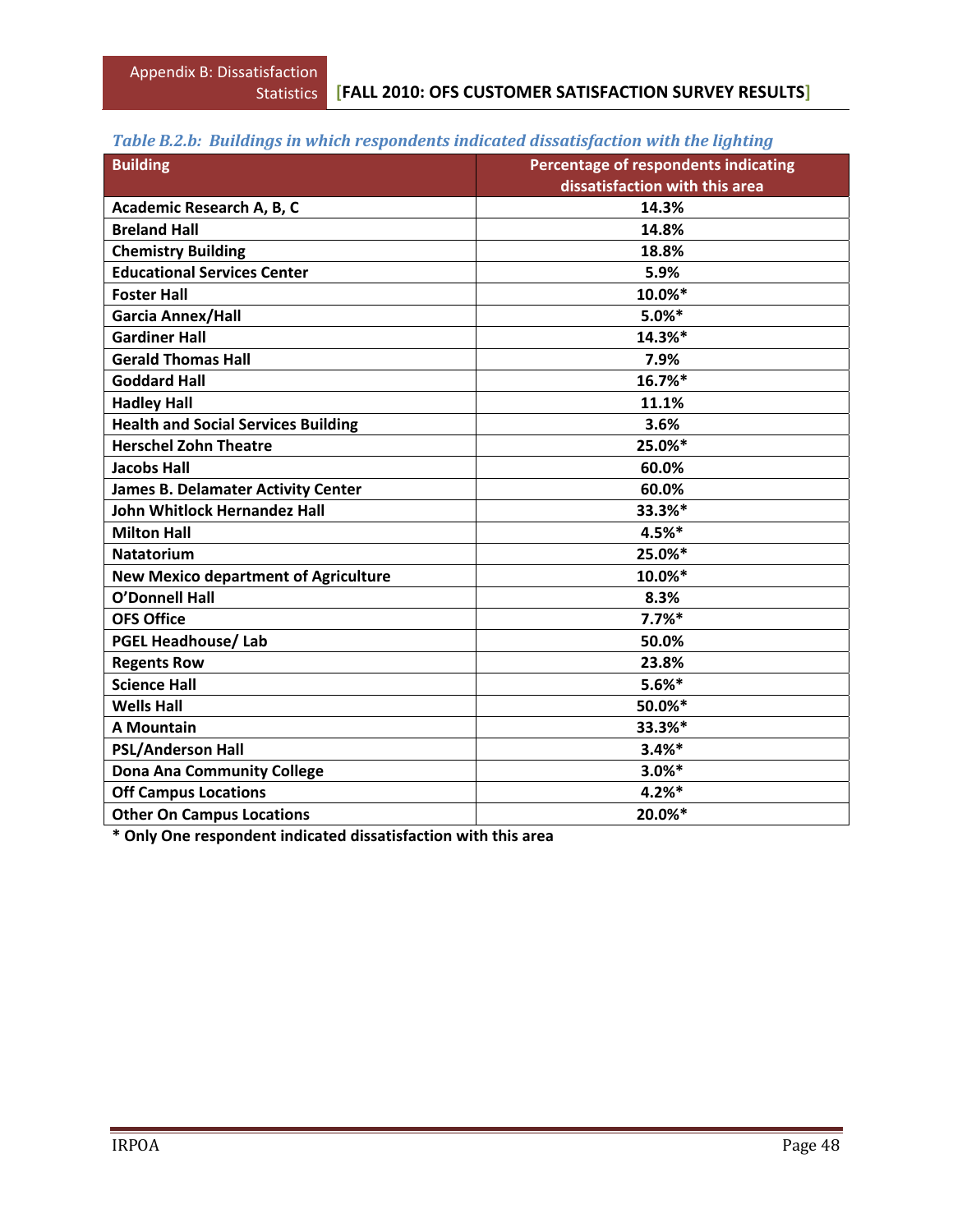# *Table B.2.c: Buildings in which respondents indicated dissatisfaction with handicap access*

| <b>Building</b>                                  | Percentage of respondents indicating |
|--------------------------------------------------|--------------------------------------|
|                                                  | dissatisfaction with this area       |
| Academic Research A, B, C                        | 10.0%                                |
| <b>Branson Library</b>                           | 9.1%                                 |
| <b>Breland Hall</b>                              | 15.4%                                |
| <b>Campus Police/ Ag Institute</b>               | 14.3%*                               |
| <b>Chemistry Building</b>                        | 6.7%                                 |
| <b>Ed and Harold Foramen Engineering Complex</b> | 6.7%                                 |
| <b>Educational Services Center</b>               | 9.1%                                 |
| <b>Foster Hall</b>                               | 10.0%*                               |
| Garcia Annex/Hall                                | 15.0%                                |
| <b>Gerald Thomas Hall</b>                        | 11.1%                                |
| <b>Guthrie Hall</b>                              | 10.0%*                               |
| <b>Hadley Hall</b>                               | 11.4%                                |
| <b>Hardman Hall</b>                              | 12.5%*                               |
| <b>Health and Social Services Building</b>       | 14.8%                                |
| <b>Herschel Zohn Theatre</b>                     | 25.0%*                               |
| <b>James B. Delamater Activity Center</b>        | 25.0%*                               |
| <b>Jett Hall</b>                                 | 33.3%                                |
| <b>John Whitlock Hernandez Hall</b>              | 50.0%*                               |
| <b>Milton Hall</b>                               | 13.6%                                |
| <b>Natatorium</b>                                | 66.7%                                |
| <b>OFS Lock Shop</b>                             | 100.0%*                              |
| <b>OFS Office</b>                                | 7.7%                                 |
| <b>Regents Row</b>                               | 30.0%                                |
| <b>Science Hall</b>                              | 5.9%                                 |
| <b>Speech Building</b>                           | 37.5%                                |
| <b>Thomas and Brown Hall</b>                     | 20.0%*                               |
| <b>Wells Hall</b>                                | 50.0%*                               |
| <b>William B Conroy Honors Center</b>            | 50.0%*                               |
| <b>A Mountain</b>                                | 66.7%                                |
| <b>PSL/Anderson Hall</b>                         | $3.8%$ *                             |
| <b>Dona Ana Community College</b>                | 5.9%                                 |
| <b>OFS Other Buildings</b>                       | 33.3%                                |
| <b>Off Campus Locations</b>                      | 4.5%*                                |
| None/ All/ Blank                                 | 20.0%*                               |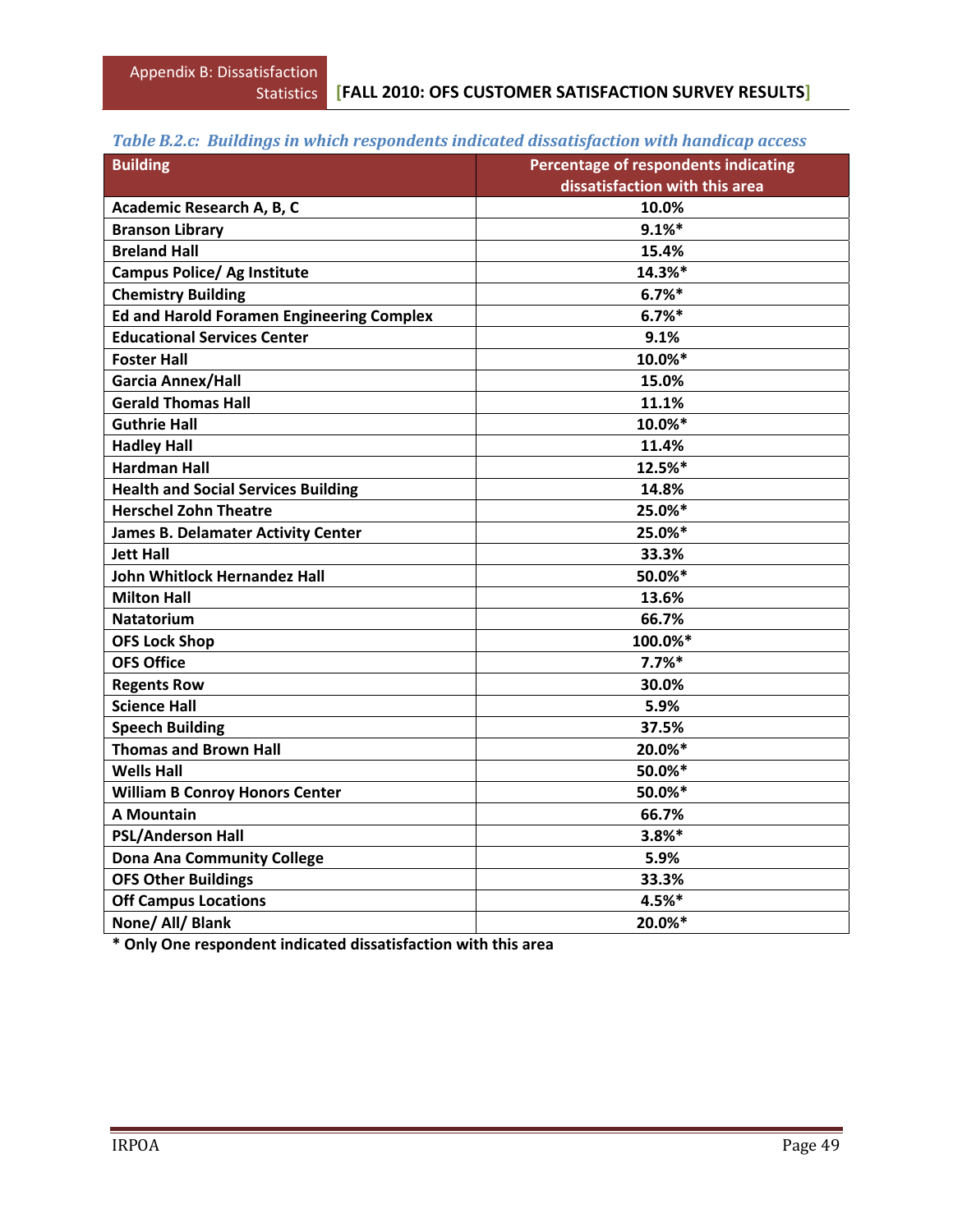| Table B.2.d: Buildings in which respondents indicated dissatisfaction with the availability and |
|-------------------------------------------------------------------------------------------------|
| reliability of utilities (electrical power, heating, cooling meet our needs and have minimal    |
| <i>interruptions</i> )                                                                          |

| <b>Building</b>                                  | Percentage of respondents indicating |
|--------------------------------------------------|--------------------------------------|
|                                                  | dissatisfaction with this area       |
| Academic Research A, B, C                        | 9.5%                                 |
| <b>Astronomy Building</b>                        | 20.0%*                               |
| <b>Branson Library</b>                           | 33.3%                                |
| <b>Breland Hall</b>                              | 18.5%                                |
| <b>Business Complex Building</b>                 | 7.7%                                 |
| <b>Chemistry Building</b>                        | 26.7%                                |
| <b>Ed and Harold Foramen Engineering Complex</b> | 18.8%                                |
| <b>Educational Services Center</b>               | 8.8%                                 |
| <b>Foster Hall</b>                               | 30.0%                                |
| Garcia Annex/Hall                                | 15.0%                                |
| <b>Gardiner Hall</b>                             | 12.5%*                               |
| <b>Gerald Thomas Hall</b>                        | $2.8%$ *                             |
| <b>Goddard Hall</b>                              | 16.7%*                               |
| <b>Guthrie Hall</b>                              | 20.0%                                |
| <b>Hadley Hall</b>                               | 8.3%                                 |
| <b>Health and Social Services Building</b>       | 7.4%                                 |
| <b>Jacobs Hall</b>                               | 80.0%                                |
| <b>James B. Delamater Activity Center</b>        | 50.0%                                |
| <b>Jett Hall</b>                                 | 22.2%                                |
| Jornada USDA Exp. Range HQ (Wooten Hall)         | 33.3%                                |
| <b>Milton Hall</b>                               | 13.6%                                |
| <b>Natatorium</b>                                | 50.0%                                |
| <b>New Mexico Department of Agriculture</b>      | 10.0%*                               |
| <b>O'Donnell Hall</b>                            | 20.8%                                |
| <b>OFS Office</b>                                | $8.3%$ *                             |
| <b>Regents Row</b>                               | 14.3%                                |
| <b>Science Hall</b>                              | $5.6%$ *                             |
| <b>Skeen Hall</b>                                | 4.2%                                 |
| <b>Speech Building</b>                           | 12.5%*                               |
| <b>Thomas and Brown Hall</b>                     | 40.0%                                |
| <b>Wells Hall</b>                                | 50.0%*                               |
| <b>PSL/Anderson Hall</b>                         | $3.4%$ *                             |
| <b>Dona Ana Community College</b>                | 26.5%                                |
| <b>Off Campus Locations</b>                      | 8.7%                                 |
| <b>Student Family Housing</b>                    | 33.3%*                               |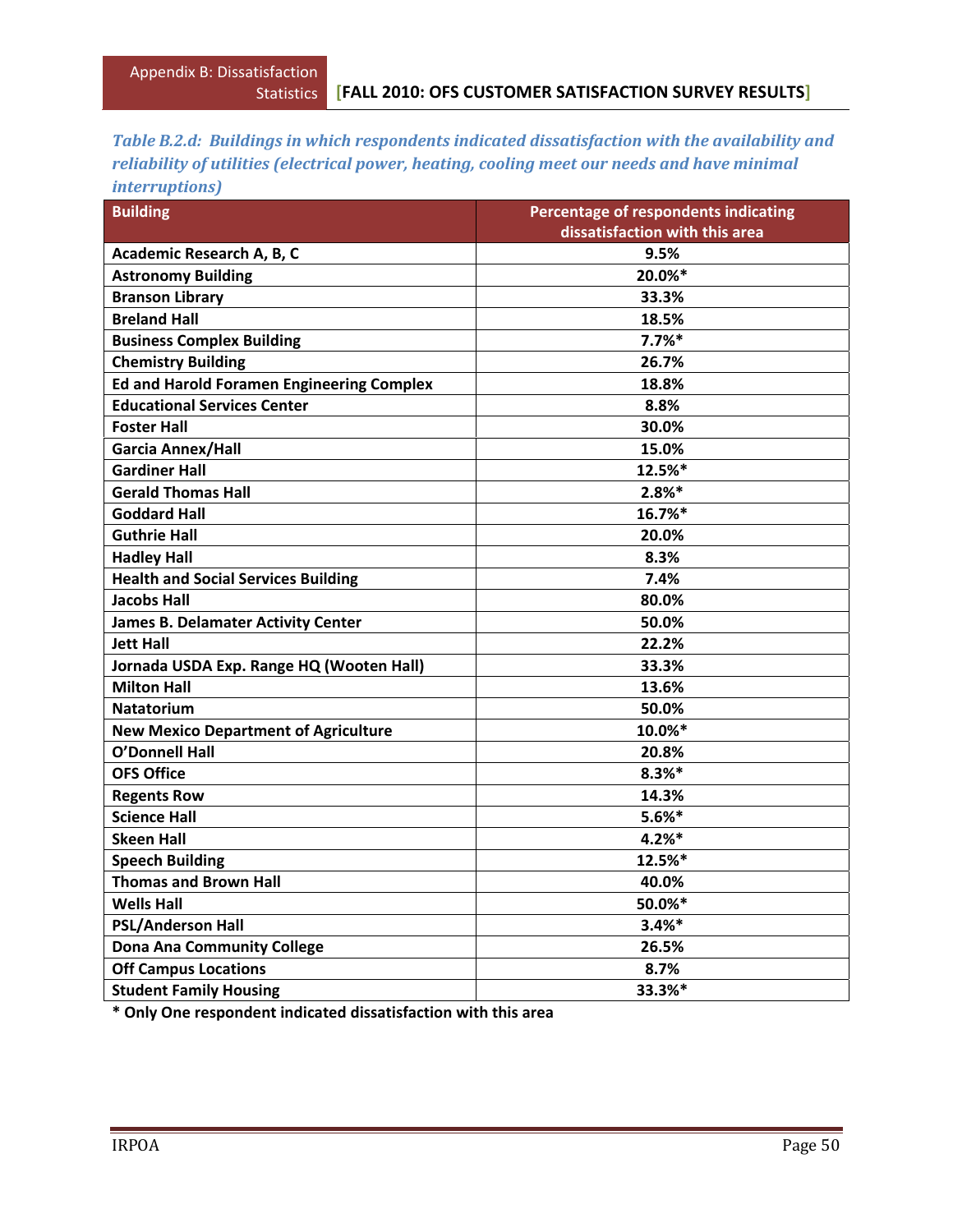# *Table B.2.e: Buildings in which respondents indicated dissatisfaction with energy conservation*

| dissatisfaction with this area<br>4.8%*<br>Academic Research A, B, C<br><b>Astronomy Building</b><br>60.0%<br><b>Branson Library</b><br>45.5%<br><b>Breland Hall</b><br>22.2%<br><b>Business Complex Building</b><br>15.4%<br><b>Chemistry Building</b><br>25.0%<br><b>Clara Belle Williams Hall</b><br>33.3%<br>6.25%<br><b>Computer Center</b><br><b>Dove Hall</b><br>25.0%*<br><b>Ed and Harold Foramen Engineering Center</b><br>43.8%<br><b>Educational Services Building</b><br>9.4%<br><b>Foster Hall</b><br>60.0%<br>5.0%<br><b>Garcia Annex/Hall</b><br><b>Gardiner Hall</b><br>12.5%*<br>50.0%*<br><b>Genesis Center C</b><br><b>Gerald Thomas Hall</b><br>21.6%<br>16.7%*<br><b>Goddard Hall</b><br><b>Guthrie Hall</b><br>30.0%<br>$2.9%*$<br><b>Hadley Hall</b><br><b>Hardman Hall</b><br>12.5%*<br><b>Health and Social Services Building</b><br>21.4%<br>25.0%*<br><b>Herschel Zohn Theatre</b><br><b>Jacobs Hall</b><br>40.0%<br>25.0%*<br><b>James B. Delamater Activity Center</b><br><b>Jett Hall</b><br>22.2%<br>33.3%*<br><b>John Whitlock Hernandez Hall</b><br>16.7%*<br><b>Wooten Hall</b><br><b>Knox Hall</b><br>10.0%*<br><b>Milton Hall</b><br>27.3%<br><b>Music Building</b><br>60.0%<br><b>Natatorium</b><br>75.0%<br><b>New Mexico Department of Agriculture</b><br>11.1%*<br><b>O'Donnell Hall</b><br>21.7%<br><b>OFS Office</b><br>15.4%<br><b>Regents Row</b><br>23.8%<br><b>Science Hall</b><br>5.6%<br><b>Skeen Hall</b><br>17.4% | <b>Building</b>        | Percentage of respondents indicating |
|----------------------------------------------------------------------------------------------------------------------------------------------------------------------------------------------------------------------------------------------------------------------------------------------------------------------------------------------------------------------------------------------------------------------------------------------------------------------------------------------------------------------------------------------------------------------------------------------------------------------------------------------------------------------------------------------------------------------------------------------------------------------------------------------------------------------------------------------------------------------------------------------------------------------------------------------------------------------------------------------------------------------------------------------------------------------------------------------------------------------------------------------------------------------------------------------------------------------------------------------------------------------------------------------------------------------------------------------------------------------------------------------------------------------------------------------------------------------|------------------------|--------------------------------------|
|                                                                                                                                                                                                                                                                                                                                                                                                                                                                                                                                                                                                                                                                                                                                                                                                                                                                                                                                                                                                                                                                                                                                                                                                                                                                                                                                                                                                                                                                      |                        |                                      |
|                                                                                                                                                                                                                                                                                                                                                                                                                                                                                                                                                                                                                                                                                                                                                                                                                                                                                                                                                                                                                                                                                                                                                                                                                                                                                                                                                                                                                                                                      |                        |                                      |
|                                                                                                                                                                                                                                                                                                                                                                                                                                                                                                                                                                                                                                                                                                                                                                                                                                                                                                                                                                                                                                                                                                                                                                                                                                                                                                                                                                                                                                                                      |                        |                                      |
|                                                                                                                                                                                                                                                                                                                                                                                                                                                                                                                                                                                                                                                                                                                                                                                                                                                                                                                                                                                                                                                                                                                                                                                                                                                                                                                                                                                                                                                                      |                        |                                      |
|                                                                                                                                                                                                                                                                                                                                                                                                                                                                                                                                                                                                                                                                                                                                                                                                                                                                                                                                                                                                                                                                                                                                                                                                                                                                                                                                                                                                                                                                      |                        |                                      |
|                                                                                                                                                                                                                                                                                                                                                                                                                                                                                                                                                                                                                                                                                                                                                                                                                                                                                                                                                                                                                                                                                                                                                                                                                                                                                                                                                                                                                                                                      |                        |                                      |
|                                                                                                                                                                                                                                                                                                                                                                                                                                                                                                                                                                                                                                                                                                                                                                                                                                                                                                                                                                                                                                                                                                                                                                                                                                                                                                                                                                                                                                                                      |                        |                                      |
|                                                                                                                                                                                                                                                                                                                                                                                                                                                                                                                                                                                                                                                                                                                                                                                                                                                                                                                                                                                                                                                                                                                                                                                                                                                                                                                                                                                                                                                                      |                        |                                      |
|                                                                                                                                                                                                                                                                                                                                                                                                                                                                                                                                                                                                                                                                                                                                                                                                                                                                                                                                                                                                                                                                                                                                                                                                                                                                                                                                                                                                                                                                      |                        |                                      |
|                                                                                                                                                                                                                                                                                                                                                                                                                                                                                                                                                                                                                                                                                                                                                                                                                                                                                                                                                                                                                                                                                                                                                                                                                                                                                                                                                                                                                                                                      |                        |                                      |
|                                                                                                                                                                                                                                                                                                                                                                                                                                                                                                                                                                                                                                                                                                                                                                                                                                                                                                                                                                                                                                                                                                                                                                                                                                                                                                                                                                                                                                                                      |                        |                                      |
|                                                                                                                                                                                                                                                                                                                                                                                                                                                                                                                                                                                                                                                                                                                                                                                                                                                                                                                                                                                                                                                                                                                                                                                                                                                                                                                                                                                                                                                                      |                        |                                      |
|                                                                                                                                                                                                                                                                                                                                                                                                                                                                                                                                                                                                                                                                                                                                                                                                                                                                                                                                                                                                                                                                                                                                                                                                                                                                                                                                                                                                                                                                      |                        |                                      |
|                                                                                                                                                                                                                                                                                                                                                                                                                                                                                                                                                                                                                                                                                                                                                                                                                                                                                                                                                                                                                                                                                                                                                                                                                                                                                                                                                                                                                                                                      |                        |                                      |
|                                                                                                                                                                                                                                                                                                                                                                                                                                                                                                                                                                                                                                                                                                                                                                                                                                                                                                                                                                                                                                                                                                                                                                                                                                                                                                                                                                                                                                                                      |                        |                                      |
|                                                                                                                                                                                                                                                                                                                                                                                                                                                                                                                                                                                                                                                                                                                                                                                                                                                                                                                                                                                                                                                                                                                                                                                                                                                                                                                                                                                                                                                                      |                        |                                      |
|                                                                                                                                                                                                                                                                                                                                                                                                                                                                                                                                                                                                                                                                                                                                                                                                                                                                                                                                                                                                                                                                                                                                                                                                                                                                                                                                                                                                                                                                      |                        |                                      |
|                                                                                                                                                                                                                                                                                                                                                                                                                                                                                                                                                                                                                                                                                                                                                                                                                                                                                                                                                                                                                                                                                                                                                                                                                                                                                                                                                                                                                                                                      |                        |                                      |
|                                                                                                                                                                                                                                                                                                                                                                                                                                                                                                                                                                                                                                                                                                                                                                                                                                                                                                                                                                                                                                                                                                                                                                                                                                                                                                                                                                                                                                                                      |                        |                                      |
|                                                                                                                                                                                                                                                                                                                                                                                                                                                                                                                                                                                                                                                                                                                                                                                                                                                                                                                                                                                                                                                                                                                                                                                                                                                                                                                                                                                                                                                                      |                        |                                      |
|                                                                                                                                                                                                                                                                                                                                                                                                                                                                                                                                                                                                                                                                                                                                                                                                                                                                                                                                                                                                                                                                                                                                                                                                                                                                                                                                                                                                                                                                      |                        |                                      |
|                                                                                                                                                                                                                                                                                                                                                                                                                                                                                                                                                                                                                                                                                                                                                                                                                                                                                                                                                                                                                                                                                                                                                                                                                                                                                                                                                                                                                                                                      |                        |                                      |
|                                                                                                                                                                                                                                                                                                                                                                                                                                                                                                                                                                                                                                                                                                                                                                                                                                                                                                                                                                                                                                                                                                                                                                                                                                                                                                                                                                                                                                                                      |                        |                                      |
|                                                                                                                                                                                                                                                                                                                                                                                                                                                                                                                                                                                                                                                                                                                                                                                                                                                                                                                                                                                                                                                                                                                                                                                                                                                                                                                                                                                                                                                                      |                        |                                      |
|                                                                                                                                                                                                                                                                                                                                                                                                                                                                                                                                                                                                                                                                                                                                                                                                                                                                                                                                                                                                                                                                                                                                                                                                                                                                                                                                                                                                                                                                      |                        |                                      |
|                                                                                                                                                                                                                                                                                                                                                                                                                                                                                                                                                                                                                                                                                                                                                                                                                                                                                                                                                                                                                                                                                                                                                                                                                                                                                                                                                                                                                                                                      |                        |                                      |
|                                                                                                                                                                                                                                                                                                                                                                                                                                                                                                                                                                                                                                                                                                                                                                                                                                                                                                                                                                                                                                                                                                                                                                                                                                                                                                                                                                                                                                                                      |                        |                                      |
|                                                                                                                                                                                                                                                                                                                                                                                                                                                                                                                                                                                                                                                                                                                                                                                                                                                                                                                                                                                                                                                                                                                                                                                                                                                                                                                                                                                                                                                                      |                        |                                      |
|                                                                                                                                                                                                                                                                                                                                                                                                                                                                                                                                                                                                                                                                                                                                                                                                                                                                                                                                                                                                                                                                                                                                                                                                                                                                                                                                                                                                                                                                      |                        |                                      |
|                                                                                                                                                                                                                                                                                                                                                                                                                                                                                                                                                                                                                                                                                                                                                                                                                                                                                                                                                                                                                                                                                                                                                                                                                                                                                                                                                                                                                                                                      |                        |                                      |
|                                                                                                                                                                                                                                                                                                                                                                                                                                                                                                                                                                                                                                                                                                                                                                                                                                                                                                                                                                                                                                                                                                                                                                                                                                                                                                                                                                                                                                                                      |                        |                                      |
|                                                                                                                                                                                                                                                                                                                                                                                                                                                                                                                                                                                                                                                                                                                                                                                                                                                                                                                                                                                                                                                                                                                                                                                                                                                                                                                                                                                                                                                                      |                        |                                      |
|                                                                                                                                                                                                                                                                                                                                                                                                                                                                                                                                                                                                                                                                                                                                                                                                                                                                                                                                                                                                                                                                                                                                                                                                                                                                                                                                                                                                                                                                      |                        |                                      |
|                                                                                                                                                                                                                                                                                                                                                                                                                                                                                                                                                                                                                                                                                                                                                                                                                                                                                                                                                                                                                                                                                                                                                                                                                                                                                                                                                                                                                                                                      |                        |                                      |
|                                                                                                                                                                                                                                                                                                                                                                                                                                                                                                                                                                                                                                                                                                                                                                                                                                                                                                                                                                                                                                                                                                                                                                                                                                                                                                                                                                                                                                                                      |                        |                                      |
|                                                                                                                                                                                                                                                                                                                                                                                                                                                                                                                                                                                                                                                                                                                                                                                                                                                                                                                                                                                                                                                                                                                                                                                                                                                                                                                                                                                                                                                                      |                        |                                      |
|                                                                                                                                                                                                                                                                                                                                                                                                                                                                                                                                                                                                                                                                                                                                                                                                                                                                                                                                                                                                                                                                                                                                                                                                                                                                                                                                                                                                                                                                      |                        |                                      |
|                                                                                                                                                                                                                                                                                                                                                                                                                                                                                                                                                                                                                                                                                                                                                                                                                                                                                                                                                                                                                                                                                                                                                                                                                                                                                                                                                                                                                                                                      |                        |                                      |
|                                                                                                                                                                                                                                                                                                                                                                                                                                                                                                                                                                                                                                                                                                                                                                                                                                                                                                                                                                                                                                                                                                                                                                                                                                                                                                                                                                                                                                                                      | <b>Speech Building</b> | 37.5%                                |
| <b>Thomas and Brown Hall</b><br>20.0%*                                                                                                                                                                                                                                                                                                                                                                                                                                                                                                                                                                                                                                                                                                                                                                                                                                                                                                                                                                                                                                                                                                                                                                                                                                                                                                                                                                                                                               |                        |                                      |
| 50.0%*<br><b>Walden Hall</b>                                                                                                                                                                                                                                                                                                                                                                                                                                                                                                                                                                                                                                                                                                                                                                                                                                                                                                                                                                                                                                                                                                                                                                                                                                                                                                                                                                                                                                         |                        |                                      |
| <b>Wells Hall</b><br>50.0%*                                                                                                                                                                                                                                                                                                                                                                                                                                                                                                                                                                                                                                                                                                                                                                                                                                                                                                                                                                                                                                                                                                                                                                                                                                                                                                                                                                                                                                          |                        |                                      |
| <b>PSL/Anderson Hall</b><br>6.9%                                                                                                                                                                                                                                                                                                                                                                                                                                                                                                                                                                                                                                                                                                                                                                                                                                                                                                                                                                                                                                                                                                                                                                                                                                                                                                                                                                                                                                     |                        |                                      |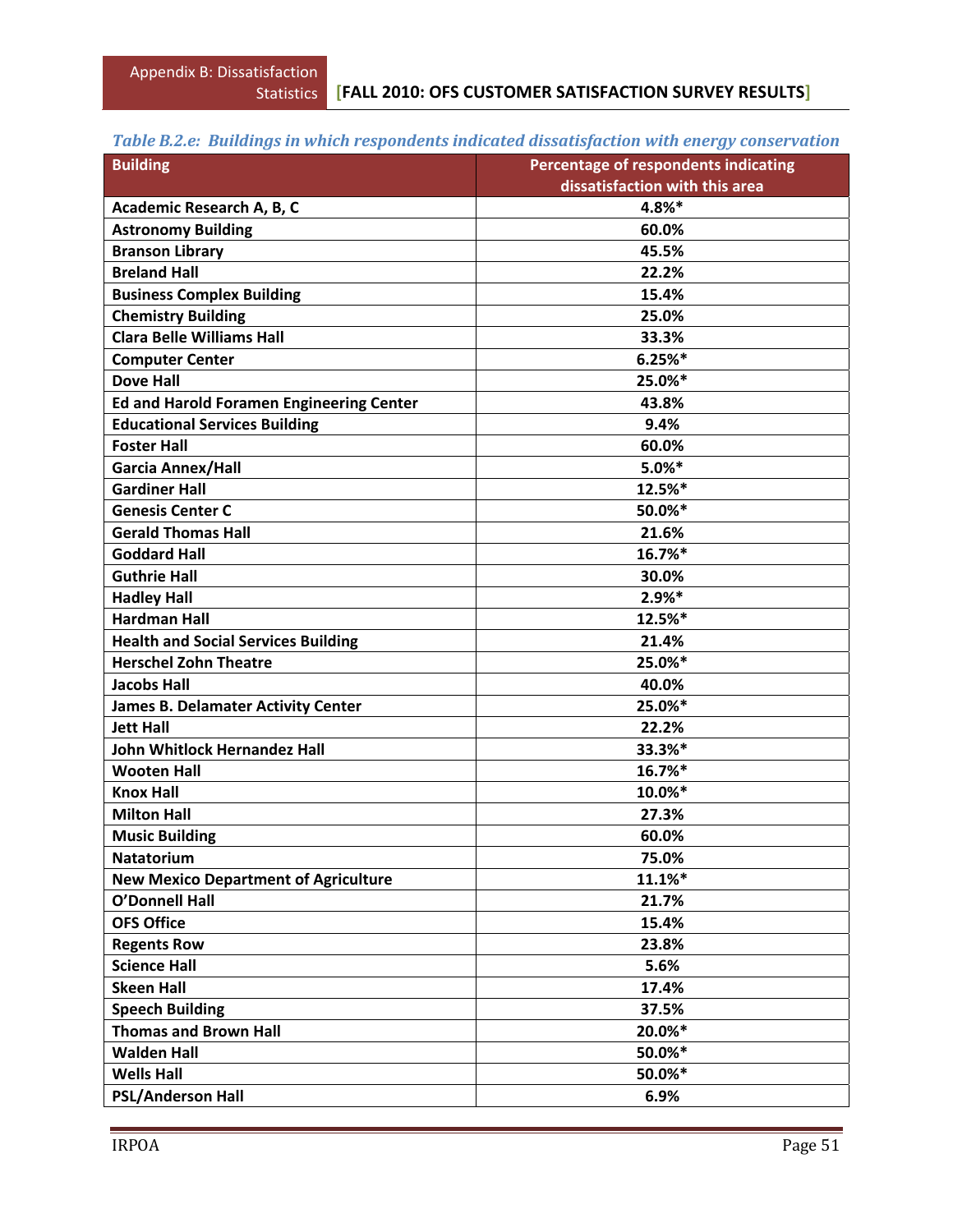#### **[FALL 2010: OFS CUSTOMER SATISFACTION SURVEY RESULTS]**

| <b>Corbett Center Student Union</b> | $14.3%$ * |
|-------------------------------------|-----------|
| <b>Dona Ana Community College</b>   | 20.6%     |
| <b>Other OFS Buildings</b>          | 16.7%     |
| <b>Off Campus Locations</b>         | $4.5%$ *  |
| None/All/Blank                      | 20.0%*    |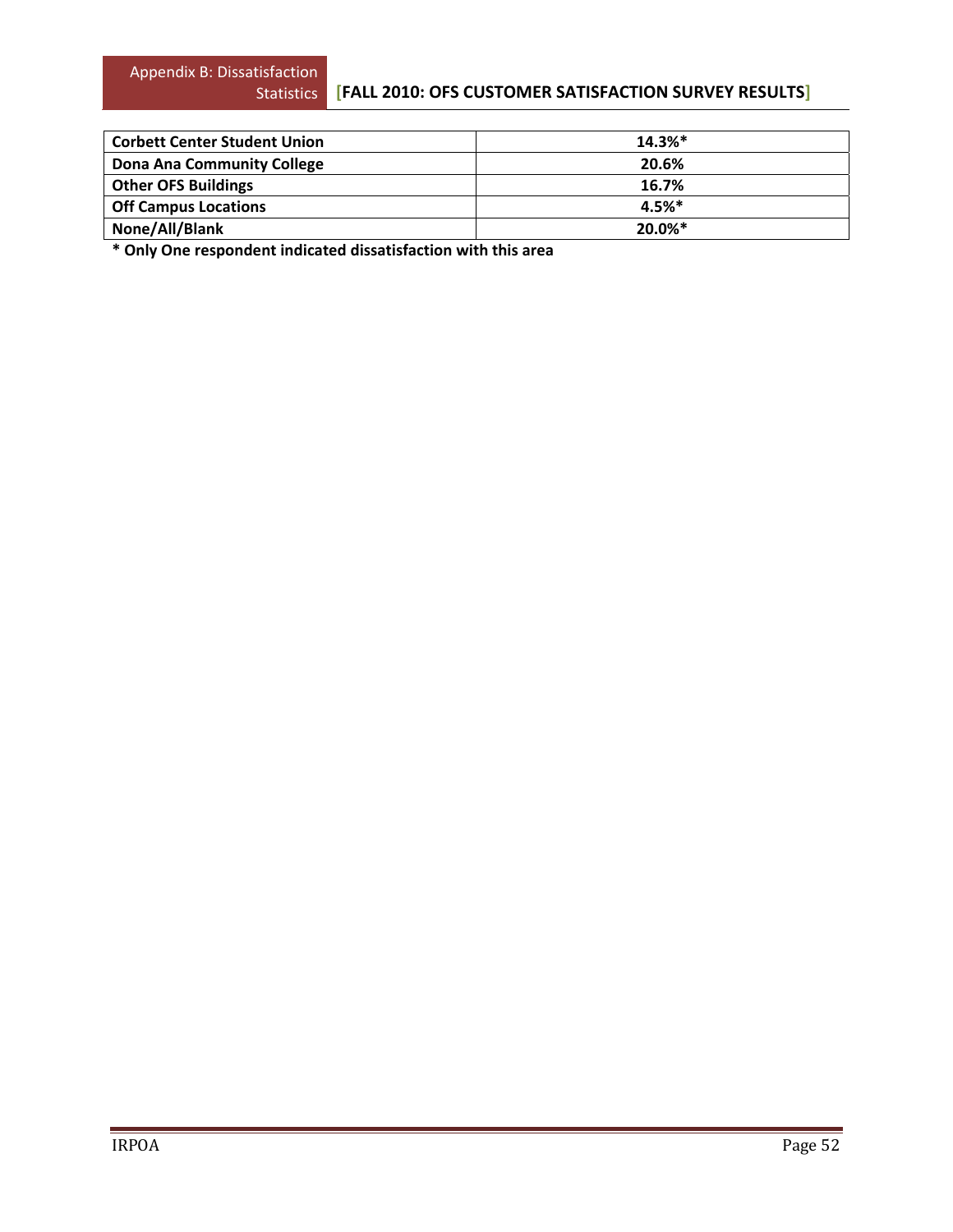#### **B.3: Grounds**

| Table B.3.a: Buildings in which respondents indicated dissatisfaction with the maintenance of |
|-----------------------------------------------------------------------------------------------|
| grounds (mowing, weeding, trimming, edging, etc.)                                             |

| <b>Building</b>                            | Percentage of respondents indicating |
|--------------------------------------------|--------------------------------------|
|                                            | dissatisfaction with this area       |
| Academic research A, B,C                   | 14.3%                                |
| <b>Breland Hall</b>                        | 14.8%                                |
| <b>Campus Police/ Ag Institute</b>         | 14.3%*                               |
| <b>Cervantes Village Building A</b>        | 100.0%*                              |
| <b>Cervantes Village Building C</b>        | 50.0%*                               |
| <b>Clara Belle Williams Hall</b>           | 16.7%*                               |
| <b>Computer Center</b>                     | 12.5%                                |
| Dan W. Williams Hall                       | 20.0%*                               |
| <b>Educational Services center</b>         | 5.9%                                 |
| <b>Engineering Complex I</b>               | 20.0%*                               |
| <b>Equine Education Center</b>             | 50.0%*                               |
| <b>Garcia Hall</b>                         | $5.0%$ *                             |
| <b>Genesis Center C</b>                    | 50.0%*                               |
| <b>Gerald Thomas Hall</b>                  | $2.6%$ *                             |
| <b>Goddard Hall</b>                        | 16.7%*                               |
| <b>Guthrie Hall</b>                        | 10.0%*                               |
| <b>Hadley Hall</b>                         | 11.1%                                |
| <b>Health and Social Services Building</b> | 17.9%                                |
| <b>Jacobs Hall</b>                         | 20.0%*                               |
| John Whitlock Hernandez Hall               | 33.3%*                               |
| <b>O'Donnell Hall</b>                      | 7.7%                                 |
| <b>OFS Lock Shop</b>                       | 100.0%*                              |
| <b>PGEL Headhouse/Lab</b>                  | 75.0%                                |
| <b>Regents Row</b>                         | 4.5%*                                |
| <b>Science Hall</b>                        | $5.9%*$                              |
| <b>Skeen Hall</b>                          | 4.2%                                 |
| <b>Sugerman Spacegrant Building</b>        | 100.0%                               |
| <b>Thomas and Brown Hall</b>               | 40.0%                                |
| <b>Wells Hall</b>                          | 50.0%*                               |
| <b>Zuhl Library</b>                        | 8.3%                                 |
| <b>PSL/Anderson Hall</b>                   | 3.4%                                 |
| <b>Dona Ana Community College</b>          | 5.7%                                 |
| None/All/Blank                             | 40.0%                                |
| <b>Student Family Housing</b>              | 33.3%*                               |
| <b>NMSU Mail Room</b>                      | 50.0%*                               |
| Pan Am Box Office                          | 50.0%*                               |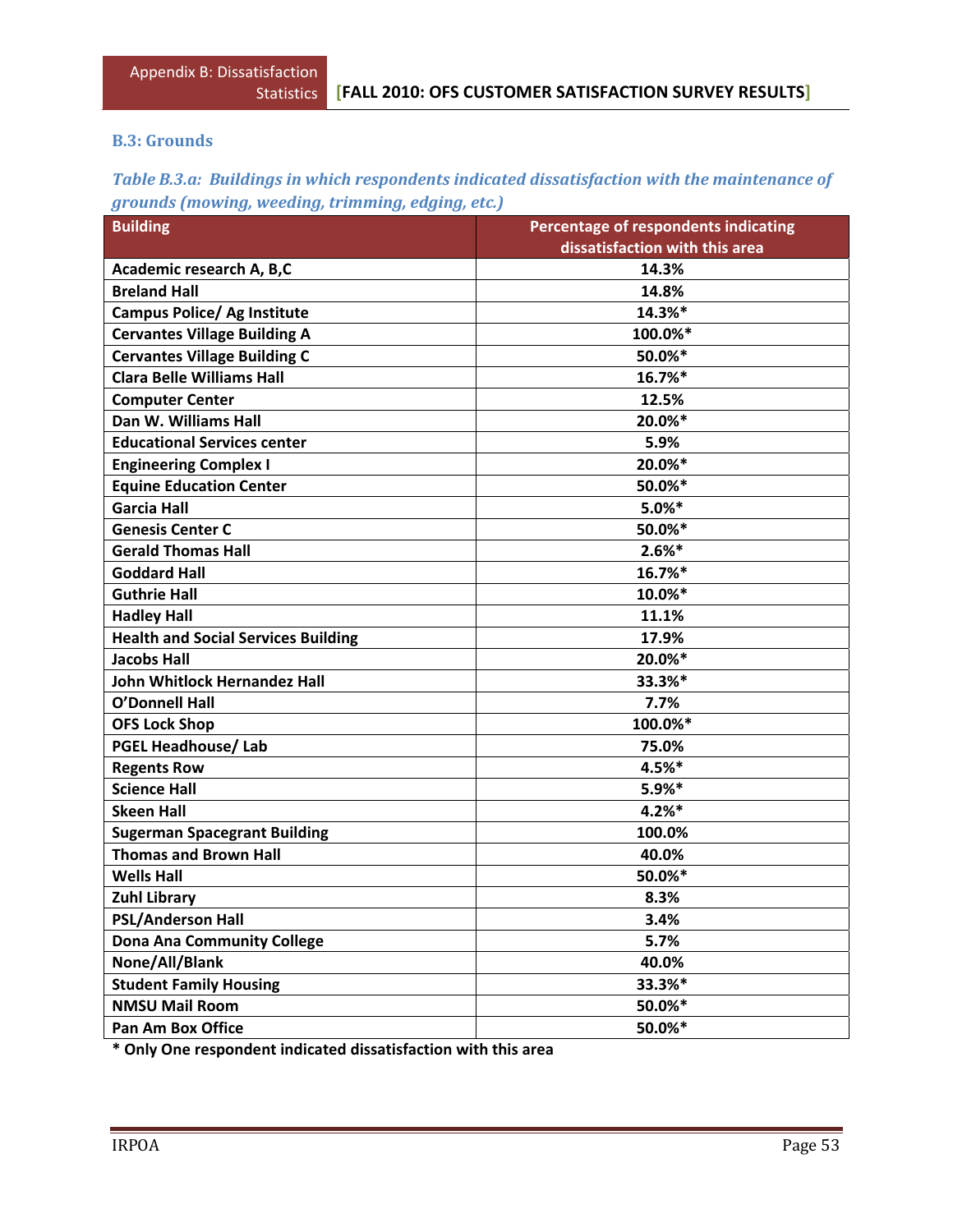| Table B.3.b: Buildings in which respondents indicated dissatisfaction with the quality of |  |  |  |
|-------------------------------------------------------------------------------------------|--|--|--|
| landscape design and maintenance (trees, flowerbeds, etc.)                                |  |  |  |

| <b>Building</b>                               | Percentage of respondents indicating |
|-----------------------------------------------|--------------------------------------|
|                                               | dissatisfaction with this area       |
| Academic Research A, B,C                      | 14.3%                                |
| <b>Astronomy Building</b>                     | 20.0%*                               |
| <b>Branson library</b>                        | 18.2%                                |
| <b>Breland Hall</b>                           | 25.9%                                |
| <b>Business Complex Building</b>              | 15.4%                                |
| <b>Campus Police/ Ag Institute</b>            | 14.3%*                               |
| <b>Chemistry Building</b>                     | 6.25%                                |
| <b>Clara Belle Williams Hall</b>              | 33.3%                                |
| <b>Computer Center</b>                        | 6.25%                                |
| <b>Engineering Complex I</b>                  | 20.0%*                               |
| <b>Equine Education Center</b>                | 100.0%                               |
| <b>Foster Hall</b>                            | 10.0%*                               |
| <b>Genesis Center C</b>                       | 50.0%*                               |
| <b>Gerald Thomas Hall</b>                     | 7.9%                                 |
| <b>Goddard Hall</b>                           | 16.7%*                               |
| <b>Hadley Hall</b>                            | 5.6%                                 |
| <b>Health and Social Services Building</b>    | 7.1%                                 |
| Jornada Exp. Range Headquarters (Wooten Hall) | 16.7%*                               |
| <b>Milton Hall</b>                            | 4.5%*                                |
| <b>Natatorium</b>                             | 33.3%*                               |
| <b>O'Donnell Hall</b>                         | 11.5%                                |
| <b>OFS Lock Shop</b>                          | 100.0%*                              |
| <b>PGEL Headhouse/Lab</b>                     | 75.0%                                |
| <b>Regents Row</b>                            | 13.6%                                |
| <b>Science Hall</b>                           | $5.9%*$                              |
| <b>Skeen Hall</b>                             | 20.8%                                |
| <b>Speech Building</b>                        | 12.5%*                               |
| <b>Student Health Center</b>                  | 22.2%                                |
| <b>Sugerman Spacegrant Building</b>           | 100.0%                               |
| <b>Thomas and Brown Hall</b>                  | 50.0%                                |
| <b>Wells Hall</b>                             | 100.0%                               |
| <b>Zuhl Library</b>                           | 9.1%                                 |
| <b>PSL/Anderson Hall</b>                      | 6.9%                                 |
| <b>Dona Ana Community College</b>             | 8.6%                                 |
| <b>Off Campus Locations</b>                   | 4.0%*                                |
| None/All/Blank                                | 40.0%                                |
| <b>NMSU Mail Room</b>                         | 50.0%*                               |
| <b>Pan Am Box Office</b>                      | 50.0%*                               |
|                                               |                                      |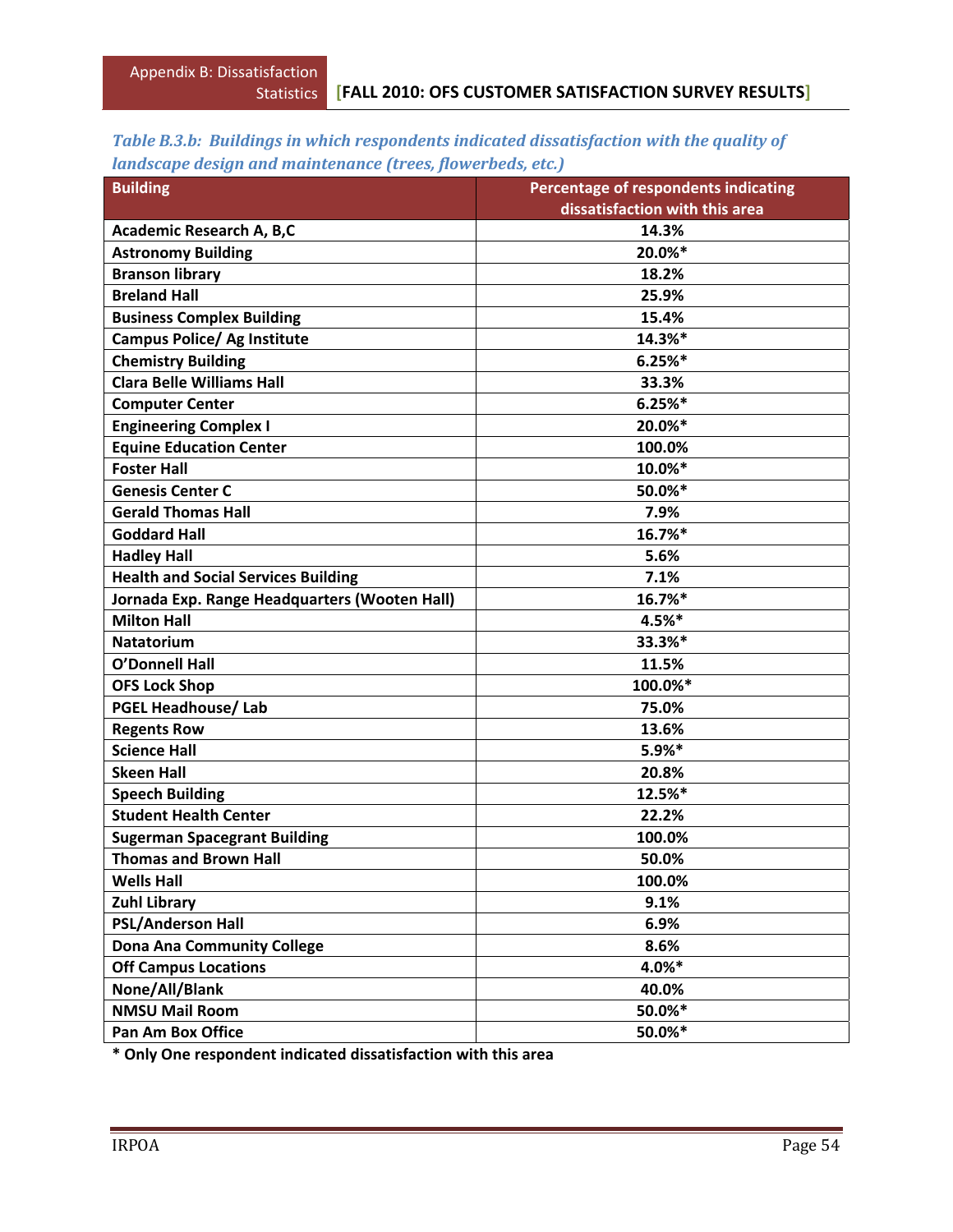## *Table B.3.c: Buildings in which respondents indicated dissatisfaction with litter management*

| <b>Building</b>                                  | Percentage of respondents indicating |
|--------------------------------------------------|--------------------------------------|
|                                                  | dissatisfaction with this area       |
| Academic Research A, B,C                         | 20.0%                                |
| <b>Branson library</b>                           | 9.1%                                 |
| <b>Breland Hall</b>                              | 12.5%                                |
| <b>Business Complex Building</b>                 | $8.3%$ *                             |
| <b>Chemistry Building</b>                        | 13.3%                                |
| Dan W Williams Hall                              | 20.0%*                               |
| <b>Ed and Harold Foramen Engineering Complex</b> | 6.25%                                |
| <b>Educational Services Center</b>               | 11.8%                                |
| <b>Equine Education Center</b>                   | 50.0%*                               |
| <b>Foster Hall</b>                               | 10.0%*                               |
| <b>Gardiner Hall</b>                             | 12.5%*                               |
| <b>Gerald Thomas Hall</b>                        | 2.7%                                 |
| <b>Guthrie Hall</b>                              | 10.0%*                               |
| <b>Hadley Hall</b>                               | $3.0%$ *                             |
| <b>Hardman Hall</b>                              | 12.5%*                               |
| <b>Health and Social Services Building</b>       | 14.3%                                |
| <b>Herschel Zohn Theatre</b>                     | 50.0%                                |
| <b>Jacobs Hall</b>                               | 60.0%                                |
| <b>Jett Hall</b>                                 | 11.1%*                               |
| <b>John Whitlock Hernandez Hall</b>              | 50.0%*                               |
| <b>Natatorium</b>                                | 33.3%*                               |
| <b>Neale Hall</b>                                | 25.0%*                               |
| <b>New Mexico Department of Agriculture</b>      | 10.0%*                               |
| <b>O'Donnell Hall</b>                            | $4.2%$ *                             |
| <b>OFS Lock Shop</b>                             | 100.0%*                              |
| <b>Regents Row</b>                               | 9.1%                                 |
| <b>Rentfrow Gym</b>                              | 50.0%*                               |
| <b>Science Hall</b>                              | 12.5%                                |
| <b>Speech Building</b>                           | 25.0%                                |
| <b>Student Health Center</b>                     | 22.2%                                |
| <b>Sugerman Spacegrant Building</b>              | 100.0%                               |
| <b>Thomas and Brown Hall</b>                     | 25.0%*                               |
| <b>Wells Hall</b>                                | 50.0%*                               |
| <b>Zuhl Library</b>                              | 18.1%                                |
| <b>A Mountain</b>                                | 33.3%*                               |
| <b>PSL/Anderson Hall</b>                         | 6.9%                                 |
| <b>Dona Ana Community College</b>                | $2.9%*$                              |
| <b>Other OFS Buildings</b>                       | 16.7%*                               |
| <b>Off Campus Locations</b>                      | $4.0%$ *                             |
| None/All/Blank                                   | 60.0%                                |
| <b>Student Family Housing</b>                    | 33.3%*                               |
| <b>Pan Am Box Office</b>                         | 50.0%*                               |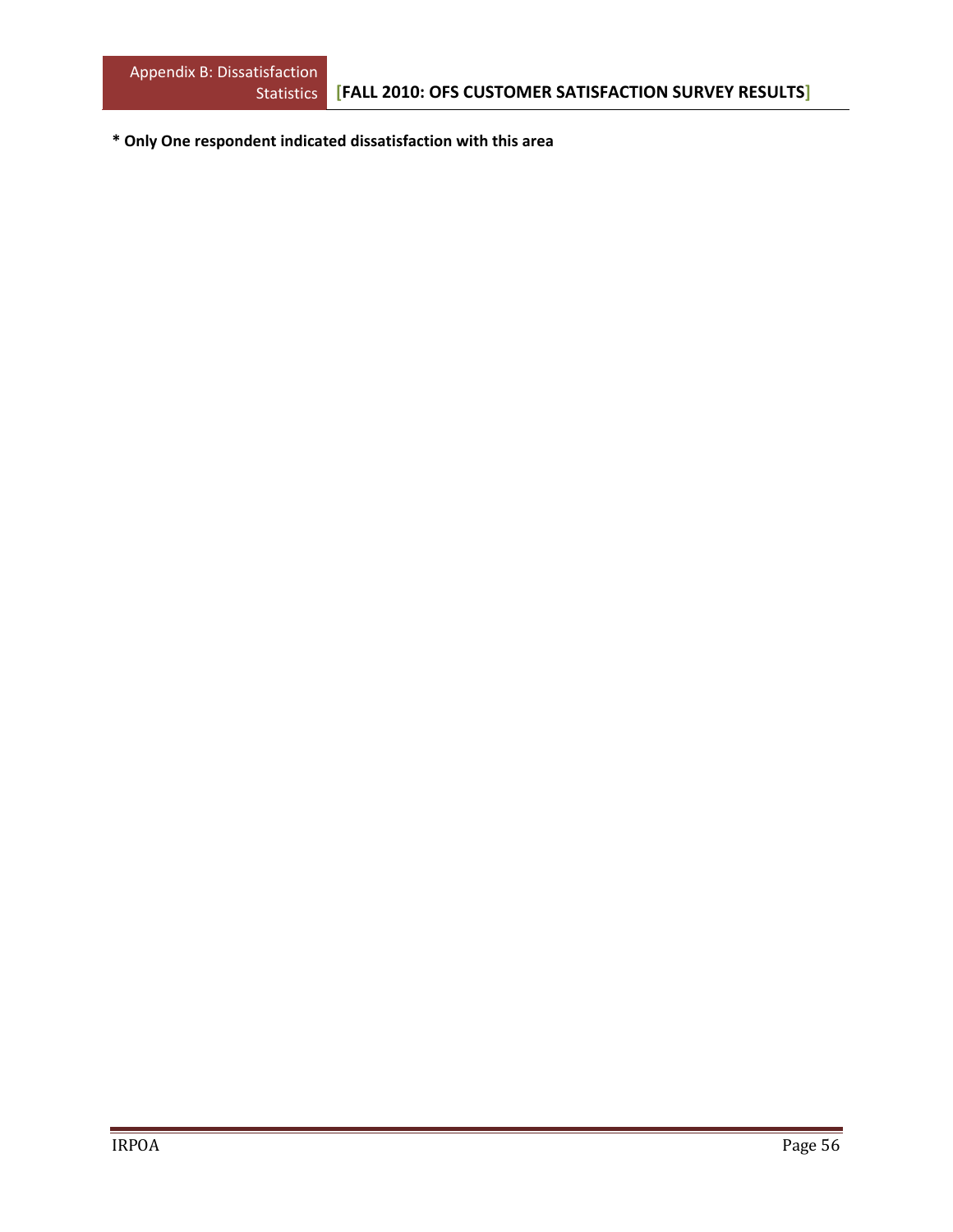### *Table B.3.d Buildings in which respondents indicated dissatisfaction with the management of recycling/ recycling receptacles*

| <b>Building</b>                                  | Percentage of respondents indicating |
|--------------------------------------------------|--------------------------------------|
|                                                  | dissatisfaction with this area       |
| Academic Research A, B,C                         | 23.8%                                |
| <b>Astronomy Building</b>                        | 40.0%                                |
| <b>Biology Annex</b>                             | 100.0%*                              |
| <b>Branson Library</b>                           | 9.1%                                 |
| <b>Breland Hall</b>                              | 11.5%                                |
| <b>Business Complex Building</b>                 | 7.7%                                 |
| <b>Campus Police/ Ag Institute</b>               | 14.3%*                               |
| <b>Cervantes Village Building A</b>              | 100.0%*                              |
| <b>Chemistry Building</b>                        | 12.5%                                |
| <b>Computer Center</b>                           | 6.25%                                |
| <b>Ed and Harold Foramen Engineering Complex</b> | 6.25%                                |
| <b>Educational Services Center</b>               | 5.9%                                 |
| <b>Engineering Complex I</b>                     | 20.0%*                               |
| <b>Equine Education Center</b>                   | 100.0%*                              |
| <b>Garcia Annex/ Hall</b>                        | $5.0%$ *                             |
| <b>Gardiner Hall</b>                             | 37.5%                                |
| <b>Gerald Thomas Hall</b>                        | 13.2%                                |
| <b>Goddard hall</b>                              | 16.7%                                |
| <b>Guthrie Hall</b>                              | 10.0%                                |
| <b>Hadley Hall</b>                               | 5.7%                                 |
| <b>Health and Social Services Building</b>       | 14.3%                                |
| <b>Herschel Zohn Theatre</b>                     | 50.0%                                |
| <b>Jett Hall</b>                                 | 12.5%*                               |
| <b>Milton Hall</b>                               | 4.8%*                                |
| <b>Natatorium</b>                                | 75.0%                                |
| <b>New Mexico Department of Agriculture</b>      | 10.0%*                               |
| <b>O'Donnell Hall</b>                            | 15.4%                                |
| <b>PGEL Headhouse / Lab</b>                      | 25.0%*                               |
| <b>Science Hall</b>                              | 11.1%                                |
| <b>Skeen Hall</b>                                | 4.2%                                 |
| <b>Sugerman Spacegrant Building</b>              | 100.0%                               |
| <b>Wells Hall</b>                                | 100.0%*                              |
| <b>A Mountain</b>                                | 33.3%*                               |
| <b>PSL/Anderson Hall</b>                         | 3.4%                                 |
| <b>Dona Ana Community College</b>                | 22.9%                                |
| <b>Other OFS Buildings</b>                       | 16.7%*                               |
| <b>Off Campus Locations</b>                      | 8.0%                                 |
| <b>Student Family Housing</b>                    | 66.7%                                |
| <b>Young Hall</b>                                | 100.0%                               |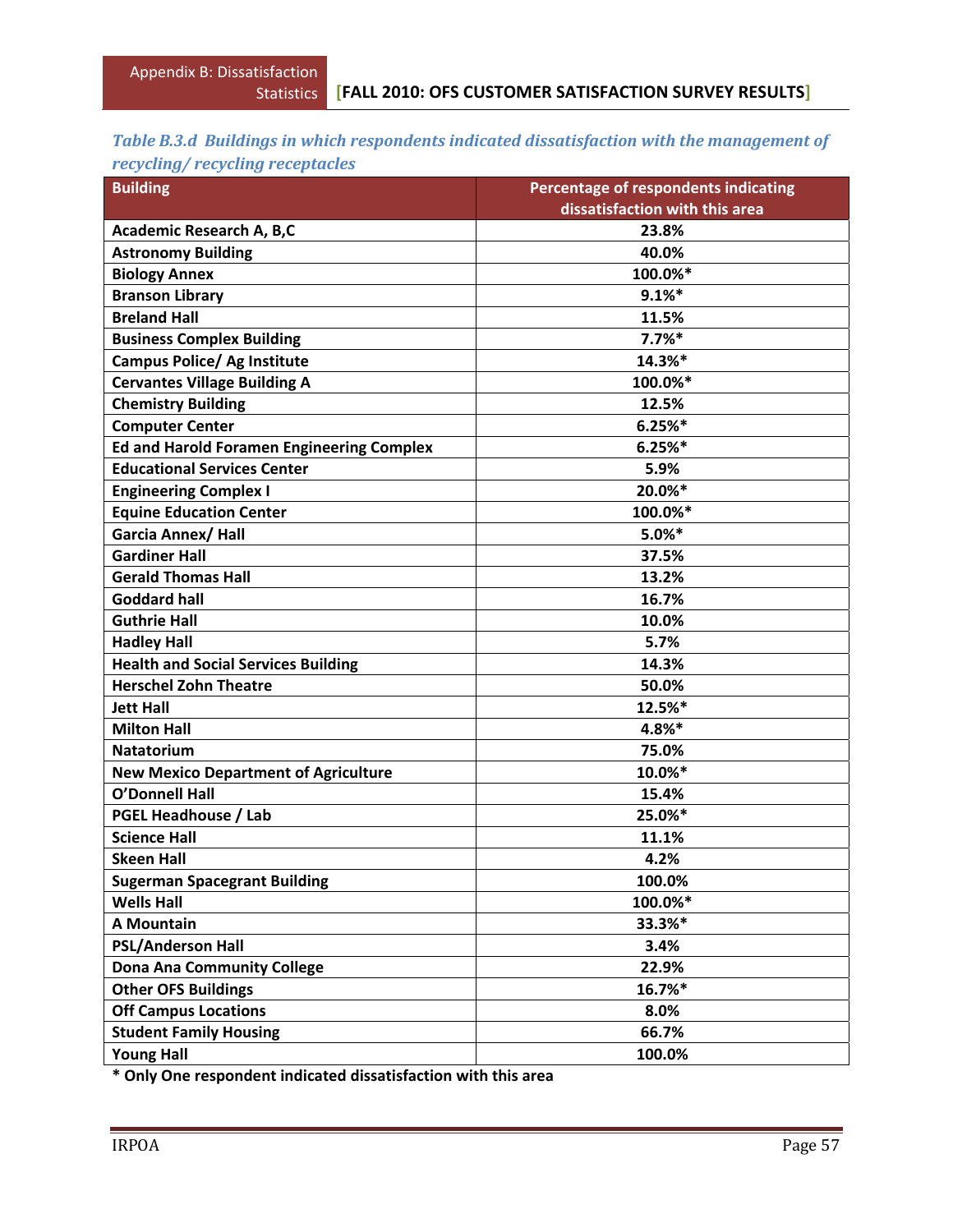#### *Table B.3.e: Buildings in which respondents indicated dissatisfaction with the quality of pest control (Indoors and Outdoors)*

| <b>Building</b>                                 | Percentage of respondents indicating |
|-------------------------------------------------|--------------------------------------|
|                                                 | dissatisfaction with this area       |
| Academic Research A, B, C                       | 33.3%                                |
| <b>Biology Annex</b>                            | 100.0%*                              |
| <b>Branson Library</b>                          | 9.1%                                 |
| <b>Breland Hall</b>                             | 19.2%                                |
| <b>Business Complex Building</b>                | 15.4%                                |
| Campus Police / Ag Institute                    | 28.6%                                |
| <b>Cervantes Village Building C</b>             | 50.0%*                               |
| <b>Chemistry Building</b>                       | 6.25%                                |
| <b>Computer Center</b>                          | 6.25%                                |
| Dan W Williams Hall                             | 20.0%*                               |
| <b>Ed and Harold Foramen Engineering Center</b> | 6.25%                                |
| <b>Educational Services Building</b>            | 5.9%                                 |
| <b>Equine Education Center</b>                  | 50.0%*                               |
| <b>Foster Hall</b>                              | 10.0%*                               |
| Garcia Annex/Hall                               | 15.8%                                |
| <b>Gardiner Hall</b>                            | 25.0%                                |
| <b>Gerald Thomas Hall</b>                       | 10.5%                                |
| <b>Guthrie Hall</b>                             | 10.0%*                               |
| <b>Hadley Hall</b>                              | 11.1%                                |
| <b>Health and Social Services Building</b>      | 10.7%                                |
| <b>Herschel Zohn Theatre</b>                    | 50.0%                                |
| <b>Jett Hall</b>                                | 11.1%*                               |
| <b>Kent Hall</b>                                | 100.0%                               |
| <b>Milton Hall</b>                              | 27.3%                                |
| <b>Natatorium</b>                               | 25.0%*                               |
| <b>Neale Hall</b>                               | 25.0%*                               |
| <b>New Mexico Department of Agriculture</b>     | 10.0%*                               |
| <b>O'Donnell Hall</b>                           | 16.0%                                |
| <b>OFS Lock Shop</b>                            | 100.0%*                              |
| <b>PGEL Headhouse / Lab</b>                     | 66.7%                                |
| <b>Regents Row</b>                              | 18.2%                                |
| <b>Rentfrow Gym</b>                             | 50.0%*                               |
| <b>Science Hall</b>                             | 17.6%                                |
| <b>Skeen Hall</b>                               | 8.3%                                 |
| <b>Speech Building</b>                          | 37.5%                                |
| <b>Student Health Center</b>                    | 22.2%                                |
| <b>William B Conroy Honors Center</b>           | 50.0%*                               |
| <b>Zuhl Library</b>                             | 9.1%                                 |
| <b>OFS Paint Shop</b>                           | 25.0%*                               |
| <b>A Mountain</b>                               | 66.7%                                |
| <b>PSL/Anderson Hall</b>                        | 10.3%                                |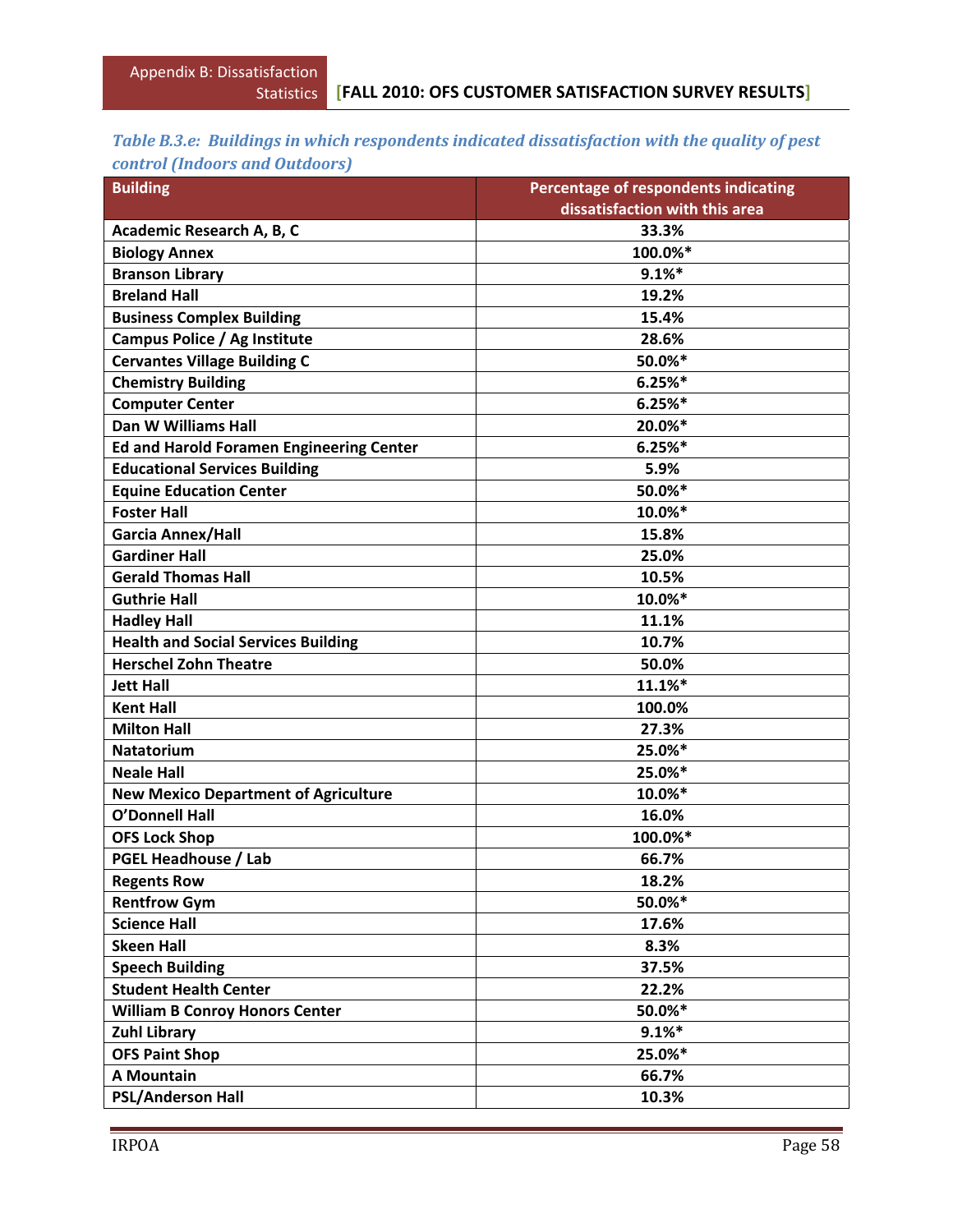#### **[FALL 2010: OFS CUSTOMER SATISFACTION SURVEY RESULTS]**

| Dona Ana Community College    | 8.6%      |
|-------------------------------|-----------|
| <b>Off Campus Locations</b>   | $4.0\%$ * |
| None/All/Blank                | 25.0%*    |
| <b>Student Family Housing</b> | $33.3%$ * |
| <b>Young Hall</b>             | 50.0%*    |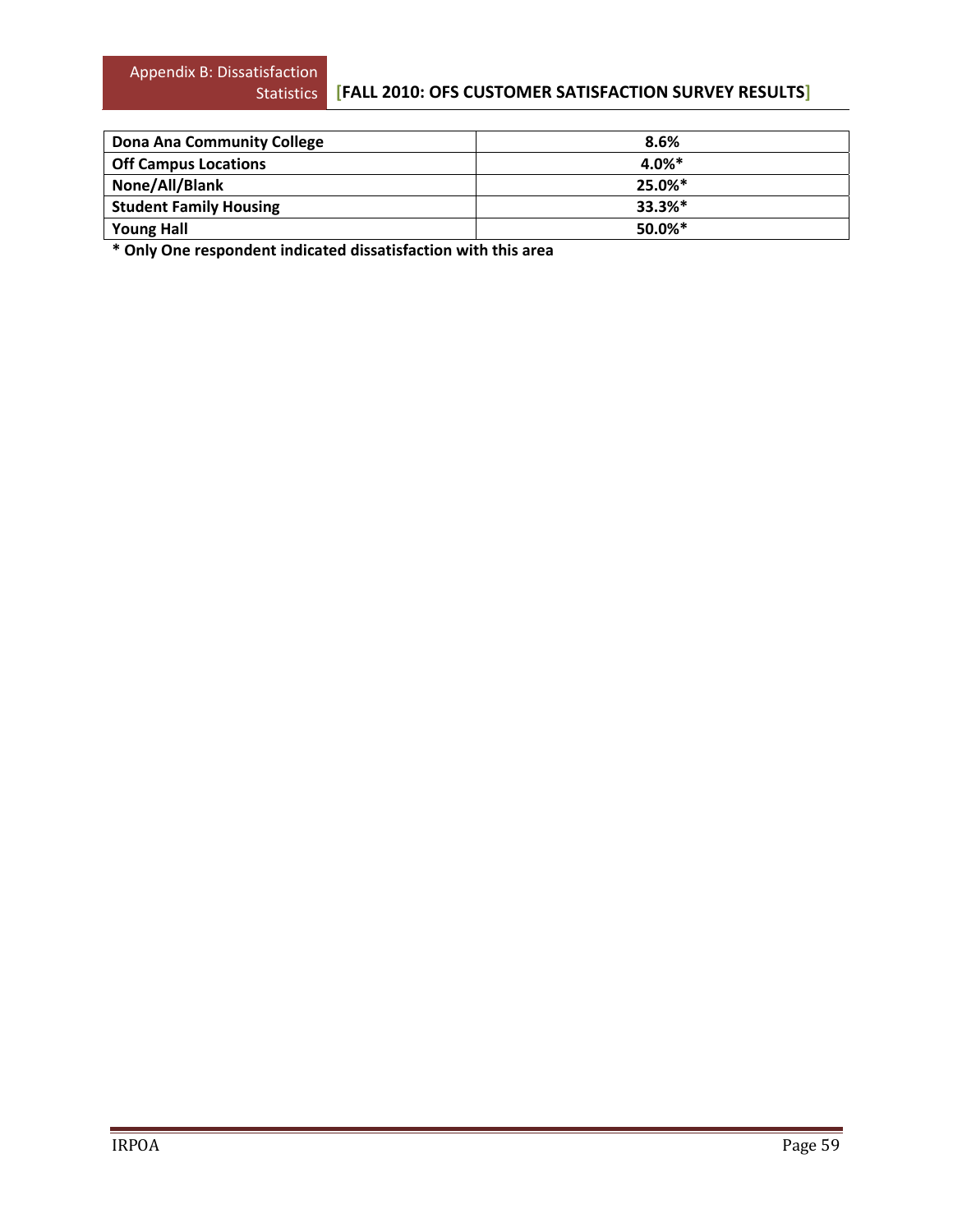# *Table B.3.f: Buildings in which respondents indicated dissatisfaction with the overall quality of*

| grounds services |  |  |  |
|------------------|--|--|--|
|                  |  |  |  |

| <b>Building</b>                            | Percentage of respondents indicating<br>dissatisfaction with this area |
|--------------------------------------------|------------------------------------------------------------------------|
| Academic Research A, B,C                   | 14.3%                                                                  |
| <b>Branson Library</b>                     | 18.2%                                                                  |
| <b>Breland Hall</b>                        | 14.8%                                                                  |
| <b>Campus Police/ Ag Institute</b>         | 14.3%*                                                                 |
|                                            | 100.0%*                                                                |
| <b>Cervantes Village Building A</b>        |                                                                        |
| <b>Computer Center</b>                     | 6.25%                                                                  |
| <b>Educational Services Center</b>         | $2.9%*$                                                                |
| <b>Equine Education Center</b>             | 100.0%*                                                                |
| <b>Hadley Hall</b>                         | 5.6%                                                                   |
| <b>Health and Social Services Building</b> | 10.7%                                                                  |
| <b>Jacobs Hall</b>                         | 60.0%                                                                  |
| <b>O'Donnell Hall</b>                      | 11.5%                                                                  |
| <b>OFS Lock Shop</b>                       | 100.0%*                                                                |
| <b>PGEL Headhouse / Lab</b>                | 75.0%                                                                  |
| <b>Regents Row</b>                         | 4.5%*                                                                  |
| <b>Science Hall</b>                        | $5.9%$ *                                                               |
| <b>Speech Building</b>                     | 12.5%*                                                                 |
| <b>Sugerman Spacegrant Building</b>        | 100.0%                                                                 |
| <b>Thomas and Brown Hall</b>               | 20.0%*                                                                 |
| <b>Wells Hall</b>                          | 50.0%*                                                                 |
| <b>A Mountain</b>                          | 33.3%*                                                                 |
| <b>Dona Ana Community College</b>          | 2.9%                                                                   |
| None/All/Blank                             | 40.0%                                                                  |
| <b>Student Family Housing</b>              | 33.3%*                                                                 |
| <b>Pan Am Center Box Office</b>            | 50.0%*                                                                 |